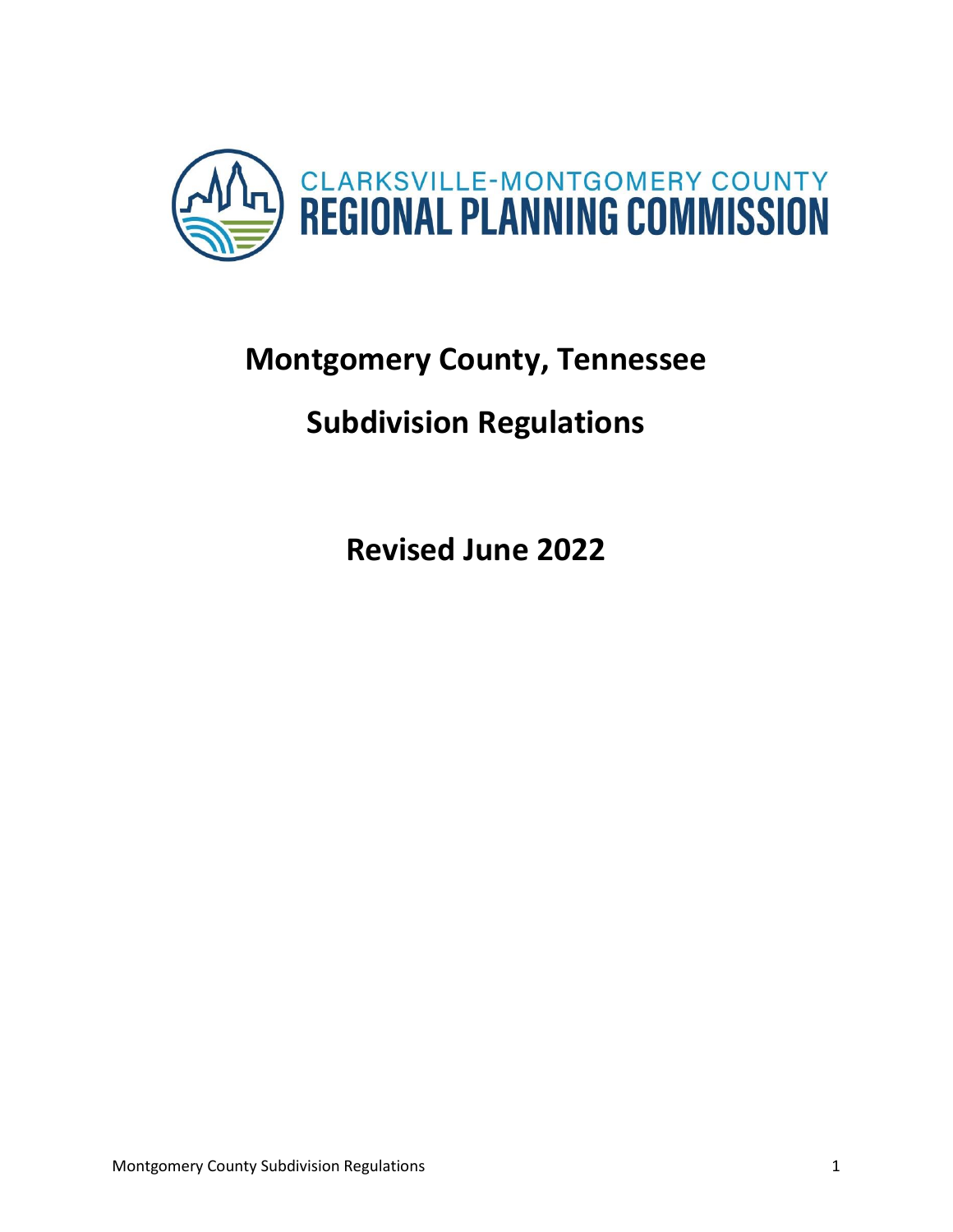# **Contents**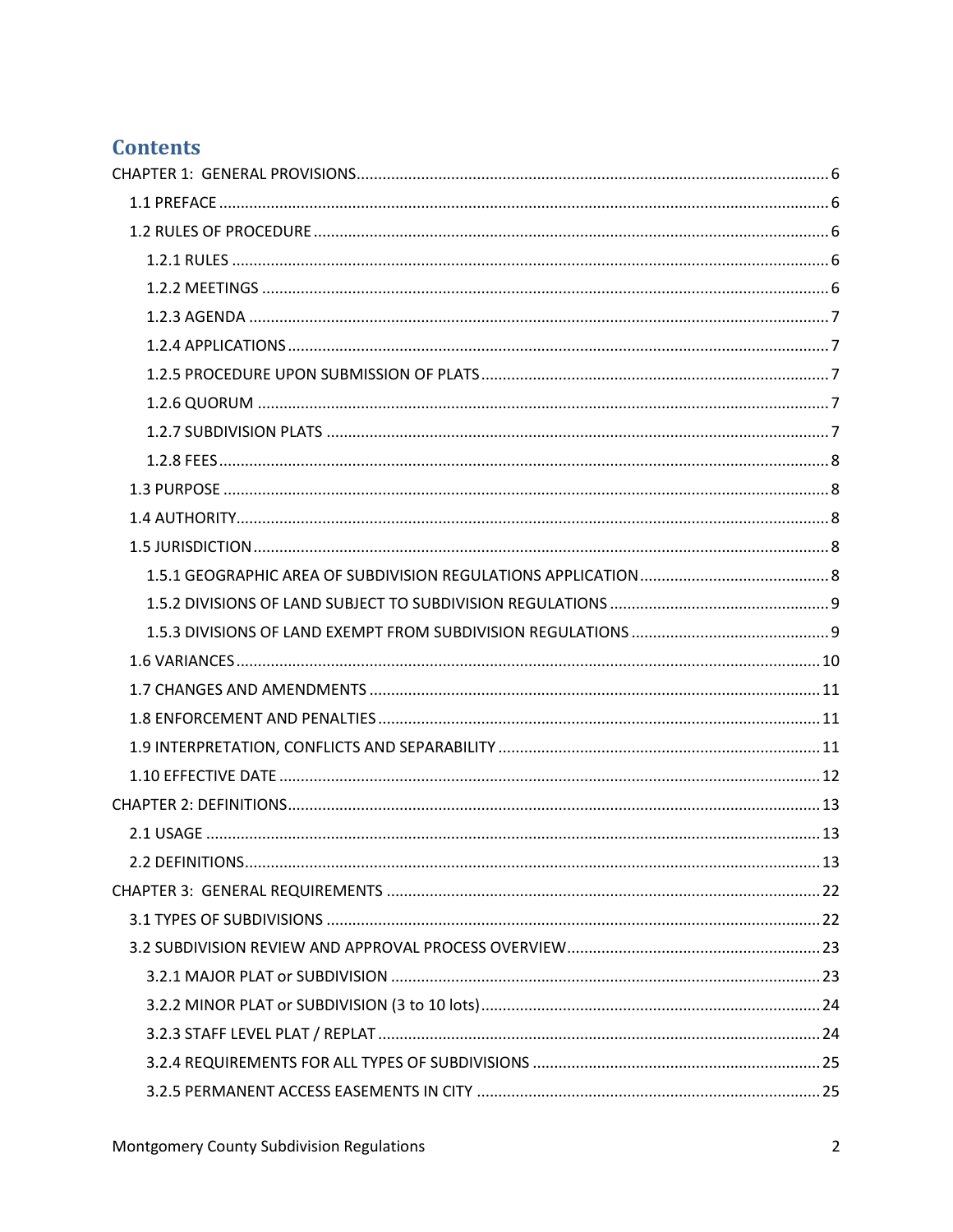| 3.2.10 Residential Common Access Easement (10 Lot or Less) in the Unincorporated Area 32 |  |
|------------------------------------------------------------------------------------------|--|
| 3.2.11                                                                                   |  |
| 3.2.12                                                                                   |  |
|                                                                                          |  |
|                                                                                          |  |
| 4.1.1 STREET AND DEDICATED PERMANENT EASEMENT, PAVEMENT AND RIGHT-OF-WAY WIDTH. 40       |  |
| 43.1.2 STREET AND DEDICATED PERMANENT ACCESS EASEMENT ALIGNMENT  43                      |  |
|                                                                                          |  |
| 4.1.4 HORIZONTAL CURVES FOR STREETS AND DEDICATED PERMANENT ACCESS EASEMENTS  45         |  |
| 4.1.5 SUPER ELEVATIONS FOR STREETS AND DEDICATED PERMANENT EASEMENTS 45                  |  |
| 4.1.6 VERTICAL CURVES FOR STREETS AND DEDICATED PERMANENT EASEMENTS  45                  |  |
| 4.1.7 INTERSECTIONS FOR STREETS AND DEDICATED PERMANENT EASEMENTS 45                     |  |
| 4.1.8 STREETS AND DEDICATED PERMANENT EASEMENTS IN RELATION TO RAILROADS  46             |  |
|                                                                                          |  |
|                                                                                          |  |
|                                                                                          |  |
|                                                                                          |  |
|                                                                                          |  |
|                                                                                          |  |
|                                                                                          |  |
|                                                                                          |  |
|                                                                                          |  |
|                                                                                          |  |
|                                                                                          |  |
|                                                                                          |  |
|                                                                                          |  |
|                                                                                          |  |
|                                                                                          |  |
|                                                                                          |  |
| 4.7 AIRPORT APPROACH ZONE, AIRCRAFT LIGHT SENSITIVE AREA, & FORT CAMPBELL NOISE ZONE55   |  |
|                                                                                          |  |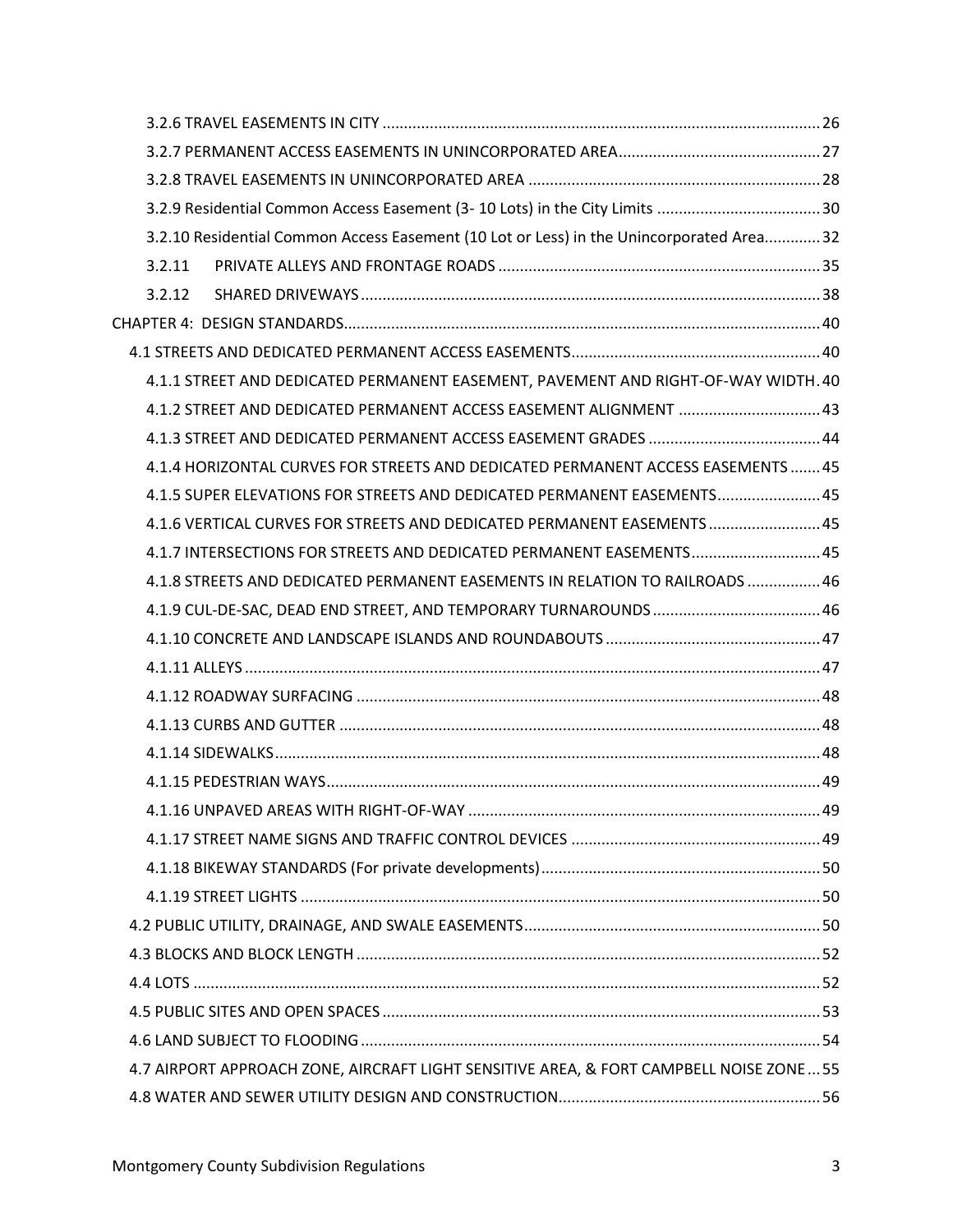| 6.1   |  |
|-------|--|
| 6.1.1 |  |
| 6.1.2 |  |
| 6.1.3 |  |
| 6.1.4 |  |
| 6.1.5 |  |
| 6.1.6 |  |
| 6.1.7 |  |
|       |  |
|       |  |
|       |  |
|       |  |
|       |  |
|       |  |
|       |  |
|       |  |
|       |  |
|       |  |
|       |  |
|       |  |
|       |  |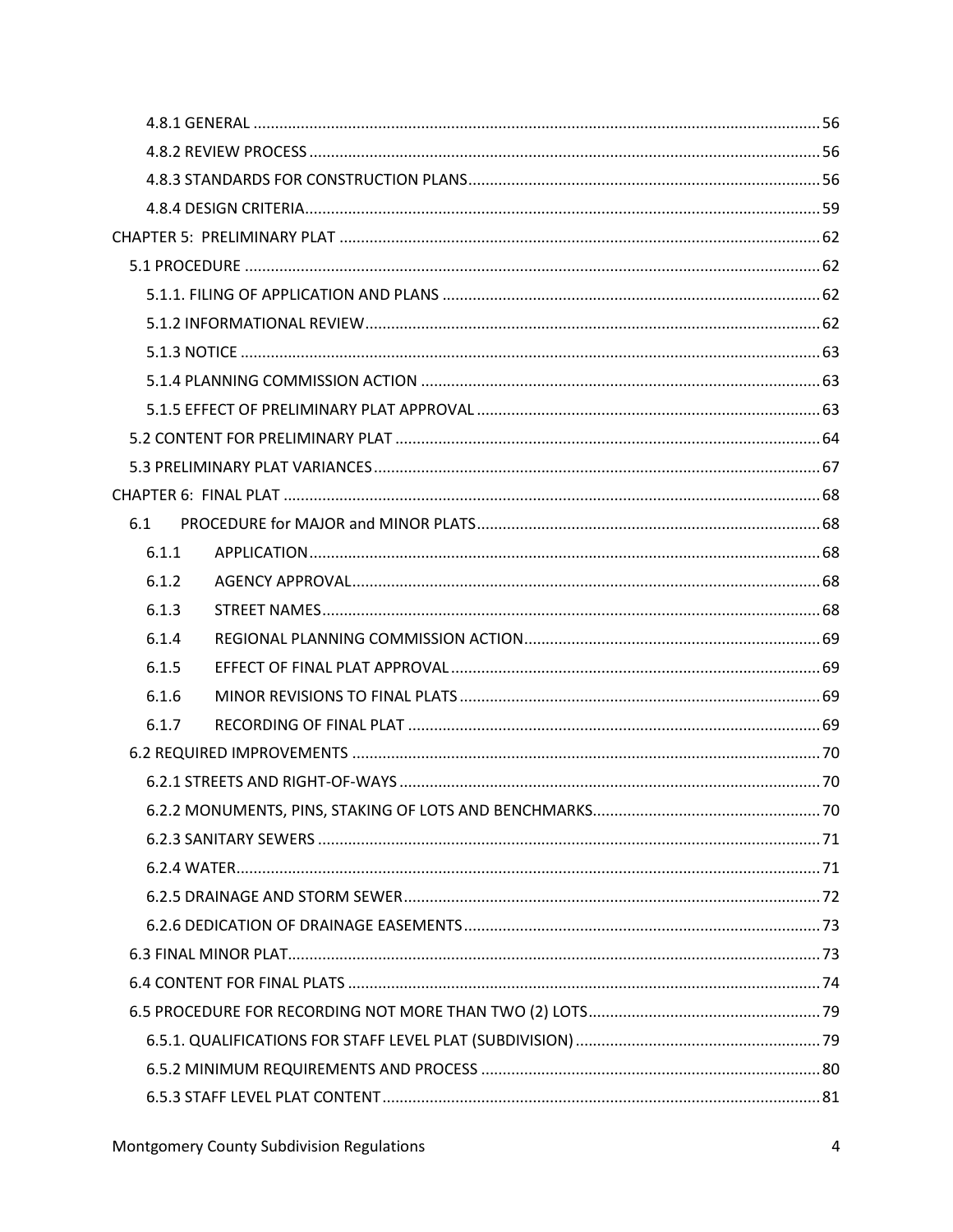|       | 6.7.7 AIRPORT APPROACH ZONE, AIRCRAFT LIGHT SENSITIVE AREA & SABRE HELIPORT OVERLAY  |  |
|-------|--------------------------------------------------------------------------------------|--|
|       |                                                                                      |  |
|       |                                                                                      |  |
| 7.1   |                                                                                      |  |
| 7.1.1 |                                                                                      |  |
| 7.1.2 | PRIVATE RESIDENTIAL COMMON ACCESS EASEMENTS, ALLEYS, AND FRONTAGE ROADS 93           |  |
| 7.1.3 |                                                                                      |  |
| 7.1.4 |                                                                                      |  |
|       |                                                                                      |  |
|       | CHAPTER 8: CERTIFICATIONS AND EXHIBITS (permanent easements and travel easements) 95 |  |
|       |                                                                                      |  |
|       |                                                                                      |  |
|       |                                                                                      |  |
|       |                                                                                      |  |
|       |                                                                                      |  |
|       |                                                                                      |  |
|       |                                                                                      |  |
|       | 8.3.5 CERTIFICATE OF APPROVAL OF PERMANENT OR TRAVEL EASEMENTS (CITY)  97            |  |
|       |                                                                                      |  |
|       |                                                                                      |  |
|       | 8.3.8 CERTIFICATE OF APPROVAL MONTGOMERY COUNTY BUILDING AND CODES 98                |  |
|       |                                                                                      |  |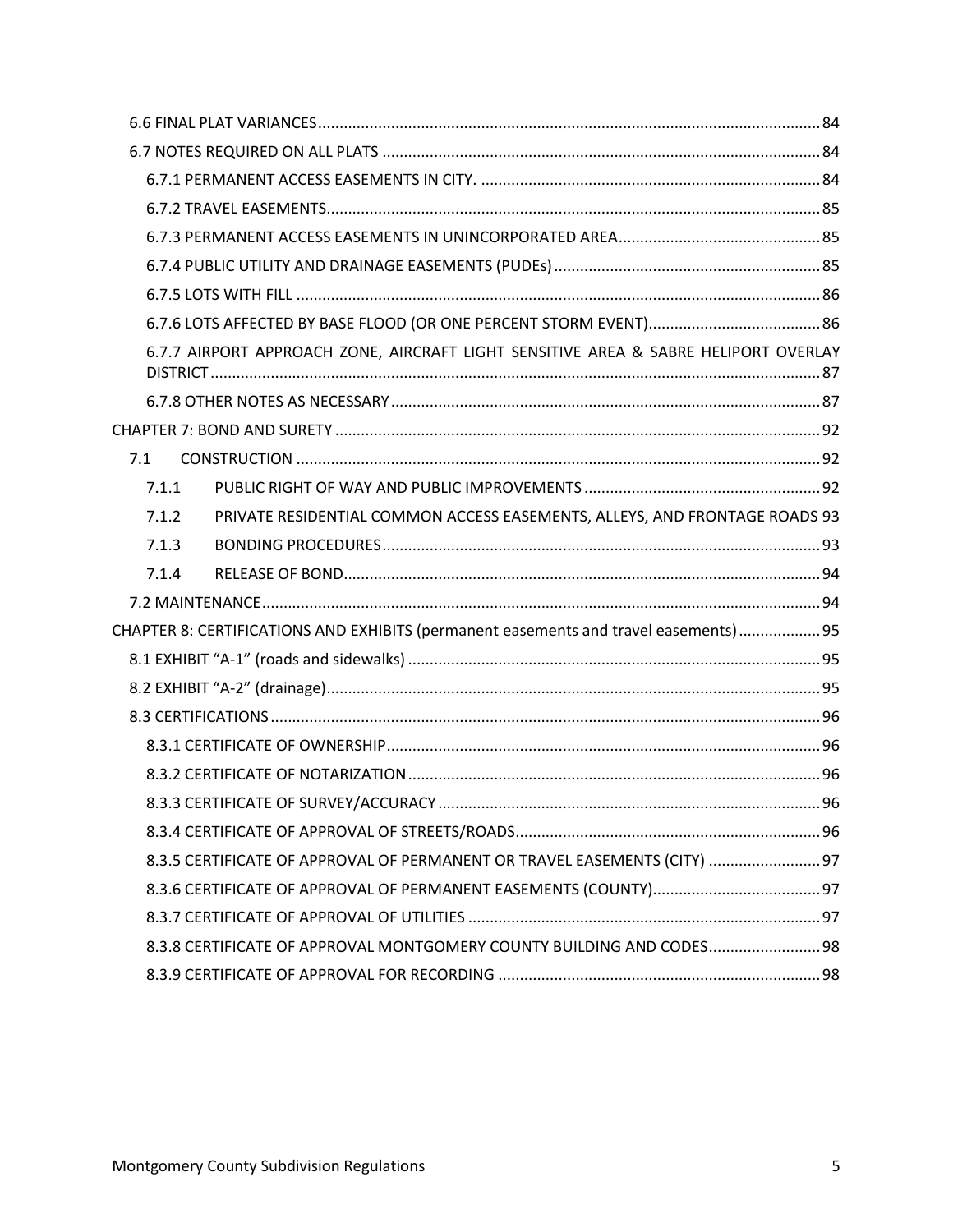# <span id="page-5-0"></span>**CHAPTER 1: GENERAL PROVISIONS**

# <span id="page-5-1"></span>**1.1 PREFACE**

The process of land subdivision is a major and continuing element of the growth activities within Clarksville and Montgomery County. Regulation of the subdivision process is warranted not only by its value to the community as a whole through the provision of adequate infrastructure to support growth and to minimize the public cost of long-term operation and maintenance of the infrastructure, but also to the individual land consumer by assuring adequate infrastructure to accommodate proposed development. These subdivision regulations protect both the public revenue base and the individual land purchaser*.* The procedures and regulations contained herein are a direct outgrowth of the Comprehensive Plan for the City and County. As such, consideration has been given to the accommodation of future land use needs, the adequacy of the infrastructure to support development, the minimization of adverse impacts on the environment and other policy as developed within the Comprehensive Planning Process.

Many of the elements within these regulations are much the same as those previously in effect for the City and County. Growth of the locality and changes in technology and methods of regulation have prompted this revision. It is intended that the resulting document provides adequate information, approximate design standards, and sufficient facilities for the land consumer; an equitable, predictable and efficient regulatory process for the developer; and an adequate means of review and coordination for regulatory agencies.

# <span id="page-5-2"></span>**1.2 RULES OF PROCEDURE**

# <span id="page-5-3"></span>*1.2.1 RULES*

The current edition of "Roberts Rules of Order Newly Revised" shall govern the order of business and conduct of meetings of the Regional Planning Commission unless otherwise provided for herein.

## <span id="page-5-4"></span>*1.2.2 MEETINGS*

- 1. The Regional Planning Commission shall hold at least one (1) regularly scheduled meeting per month on the Tuesday before the last Thursday of each month, commencing at 2:00 p.m.
- 2. Special Meetings of the Regional Planning Commission may be called by the Chairman upon giving one day notice to the membership.
- 3. The responsibility to pay for an approved Special Meeting lies with the requestor/applicant. The fee is set by the Regional Planning Commission's current policy or by-laws.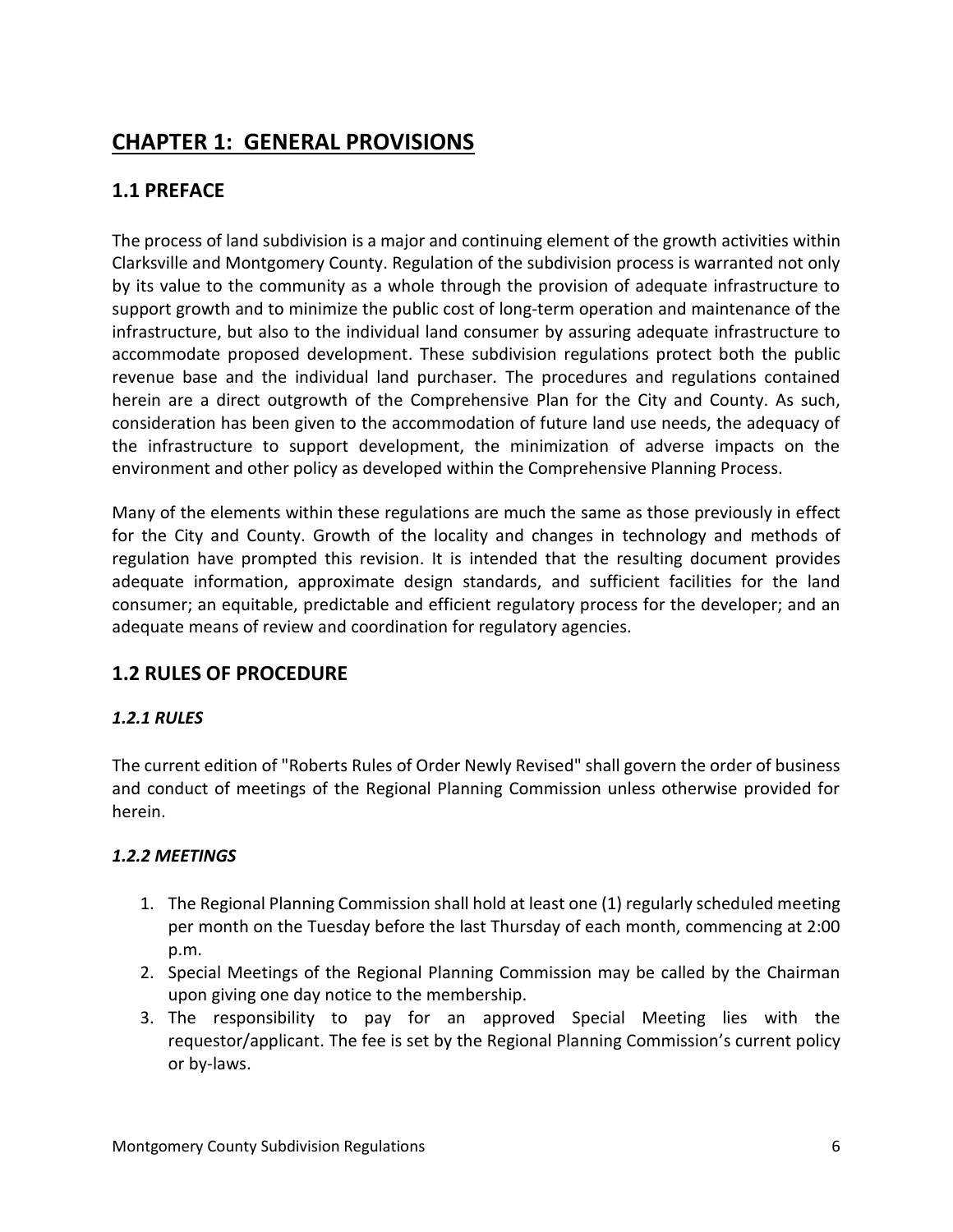#### <span id="page-6-0"></span>*1.2.3 AGENDA*

An Agenda for each meeting shall be prepared by the Director of Planning or his appointed designee and mailed to members not later than three (3) days prior to each regular monthly meeting of the Regional Planning Commission.

#### <span id="page-6-1"></span>*1.2.4 APPLICATIONS*

- 1. Applications for review of subdivision plats must be submitted in a format as established by the Regional Planning Commission.
- 2. All applications for preliminary or final plat review must be submitted by the subdivision deadline date established by the Regional Planning Commission office.
- 3. Applications for one (1) and two (2) lot minor plats shall follow the procedures outlined in Chapter 3, Section 2, Subsection 3 and Chapter 6, Section 5, Subsection 3.

#### <span id="page-6-2"></span>*1.2.5 PROCEDURE UPON SUBMISSION OF PLATS*

The Regional Planning Commission may defer action on any matter presented to it at a regular meeting, until the next regular meeting; so that proper study of the matter may be made by the membership; provided however, that the Commission shall approve or disapprove a plat within sixty (60) days after the initial consideration, unless at the end of the sixty-day period there is a holiday or unexpected intervening event that would close municipal or county government offices and thus affect the normal computation of the sixty-day period at the next regularly scheduled meeting; otherwise, such plat shall be deemed to have been approved and a certificate to that effect shall be issued by the Commission on demand; provided, however, that the applicant for the Commission's approval may waive this requirement and consent to the extension of such period in accordance with Section 13-3-404, Tennessee Code Annotated. After two deferrals by the applicant at regularly scheduled meetings of the Regional Planning Commission, the applicant may be subject to a deferral fee.

## <span id="page-6-3"></span>*1.2.6 QUORUM*

Unless otherwise provided by statute, a majority of the members shall constitute a quorum for the conduct of business.

#### <span id="page-6-4"></span>*1.2.7 SUBDIVISION PLATS*

The Director of the Regional Planning Commission or the Chairman of the Regional Planning Commission shall be authorized to sign the final plat as delegated by the Regional Planning Commission.

All plats must be submitted on a standard format as specified by the Regional Planning Commission.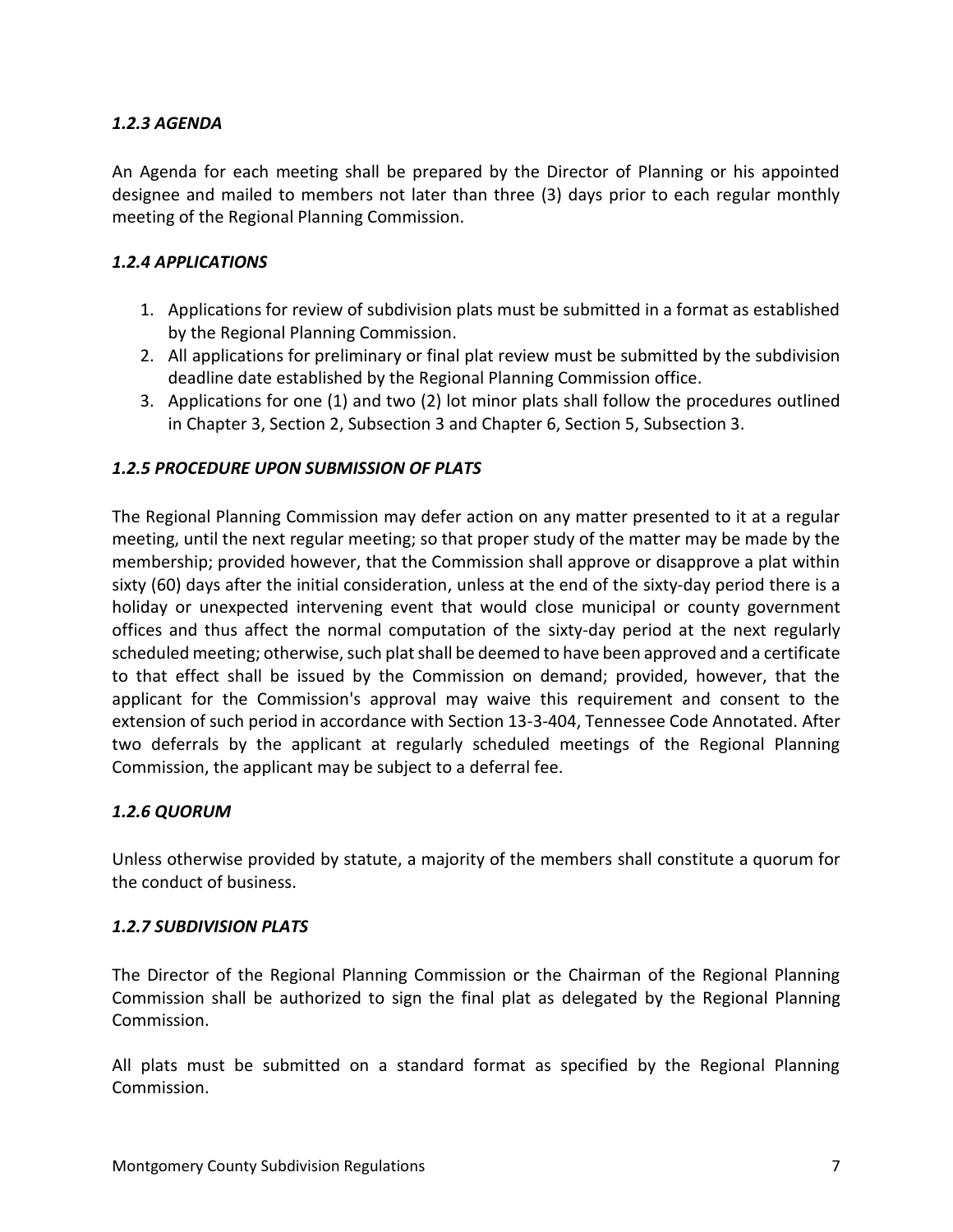#### <span id="page-7-0"></span>*1.2.8 FEES*

All applications for subdivision review must be accompanied by a filing fee established by the Regional Planning Commission. Under no conditions shall the fee, or any part thereof, be refunded for failure of the proposed plans to be approved. The fee schedule may be obtained through the Regional Planning Commission office. The Regional Planning Commission may review and amend the fee schedule by resolution from time to time.

# <span id="page-7-1"></span>**1.3 PURPOSE**

The purpose of the regulations is to provide for the orderly development of land within Clarksville and Montgomery County in accordance with the Comprehensive Plan. The regulations provide for the placement of streets, sanitary sewers, water lines and fire hydrant protection, and drainage facilities in a manner that is coordinated with existing development and also permits logical and efficient extension of such development in the future. It is also the purpose of these regulations to provide for the planned development of open space and recreation areas among other amenities that will increase the desirability and long-term vitality of neighborhoods. Finally, it is the purpose of these regulations to minimize or eliminate the possibilities of adverse effects upon the environment as a result of land development.

# <span id="page-7-2"></span>**1.4 AUTHORITY**

The rules and regulations herein set forth governing the subdivision of land are adopted in accordance with Title 13, Section 13-3-301 and Section 13-3-401 through Section 13-3-412 of Tennessee Code Annotated (TCA).

Final plat review delegation to the Regional Planning Commission Staff in accordance with TCA 13-3-402(c), as amended, the Clarksville Montgomery Regional Planning Commission has delegated the review authority of final plats to the Clarksville Montgomery Regional Planning Commission Planning Staff. This action was taken by a majority vote of the Clarksville Montgomery Regional Planning Commission at their regular meeting of December 30, 2020. This delegation does not apply to final plats that include a variance request from the subdivision regulations.

# <span id="page-7-3"></span>**1.5 JURISDICTION**

## <span id="page-7-4"></span>*1.5.1 GEOGRAPHIC AREA OF SUBDIVISION REGULATIONS APPLICATION*

These regulations shall govern the subdivision of all land within the boundaries of Montgomery County as now or hereafter established and includes the subdivision of all land within the corporate limits of the City of Clarksville as now or hereafter established.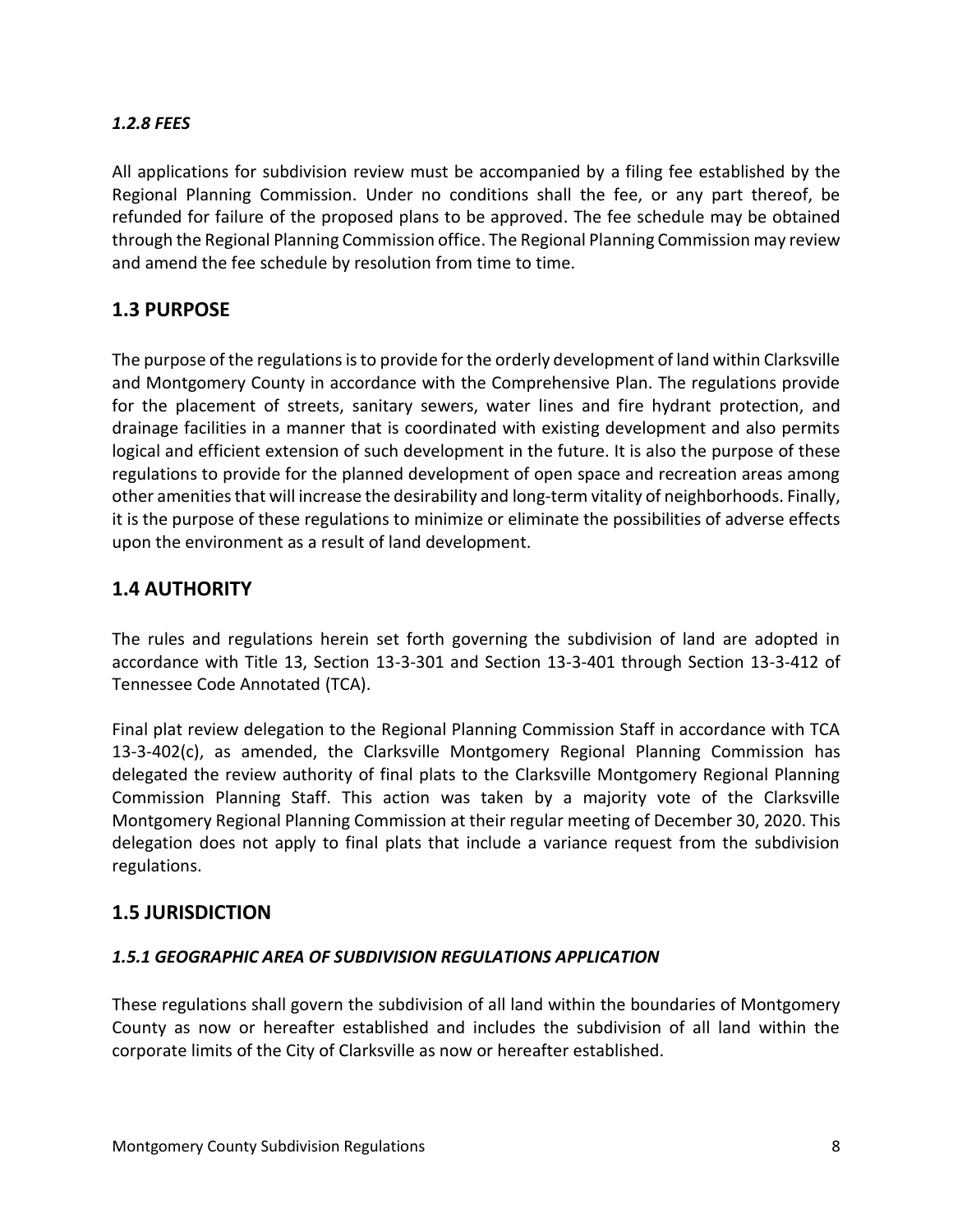# <span id="page-8-0"></span>*1.5.2 DIVISIONS OF LAND SUBJECT TO SUBDIVISION REGULATIONS*

Within these regulations, the term "subdivision" shall mean "the division of a tract or parcel of land into two (2) or more lots, sites, or other divisions requiring new street or utility construction, or any division of less than five (5) acres, for the purpose, whether immediate or future, of sale or building development, and includes resubdivision and when appropriate to the context, relates to the process of resubdividing or to the land or area subdivided." [TCA §13-3-401 (4) (B) (i)]

Divisions of a tract, parcel or land into tracts or parcels of five (5) acres or more are subject to these Subdivision Regulations if any new street (permanent easement and/or travel easement) or utility construction is needed or any land is required to be dedicated for public purposes. If no public infrastructure improvement is necessary, divisions into tracts or parcels of five (5) acres or more are exempt from these Subdivision Regulations as stated below. However, the Clarksville Montgomery County Regional Planning Commission does not warrant any division of property of five (5) or more acres as buildable when such division is not approved by the Regional Planning Commission.

Any amendment, modifications or correction to a recorded plat of a subdivision shall be submitted for approval by the Regional Planning Commission. [TCA §13-3-402 (2) (b)]

Any owner of land within this area wishing to subdivide or re-subdivide land shall submit to the Clarksville-Montgomery County Regional Planning Commission a plat of the subdivision according to the procedures outlined in Chapter 3, which plat shall conform to the minimum requirements set forth in Chapters 3 and 4. Improvements shall be installed as required by Chapter 6, Section 2 of these regulations.

## <span id="page-8-1"></span>*1.5.3 DIVISIONS OF LAND EXEMPT FROM SUBDIVISION REGULATIONS*

The division of a tract, parcel, or land into five (5) acres or more for sale or lease without public infrastructure improvements is exempt from these Subdivision Regulations under State Statutes and creates new lots/building sites. Some other divisions of a tract, parcel, or land are exempt from these Subdivision Regulations provided an additional lot/building site is NOT created for which building permits may be sought. These Subdivision Regulations do not apply to the following:

1. The division of land which createstracts of land, all of which (including the residual parcel) are five (5) or more acres in size when no street or utility is to be constructed and no dedication of land for public purposes is required. Since the Regional Planning Commission does not review or approve such divisions of land, there is no guarantee or warranty from the Regional Planning Commission that such properties are buildable (adequate access, adequate utilities, free from environmental constraints such as floodplains, steep slopes, wetlands and sinkholes, and soils for installation of an on-site septic system at average cost).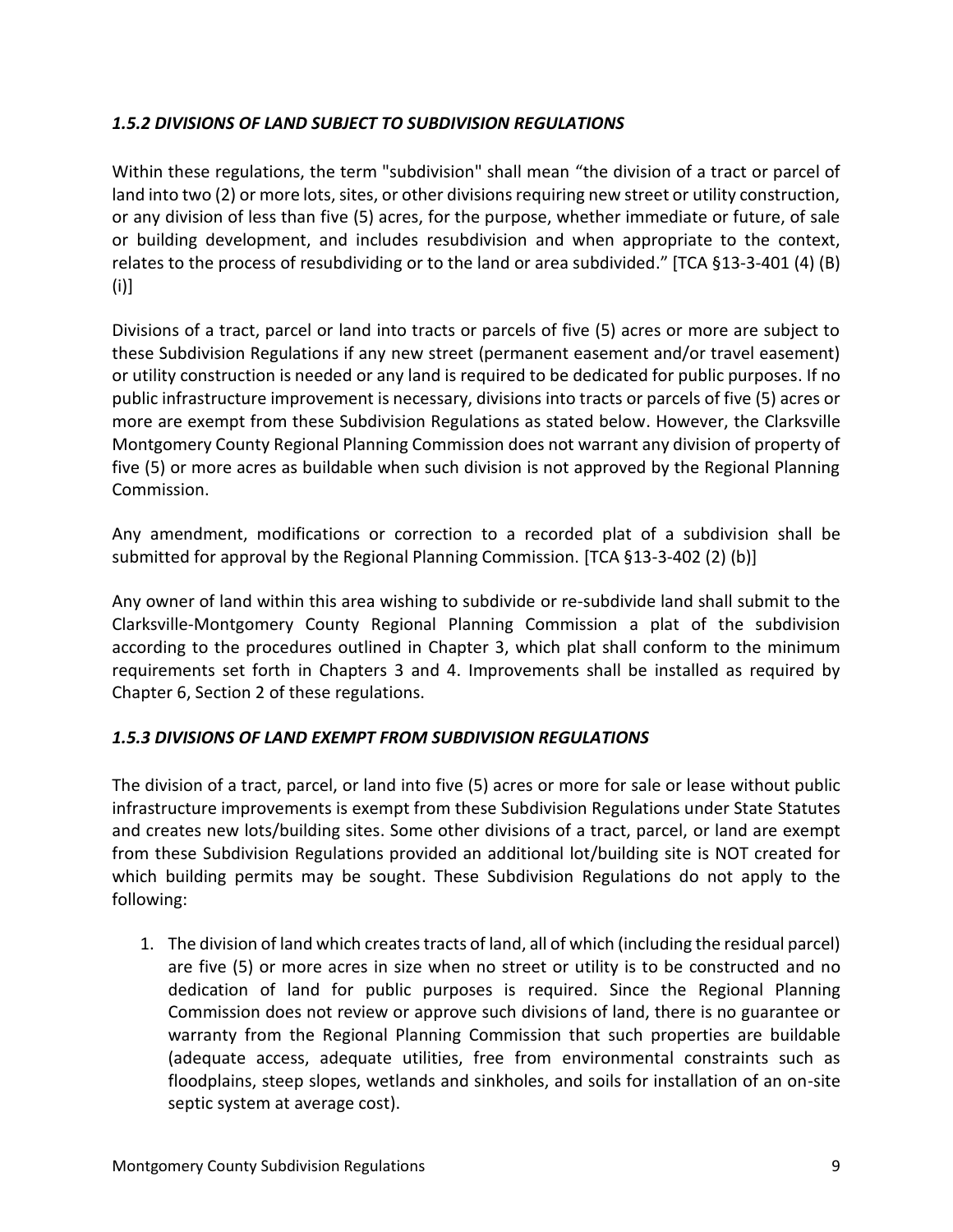- 2. An easement or survey attached to an easement granted to the State of Tennessee, Montgomery County Government or the City of Clarksville or any entity thereof shall not constitute an amendment, modification or correction of a recorded plat of a subdivision under TCA §13-3-402 (2) (b).
- 3. A division of land to provide surety for a loan for agricultural production provided such divisions are into tracts on parcels of five (5) acres or more, no public infrastructure improvements necessary, no land is required to be dedicated to the public and no additional building site is created by the division.
- 4. A division of land, already approved as a cemetery, into plots for the purpose of burial of corpses.

# <span id="page-9-0"></span>**1.6 VARIANCES**

- 1. General: Where the Regional Planning Commission finds that extraordinary hardships or practical difficulties may result from strict compliance with these regulations and/or the purposes of these regulations may be served to a greater extent by an alternative proposal, it may approve variances to these subdivision regulations so that substantial justice may be done and the public interest secured, provided that such variances shall not have the effect of nullifying the intent and purpose of these regulations, and further provided that the Regional Planning Commission shall not approve variances unless it shall make findings based upon the evidence presented to it in each specific case that:
	- A. The granting of the variance will not be detrimental to the public health, safety, or welfare or injurious to other property in the area where the proposed variance is located, and;
	- B. The conditions upon which the request for the variance is based are unique to the property for which the variance is sought and are not applicable generally to other property, and;
	- C. Because of the particular physical surroundings, shape or topographical conditions of the specific property involved, a particular hardship to the owner would result as distinguished from a mere inconvenience if the strict letter of these regulations are carried out, and;
	- D. The variance will not in any manner vary the provisions of the City Ordinances and/or County Resolutions or other adopted facility plans.
	- 2. Conditions: In approving variances, the Regional Planning Commission may require such conditions as will in its judgment, secure substantially the objectives of the standards or requirements of these regulations.
	- 3. Procedure: A petition for any such variance shall be submitted in writing by the subdivider at the time when the preliminary plat is filed for the consideration of the Regional Planning Commission. The petition shall state fully the grounds for the application and all of the facts relied upon by the petitioner.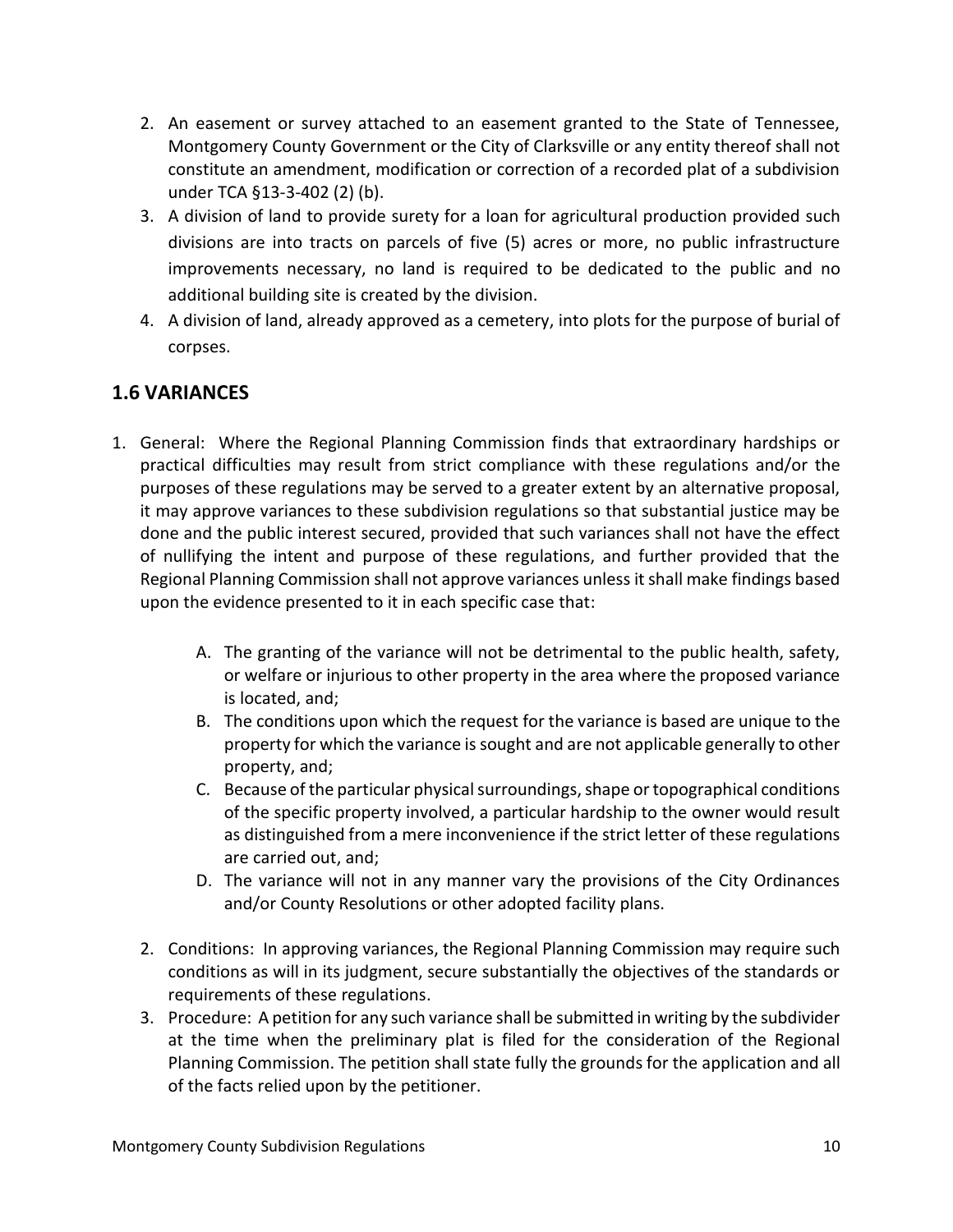# <span id="page-10-0"></span>**1.7 CHANGES AND AMENDMENTS**

Any regulation or provisions of this resolution may be changed or amended by the Regional Planning Commission by resolution passed after a public hearing and due notice of such has been given as required by law, TCA §13-3-403.

# <span id="page-10-1"></span>**1.8 ENFORCEMENT AND PENALTIES**

The enforcement of these regulations and penalties for the unapproved recordation of transfer of land is provided by state law in the authority granted by Title 13 of the Tennessee Code Annotated.

# <span id="page-10-2"></span>**1.9 INTERPRETATION, CONFLICTS AND SEPARABILITY**

- 1. Interpretation: In their interpretation and application, the provisions of these regulations shall be held to be the minimum requirements for the promotion of the public health, safety, and general welfare.
- 2. Conflict with Public Provisions: These regulations are not intended to interfere with, abrogate, or annul any other ordinance, rule or regulation, statute, or other provisions of law. Where any provision of these regulations imposes restrictions different from those imposed by any other provision of these regulations or any other ordinance, rule or regulation or other provision of law, whichever provisions are more restrictive or impose higher standards shall control.
- 3. Conflict with Private Provisions: These regulations are not intended to abrogate any easement, covenant, or any other private agreement or restriction, provided that where the provision of these regulations are more restrictive or impose higher standards or regulations than such easement, covenant, or other private agreement or restrictions, the requirements of these regulations shall govern. Where the provisions of the easement, covenant, or private agreement or restriction impose duties and obligations which are more restrictive or of higher standards than the requirements of these regulations or of the determinations of the Regional Planning Commission or the local government in approving a subdivision or in enforcing these regulations, and such private provisions are not inconsistent with these regulations or determinations made thereunder; then such private provisions shall be operative and supplemental to these regulations and determinations made thereunder.
- 4. Separability: Should any article, section, or provision of these regulations be for any reason held to be void or invalid, it shall not affect the validity of any other article, section, or provision hereof, which is not itself void or invalid.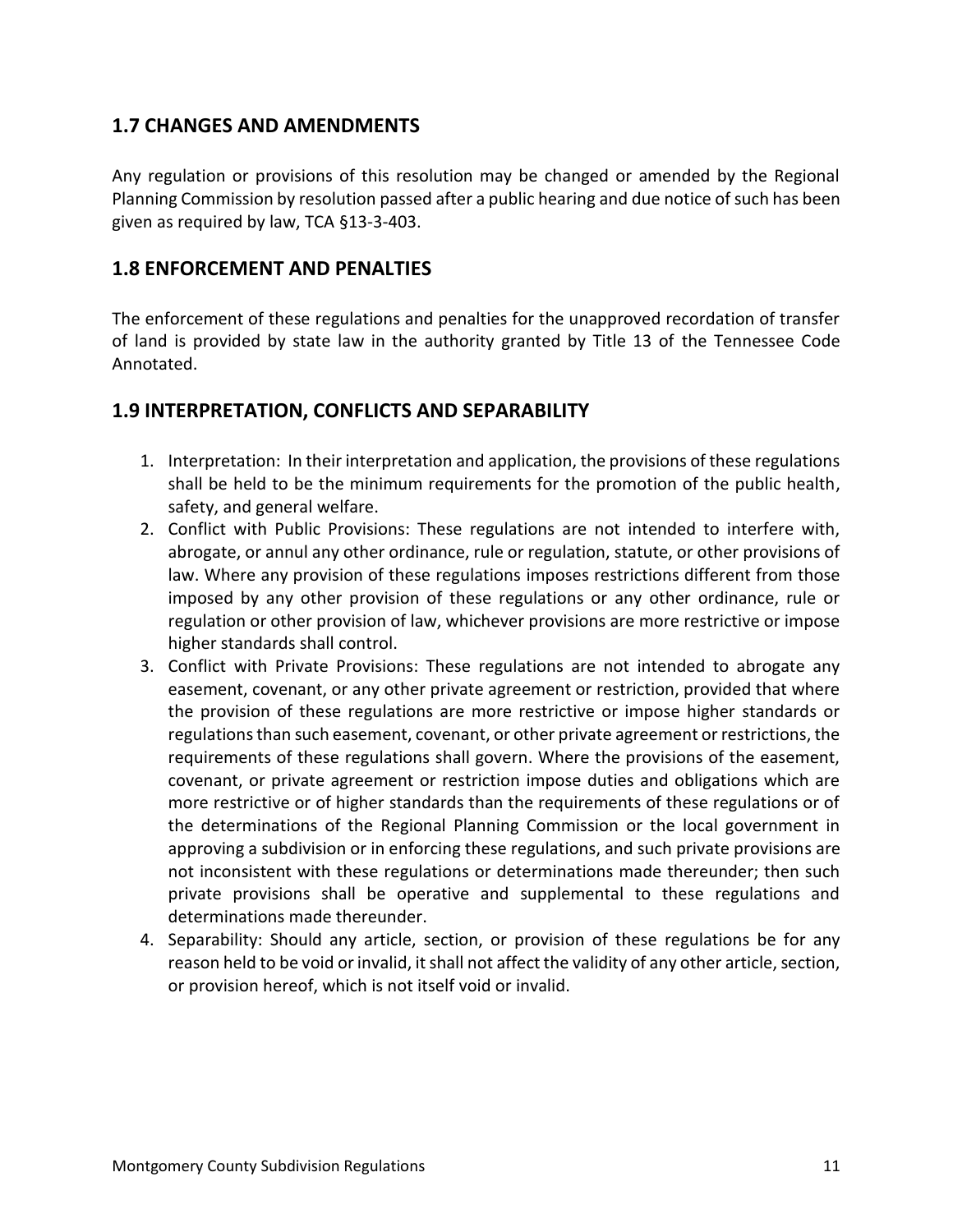# <span id="page-11-0"></span>**1.10 EFFECTIVE DATE**

- 1. Before adoption of these Subdivision Regulations or any amendment thereof, the Regional Planning Commission thereon shall hold a public hearing; thirty (30) days of notice of the time and place of which shall be given by one publication in a newspaper of general circulation.
- 2. These rules and regulations shall be in full force and effect from and after their adoption and effective date.

ADOPTED:

\_\_\_\_\_(Signature on file)\_\_\_\_\_\_\_\_\_\_

Chairman, Clarksville-Montgomery County Regional Planning Commission

Adopted: December 28, 2021

Effective: January 1, 2022

ATTEST:

\_\_\_\_\_(Signature on file)\_\_\_\_\_\_\_\_\_\_

Director of Planning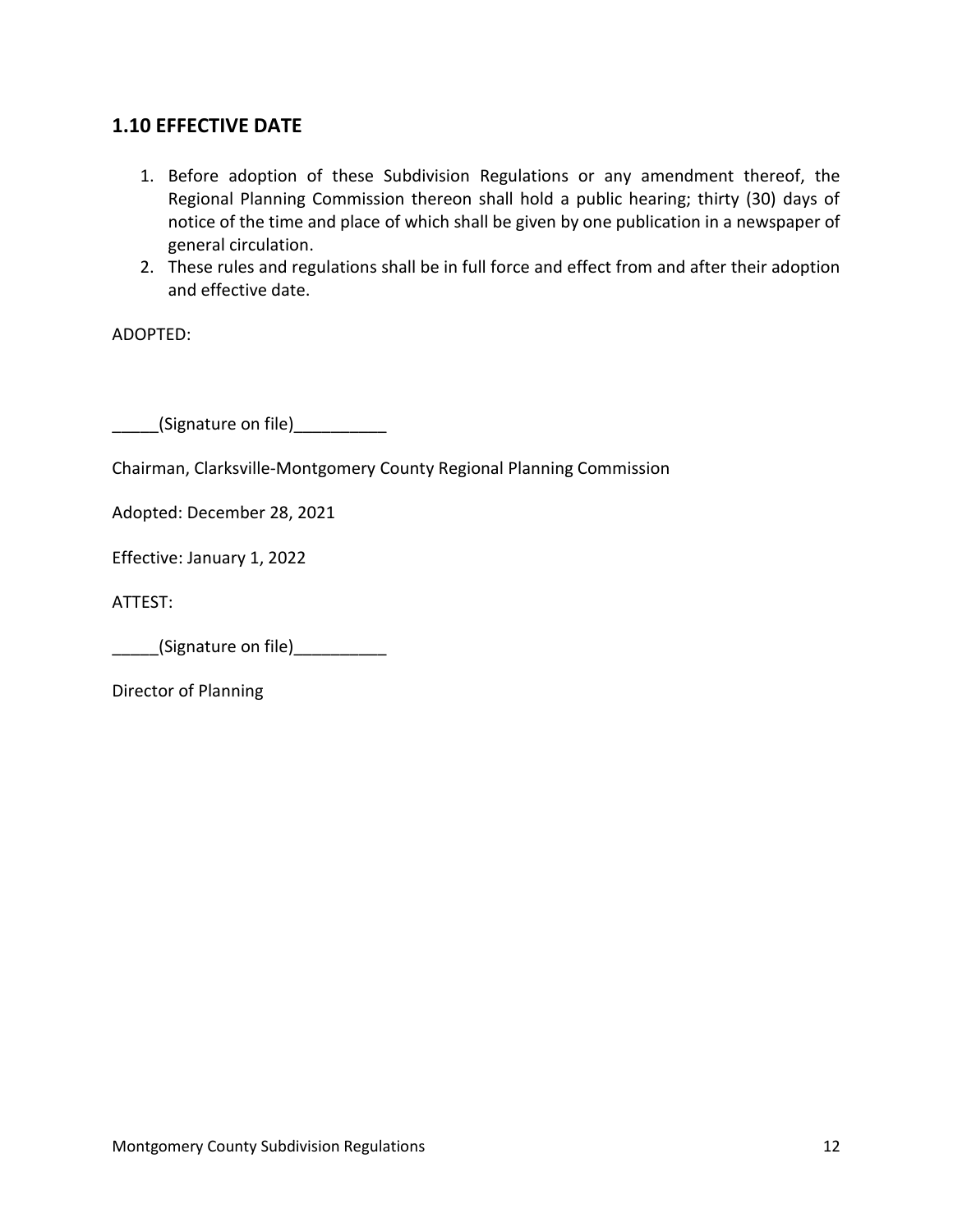# <span id="page-12-0"></span>**CHAPTER 2: DEFINITIONS**

## <span id="page-12-1"></span>**2.1 USAGE**

- 1. For the purpose of these regulations, certain numbers, abbreviations, terms, and words used herein shall be used, interpreted, and defined as set forth in this section.
- 2. Unless the context clearly indicates to the contrary, words used in the present tense include the future tense; words used in the plural number include the singular; the word "herein" means "in these regulations"; the word "regulations" means "these regulations."
- 3. A "person" includes a corporation, partnership, and an incorporated association of persons such as a club; "shall" is always mandatory; "used" or "occupied" as applied to any land or building shall be construed to include the words "intended, arranged, or designed to be used or occupied".

## <span id="page-12-2"></span>**2.2 DEFINITIONS**

*Alley*: A minor public or private way used primarily for access to the rear or side of properties otherwise abutting a public right-of-way, permanent easement or travel easement.

*Base Flood:* A flood having a one (1) percent chance of being equaled or exceeded in any given year.

*Block:* All property fronting upon one side of a street between intersection and/or intercepting streets, or between a street and a right-of-way, waterway, park, dead-end of a street, or city boundary, county boundary or state line. An intercepting street can determine the boundary of the block on the sides of the street it intercepts. The intercepting street shall be a minimum of 150 feet in length (measured to center point of turn around), excluding stubouts.

*Board of County Commissioners*: The chief legislative body of Montgomery County, Tennessee.

*Building Pad*:The area of land upon which a building is constructed.

*Building Setback Line*: A line of private property, established by the Zoning Ordinance or Zoning Resolution to prohibit the location of buildings or structures between that line and the street right-of-way or permanent or travel easement.

*City*: City of Clarksville, Tennessee.

*City Council*: The chief legislative body of The City of Clarksville, Tennessee*.*

*County*: The County of Montgomery County, Tennessee.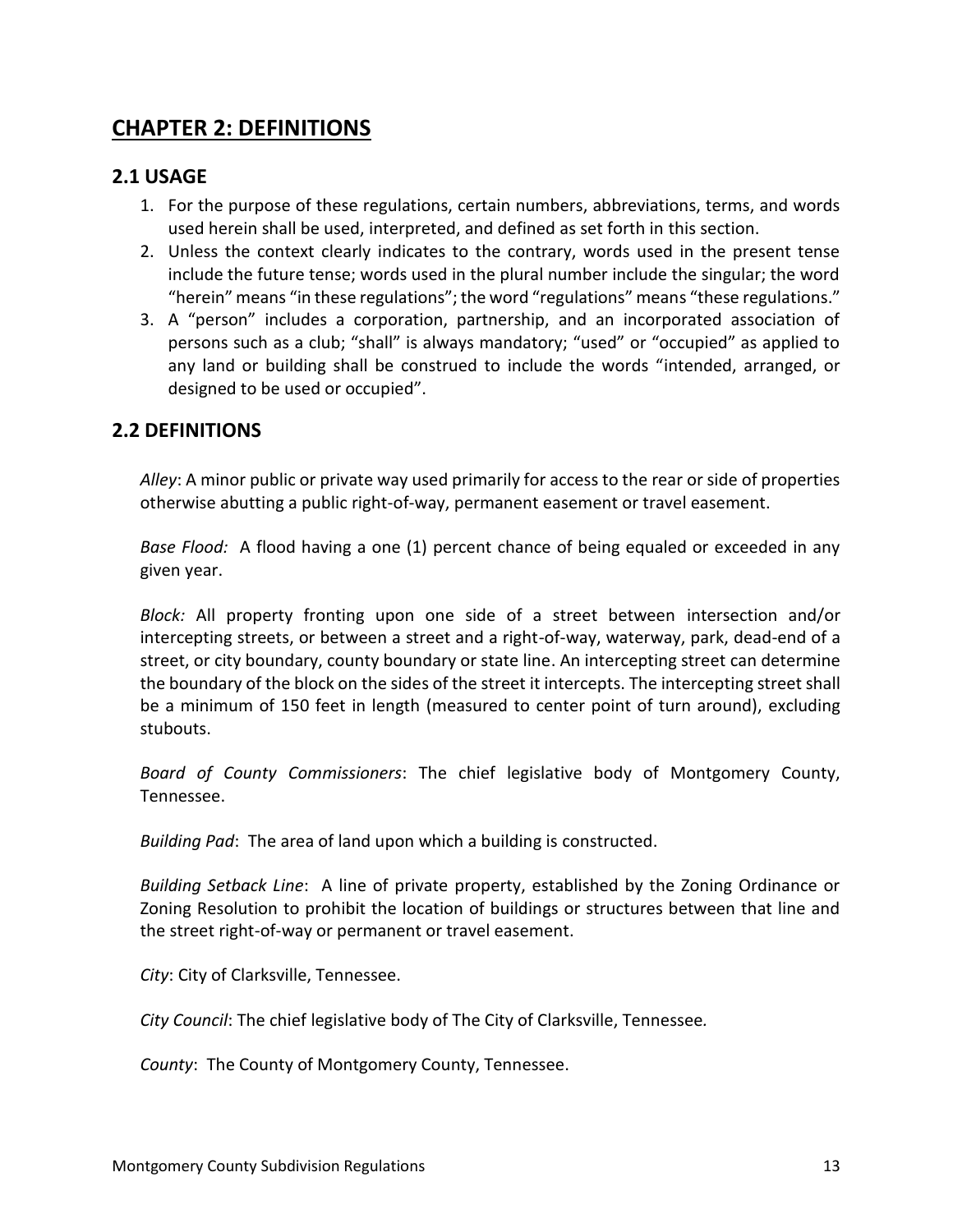*Comprehensive Plan*: The official plan for Clarksville and Montgomery County adopted in accordance with the provisions of Title 13, Tennessee Code Annotated. Such plan is the combination of a number of different elements including Land Use, Housing, and Transportation.

*Corner Lot:* A lot abutting upon two or more public roads, permanent easements or travel easements at their intersection.

*Developer*: Any person or corporation or duly authorized agent who is responsible for an undertaking that requires an approval under these regulations.

*Easement*: A grant of less than fee simple ownership by the property owner of the use of a portion of their property for a specific purpose.

*Easement, Access:* A right granted by the owner of land to another party, by deed, or prescription, to allow access across one parcel of land to another.

*Easement, Drainage*: The right to restore, maintain or repair ditches, drainage structures, pipes, weirs, catch basins or manholes for the management of stormwater together with rights for entering and exiting the property for this purpose.

*Easement, Permanent:* The right granted by the owner of land to another party, by deed, or prescription, to allow access across one parcel of land to another. Lots may be created without frontage on a public street in accordance with all rules and regulations specified within these Regulations if a "permanent easement" is created.

*Easement, Residential Common Access*: A type of permanent, private, dedicated easement by which a right is granted to the owners of a minimum of three (3) and a maximum of ten (10) residential properties to allow ingress, egress, joint access, and cross access to each property from a common private road that is owned and maintained by the property owners and that connects to a public street.

*Easement, Private:* A right-of-way granted, by recorded deed or survey, but not dedicated to the city or county for limited use on private land. Private Easements are not recognized as access per these subdivision regulations, only permanent easements, residential common access easements, or shared driveway easements.

*Easement, Shared Driveway*: A type of permanent, private easement by which a right is granted by the owners of two (2) or three (3) residential properties to allow ingress egress, joint access, and cross access to each property from a common private driveway that connects to a public street and is owned and maintained by the property owners.

*Easement, Travel (Commercial, Office, and Industrial)*: The right granted by the owner of land to another party, by deedplat, or prescription, to allow access across one parcel of land to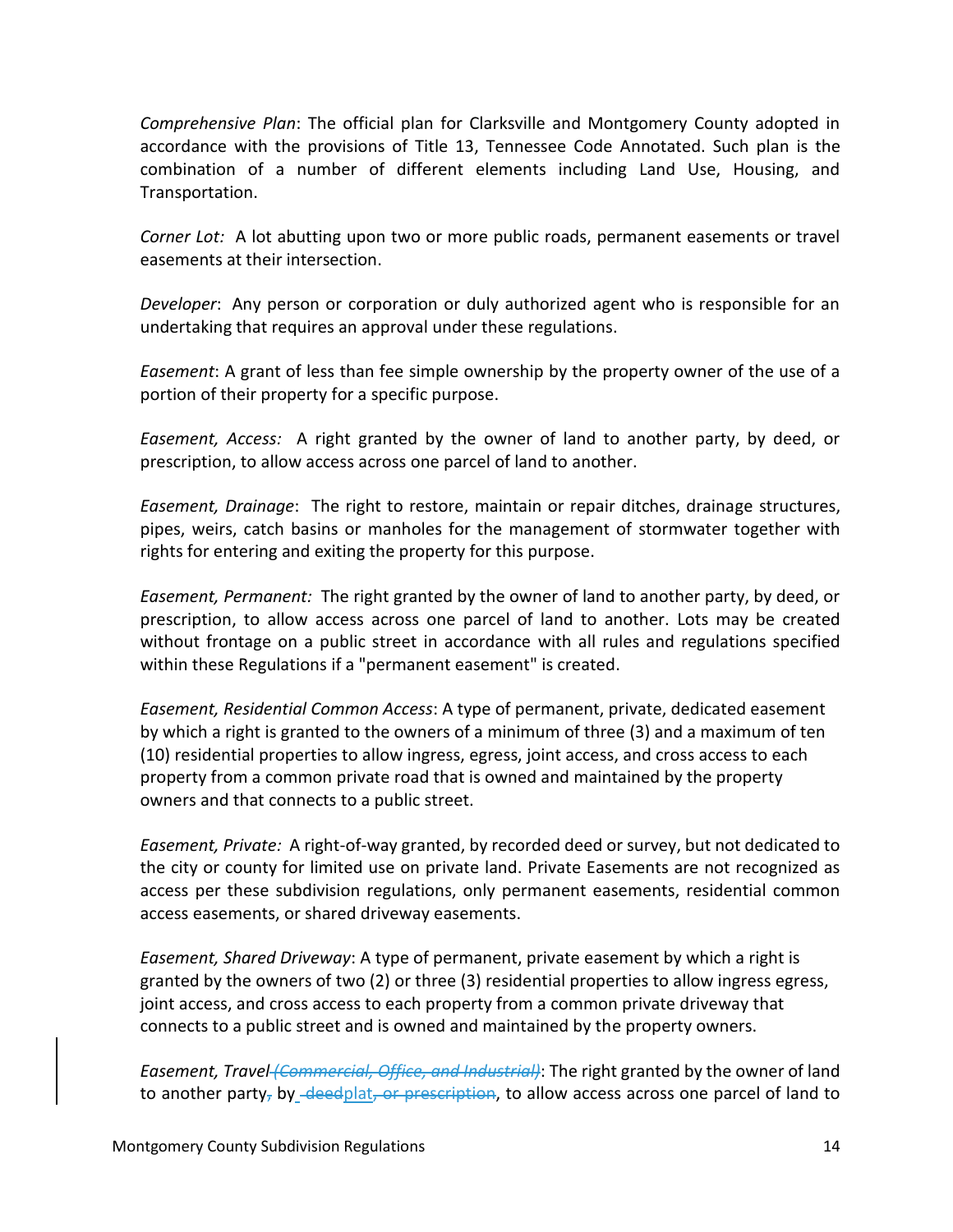another.- Commercial, Office or Industrial IAppropriately zoned lots may be created without frontage on a public street-or dedicated permanent easement, in accordance to all rules and regulations specified within these Regulations if a "travel easement" is-created utilized.

*Easement, Utility*: The right granted by the owner of land to the public or to a utility service provider, whether public or private, to construct, install, maintain, repair, rebuild, replace, operate, inspect, and patrol its electric, gas, water, wastewater, and telecommunication line(s) and all necessary appurtenances, in, on, over, under, and across the easement together with the right to clear said easement and keep it clear of brush, trees, structures, and fire hazards, and to remove dangerous trees, if any, located beyond the limits of the easement.

*Fee Simple Ownership:* A form of land ownership that includes all property rights, including the right to develop land.

*FEMA*: The Federal Emergency Management Agency.

*Final Plat*: A map of a land subdivision prepared in a form suitable for filing of record with necessary affidavits, dedications, and acceptances and with complete bearings and dimensions of all lines defining lots and blocks, streets, alleys, easements, public areas and other dimensions of land.

*Flag lot(s)*: Generally contains a narrow strip of property leading from a right-of-way to the building site which is generally located to the rear of other lots(s) fronting along the same right-of-way.

*Flood Plain:*

*Base Flood*: A flood having a one percent chance of being equaled or exceeded in any given year.

*FEMA Floodplain*: The Flood Elevation as approved by FEMA as referenced on the FIRM and Flood Insurance Studies.

*Non-FEMA Floodplain*: The land which has been or may be covered temporarily by floodwater. Unless otherwise stated, the floodplain is defined as the floodplain having a one (1) percent chance of being equaled or exceed in any given year. These flood areas are a result of studies and observations, but FEMA has not designated such areas.

*Improvements*: The physical changes made to raw land and structures on or under the land surface in order to make the land more usable.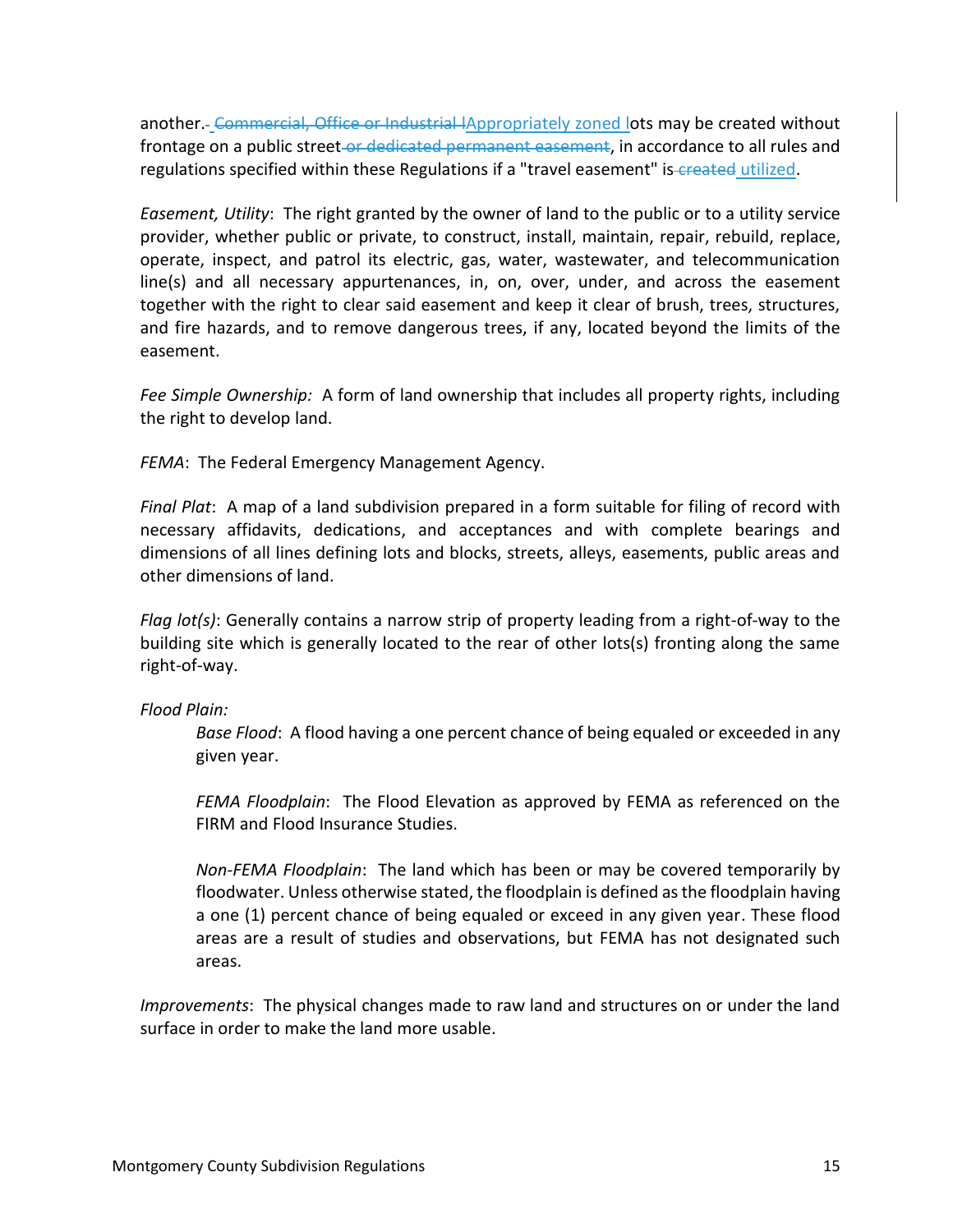*Lot of Record:* A lot recorded before the zoning ordinance/resolution or subdivision regulations were enacted for the subject property or a provision of these regulations was amended that would otherwise affect the subject property.

*Lot*: A parcel of land occupied or intended to be occupied by a building and its accessory buildings or by a dwelling or group of dwellings and their accessory buildings, together with such open spaces as are required by these and other regulation and ordinances, and having its principal frontage on a public right-of-way, permanent easement or travel easement.

*Lot, Corner*: A lot abutting upon two or more public roads, permanent easements or travel easements at their intersection.

*Lot, Double Frontage, or Through Lot*: A lot other than a corner lot with frontage on more than one street, other than an alley.

*Lot, Flag*: A lot/tract/parcel meeting the minimum frontage requirements and where access to a public or private right-of-way is provided by means of a long, narrow strip of property between abutting lots/tracts/parcels and where the building site is generally located to the rear of other lots/tracts/parcels fronting along the same rightof-way.

*Lot, Interior*: A lot other than a corner lot fronting on a single right-of-way or easement.

*Lot, Reverse-Frontage*: A double-frontage lot having the rear yard abutting a major street having the front yard facing a minor street and with the primary means of ingress and egress being provided on a minor street or an alley.

*Lot Depth:* The horizontal distance between the front and rear lot lines of a lot, measured along the lot centerline.

Lot Lines: The lines bounding a lot as defined herein:

*Lot Line, Front*: The line separating the lot, tract or parcel from any public street, dedicated permanent easement or travel easement.

*Lot Line, Rear*: The lot boundary opposite and most distant from the front lot line. In the case of a pointed or irregular lot, it shall be an imaginary line parallel to and farthest from the front lot line, not less than ten (10) feet long and wholly within the lot.

*Lot Line, Side*: Any lot line other than a front or rear lot line as defined herein.

*Lot Width*: The width of a lot measured at the front building setback line in a manner generally perpendicular to the side lot lines.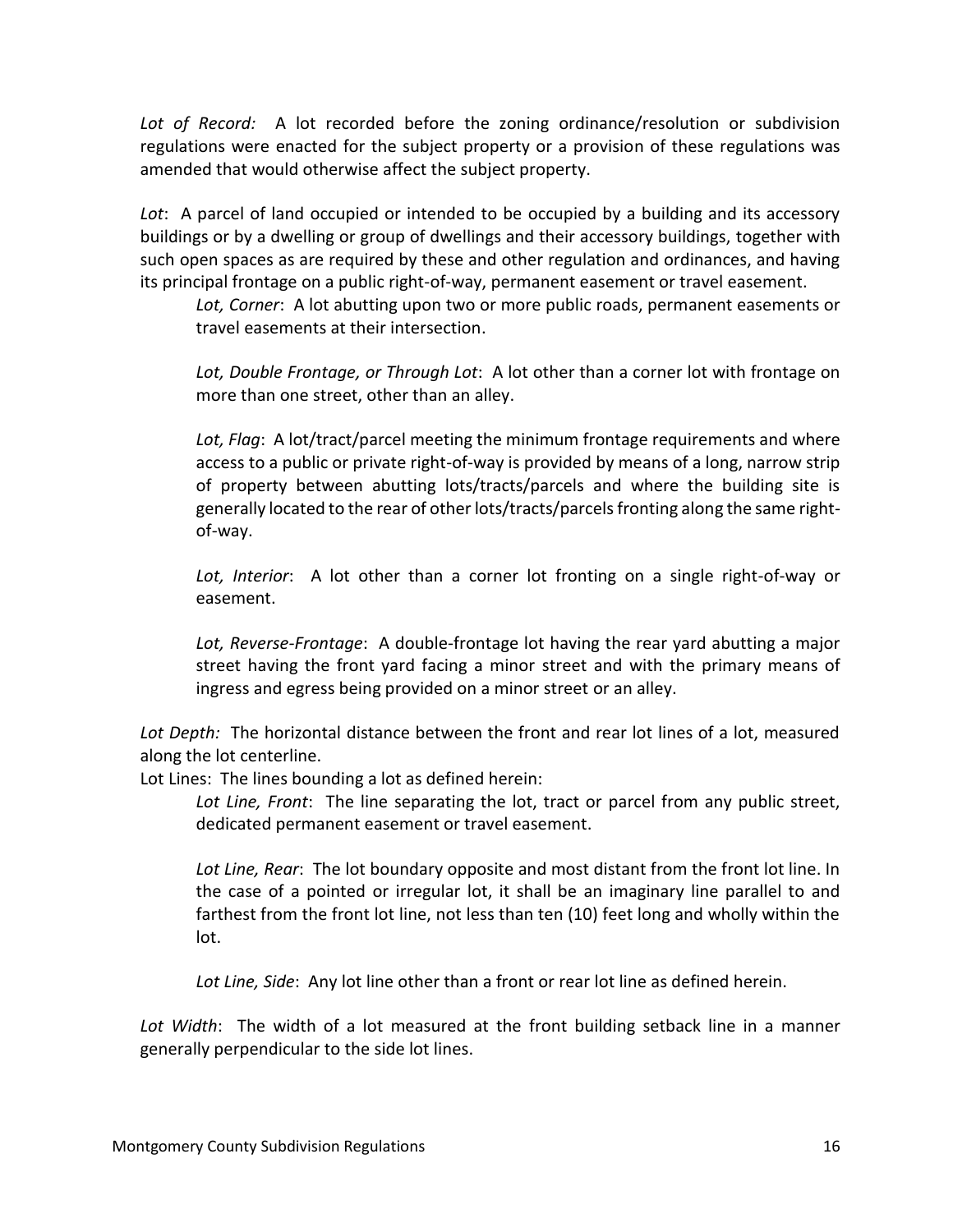*Lowest Floor*: The lowest floor of the lowest enclosed area (including basement). An unfinished or flood resistant enclosure, usable solely for the parking of vehicles, building access or storage in an area other than a basement area and is not considered a building's lowest floor; provided, that such enclosure is not built so as to render the structure in violation of the applicable non-elevation design requirements of the floodplain provisions of the City Zoning Ordinance or County Zoning Resolution.

*Major Road Plan*: (*or Major Street Plan or Major Thoroughfare Plan*): The plan for Clarksville-Montgomery County which recommends new street construction and improvements to existing facilities designed to provide adequate traffic flow, adopted, amended, and recorded in accordance with the provisions of Title 13, Tennessee Code Annotated.

*One (1) and Two (2) Lot Subdivision Plats*: The division of a tract or parcel of land into one (1) or two (2) lots, when one or two lots are less than five (5) acres and one parcel (or residual acreage) remains greater than five (5) acres, and that does not require dedication of any land to the public (except as noted in the next sentence) or the construction of public infrastructure improvements. At the discretion of the Director of the Clarksville-Montgomery County Regional Planning Commission, a subdivision may be approved as a Staff Level Subdivision even though it involves the dedication of public right-of-way provided such dedication does not involve the opening of a public right-of-way or infrastructure improvements in the public right-of-way. A detailed survey description of the remaining parcel (or residual acreage) greater than five acres is not required for a staff-level plat.

*Pavement Width*: The distance measured from edge of pavement to edge of pavement.

## *PUDE: Public Utility Drainage Easement*

*Preliminary Plat*: A tentative plat of a proposed subdivision for presentation to the Regional Planning Commission for its initial consideration showing the character and proposed layout of the tract in sufficient detail to indicate the suitability of the proposed subdivision of land.

*Private Road*: See "Easement, Permanent"

*Private Road Maintenance Agreement*: A legally-binding document entered into by two (2) or more property owners and recorded by the Montgomery County Register of Deeds, permanently allocating responsibility for road maintenance and all associated costs among the property owners.

*Public Infrastructure Improvements:* Improvements to the road, sanitary sewer, potable water, and stormwater systems necessary for the provision of service to subdivision lots, excluding service connections to a building on a particular lot.

*Right-of-Way:* A strip of land occupied or intended to be occupied by a street, crosswalk, railroad, road, electric transmission line, oil or gas pipeline, water main, sanitary or storm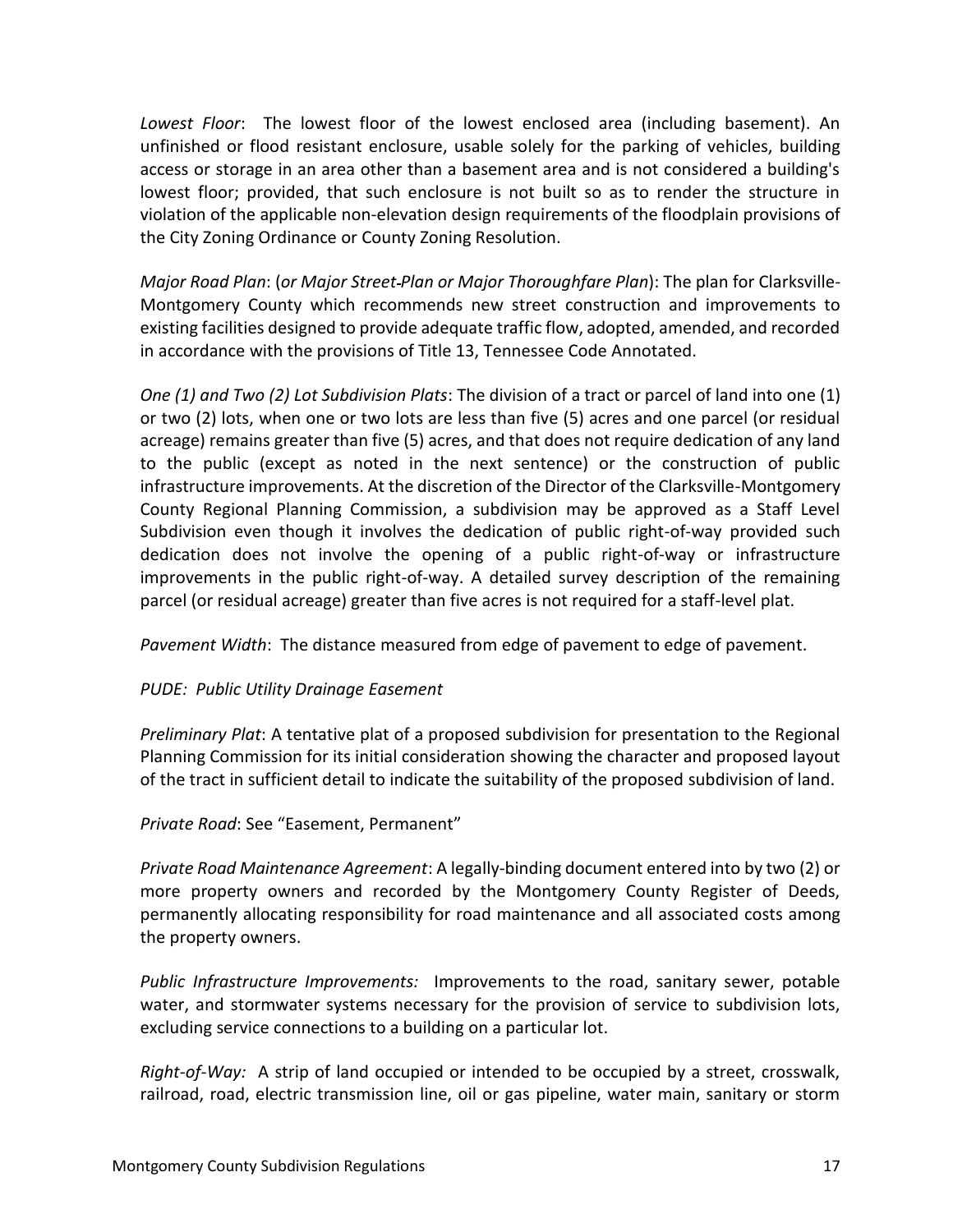sewer main, shade trees, or for another special use. The usage of the term "right-of-way" for land platting purposes shall mean that every right-of-way hereafter established and shown on a final plat is to be separate and distinct from the lots or parcels adjoining such right-ofway and not included within the dimensions or area of such lots or parcels. Right-of-way intended for the streets, storm drains, shade trees or any other use involving maintenance by a public agency shall be dedicated to public use by the maker/owner of the Plat on which such right-of-way is established.

*Right-of-way Width:* The distance measured between facing lots and offered to the local government for use by the public.

*Roadway*: That portion of a street right-of-way between regularly established curb lines being that part of a street devoted to vehicular traffic.

*Round*-*About:* Type of circular intersection in which traffic flows in one direction around a central island.

*Sale:* The term "sale" in the context of a division of a tract or parcel of land shall also include the action of "leasing" land whether short-term or long-term.

*Setback/MBSL (Minimum Buildings Setback Line):* The minimum distance a building or structure must be built from a property line

*Sidewalk*: That portion of a street right-of-way not included in the roadway and devoted in whole or part to pedestrian traffic.

*Sinkhole*: A landform created by subsidence of soil, sediment, or rock as underlying strata are dissolved by groundwater, which may form by collapse into subterranean voids created by dissolution of limestone or dolomite or by subsidence as these strata are dissolved.

*Sport Shooting Range Area:* An area designed and operated for the use of rifles, shotguns, pistols, silhouettes, skeet, trap, black powder, or any other similar sport shooting.

*Street*: The right-of-way of a public or private thoroughfare which serves to carry through traffic and to provide access to abutting property to a varying degree based on the following functional class system:

*Arterial Street*: Streets which place an emphasis on serving through traffic rather than providing access to abutting properties. These streets carry the highest traffic volumes at the highest speeds and are subject to the most restrictive access control requirements to abutting properties. High volume streets that conduct traffic between towns and activity centers, and connect communities to major state and interstate highways. Typically, individual residences are not located on major streets or do not have direct access to such streets.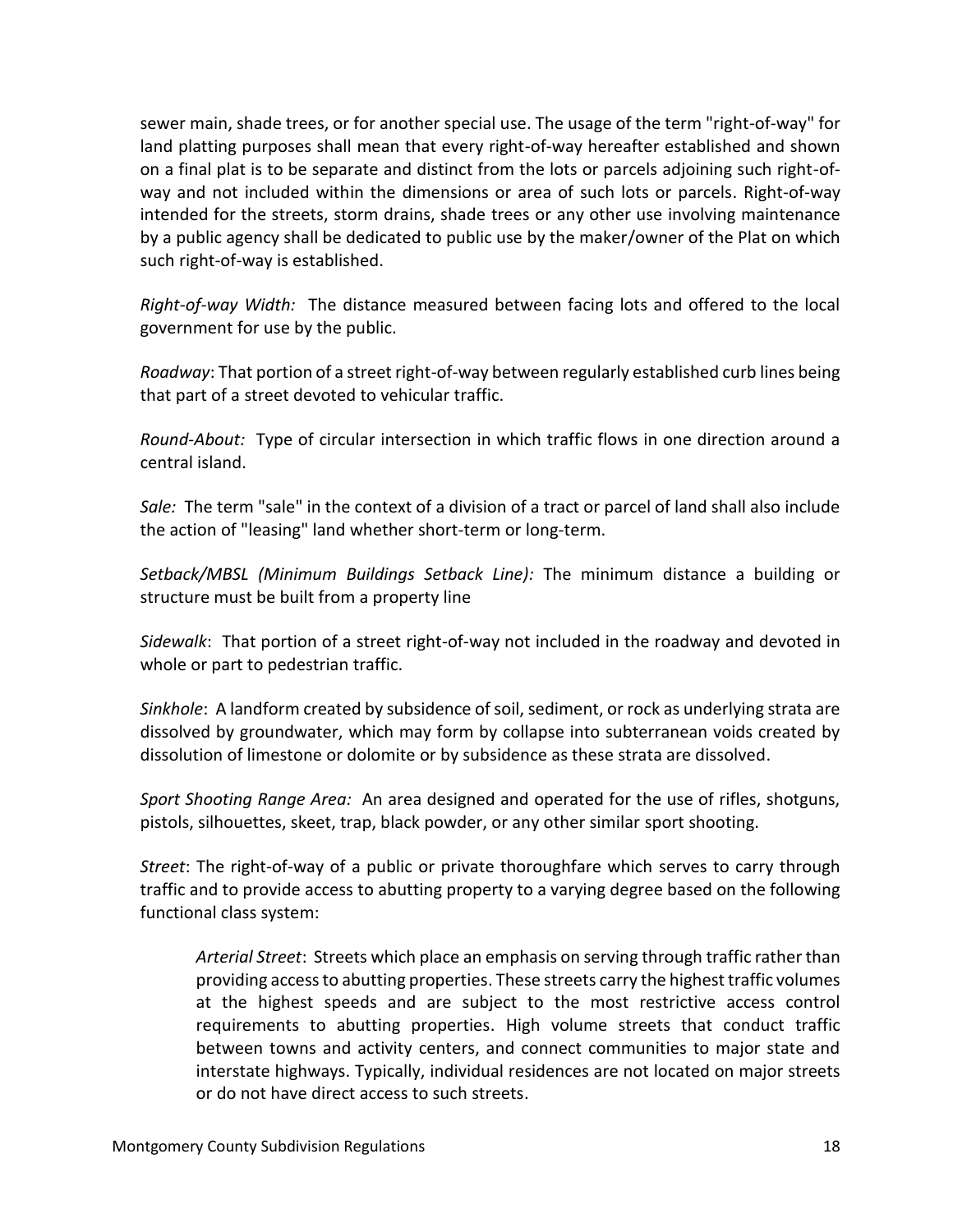*Collector Street:* Streets which place an equal emphasis on serving through traffic and abutting properties. They collect and distribute traffic from the arterial street system to the local street system of activity centers and provide primary circulation within activity centers. These streets carry moderate traffic volumes at moderate speeds and are subject to moderate access control restrictions to abutting properties.

*Local Streets:* Street which place an emphasis on serving abutting property rather than through traffic. These streets carry the lowest traffic volumes at the lowest speeds and are subject to the least restrictive access control requirements. For subdivision purposes these streets are further subdivided as follows:

> *Alley*: A minor public or private way used primarily for access to the rear or side of properties otherwise abutting a public right-of-way, permanent easement or travel easement.

> *Cul-de-sac*: A local street of relatively short length with one end open to traffic and the other end permanently terminating in a vehicular turnaround.

> *Minor Local:* A local street of relatively short length with both ends open to traffic and serving a limited number of lots.

> *Major Local*: A local street with both ends open to traffic. The primary purpose of the major local is to serve abutting property and link lower level streets (cul-de-sacs and minor locals) to the higher level streets (subcollectors, collectors, and arterials).

*Sub-Collector*: A local street which serves as the primary circulation route within a residential, office, commercial or industrial development and which connects lower level streets to the collector or arterial system.

*Stubouts:* A public street that extends to the property line of adjacent property and is intended to continue on the adjacent property when it is developed.

*Subdividers*: An individual, firm, association, syndicate, co-partnership, trust, or any other legal entity commencing proceedings under these regulations to affect a subdivision of land hereunder for himself or for another.

*Subdivision*: Subject to these Subdivision Regulations, the division of a tract or parcel of land into two (2) or more lots, sites or other divisions requiring new street or utility construction, or any division of less than five (5) acres for the purpose, whether immediate or future, of sale or building development, and includes resubdivision and when appropriate to the context, relates to the process of resubdividing or to the land or area subdivided. See Subsection 1.5.3 for a listing of exemptions from these Subdivision Regulations.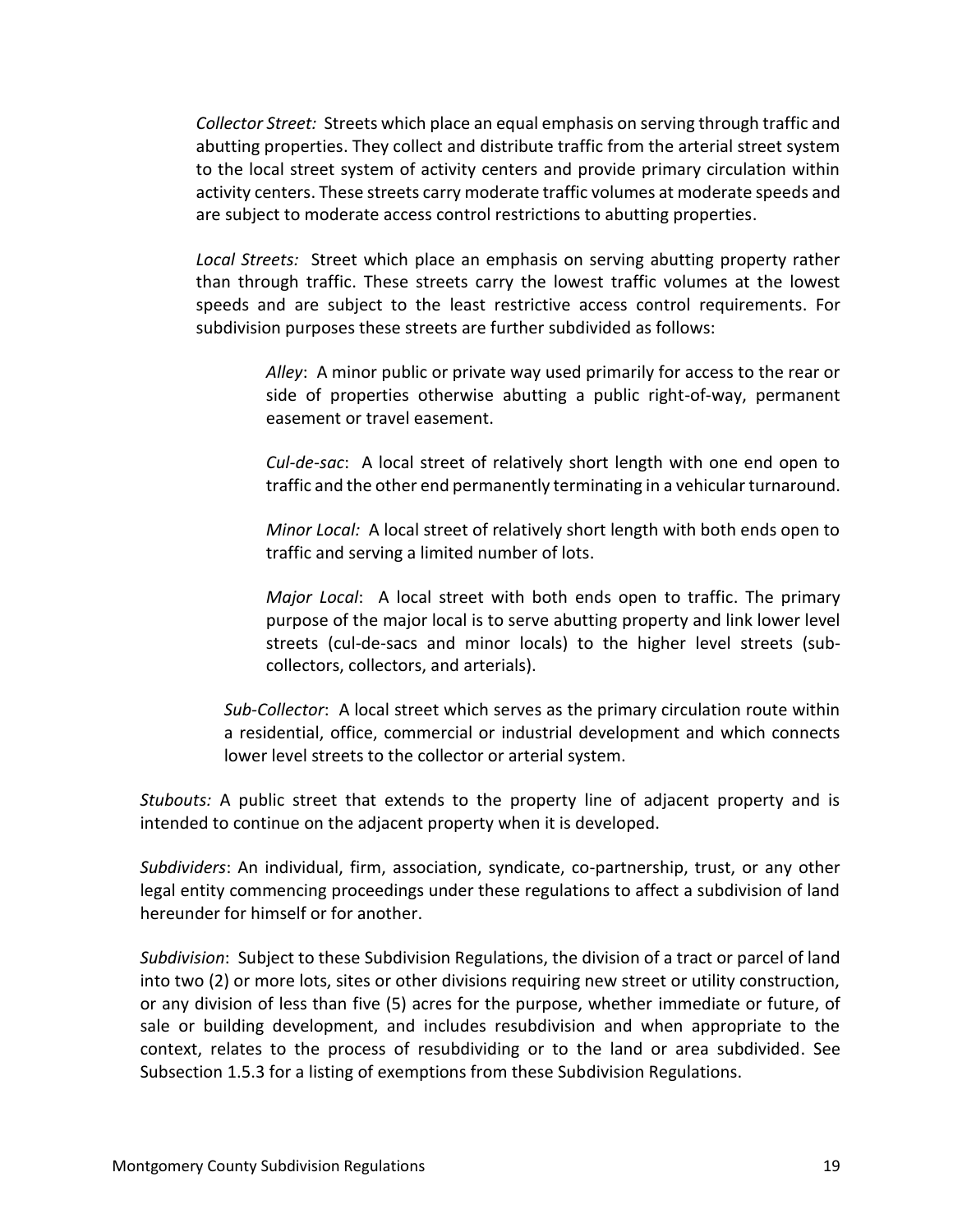*Major Plat or Subdivision:* The division of a tract or parcel of land into two (2) or more lots requiring public infrastructure improvements (road, sanitary sewer, water, fire hydrants or storm drainage systems) or into eleven (11) or more lots without public infrastructure improvements.

*Minor Plat or Subdivision:* The division of a tract or parcel of land into three (3) to ten (10) lots that does not require dedication of any land to the public (except as noted in the next sentence) or the construction of public infrastructure improvements. At the discretion of the Director of the Clarksville-Montgomery County Regional Planning Commission, a subdivision may be approved as a Minor Plat even though it may involve extension of utilities to sever less than 10 lots or the dedication of public rightof-way provided such dedication does not involve the opening of a public way or infrastructure improvements in the public right-of-way.

*Staff-Level Plat or Subdivision:* The division of a tract or parcel of land into two (2) lots, when one or two lots are less than five (5) acres and one parcel (or residual acreage) remains greater than five (5) acres, and that does not require dedication of any land to the public (except as noted in the next sentence) or the construction of public infrastructure improvements. At the discretion of the Director of the Clarksville-Montgomery County Regional Planning Commission, a subdivision may be approved as a Staff Level Subdivision even though it involves the dedication of public right-of-way provided such dedication does not involve the opening of a public rightof-way or infrastructure improvements in the public right-of-way. A detailed survey description of the remaining parcel (or residual acreage) greater than five acres is not required for a staff-level plat.

*Exempt Plat or Subdivision:* The division of a tract or parcel of land meeting the requirements of Subsection 1.5.3 that is exempt from these Subdivision Regulations.

*Surety Bond:* A [bond](http://www.investorwords.com/521/bond.html) issued by an [entity](http://www.investorwords.com/1714/entity.html) on behalf of a [second](http://www.investorwords.com/11014/second.html) [party,](http://www.investorwords.com/3610/party.html) guaranteeing that the second party will fulfill an obligation or [series](http://www.investorwords.com/4497/series.html) of [obligations](http://www.investorwords.com/3373/obligation.html) to [a third party.](http://www.investorwords.com/4963/third_party.html) In the event that the obligations are not met, the third party will [recover](http://www.investorwords.com/10826/recover.html) its losses via the bond.

*Swale Easement*: An easement along the side and/or rear property line the purpose of which is to drain surface water from the proposed lot and an adjoining property owner. The swale easement shall not be greater than one (1) foot in depth.

*Traffic Assessment:* a preliminary look at the potential impacts of a new zoning request but requires only a limited amount of effort to produce. This study will assist the planning commission and the Clarksville Street Department or Montgomery County Highway Department in determining the amount of potential impact that exists for a proposed zoning change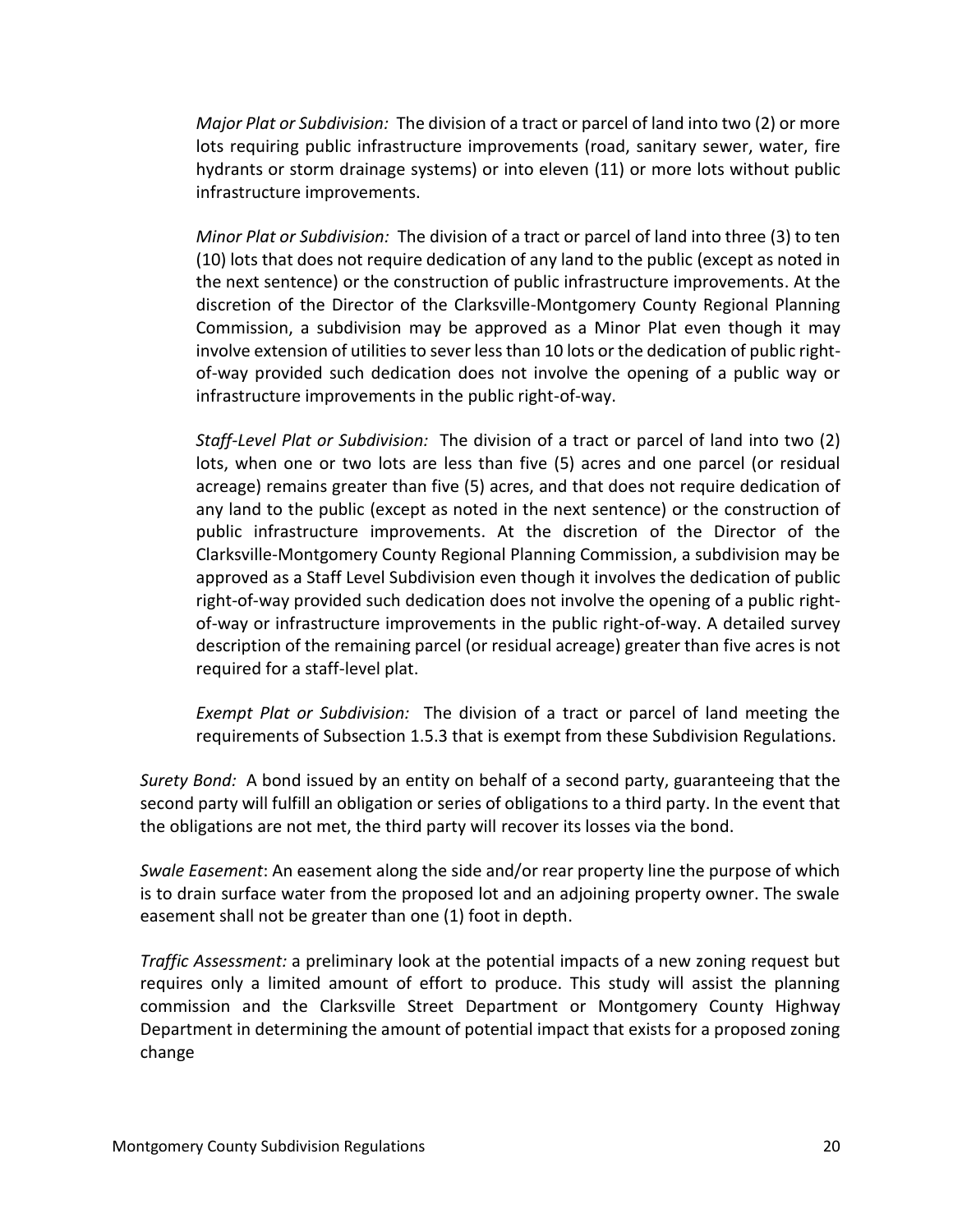*Traffic Impact Study (TIS)*: a more detailed document, requiring additional investigation and analysis. A TIS is required at the time of a preliminary plat or construction plan approval. A TIS should determine the impacts of development proposals on the transportation network and to present measures for mitigating those impacts.

*Utilities*: Including but not limited to gas lines, water lines, sewer lines, electrical lines and poles (including public street lights), telecommunication lines, conduit, cable television, fiber optic, and fire hydrants which serve the property(s) in question or run in, on, over, across, adjacent, or through the property(s).

*Variance:* A mechanism by a landowner or applicant may request formally to the Regional Planning Commission that a section or sections of the Subdivision Regulations be reduced, changed, modified, or waived due to certain property conditions. (See Section 1.6 for specific procedures).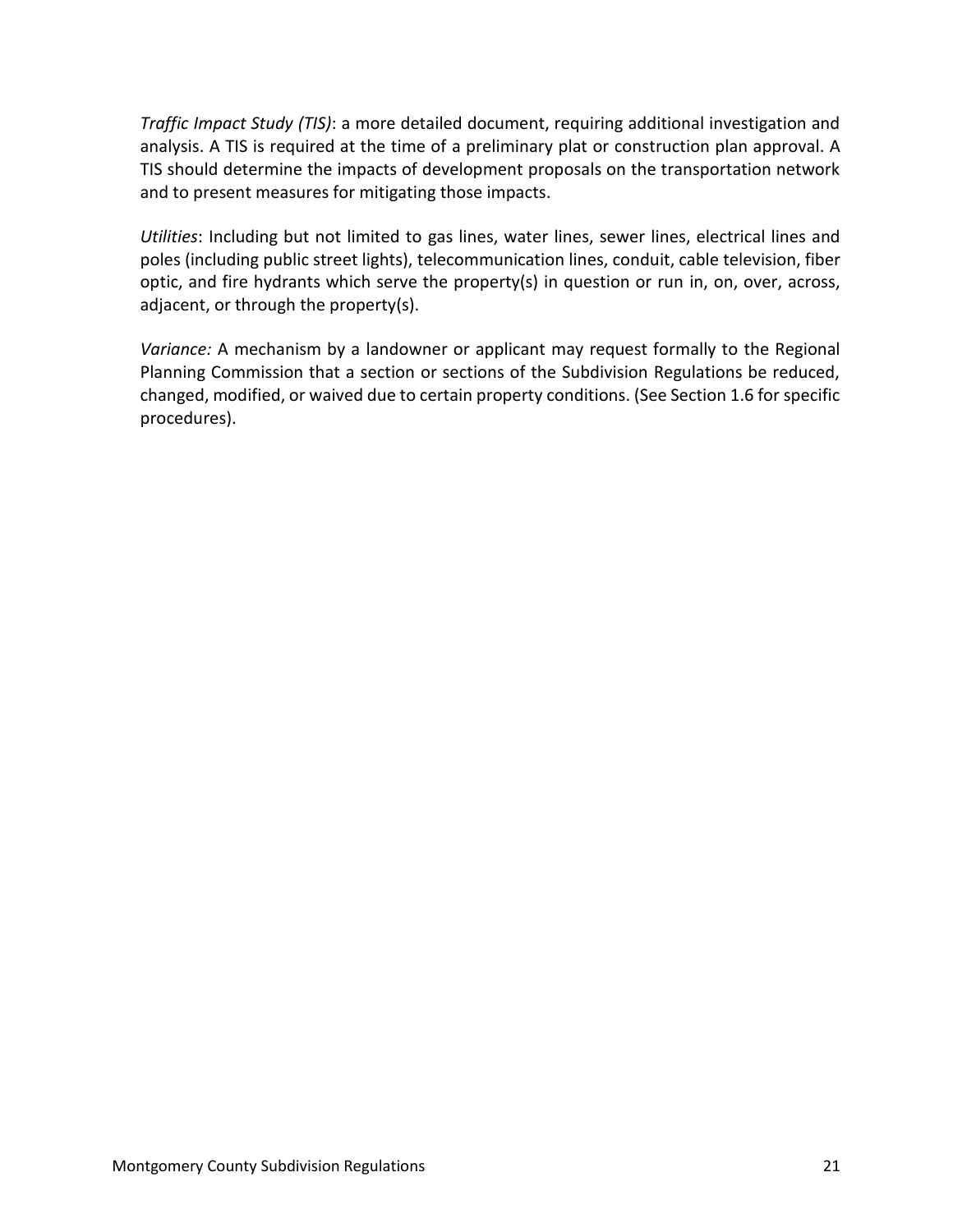# <span id="page-21-0"></span>**CHAPTER 3: GENERAL REQUIREMENTS**

# <span id="page-21-1"></span>**3.1 TYPES OF SUBDIVISIONS**

These Subdivision Regulations set forth requirements for three types of subdivisions subject to these regulations and a division of land exempt from these regulations as follows:

- 1. *Major Plat or Subdivision:* The division of a tract or parcel of land into two (2) or more lots requiring public infrastructure improvements (road, sanitary sewer, water, or storm drainage systems) or into eleven (11) or more lots without public infrastructure improvements.
- 2. *Minor Plat or Subdivision:* The division of a tract or parcel of land into three (3) to ten (10) lots that does not require dedication of any land to the public (except as noted in the next sentence) or the construction of public infrastructure improvements. At the discretion of the Director of the Clarksville-Montgomery County Regional Planning Commission, a subdivision may be approved as a Minor Plat even though it involves extension of utilities to sever less than 10 lots or the dedication of public right-of-way provided such dedication does not involve the opening of a public way or infrastructure improvements in the public right-of-way.
- 3. *Staff-Level Plat or Subdivision:* The division of a tract or parcel of land into two (2) lots, when one or two lots are less than five (5) acres and one parcel (or residual acreage) remains greater than five (5) acres, and that does not require dedication of any land to the public (except as noted in the next sentence) or the construction of public infrastructure improvements. At the discretion of the Director of the Clarksville-Montgomery County Regional Planning Commission, a subdivision may be approved as a Staff Level Subdivision even though it involves the dedication of public right-of-way provided such dedication does not involve the opening of a public right-of-way or infrastructure improvements in the public right-of-way. A detailed survey description of the remaining parcel (or residual acreage) greater than five acres is not required for a staff-level plat.
- 4. *Exempt Plat or Subdivision:* The division of a tract or parcel of land meeting the requirements of Subsection 1.5.3 that is exempt from these Subdivision Regulations.
- 5. *Replat:* A modification of one or more lot lines, easements, SSDS areas, and/or floodplains of one or more lots as shown on a subdivision plat. All replats shall conform to the provisions of the subdivision regulations and applicable zoning at the time of original platting. A replat cannot be used to allow for an existing structure to become legal nonconforming as its sole purpose.
- 6. *Combination Plat:* A plat which combines any number of existing lots, tracts, or parcels, which are contiguous into no more than two lots. A Combination Plat shall be treated as a Staff-Level Plat.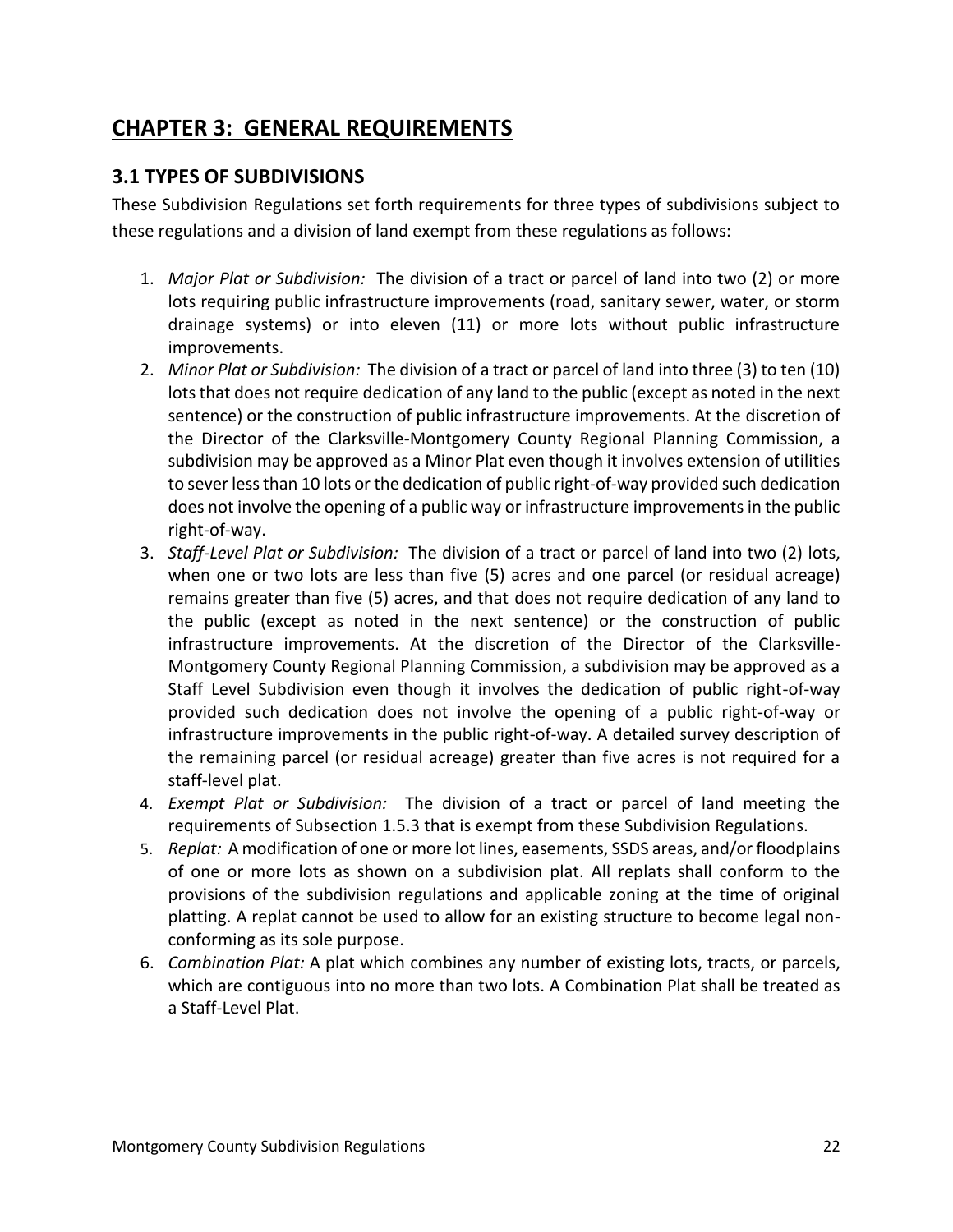# <span id="page-22-0"></span>**3.2 SUBDIVISION REVIEW AND APPROVAL PROCESS OVERVIEW**

- 1. Prior to Regional Planning Commission consideration of any plat of a subdivision of land, the subdivider shall file a standard form of application and appropriate fees in the office of the Regional Planning Commission, in accordance with the application, subsections 5.1.1, 6.1.1 or 6.5.3, as applicable.
- 2. No plat of the subdivision of any land within the jurisdiction of the Regional Planning Commission shall be filed for record by the Montgomery County Register of Deeds unless the following conditions have been met in Subsections 3.2.1 through 3.2.11.

## <span id="page-22-1"></span>*3.2.1 MAJOR PLAT or SUBDIVISION*

*(Two or more lots with public infrastructure improvements and more than ten lots without public infrastructure improvements)* 

- 1. A pre-application conference may be held on the subdivision with the Regional Planning Commission staff to review initial development proposals including a "sketch" or "concept" plan.
- 2. A preliminary plat shall have been prepared and shall have been approved by the Regional Planning Commission as specified herein.
- 3. Detailed construction plans shall be approved and signed by the proper authority before any utility, drainage, or roadway construction begins on the site.
- 4. The required improvements shall have been satisfactorily installed and completed prior to final plat approval by the subdivider or a surety, irrevocable letter of credit, or an interlocal government agreement has been posted to secure the same, providing the department having jurisdiction accepts such surety bonds, letters of credit, or withholds signature from the final plat until such improvements have been satisfactorily installed and completed.
- 5. Adequate maintenance bond shall have been posted as per the requirements of Chapter 7.
- 6. A final plat shall have been prepared and such plat approved by the Regional Planning Commission as specified herein.
- 7. On any final plat, all signatures other than those of public officials shall be acknowledged before a Notary Public. The final plat shall contain the signature of the Chief Utility Engineer or Utility District Official certifying approval of utilities; the Director of City Streets or the County Highway Superintendent and the Montgomery County Building Commissioner certifying approval of streets or roads and drainage structures; if appropriate, the Tennessee Department of Environment and Conservation certifying approval of on-site sewage disposal systems; the Director or Chairman of the Clarksville-Montgomery County Regional Planning Commission certifying approval for recording; signature of Registered Land Surveyor certifying accuracy of the plat; and certificate of ownership and dedication signed by the property owner(s). In the absence of any public official, such public official may designate a person from their respective office to sign the plat in their absence.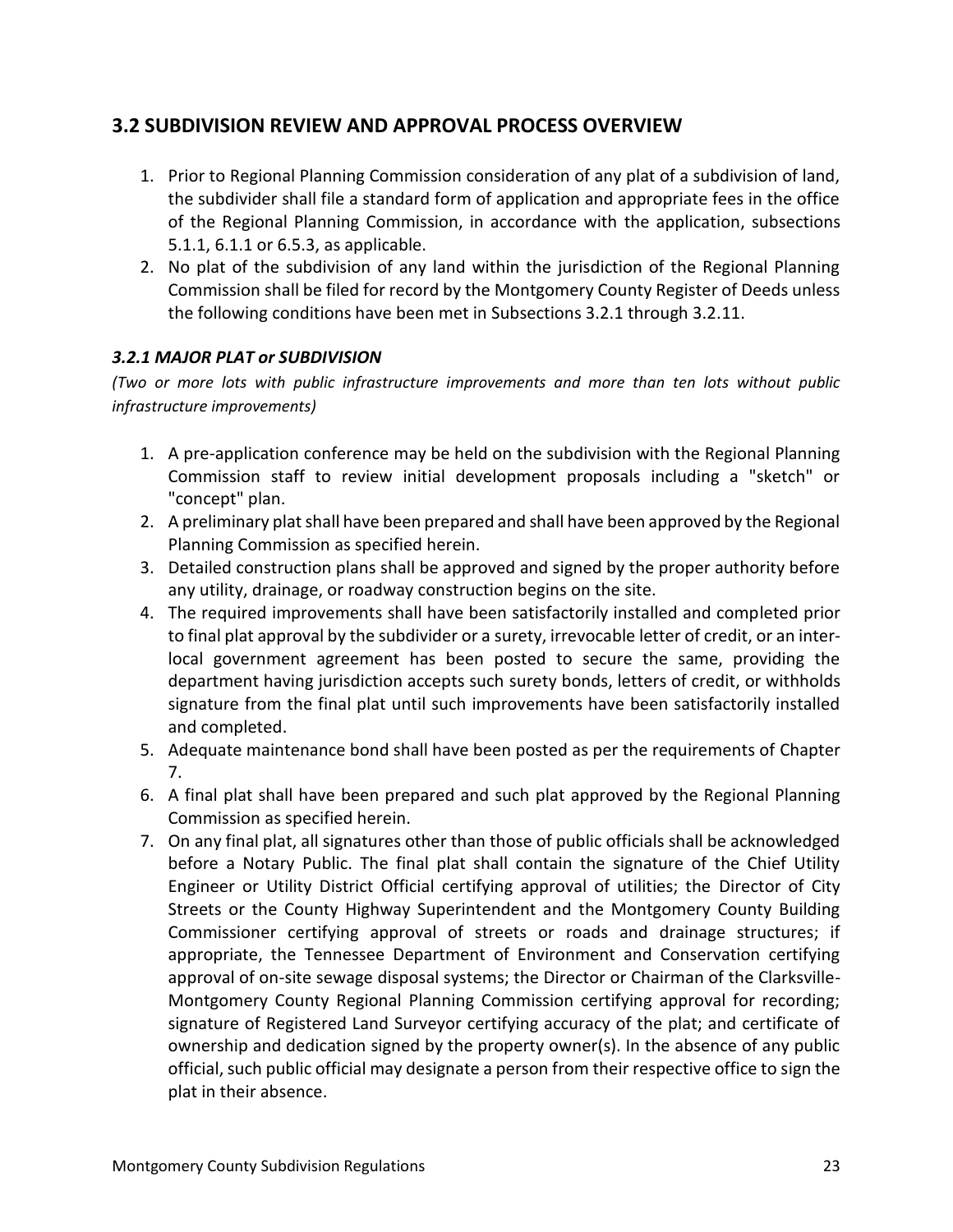8. All final plats shall be filed in the Register's Office, Montgomery County, Tennessee, within one (1) year after approval by the Regional Planning Commission and no lots shall be sold from any plat until recorded. Failure to record the final plat within one (1) year of the date of Regional Planning Commission Approval shall void the approval of the plat. Applicant shall reapply for final plat approval to begin the process again.

## <span id="page-23-0"></span>*3.2.2 MINOR PLAT or SUBDIVISION (3 to 10 lots)*

- 1. A pre-application conference may be held on the subdivision with the Regional Planning Commission staff to review initial development proposals including a "sketch" or "concept" plan.
- 2. Where a proposed subdivision contains no more than ten (10) lots, does not require dedication of any land to the public (except for the dedication of public right-of-way not involving the opening of a public way at the discretion of the Director) or installation of any public improvements (except sidewalks, fire hydrants, or extension of individual service pipes or lines for the purpose of directly connecting a single lot, site or existing division to existing utility mains, or minor utility extensions at the discretion of the local utility), the Regional Planning Commission Staff may act on the Final Plat. All information required for preliminary plats shall be submitted on Minor Plats and any bonding requirements for minor utility extensions shall be satisfied prior to final plat approval. Additional detailed information may also be required by the Chief Utility Engineer and/or Utility District Official, County Highway Department and/or City Street Department, the Tennessee Department of Environment and Conservation and/or Montgomery County Building and Codes Office.
- 3. A final plat shall have been prepared and such plat approved by the Regional Planning Commission staff.
- 4. A minor plat approval shall expire one (1) year from the date of staff notification of revisions needed or approval.

# <span id="page-23-1"></span>*3.2.3 STAFF LEVEL PLAT / REPLAT*

- 1. A pre-application conference may be held on the subdivision with the Regional Planning Commission staff to review initial development proposals including a "sketch" or "concept" plat.
- 2. Pursuant to TCA, §13-3-402, where a proposed subdivision or subdivision replat contains no more than two (2) lots, and does not require dedication of any land to the public (except for the dedication of public right-of-way not involving the opening of a public way at the discretion of the Director) or installation of any public improvements (except sidewalks or extension of individual service pipes or lines for the purpose of directly connecting a single lot, site or existing division to existing utility mains), the Secretary (Director of Planning) or Chairman of the Regional Planning Commission may approve and sign the plat for recording without the approval of the Regional Planning Commission, upon certification by the planning staff that the subdivision complies with the regulations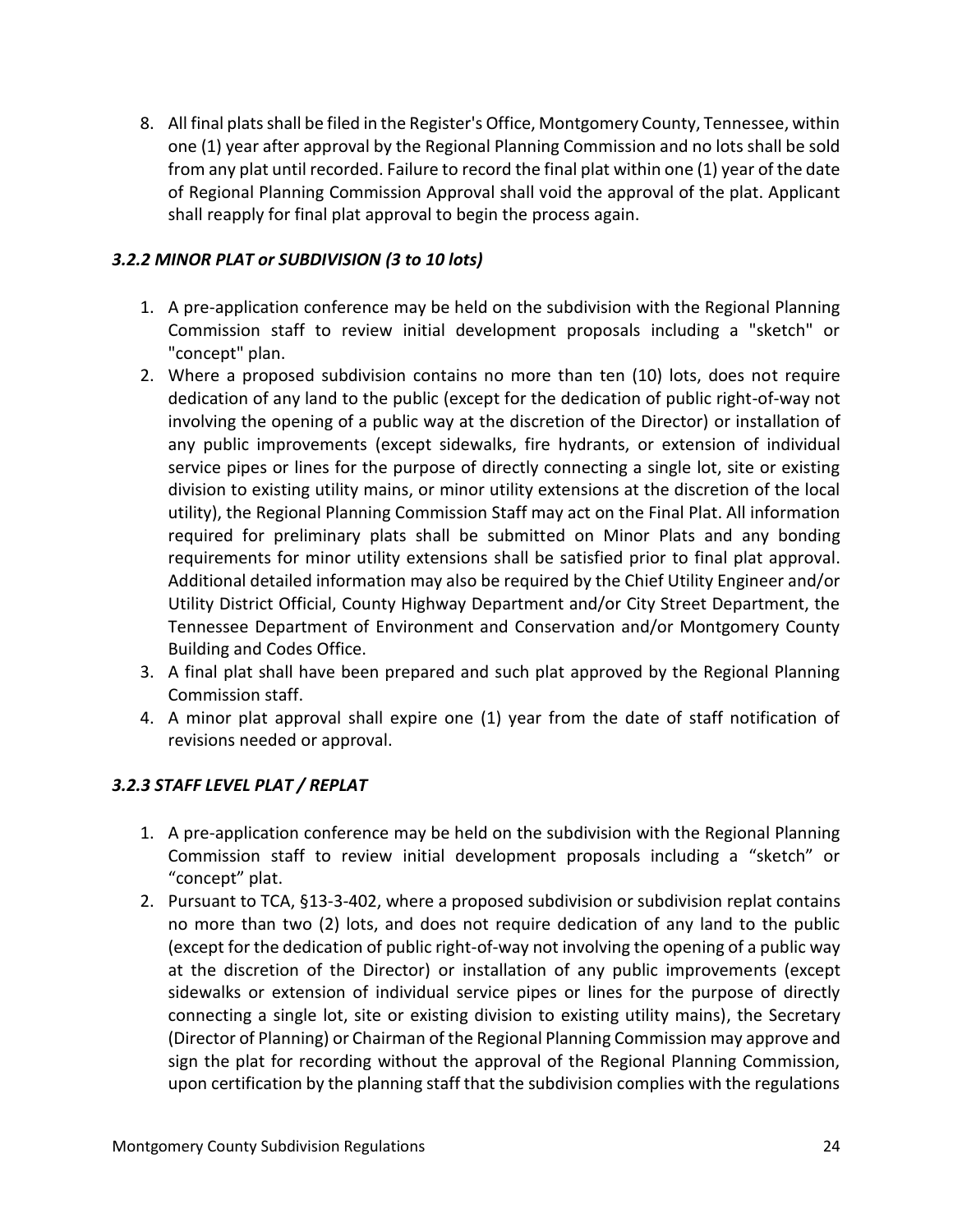as described in Subsection 6.5.3, and provided further, that no request for variance from these regulations has been requested.

- 3. Lots that are considered staff level plats or replats and have existing structures (primary or accessory) which are located within the minimum building setback lines (MSBL) and/or public utility drainage easement (PUDE) may be approved, so long as the division of land is not creating or worsening the encroachment by the platting of said lot(s).
	- A. The following note must be added to the final plat when a structure is existing in the MSBL or PUDE: "An existing structure is located within the minimum building setback line or public utility drainage easement for Lot (#). The existing structure cannot be enlarged or altered in such a way that would increase encroachment into the setback or easement area. If the structure is removed or destroyed, any new structure must comply with all current setback and easement requirements."
- 4. A Staff Level Final Plat / Replat approval shall expire one (1) year from the date of staff notification of revisions needed or approval.

#### <span id="page-24-0"></span>*3.2.4 REQUIREMENTS FOR ALL TYPES OF SUBDIVISIONS*

- 1. All proposed subdivision of land shall conform to the applicable portion of the Comprehensive Plan, Growth Plan, Land Use Plan, Major Road (Street) Plan or any other plan adopted by the Regional Planning Commission or any local governing body.
- 2. Whenever regulations contained in this document are different from regulations contained in other City Ordinances and County Resolutions, the most restrictive regulations shall prevail.
- 3. The Regional Planning Commission shall not approve the subdivision of land if, from adequate investigations conducted by all public agencies concerned, it has been determined that in the best interest of the public the site is not suitable for platting and development purposes of the kind proposed.
- 4. The roads, streets, and alleys contained within an approved<sub>A</sub> Planned Unit Development (PUD) development or Mixed Used Planned Unit Development (MXU-PUD) shall defer to the road typologies approved in the original PUD / MXU-PUD approval, including the large-scale construction of housing units together with necessary drives and ways of access, may be approved by the Regional Planning Commission although the design of the project does not may not include standard street, lot, and subdivision arrangements if the departure from the foregoing standards can be made without destroying their intent .as deemed acceptable by the local authority having jurisdiction over roadway construction.

## <span id="page-24-1"></span>*3.2.5 PERMANENT ACCESS EASEMENTS IN CITY*

1. After November 1, 1987, subdivisions within the corporate limits of the City of Clarksville may be developed along permanent easements as allowed in T.C.A. Section 13-4-308. In any subdivision utilizing such easement access, the permanent easement shall conform to all other rules, regulations, and specifications for streets, drainage, and utilities as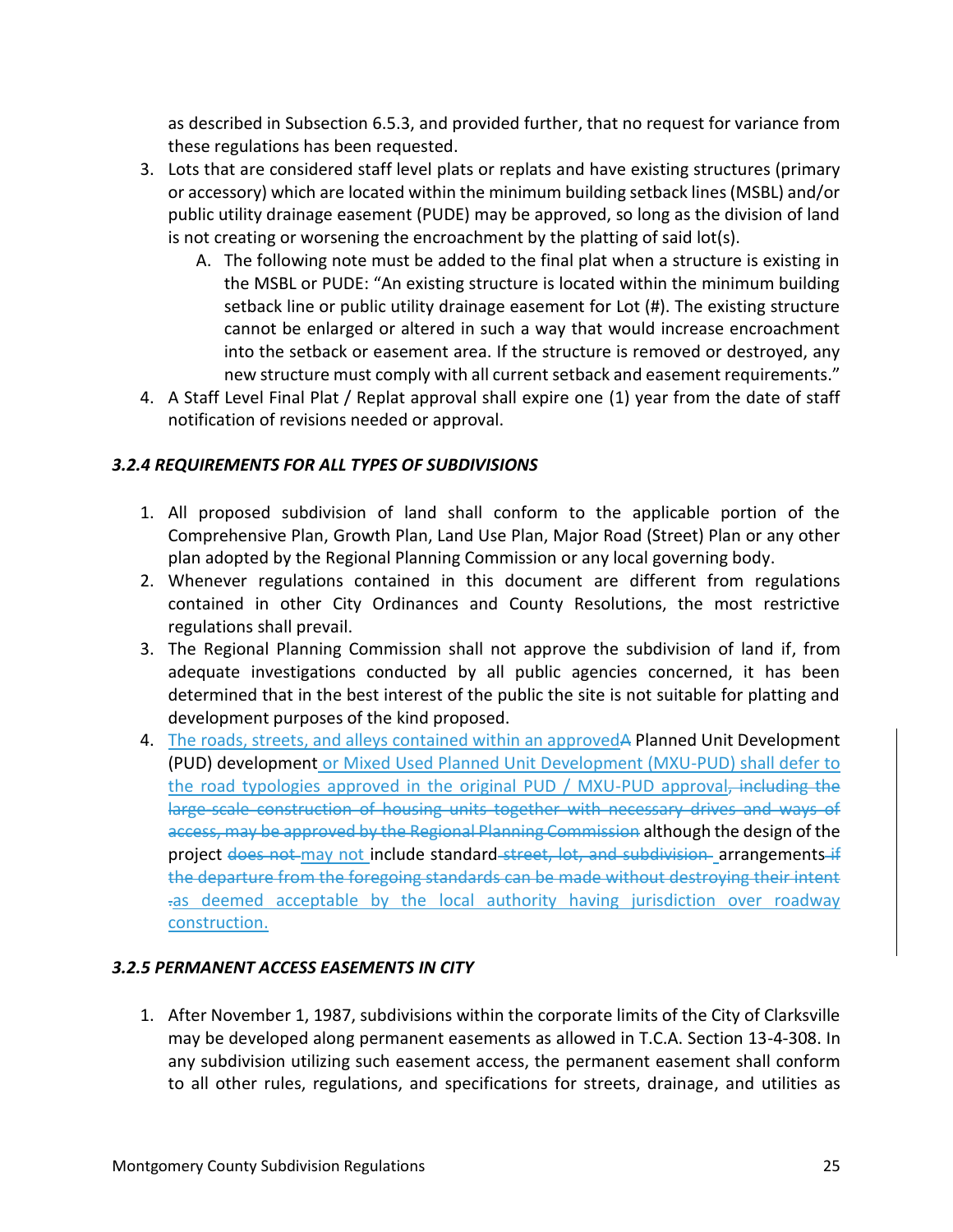required within the Subdivision Regulations for Clarksville and Montgomery County and City Street Specifications and Storm Water Regulations.

- 2. The City Street Department may review and approve the road and drainage plans for permanent easements. The City Street Department will have the authority to conduct inspections of any sidewalk and/or roadway easement construction, and it shall be the licensed engineer's responsibility to ensure that all roadways are constructed to City Street Specifications. The City Street Department will have the authority to inspect all drainage facilities and may require any information needed to ensure that the drainage facilities have been installed correctly. Before any permanent easement will be accepted by the Regional Planning Commission for approval, the licensed engineer must certify in writing that the improvements were constructed according to the approved plan and to Subdivision Regulations, City Street Specifications, and City Storm Water Regulations at the time of construction, (see sample certifications in Chapter 8). This certification must include the licensed engineer's signature, engineer's seal, and date signed.
- 3. A twenty (20) foot minimum building setback line shall be required along the above mentioned permanent easements. A drainage and/or utility easement may also be required along the permanent easement. Normal side and rear yard setbacks are applicable for lots fronting along permanent easements.
- 4. The following shall be noted on the final plat:
	- A. The City of Clarksville shall not be responsible for the inspection and/or maintenance of the storm sewer structures, the permanent easement, and/or pedestrian ways and their improvements. Storm Water maintenance shall be in accordance with the City of Clarksville Storm Water Management Manual.
	- B. An Association shall be created and recorded with the final plat at the Montgomery County Register of Deeds office and the following note shall be added to the final recorded plat:

"The Association will be responsible for the maintenance of the storm sewer structures, the permanent easement and/or pedestrian ways and their improvements."

## <span id="page-25-0"></span>*3.2.6 TRAVEL EASEMENTS IN CITY*

Office, Civic/Institutional, Commercial, Industrial, or multi-family zoned lots may be created without frontage on a public street right-of-way provided the following conditions exist:

1. The travel easement is shown on the final plat, recorded in the office of the Montgomery County Register of Deeds, concurrently with the platting of lots being served by said travel easement, an Association shall be formed and -the following note shall be added to the final recorded plat:

> "The Association will be responsible for the maintenance of the storm sewer structures, the travel easement, pedestrian ways and/or the development directory sign and their improvements."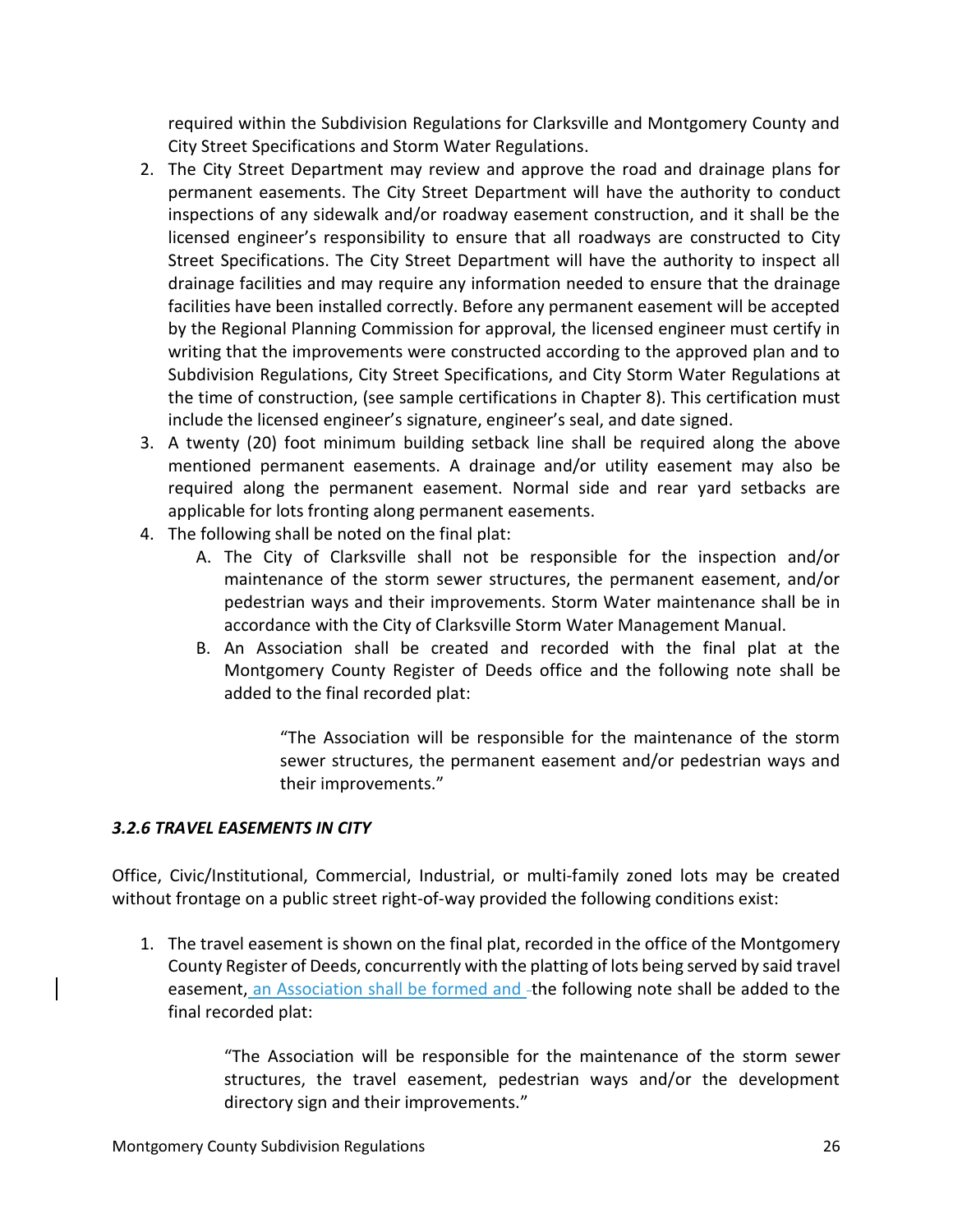- 2. In approving office, civic/institutional, commercial, industrial, or multi-family zoned travel easements, the planning staff shall consider such factors as circulation (vehicular and pedestrian), access, ingress and egress, parking, as well as maintenance of said travel easement and other subdivision and zoning requirements of any lots(s) affected by said travel easement.- Travel easements are for the use of creating road frontage to the public right-of-way. Travel easements shall be used in developments to avoid creating flag lots and not for the use of road frontage to the public right-of-way/permanent easement. The Planning Director shall have the authority to determine if such travel easement may be utilized within a development.
- 3. The City Street Department may review and approve the road and drainage plans for travel easements. The City Street Department will have the authority to conduct inspections of any sidewalk and/or roadway easement construction, and it shall be the licensed engineer's responsibility to ensure that all roadways are constructed to the Subdivision Regulations, the City Street Specifications and City Storm Water Ordinance. The City Street Department will have the authority to inspect all drainage facilities and may require any information needed to ensure that the drainage facilities have been installed correctly.
- 4. The parcels involved in the travel easement agreement shall be served internally by a common parking lot, no parking shall be allowed in said travel easement.
- 5. The following shall be noted on the final plat:

"The City of Clarksville shall not be responsible for the inspection and/or maintenance of the storm sewer structures, the travel easement, and/or pedestrian ways and their improvements. Storm Water maintenance shall be in accordance with the City of Clarksville Storm Water Management Manual."

- 6. All travel easements shall be connected to a public right-of-way or permanent easement.
- 7. Exhibit A must be submitted prior to a Certificate of Occupancy being released for any lot, tract or parcel of land. (See sample certifications in Chapter 8). This certification must include the licensed engineer's signature, engineer's seal, and date signed.
- 8. Travel easements shall have a minimum pavement width of 24 feet.
- 9. Curb and gutter may not be required.
- 10. A developmental directory sign easement shall be shown on the final recorded travel easement plat.

#### <span id="page-26-0"></span>*3.2.7 PERMANENT ACCESS EASEMENTS IN UNINCORPORATED AREA*

1. After August 15, 1994, subdivisions in Montgomery County, outside of the corporate limits of the City of Clarksville may be developed along permanent easements as allowed in TCA §13-3-411. In any subdivision utilizing such easement access, the permanent easement shall conform to all other rules, regulations, and specifications for streets, drainage, and utilities as required within the Subdivision Regulations for Clarksville and Montgomery County, Montgomery County Storm Water Regulations and Montgomery County Road Specifications.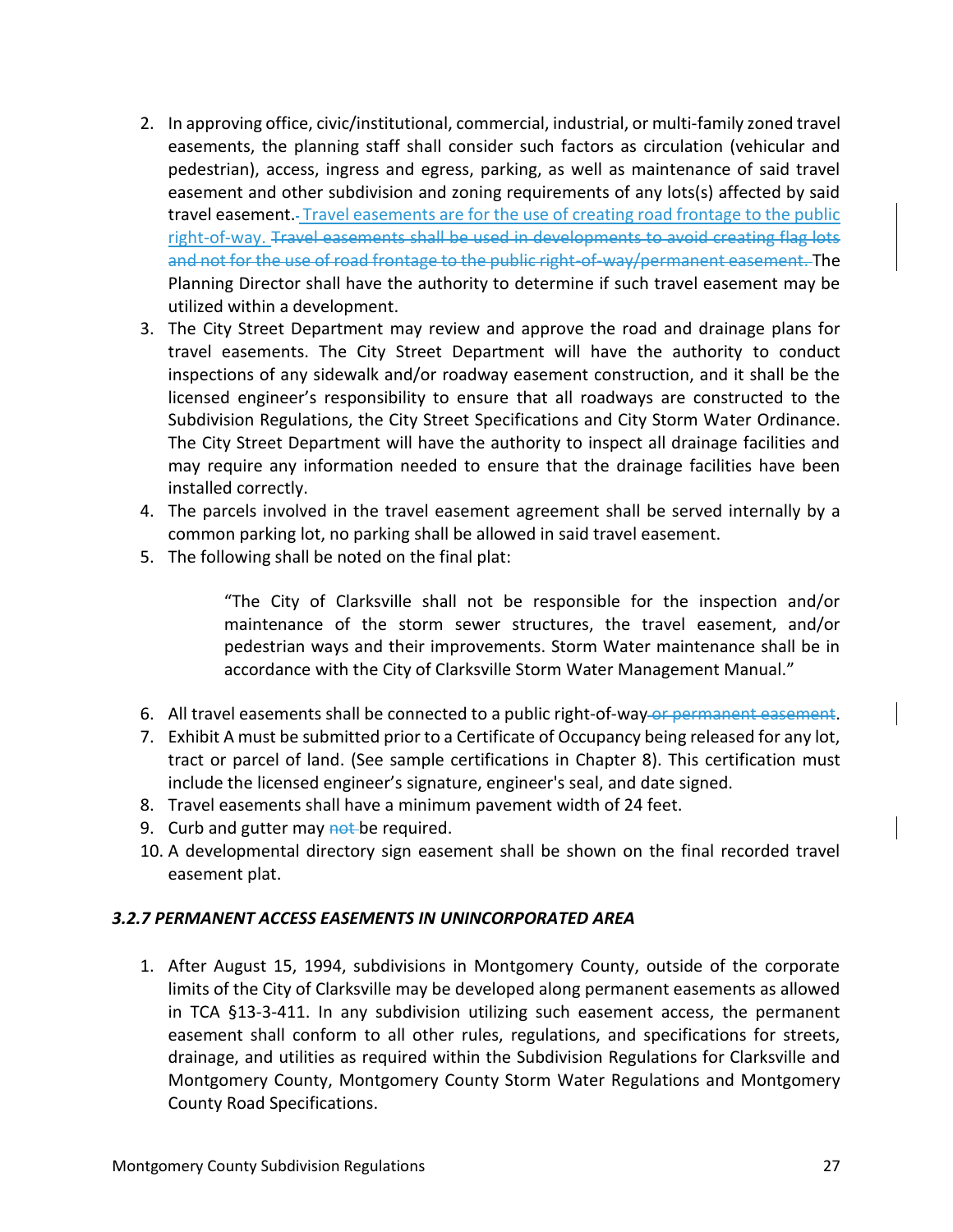- 2. The County Highway Department and the Montgomery County Building and Codes Office shall review and approve the road and drainage plans for permanent easements. The County Highway Department will not conduct inspections of any sidewalk and/or roadway easement construction, and it shall be the licensed engineer's responsibility to ensure that all roadways are constructed to County Road Specifications. The Montgomery County Building and Codes Office will have the authority to inspect all drainage facilities and may require any information needed to ensure that the drainage facilities have been installed correctly. Before any permanent easement will be accepted by the Regional Planning Commission for approval, the licensed engineer must certify in writing that the improvements were constructed according to the approved plan and to Subdivision Regulations, County Road Specifications, and Montgomery County Storm Water Regulations at the time of construction, (see sample certifications in Chapter 8). This certification must include the licensed engineer's signature, engineer's seal, and date signed.
- 3. A 20 foot minimum building setback line shall be required along the above mentioned permanent easements. A drainage and/or utility easement may also be required along the permanent easement. Normal side and rear yard setbacks are applicable for lots fronting along permanent easements.
- 4. The following notes shall appear on the final plat:

"The County Highway Department shall not be responsible for the inspection and/or maintenance of the permanent easement, the storm sewer structures within the permanent easement and/or pedestrian ways and their improvements."

"The Montgomery County Building and Codes Department shall not be responsible for the inspection and/or maintenance of the storm sewer structures outside of the permanent easement and their improvements. Storm Water maintenance shall be in accordance with the Montgomery County Storm Water Management Regulations. "

5. An Association shall be created and recorded with the final plat at the Montgomery County Register of Deeds office and the following note shall be added to the final recorded plat:

"The Association will be responsible for the maintenance of the storm sewer structures, the permanent easement and/or pedestrian ways and their improvements."

## <span id="page-27-0"></span>*3.2.8 TRAVEL EASEMENTS IN UNINCORPORATED AREA*

Office, Civic/Institutional, Commercial, or Industrial zoned lots may be created without frontage on a public street right-of-way provided the following conditions exist: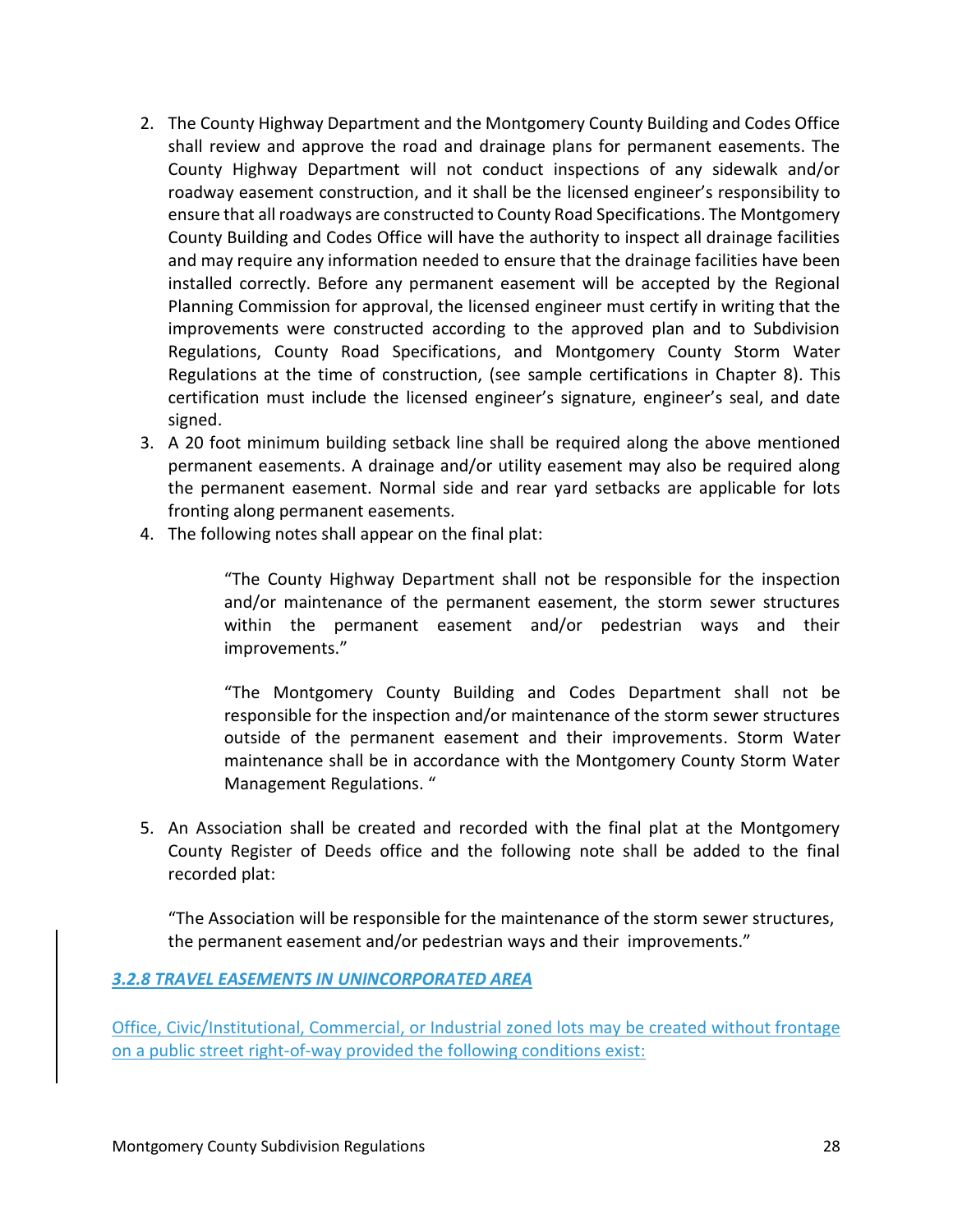1. The travel easement is shown on the final plat, recorded in the office of the Montgomery County Register of Deeds, concurrently with the platting of lots being served by said travel easement, an Association shall be formed and the following note shall be added to the final recorded plat:

> "The Association will be responsible for the maintenance of the storm sewer structures, the travel easement, pedestrian ways and/or the development directory sign and their improvements."

- 2. In approving office, civic/institutional, commercial, or industrial zoned travel easements, the RPC staff shall consider such factors as circulation (vehicular and pedestrian), access, ingress and egress, parking, as well as maintenance of said travel easement and other subdivision and zoning requirements of any lots(s) affected by said travel easement. Travel easements are for the use of creating road frontage to the public right-of-way. The Planning Director shall have the authority to determine if such travel easement may be utilized within a development.
- 3. The County Highway Supervisor and Montgomery County Building and Codes Department may review and approve the road and drainage plans for travel easements. The County Building and Codes Department with assistance from the County Highway Supervisor will have the authority to conduct inspections of any sidewalk and/or roadway easement construction, and it shall be a licensed engineer's responsibility to ensure that all roadways are constructed to the Subdivision Regulations, the County Highway Supervisor pavement specifications, and Montgomery County drainage requirements. The Montgomery County Building and Codes Department will have the authority to inspect all drainage facilities and may require any information needed to ensure that the drainage facilities have been installed correctly.
- 4. The parcels involved in the travel easement agreement shall be served internally by a common parking lot(s), no parking shall be allowed in said travel easement.
- 5. The following shall be noted on the final plat:

"Montgomery County shall not be responsible for the inspection and/or maintenance of the storm sewer structures, the travel easement, and/or pedestrian ways and their improvements. Storm Water maintenance shall be in accordance with the Montgomery County Stormwater Management Manual."

- 6. All travel easements shall be connected to a public right-of-way.
- 7. Exhibit A must be submitted prior to a Certificate of Occupancy being released for any lot, tract, or parcel of land. (See sample certifications in Chapter 8). This certification must include the licensed engineer's signature, engineer's seal, and date signed.
- 8. Travel easements shall have a minimum pavement width of 24 feet.
- 9. Curb and gutter may be required.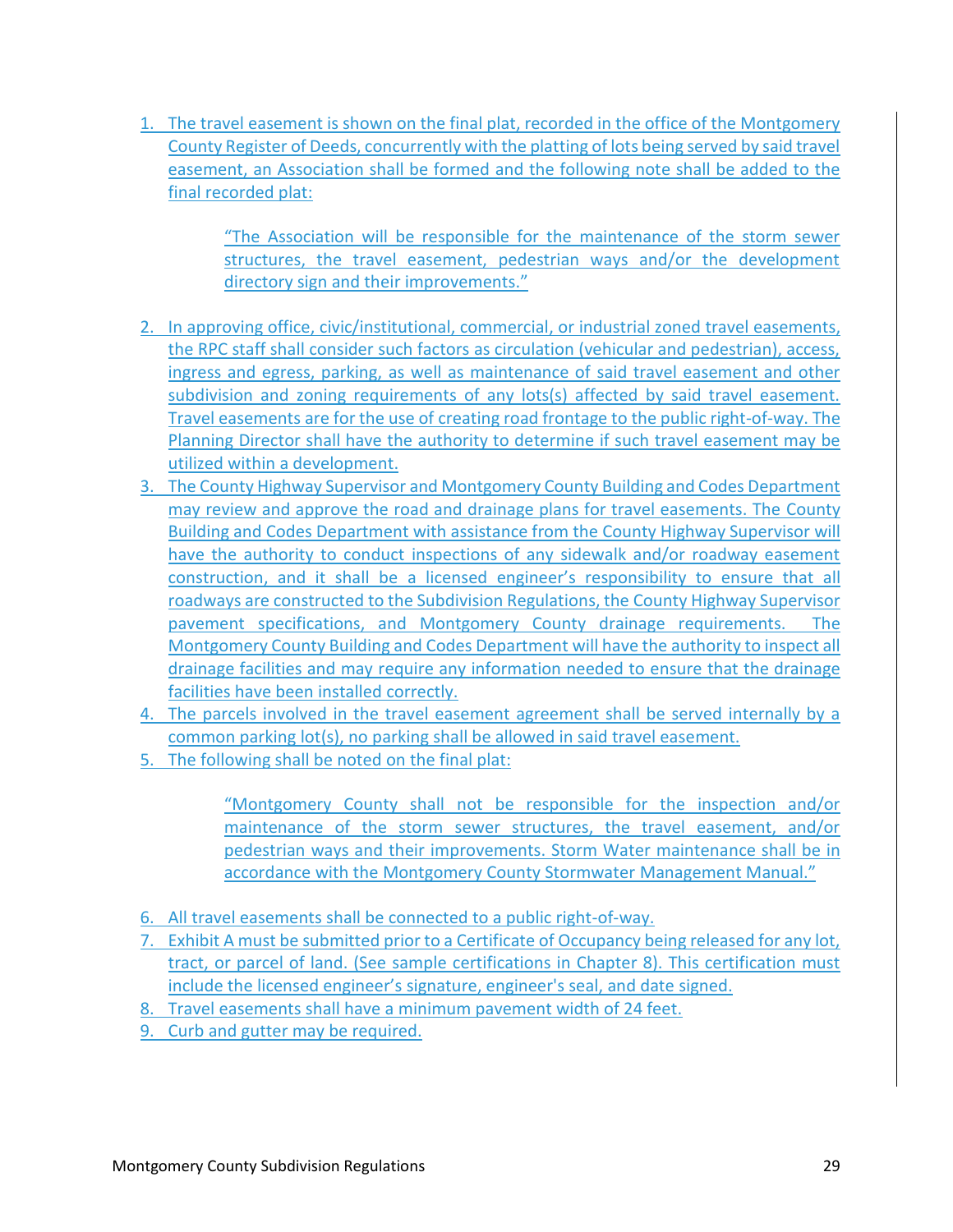## <span id="page-29-0"></span>*3.2.98 Residential Common Access Easement (3- 10 Lots) in the City Limits*

The following standards shall apply to residential common access easements in the city limits:

- A. A residential common access easement is a permanent, private, dedicated easement that may be created for a minimum of three (3) and a maximum of ten (10) single family residential lots. The residential common access easement shall have direct access to a public street. The residential common access drive shall connect to the public street and maintain the same level of improvements as the street it connects to (curb, gutter, and/or sidewalk). Improvements may be required when connecting to a street with a current funded road project.
- B. The residential common access easement shall not exceed five hundred (500) feet in length.
- C. The minimum specifications for a residential common access easement in the city limits shall be:
	- A. Easement width: 40 feet
	- B. Pavement Specifications:
		- a. Pavement: 6 inches of rock base, 2 inches of binder, 1 inch of top coat
		- b. Concrete: 5 inches of rock base, wire mesh, 5 inches of concrete
	- C. Pavement Width:
		- a. Two Way Traffic: 20 feet and curb and gutters may be required to accommodate drainage. A rolled curb may count as up to two (2) feet of required pavement width.
		- b. One-Way Traffic: One-way traffic minimum pavement width shall be sixteen (16) feet.
	- D. Vertical Grade: 1 percent minimum and 12 percent maximum. However, when specific topographical or other conditions justify, the RPC, upon consulting with the City Street Department, may consider a maximum allowable grade up to 15 percent.
	- E. Horizontal Curve: Private Easement: 15 MPH on a 50 foot radius
	- F. Vertical Curve: Private Easement: 15 MPH
	- G. Grade at road connection: 5 percent for 50 feet
	- H. Turnaround: Private Easement: 40 feet radius Alternatively, upon written approval of Clarksville Fire Rescue Department, a permanent hammerhead turnaround may be installed. If utilizing a permanent hammerhead turnaround, dimensions shall be no less that twenty (20) feet by one hundred and twenty (120) feet with a radius of twenty-eight (28) feet or greater.
- 4. Building Setbacks: If the residential common access easement lies in its own right of way a 20 foot minimum building setback line is required. If the easement lies across properties the building setback line the setback shall be no closer than 40 feet from the centerline of pavement of the easement. Normal front yard setbacks are applicable for corner lots fronting along a public street or other private easement (public dedicated, travel, or residential common access). A residential common access easement shall not create any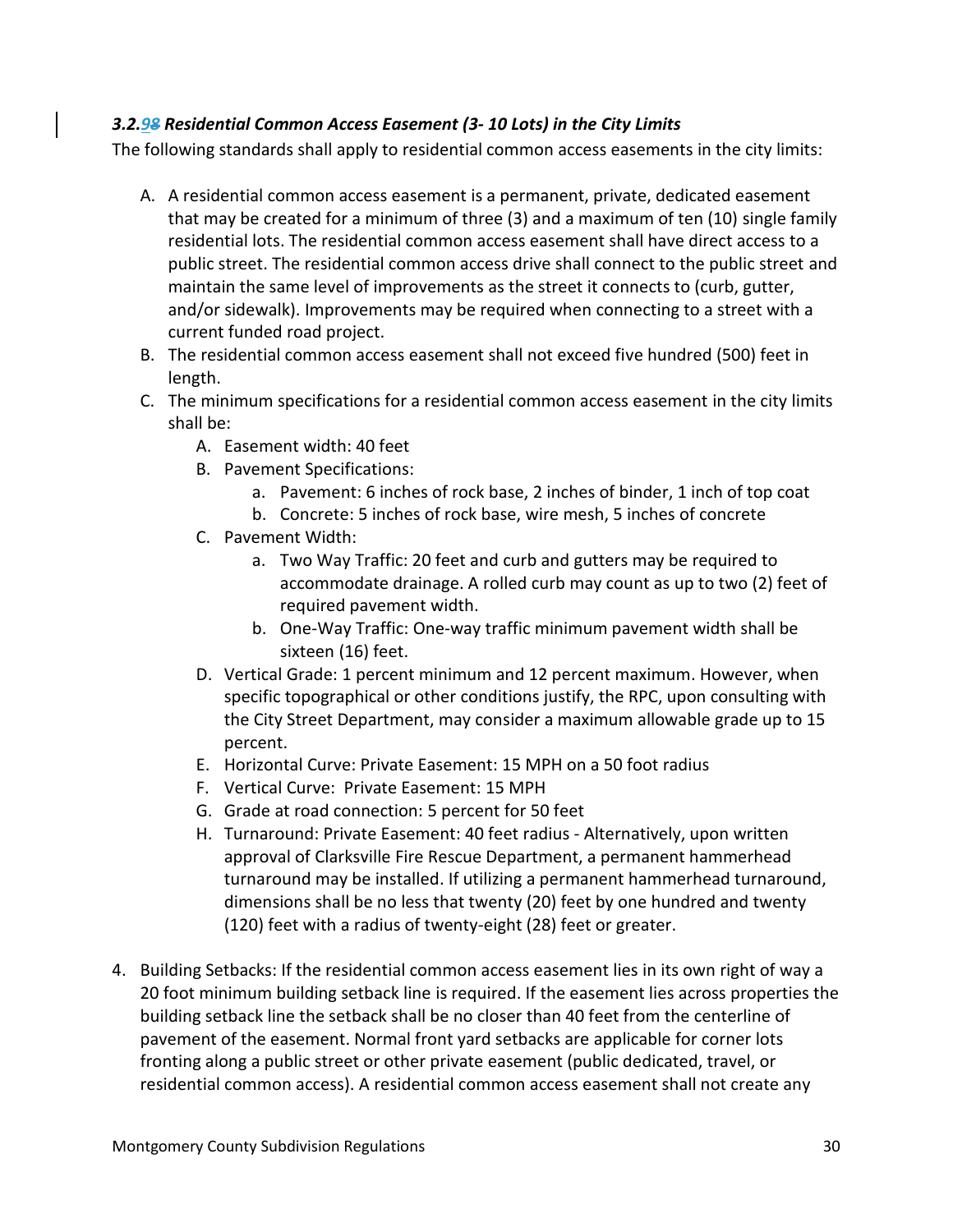additional building setback lines on adjacent lots, tracts, and parcels where access is not being provided to the lot by the easement.

- 5. All lots shall obtain access directly from the residential common access easement.
- 6. Adequate fire protection, including fire hydrants, shall be installed in accordance with these Regulations and all other applicable City of Clarksville codes and regulations.
- 7. A residential common access easement shall function as a PUDE. A note shall be placed on the final plat indicating such use. A drainage and/or utility easement may also be required along the residential common access easement at the discretion of the Street Department, or utility providers.
- 8. The residential common access easement shall be shown on the final plat. A cross-section of the residential common access easement shall be provided at the time the final plat is submitted to the Regional Planning Commission for review.
- 9. If necessary, as determined by the Addressing Manager, the residential common access easement shall be named and addressed in accordance with the Clarksville-Montgomery County Addressing Manual as required by the Regional Planning Commission.
- 10. A note shall be placed on the final plat indicating that the residential common access easement is not a public street and will not be maintained by the City of Clarksville.

The following shall be noted on the final plat:

"The City of Clarksville shall not be responsible for the inspection and/or maintenance of the storm sewer structures, the permanent easement, and/or pedestrian ways and their improvements. Storm Water maintenance shall be in accordance with the City of Clarksville Storm Water Management Manual."

11. All property owners granting the residential common access easement shall either form a homeowners association or record a private road maintenance agreement to ensure the perpetual maintenance of the residential common access easement and drive. Proof of an Association or acceptable private road maintenance agreement shall be recorded with the Montgomery County Register of Deeds office and the following note shall be added to the final recorded plat prior to final signature:

> "The Association or responsible parties will be liable for the maintenance of the storm sewer structures, the permanent easement and/or pedestrian ways and their improvements."

12. Residential Common Access Easements shall be constructed prior to final plat approval or bonded with the RPC (per the requirements in Chapter 7).

The following note shall be placed on the final plat:

A. If the improvements are constructed prior to final signature: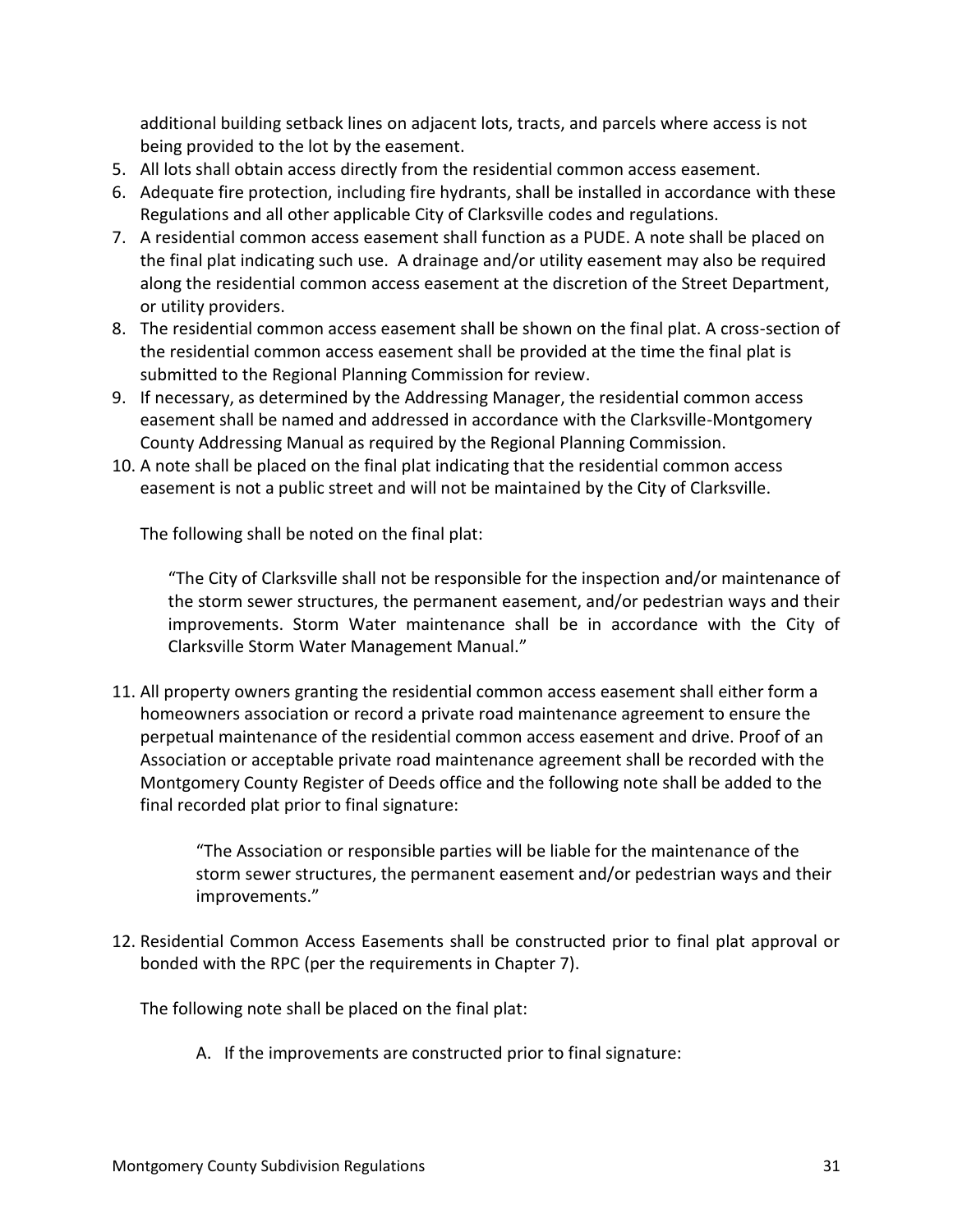This is to certify that I am a duly qualified engineer licensed to practice in the State of Tennessee, License # \_\_\_\_\_\_\_\_\_.

It is to further certify that the roads (optional: "and sidewalks") in this proposed development have been installed on (date or date range) in accordance with the specification depicted on the approved plans.

Signature

Date & Seal

B. If the improvements are bonded prior to final signature:

\_\_\_\_\_\_\_\_\_\_\_\_\_\_\_\_\_\_\_\_\_\_\_\_\_\_\_\_\_\_\_\_\_\_\_\_

\_\_\_\_\_\_\_\_\_\_\_\_\_\_\_\_\_\_\_\_\_\_\_\_\_\_\_\_\_\_\_\_\_\_\_\_

\_\_\_\_\_\_\_\_\_\_\_\_\_\_\_\_\_\_\_\_\_\_\_\_\_\_\_\_\_\_\_\_\_\_\_\_

\_\_\_\_\_\_\_\_\_\_\_\_\_\_\_\_\_\_\_\_\_\_\_\_\_\_\_\_\_\_\_\_\_\_\_\_

This is to certify that I am a duly qualified engineer licensed to practice in the State of Tennessee, License # \_\_\_\_\_\_\_\_\_\_\_.

It is to further certify that the roads (optional: "and sidewalks") in this proposed development are bonded and shall be installed in accordance with the specifications depicted on the approved plans.

Signature

Date & Seal

13. Signage: The easement shall be posted 15 MPH. If the easement is named it shall have a road name blade acceptable to the City of Clarksville Street Department depicting it as a private road. Additional signage at the entrance to the easement alerting the users and owners that the easement is not maintained by the City of Clarksville will also be required at the City Street Department discretion.

<span id="page-31-0"></span>*3.2.910 Residential Common Access Easement (10 Lot or Less) in the Unincorporated Area* The following standards shall apply to residential common access easements in the unincorporated area:

1. A residential common access easement is a permanent, private, dedicated easement that may be created for a minimum of three (3) and a maximum of ten (10) single family residential lots. The residential common access easement shall have direct access to a public street. The residential common access drive shall connect to the public street. The residential common access drive shall connect to the public street and maintain the same level of improvements as the street it connects to (curb, gutter, and/or sidewalk).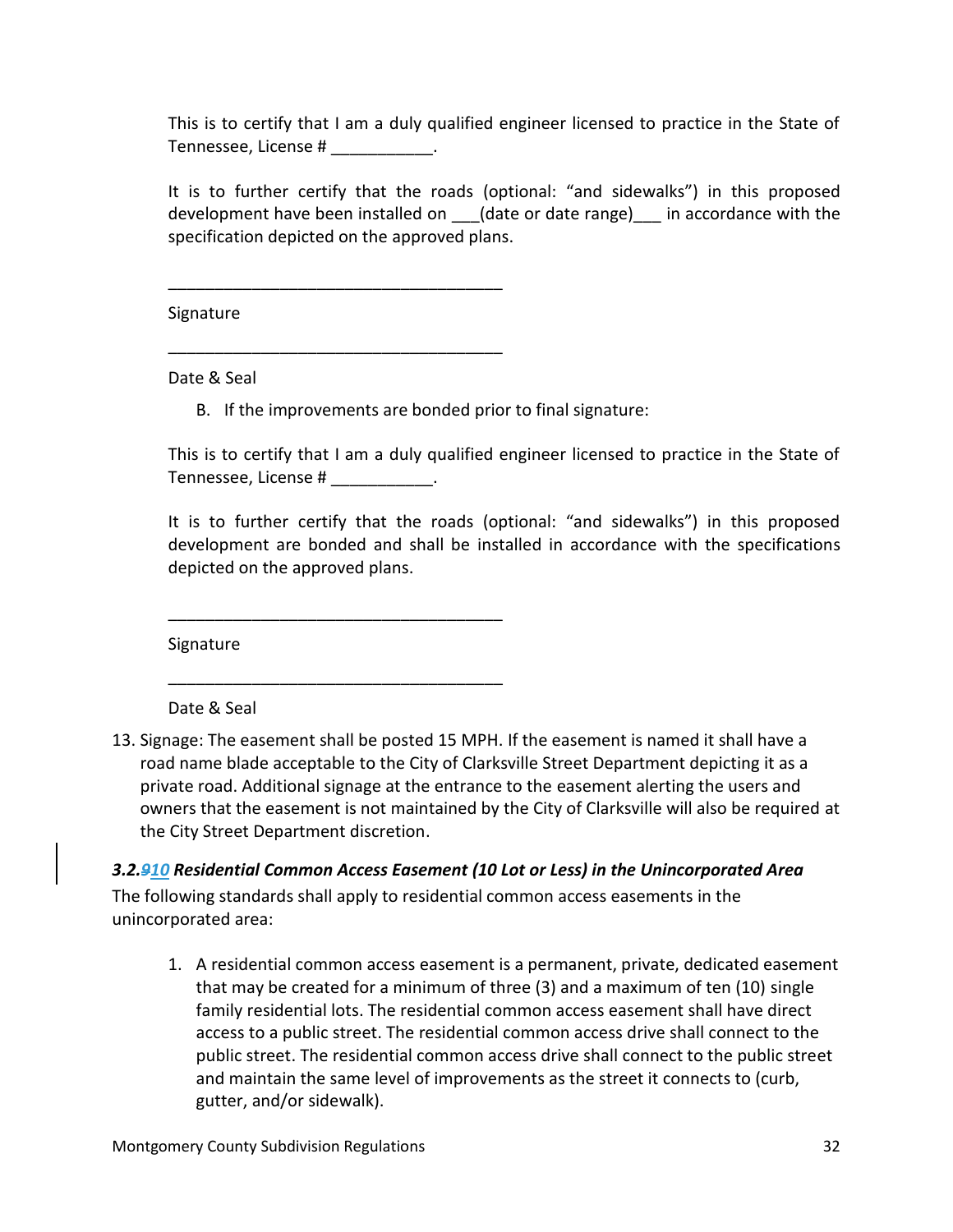- 2. The residential common access easement shall not exceed seven hundred and fifty (750) feet in length.
- 3. The minimum specifications for a residential common access easement in the unincorporated area shall be:
	- A. Easement width: 40 feet
	- B. Pavement Specifications:
		- a. Pavement: 6 inches of rock base, 2 inches of binder, 1 inch of top coat
		- b. Concrete: 5 inches of rock base, wire mesh, 5 inches of concrete
	- C. Pavement Width:
		- a. Two Way Traffic: 20 feet and curb and gutters may be required to accommodate drainage. A rolled curb may count as up to two (2) feet of required pavement width.
		- b. One-Way Traffic: One-way traffic minimum pavement width shall be sixteen (16) feet.
	- D. Vertical Grade: 1 percent minimum and 12 percent maximum. However, when specific topographical or other conditions justify, the RPC, upon consulting with the County Highway Supervisor, may consider a maximum allowable grade up to 15 percent.
	- E. Horizontal Curve: Private Easement: 15 MPH on a 50 foot radius
	- F. Vertical Curve: Private Easement: 15 MPH
	- G. Grade at road connection: 5 percent for 50 feet
	- H. Turnaround: 36 feet radius Alternatively, upon written approval of Montgomery County Emergency Management a permanent hammerhead turnaround may be installed. If utilizing a permanent hammerhead turnaround, dimensions shall be no less that twenty (20) feet by one hundred and twenty (120) feet with a radius of twenty-eight (28) feet or greater.
- 4. Building Setbacks: If the residential common access easement lies in its own right of way a 20 feet minimum building setback line is required. If the easement lies across properties the setback line shall be no closer than 40 feet from the centerline of pavement of the easement. Normal front yard setbacks are applicable for corner lots fronting along a public street or other private easement (public dedicated, travel, or residential common access). A residential common access easement shall not create any additional building setback lines on adjacent lots, tracts, and parcels where access is not being provided to the lot by the easement.
- 5. All lots shall obtain access directly from the residential common access easement.
- 6. Adequate fire protection, including fire hydrants, shall be installed in accordance with the Subdivision Regulations and all other applicable Montgomery County codes and regulations.
- 7. A residential common access easement shall function as a public utility and drainage easement. A note shall be placed on the final plat indicating such use. A drainage and/or utility easement may also be required along the residential common access easement at the discretion of the County Highway Supervisor, County Stormwater Manager, or utility providers.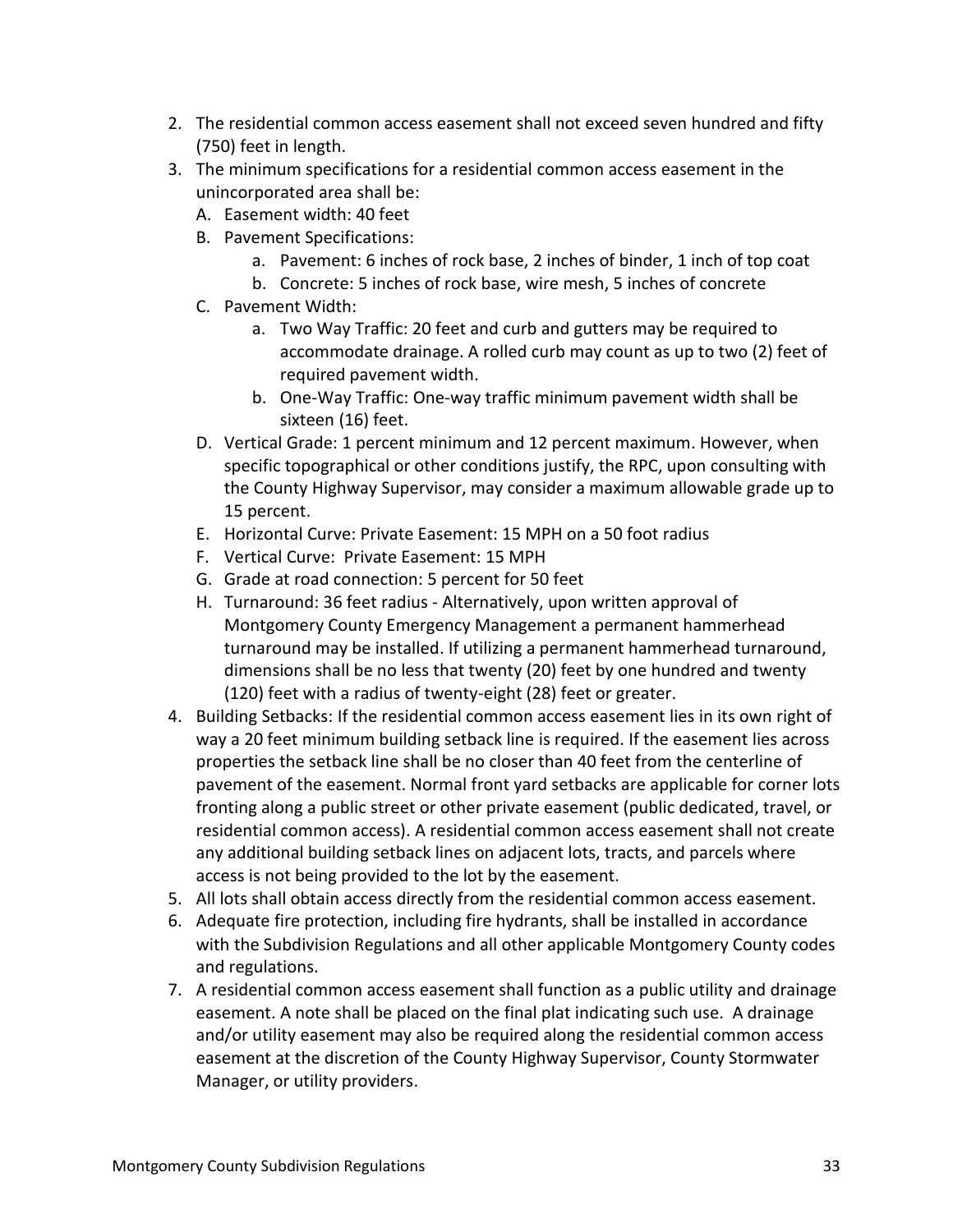- 8. The residential common access easement shall be shown on the final plat. A crosssection of the residential common access easement shall be provided at the time the final plat is submitted to the Regional Planning Commission for review.
- 9. If necessary, as determined by the Addressing Manager, the residential common access easement shall be named and addressed in accordance with the Clarksville-Montgomery County Addressing Manual as required by the Regional Planning Commission.
- 10. A note shall be placed on the final plat indicating that the residential common access easement is not a public street and will not be maintained by Montgomery County.

The following notes shall appear on the final plat:

"The County Highway Department shall not be responsible for the inspection and/or maintenance of the permanent easement, the storm sewer structures within the permanent easement and/or pedestrian ways and their improvements."

"The Montgomery County Building and Codes Department shall not be responsible for the inspection and/or maintenance of the storm sewer structures outside of the permanent easement and their improvements. Storm Water maintenance shall be in accordance with the Montgomery County Storm Water Management Regulations."

11. All property owners granting the residential common access easement shall either form a homeowners association or record a private road maintenance agreement to ensure the perpetual maintenance of the residential common access easement and drive. Proof of an Association or acceptable private road maintenance agreement shall be recorded with the Montgomery County Register of Deeds office and the following note shall be added to the final recorded plat prior to final signature:

"The Association or responsible parties will be liable for the maintenance of the storm sewer structures, the permanent easement and/or pedestrian ways and their improvements."

12. Residential Common Access Easements shall be constructed prior to final plat approval or bonded with the RPC (per the requirements in Chapter 7).

The following note shall be placed on the final plat:

A. If the improvements are constructed prior to final signature:

This is to certify that I am a duly qualified engineer licensed to practice in the State of Tennessee, License # \_\_\_\_\_\_\_\_\_\_\_.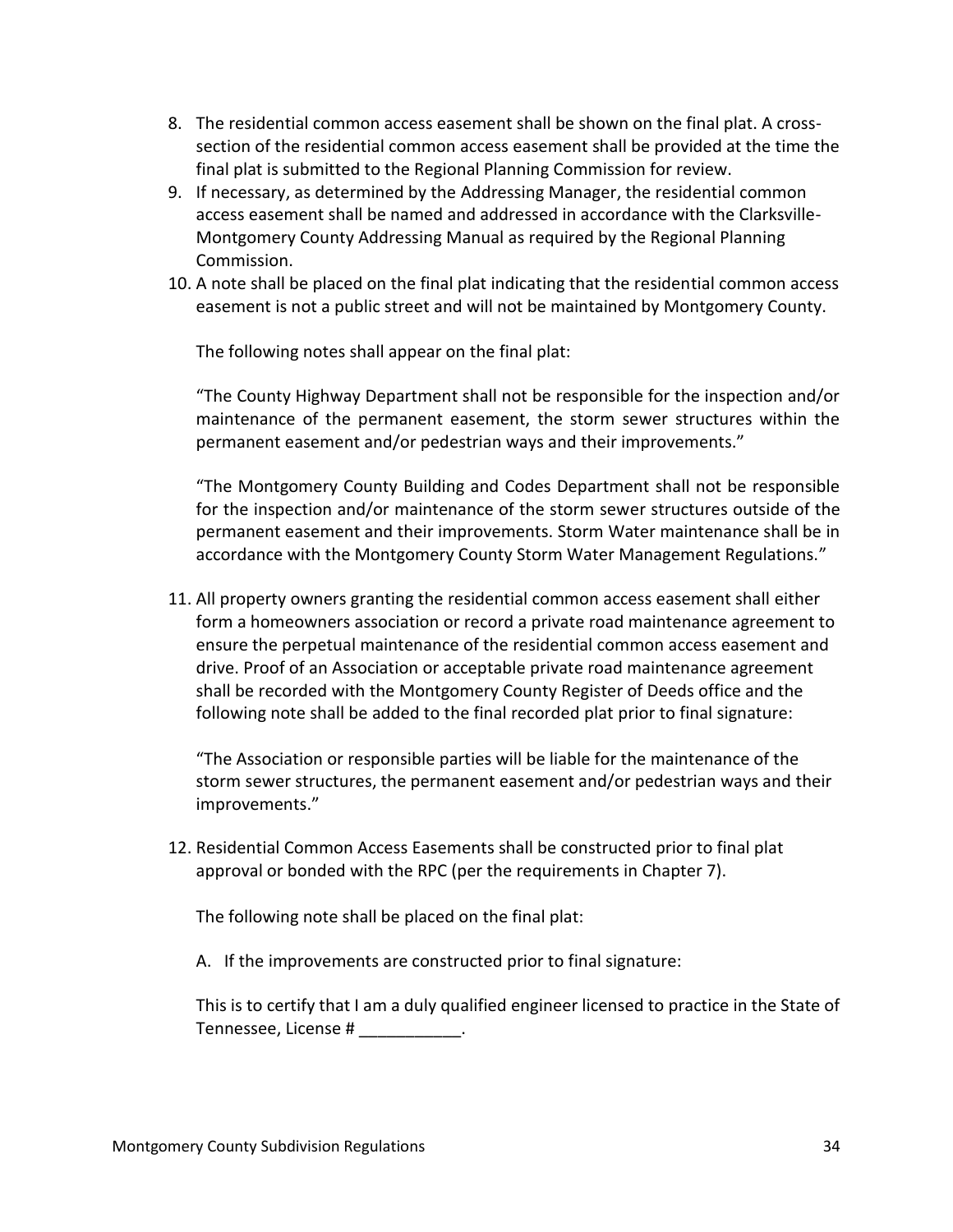It is to further certify that the roads (optional: "and sidewalks") in this proposed development have been installed on (date or date range) in accordance with the specification depicted on the approved plans.

Signature

Date & Seal

B. If the improvements are bonded prior to final signature:

\_\_\_\_\_\_\_\_\_\_\_\_\_\_\_\_\_\_\_\_\_\_\_\_\_\_\_\_\_\_\_\_\_\_\_\_

\_\_\_\_\_\_\_\_\_\_\_\_\_\_\_\_\_\_\_\_\_\_\_\_\_\_\_\_\_\_\_\_\_\_\_\_

\_\_\_\_\_\_\_\_\_\_\_\_\_\_\_\_\_\_\_\_\_\_\_\_\_\_\_\_\_\_\_\_\_\_\_\_

\_\_\_\_\_\_\_\_\_\_\_\_\_\_\_\_\_\_\_\_\_\_\_\_\_\_\_\_\_\_\_\_\_\_\_\_

This is to certify that I am a duly qualified engineer licensed to practice in the State of Tennessee, License # \_\_\_\_\_\_\_\_\_\_\_.

It is to further certify that the roads (optional: "and sidewalks") in this proposed development are bonded and shall be installed in accordance with the specifications depicted on the approved plans.

Signature

Date & Seal

13. Signage: The easement shall be posted 15 MPH. If the easement is named it shall have a road name blade acceptable to the County Highway Supervisor depicting it as a private road. Additional signage at the entrance to the easement alerting the users and owners that the easement is not maintained by the County Highway Department will also be required at the Highway Supervisors discretion.

#### <span id="page-34-0"></span>*3.2.11 PRIVATE ALLEYS AND FRONTAGE ROADS*

The following standards shall apply to private alleys and frontage roads in the city limits and unincorporated area:

- 1. A private alley or frontage road is a permanent, private easement that may be created in order to gain rear or side access (or front access in the case of a frontage road) to lots that has frontage on another public or private right of way as a means for alternative access.
	- A. Private alleys provide for access to lots via the side or rear and the lot fronts a public right of way.
	- B. Frontage roads provide access along the front or side of a lot where the frontage road lies between the building area and the public right of way.
- 2. Minimum Specifications: Alleys are intended for personal vehicle use primarily with the occasional delivery or moving truck using it for access. Alleys or any frontage roads used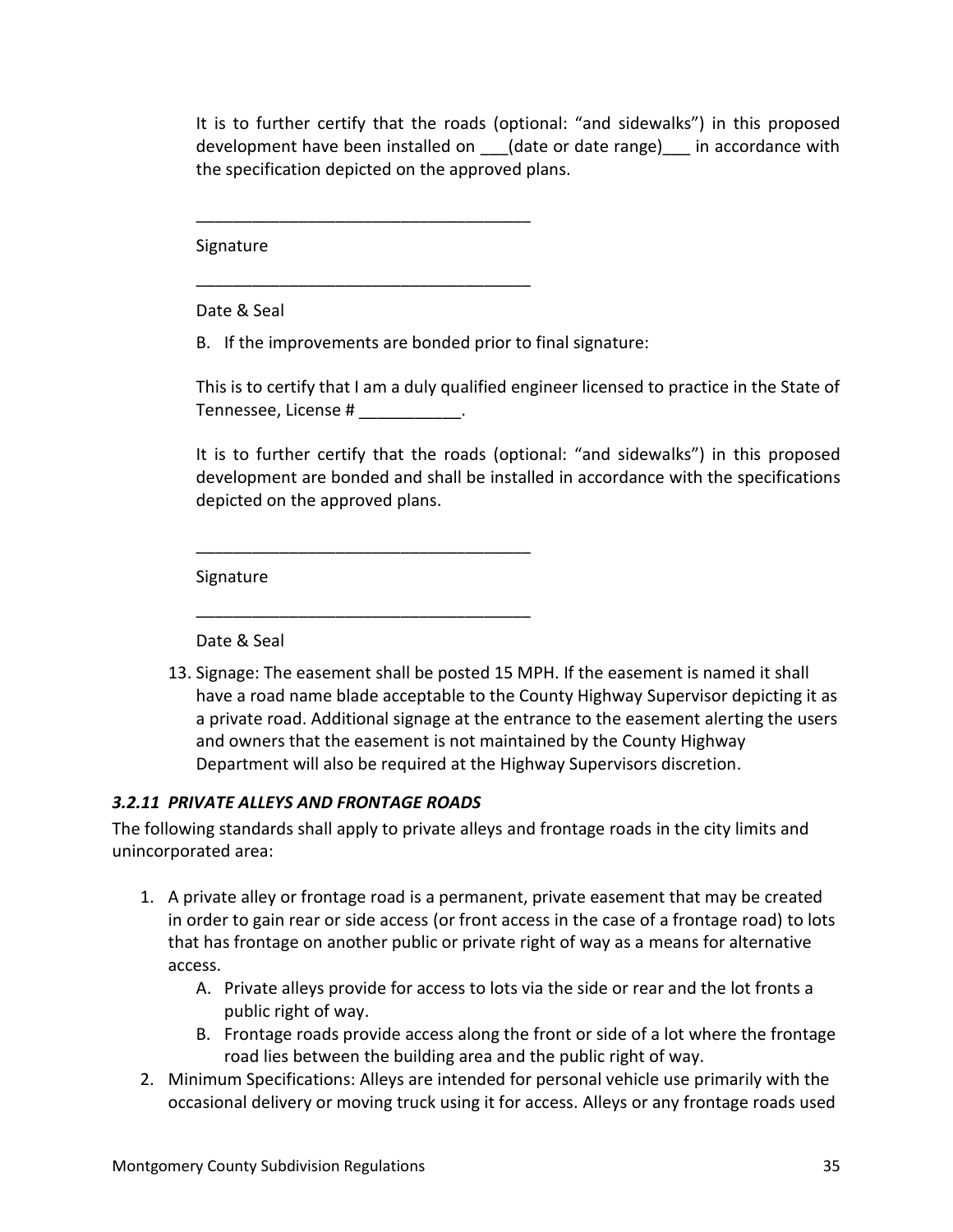for daily deliveries, garbage pick-up, and other truck traffic will require the use of the Residential Common Access Easement pavement specifications (Section 3.2.8 or 3.2.9).

- A. Easement Width: 20 feet
- B. Maximum Length: 300 feet with one (1) access point up to 600 feet if there are two (2) access points, one (1) at each end OR 300 feet to each side maximum if the access point is in the middle.
- C. Pavement Specification:
- D. No or limited truck traffic:
	- a. Asphalt: 6 inches of rock base, 2 inches of top coat
	- b. Concrete: 5 inches of rock base, wire mesh or use fiber reinforced concrete, 4 inches of concrete
- E. Deliveries and regular truck traffic:
	- a. Pavement: 6 inches of rock base, 2 inches of binder, 1 inch of top coat
	- b. Concrete: 5 inches of rock base, wire mesh or use fiber reinforced concrete, 5 inches of concrete
- F. Pavement Width: 18 feet wide; curb and gutters may be required to accommodate drainage. A rolled curb may count as up to one (1) foot of required pavement width per side. The connector "throat road" from the public right of way may be required to have up to 24 feet wide of pavement when serving more than 10 total lots.
- G. Vertical Grade 1 percent minimum and 12 percent maximum. However, when specific topographical or other conditions justify, the RPC, upon consulting with the Clarksville Street Department or County Highway Supervisor (depending on location), may consider a maximum allowable grade up to 15 percent.
- H. Horizontal Curve: Alley or Frontage Road: 15 MPH on a 35 foot radius
- I. Vertical Curve: 15 MPH
- J. Grade at road connection: 5 percent for 50 feet
- K. Turnaround: If the alley exceeds Maximum Length as outlined in 3.2.10 2.A., an appropriate turnaround (cul de sac or hammerhead) is required per city or county specifications for short cul de sac roads (Chapter4).
- 3. Building Setbacks: If the alley or frontage road easement lies in its own right of way a 10 foot minimum building setback line is required. If the alley or frontage road easement lies across properties the primary building setback line shall be no closer than 15 feet from the edge of pavement of the easement. Normal front yard setbacks are applicable for corner lots fronting along a public street or other private easement (public dedicated, travel, or residential common access). A private alley or frontage road easement shall not create any additional building setback lines on adjacent lots, tracts, and parcels where access is not being provided by the easement.
- 4. Private alleys and frontage roads shall function as a public utility and drainage easement. A note shall be placed on the final plat indicating such use. An additional drainage and/or utility easement may also be required along the residential common access easement.
- 5. Private alleys and frontage roads shall be shown on the final plat. A cross-section of the alley or frontage road shall be provided at the time the final plat is submitted to the Regional Planning Commission for review.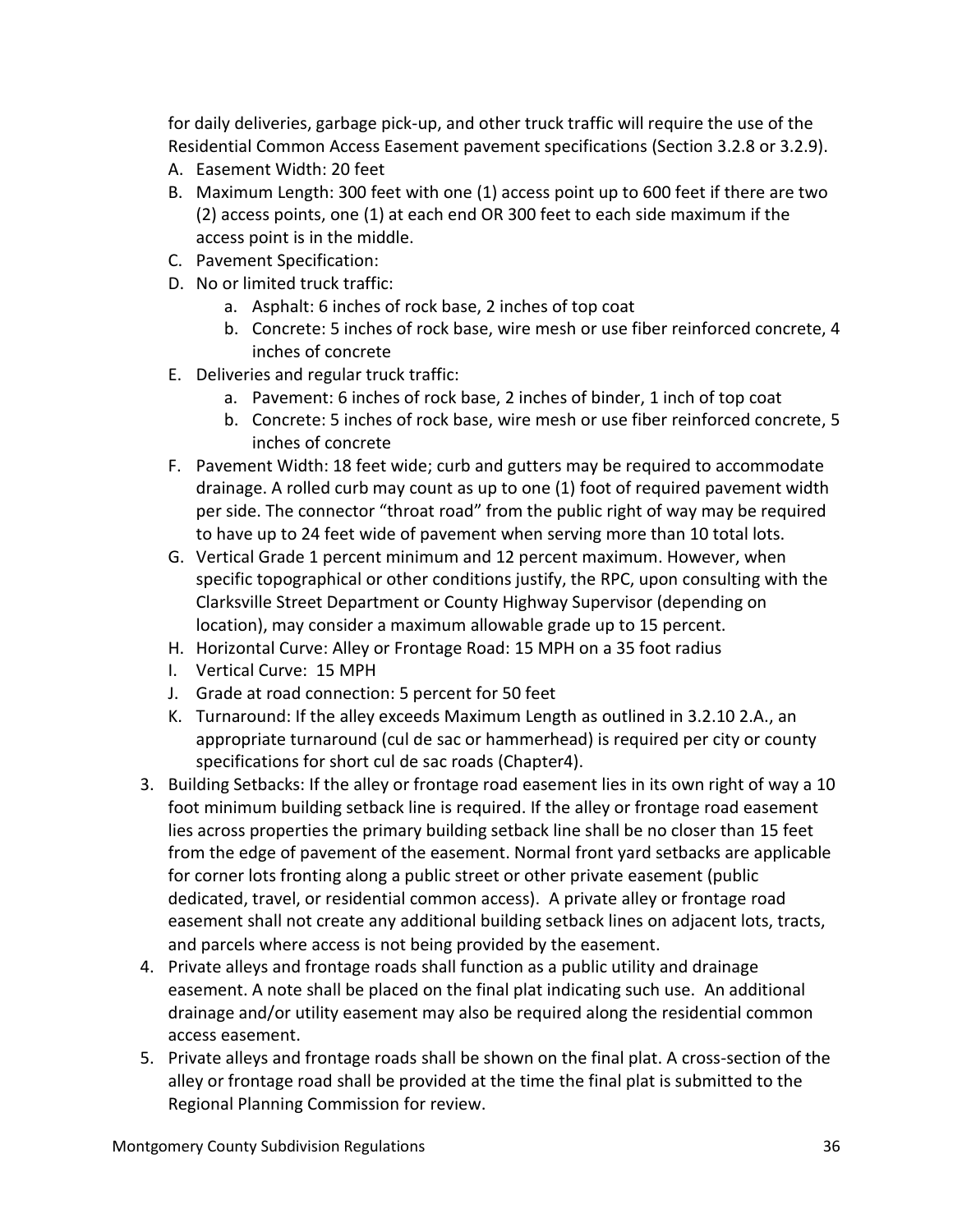- 6. Adequate fire protection, including fire hydrants, shall be installed in accordance with the Subdivision Regulations and all other applicable laws of general application.
- 7. If necessary to deliver emergency services, as determined by the Addressing Manager, the alley or frontage road shall be named and addressed in accordance with the Clarksville-Montgomery County Addressing Manual as required by the Regional Planning Commission.
- 8. A note shall be placed on the final plat indicating that the easement is not a public street and will not be maintained by the City of Clarksville or Montgomery County.
- 9. The following notes shall appear on the final plat:

City of Clarksville:

"The City of Clarksville shall not be responsible for the inspection and/or maintenance of the storm sewer structures, the permanent easement, and/or pedestrian ways and their improvements. Storm Water maintenance shall be in accordance with the City of Clarksville Storm Water Management Manual."

Montgomery County Unincorporated Area:

"The County Highway Department shall not be responsible for the inspection and/or maintenance of the permanent easement, the storm sewer structures within the permanent easement and/or pedestrian ways and their improvements."

"The Montgomery County Building and Codes Department shall not be responsible for the inspection and/or maintenance of the storm sewer structures outside of the permanent easement and their improvements. Storm Water maintenance shall be in accordance with the Montgomery County Storm Water Management Regulations. "

10. All property owners granting a private alley or frontage road shall either form a homeowners association or record a private road maintenance agreement to ensure the perpetual maintenance of the residential common access easement and drive. Proof of an Association or acceptable private road maintenance agreement shall be recorded with the Montgomery County Register of Deeds office and the following note shall be added to the final recorded plat prior to final signature:

"The Association or responsible parties will be liable for the maintenance of the storm sewer structures, the permanent easement and/or pedestrian ways and their improvements."

11. Private Alleys or Frontage Roads shall be constructed prior to final plat approval or bonded with the RPC (per the requirements in Chapter 7).

The following note shall be placed on the final plat: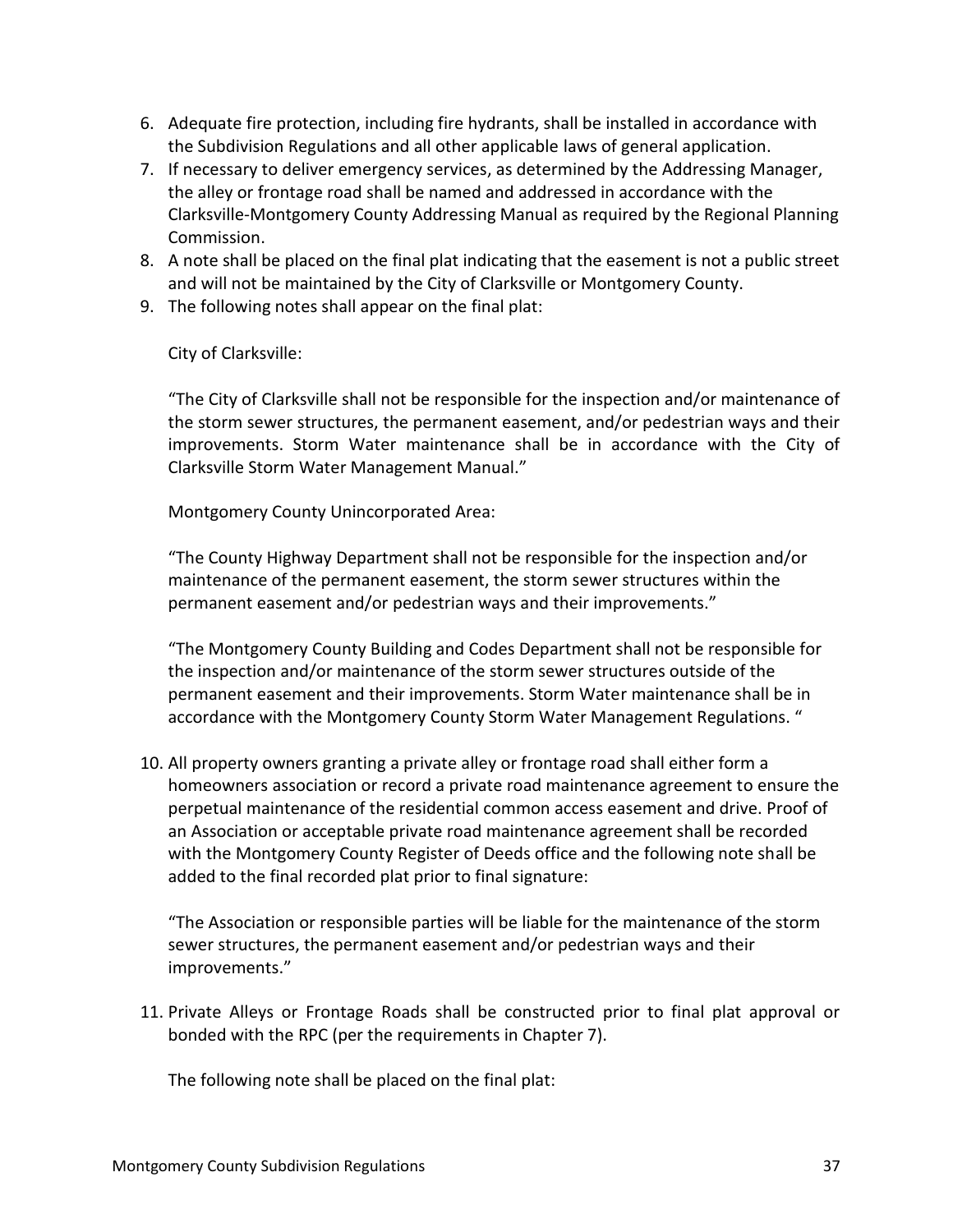A. If the improvements are constructed prior to final signature:

This is to certify that I am a duly qualified engineer licensed to practice in the State of Tennessee, License # \_\_\_\_\_\_\_\_\_.

It is to further certify that the roads (optional: "and sidewalks") in this proposed development have been installed on \_\_\_(date or date range)\_\_\_ in accordance with the specification depicted on the approved plans.

Signature

Date & Seal

B. If the improvements are bonded prior to final signature:

\_\_\_\_\_\_\_\_\_\_\_\_\_\_\_\_\_\_\_\_\_\_\_\_\_\_\_\_\_\_\_\_\_\_\_\_

\_\_\_\_\_\_\_\_\_\_\_\_\_\_\_\_\_\_\_\_\_\_\_\_\_\_\_\_\_\_\_\_\_\_\_\_

\_\_\_\_\_\_\_\_\_\_\_\_\_\_\_\_\_\_\_\_\_\_\_\_\_\_\_\_\_\_\_\_\_\_\_\_

\_\_\_\_\_\_\_\_\_\_\_\_\_\_\_\_\_\_\_\_\_\_\_\_\_\_\_\_\_\_\_\_\_\_\_\_

This is to certify that I am a duly qualified engineer licensed to practice in the State of Tennessee, License # \_\_\_\_\_\_\_\_\_.

It is to further certify that the roads (optional: "and sidewalks") in this proposed development are bonded and shall be installed in accordance with the specifications depicted on the approved plans.

Signature

Date & Seal

12. Signage: The easement shall be posted 15 MPH. If the alley or frontage road is named it shall have a road name blade acceptable to the County Highway Department depicting it as a private road. Additional signage at the entrance to the easement alerting the users and owners that the easement is not maintained by the County Highway Department will also be required.

#### *3.2.12 SHARED DRIVEWAYS*

The following standards shall apply to shared driveway easements:

1. A shared driveway easement is a permanent, private, dedicated easement that may be created for a maximum of two (2) or three (3) residential single family lots. The shared driveway easement shall have direct access and connect to a public street. Shared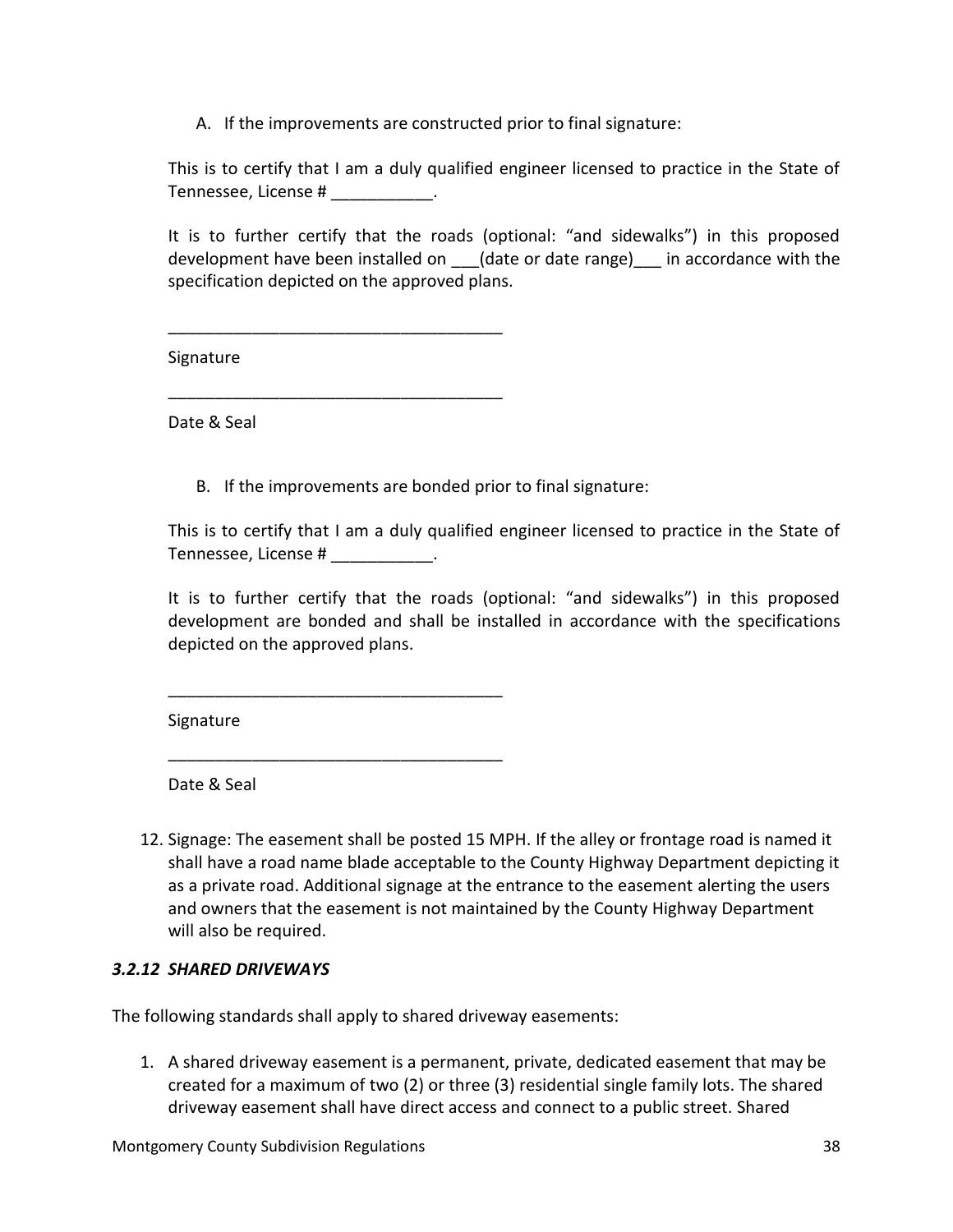driveways may be required on arterial or collector streets if sight distance or the City Street Department or County Highway Department limits the location of new driveways.

- 2. A shared driveway easement width shall be a minimum of 20 feet.
- 3. The shared driveway shall satisfy all specifications set forth in these Regulations and all other applicable Montgomery County and Regional Planning Commission codes, regulations, policies, and procedures.
- 4. Each lot that utilizes a shared driveway must meet individual minimum frontage requirements.
- 5. Multiple shared driveways cannot be combined to accommodate greater than three total lots.
- 6. A shared driveway easement shall function as a public utility drainage easement as required. A note shall be placed on the final plat indicating such use.
- 7. For subdivisions requiring platting, the shared driveway easement shall be shown on the final plat with dimensions. A note shall be placed on the plat indicating that the shared driveway easement is not a public street and will not be maintained by the City of Clarksville or Montgomery County.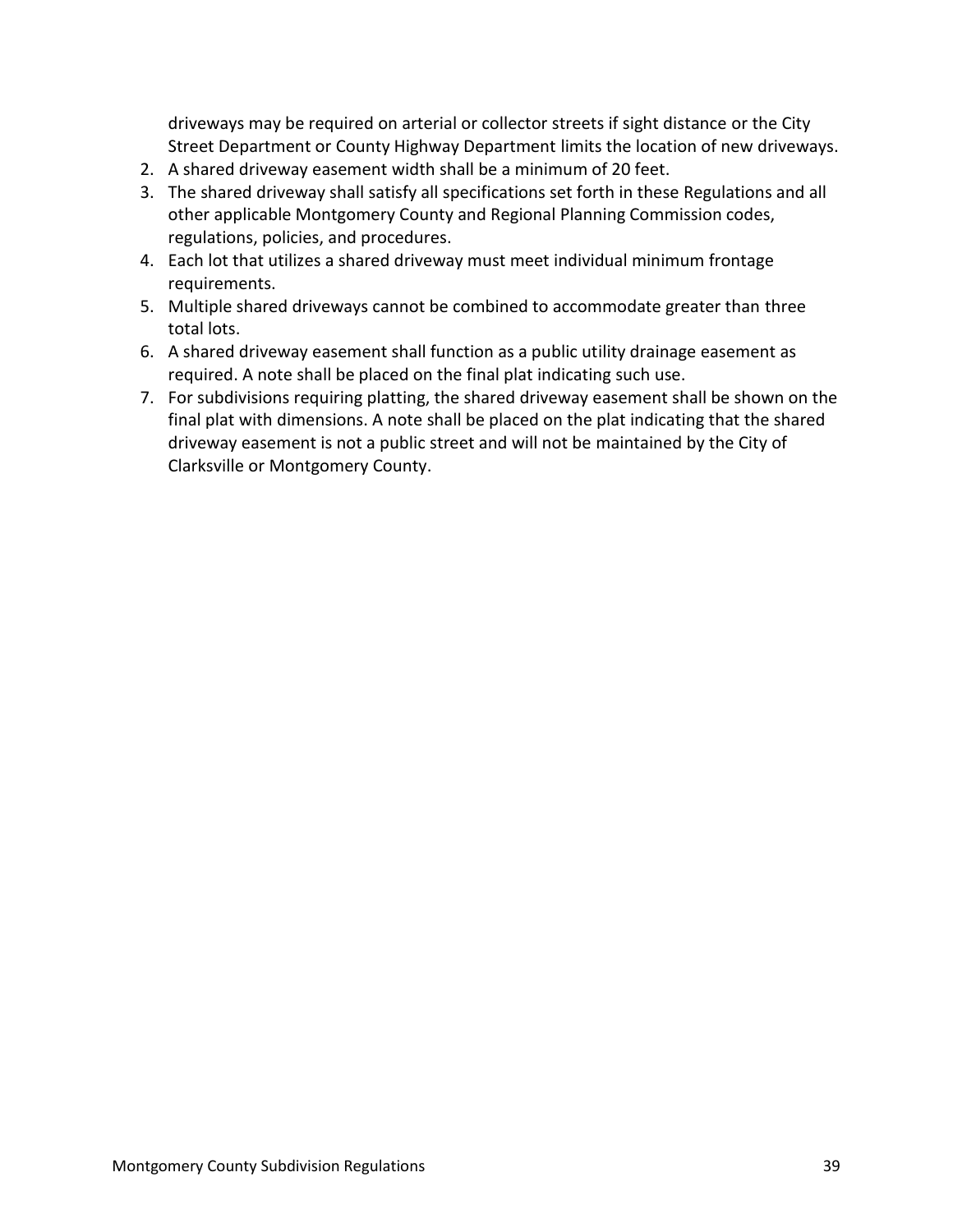# **CHAPTER 4: DESIGN STANDARDS**

## **4.1 STREETS AND DEDICATED PERMANENT ACCESS EASEMENTS**

Refer to the City of Clarksville Street Department and Montgomery County Highway Department for road construction standards not addressed below.

## *4.1.1 STREET AND DEDICATED PERMANENT EASEMENT, PAVEMENT AND RIGHT-OF-WAY WIDTH*

- 1. Table 4.1 shall be used to determine required right-of-way and pavement widths for all roads, streets, and permanent easements.
	- A. Office, Civic/Institution, Commercial, and Industrial zoned subdivisions shall have a minimum of fifty (50) feet right-of-way and a minimum of twenty-eight (28) feet of pavement width; greater right-of-way width and pavement width may be required by the Regional Planning Commission, the City Street, Department or County Highway Department based on the magnitude of traffic volume.
	- B. Where high volume street parking is expected, the Director of Streets, County Highway Supervisor, or Director of Regional Planning Commission may require a pavement width greater than that prescribed in the preceding specifications. This is particularly true where single-family attached dwelling units exceed ten (10) dwelling units per gross acre, mixed-use developments, and where non-residential developments occur.
	- C. Further, existing and proposed roadways with a Federal Functional Class designation, Major Road (Or Thoroughfare) Plan designation or City of Clarksville Access Road Classification (Ordinance 107-2005-2006 as amended) as "arterials" and "collectors" may require additional right-of-way and pavement width as determined by the State of Tennessee, City Street Department, County Highway Department or Regional Planning Commission.
	- D. Licensed engineers shall propose the classification of all streets, roads, and permanent easements within the development at the time of preliminary plat submittal. Proposed classifications will be reviewed by the Regional Planning Commission staff, who will have final determination of such classifications.
- 2. Subdivisions along existing streets, roads or permanent easements of inadequate rightof-way may be required to dedicate additional right-of-way or easement to meet the width specified in these regulations.
	- A. The entire right-of-way or permanent easement may be required to be provided where any part of the subdivision is on both sides of an existing street, road or permanent easement.
	- B. When the subdivision is located on only one side of an existing street, road or permanent easement, a minimum of one-half (1/2) of the required right-of-way, measured from the centerline of the existing roadway, may be required to be provided.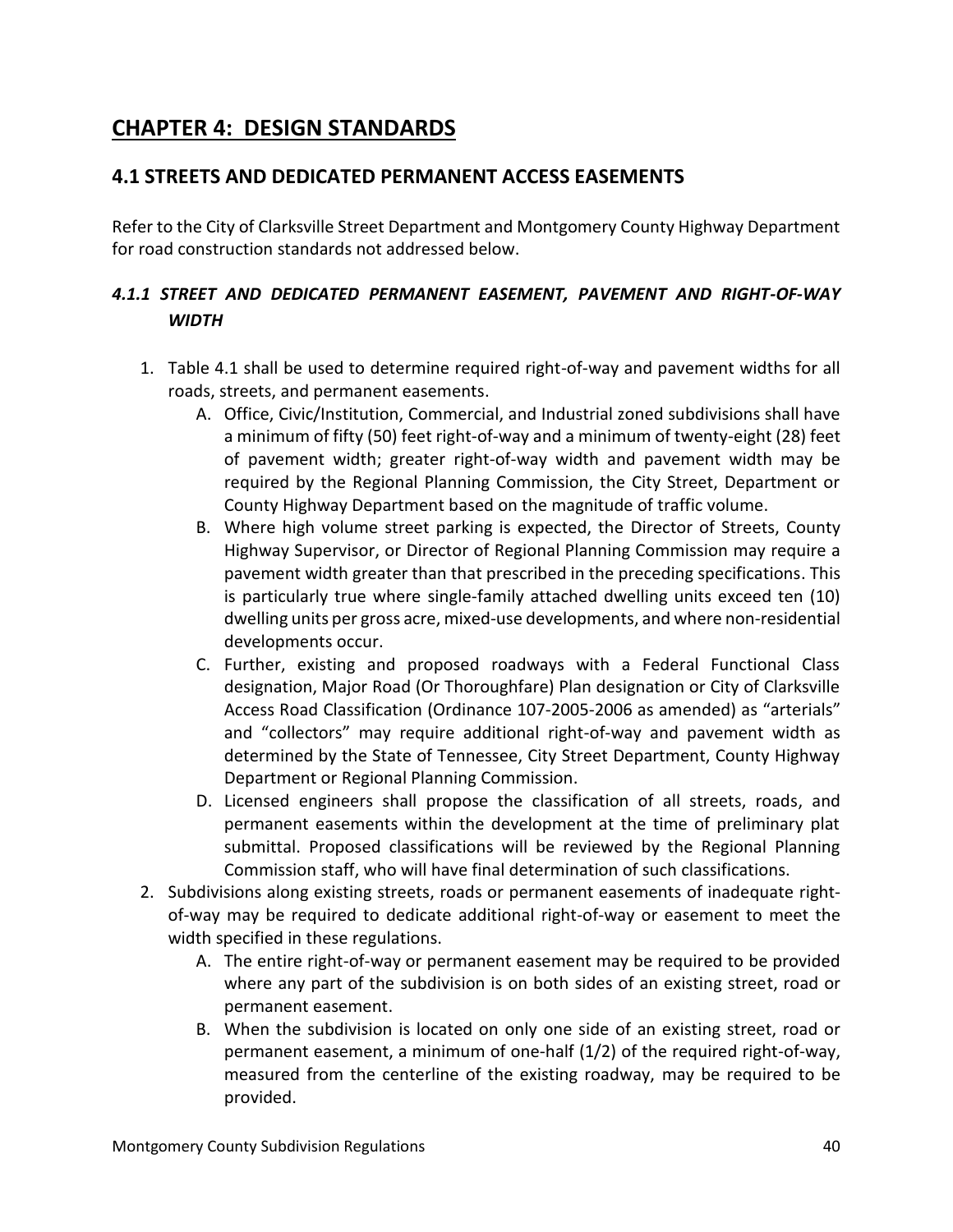- 3. Subdivisions along existing streets, roads or permanent easements of inadequate pavement width may be required to provide additional pavement width to meet the width specified in these regulations.
	- A. The entire pavement width shall be provided where any part of the subdivision is on both sides of an existing street, road or permanent easement.
	- B. When the subdivision is located on only one side of an existing street, road or permanent easement, a minimum of one-half (1/2) of the required pavement width, measured from the centerline of the existing roadway, shall be provided to the extent traffic from the proposed development will utilize the roadway. If subdivision lots have direct access to the abutting existing street, the additional pavement width shall be provided for the length of the existing street abutting the subdivision. Where the existing street serves traffic entering a subdivision which has no direct access from individual lots to the existing street, the entire pavement width shall be provided for that portion of the existing street used by traffic entering the subdivision.
- 4. In accordance with TCA §13-3-402, 403 and 406, right-of-way shall be dedicated or reserved for any new street or road in accordance with the adopted Major Road Plan (or Major Thoroughfare Plan). In the case of a proposed street or road to be maintained by the State of Tennessee, the reservation of right-of-way is sufficient unless the proposed subdivision will use the roadway as a major entrance to the subdivision.
- 5. When the proposed subdivision abuts an existing Federal, State, City or County roadway, the front yards setbacks set forth in the City Zoning Ordinance and County Zoning Resolution shall be observed.
- 6. If right-of-way (ROW) is dedicated through the Subdivision process that would increase the setbacks (MBSL) of adjacent lots, tracts, and parcels, the front and side street MBSL of those existing properties shall remain the same as they were prior to the ROW dedication for the purpose of site plan or building permit. Any subdivision of the existing adjacent lots, tracts, and parcels shall require full compliance with Chapter 4 District Bulk Regulations and Exceptions as outlined in the Clarksville Zoning Ordinance or Montgomery County Zoning Resolution.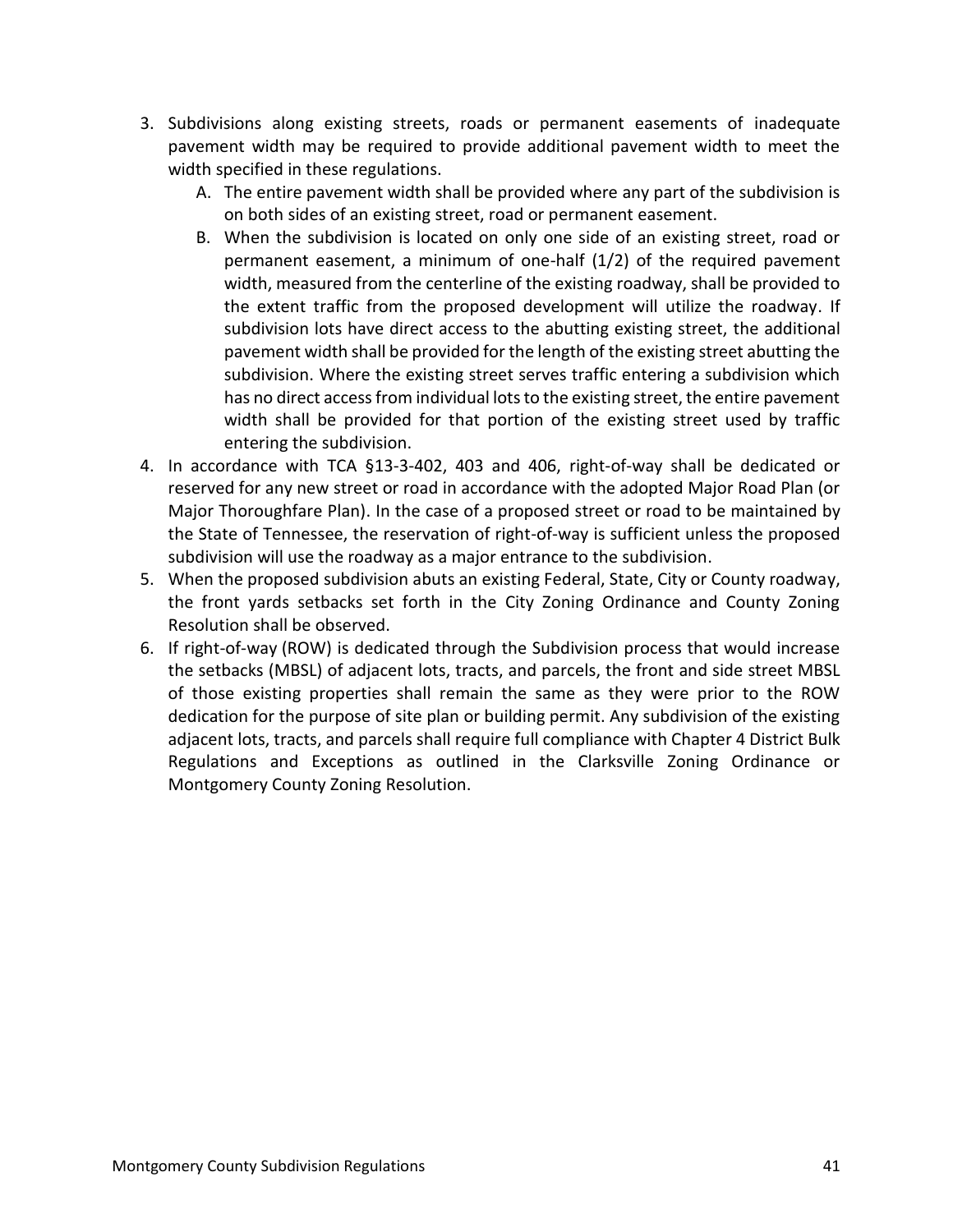## **TABLE 4.1 CITY AND COUNTY ROAD RIGHT-OF-WAY REQUIREMENTS TWO-WAY WITH CURB AND GUTTER**

|                                          | <b>Residential</b> |                                                |                   |                    |                |                |                              | Non-<br><b>Residential</b>                |
|------------------------------------------|--------------------|------------------------------------------------|-------------------|--------------------|----------------|----------------|------------------------------|-------------------------------------------|
|                                          | Alley              | Short Cul-de-<br>sac $(f)$                     | Cul-de-sac        |                    | Minor<br>Local | Major<br>Local | Sub-<br>Collector            | Sub-<br>Collector                         |
| Number of<br>Lots(a)                     | N/A                | 10 or less                                     | $25$ or<br>less   | $26$ to<br>75      | 75 or<br>less  | 76 to<br>160   | <b>Over 160</b>              | N/A                                       |
| Length Not to<br>Exceed                  | 500<br>feet        | 500 Feet (City)<br><b>750 Feet</b><br>(County) | 750<br>Feet       | 750<br>Feet<br>(c) | 1500<br>Feet   | 1500<br>Feet   | 1500 Feet                    | 1500 Feet<br>Cul-de-sac &<br>block length |
| Right-Of-Way<br>Width                    | 20<br>feet         | 40 Feet                                        | 40<br>Feet        | 40<br>Feet<br>(c)  | 40 Feet        | 50 Feet        | 50 Feet or<br>greater<br>(d) | 50-60 Feet<br>(e)                         |
| Pavement<br>Width (b)                    | 18<br>feet         | 20 Feet (f) (g)                                | 24<br>Feet<br>(g) | 28<br>Feet<br>(g)  | 24 Feet<br>(g) | 28 Feet        | 28 Feet or<br>greater<br>(d) | 28-36 Feet<br>(e)                         |
| Cul-de-sac<br>Right-of Way<br>(radius)   |                    | 45 Feet (City)<br>40 Feet<br>(County)          | 50<br>Feet        | 50<br>Feet         |                |                |                              |                                           |
| Cul-de-sac<br>Pavement<br>Width (radius) |                    | 40 Feet (City) (g)<br>36 feet (County)<br>(g)  | 45<br>Feet<br>(g) | 45<br>Feet<br>(g)  |                |                |                              |                                           |

Notes: *(a) All road right-of-way and pavement widths shall be determined by the number of lots the street will serve, whether immediate or potentially through future extensions of any roads, or developments of adjacent properties which would potentially utilize the streets. (b) Edge of pavement to edge of pavement.*

*(c) Cul-de-sacs of more than 1000 feet in length shall have an intermediate turnaround at or near the midway point of the roadway.*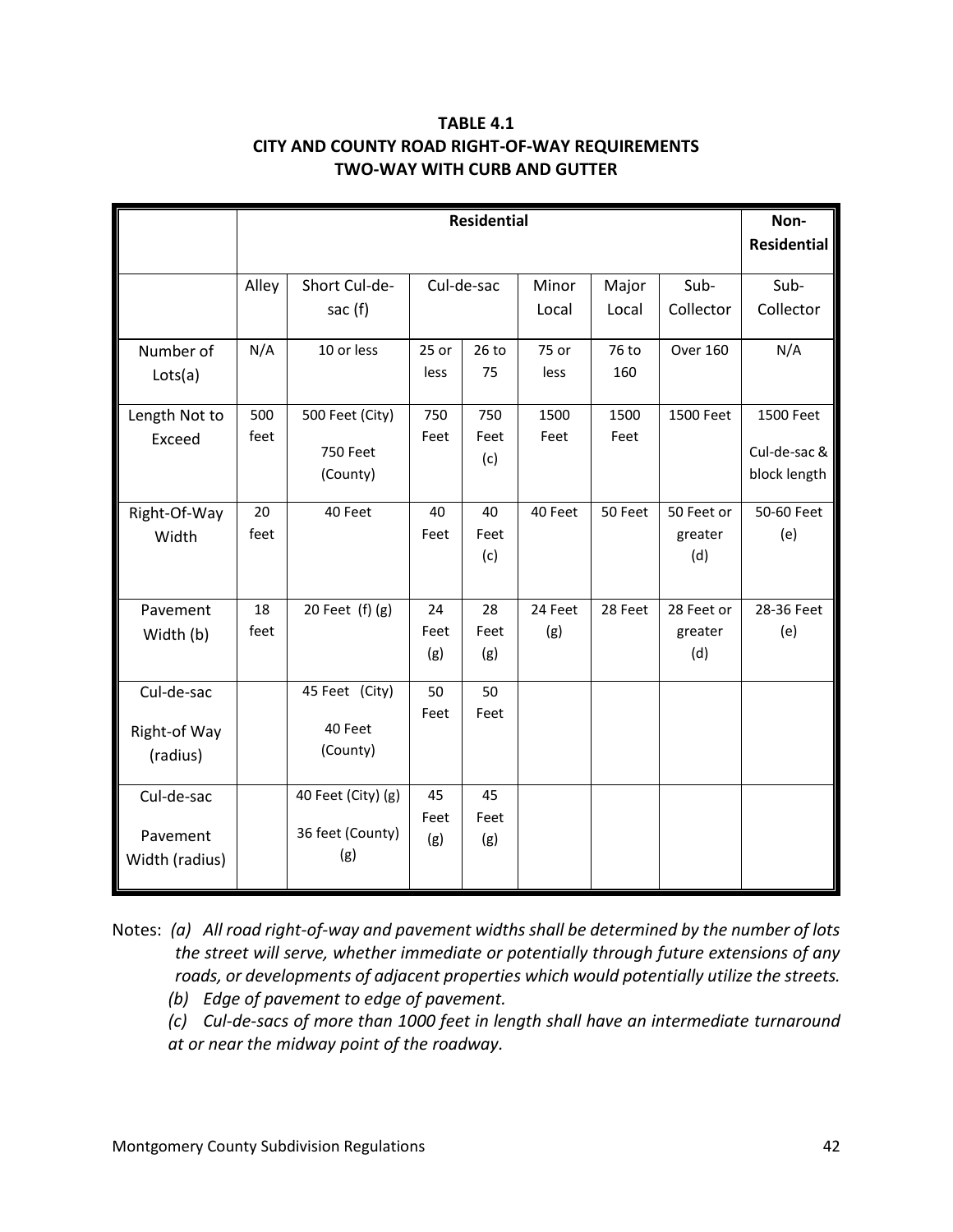*(d) The City Street Department or County Highway Department may require additional right-of-way width and pavement width to accommodate left-turn lanes or divided roadway entrances to residential subdivisions of more than 160 lots.*

*(e) The City Street Department or County Highway Department may require the greater right-of-way and pavement width to accommodate left-turn lanes at crossroads and leftturns into frequent driveways.*

*(f) Roadway improvements on short cul-de-sac (curb, gutter, sidewalk) shall match the road section being accessed with the exception of pavement width.*

*(g) Rolled curb may count as up to 2 feet of pavement width.* 

## *4.1.2 STREET AND DEDICATED PERMANENT ACCESS EASEMENT ALIGNMENT*

- 1. Connectivity in order to provide for a road system that allows for the disbursement of trips and adequate emergency response, all public rights of way must provide for the following:
	- A. Each subdivision shall continue all public streets and road stubbed to the boundary of the development plan by previously approved (built and unbuilt) active subdivisions.
	- B. A stubout for future continuation of the public street and road network shall be provided from the subdivision to all adjacent vacant land zoned for residential or commercial use including Agricultural zoning as determined by the RPC staff.
	- C. Traffic calming measures may be required by the City Street Department or County Highway Supervisor to be integrated into the subdivision in order to mitigate the impact of potential "cut-through" traffic.
- 2. The arrangement of major streets, roads or permanent easementsin the subdivision shall conform as closely as possible with the Major Road (Thoroughfare) Plan.
	- A. When a tract of land to be subdivided includes any part of a proposed road or street on the Major Road (Thoroughfare) Plan or other adopted city or county transportation plans, such street right-of-way shall be platted by the subdivider in the location so designated and at the width specified in the regulations, or by the Clarksville-Montgomery County Regional Planning Commission, the Clarksville Street Department, the County Highway Department, or the Tennessee Department of Transportation, as applicable.
	- B. The right-of-way width, pavement width and typical cross-section for arterials and collectors of the Major Road Plan shall be determined by the Clarksville-Montgomery County Regional Planning Commission, the City Street Department, the County Highway Department and/or the Tennessee Department of Transportation, as applicable.
- 3. The arrangement of streets, roads or permanent easements shall be such as will not cause hardship to owners of adjoining property in providing convenient access.
- 4. Collector streets, roads or permanent easements may be required where necessary to facilitate traffic flow in the subdivision.
- 5. On subcollector streets or roads, tangents of not less than one hundred (100) feet shall be provided between all reverse curves Greater tangents between reverse curves shall be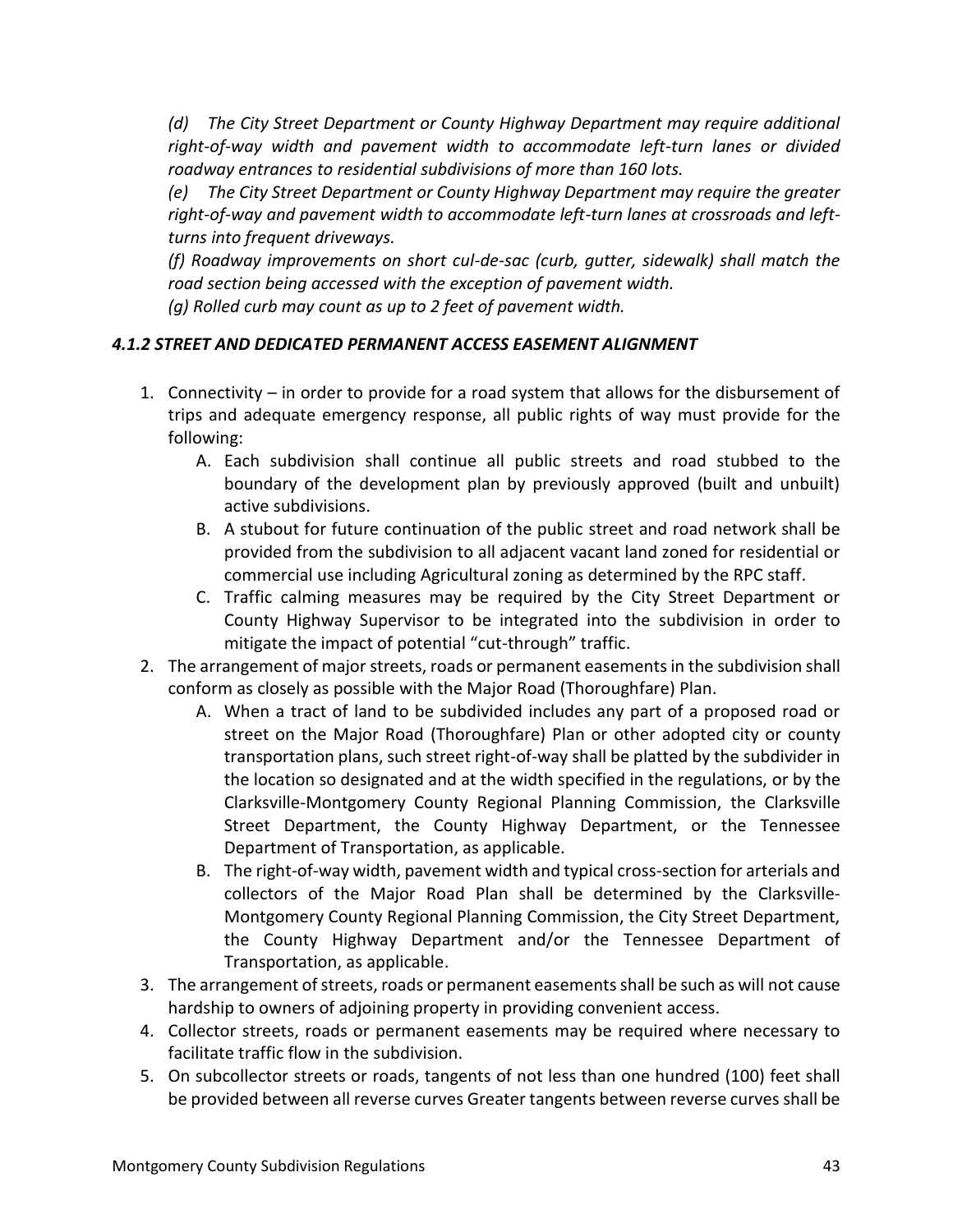required for collector and arterial street, as specified, by the City Street Department, the County Highway Department or the Tennessee Department of Transportation.

- 6. "Broken Back" or "Flat Back" arrangements of curves (having a short tangent between two curves in the same direction) shall be avoided.
- 7. Whenever a subdivision abuts or contains an existing or proposed collector or arterial street, the Regional Planning Commission may require service streets, roads or permanent easements, reverse frontage lots, and/or deep lots to provide for adequate protection for properties and to separate collector and arterial traffic from local traffic.
- 8. All driveway access locations, located within the City limits of Clarksville, Tennessee, shall comply with the City of Clarksville Access Ordinance.
- 9. Where the plat to be submitted includes only part of the tract owned or, roads or permanent easement intended for development by the subdivider, a tentative plan or a proposed future street system for the unsubdivided portion may be required of the subdivider.
- 10. Multiple outlets (entrance roads) from a residential subdivision to the arterial and collector street systems are encouraged to facilitate connectivity and continuity of the street system and to disperse traffic at outlet intersections while maintaining access control standards adopted for the arterial and collector street systems.
	- A. When the number of lots in a residential subdivision exceeds seventy-five (75) lots, more than one (1) outlet to the arterial and collector street systems is encouraged.
	- B. When the number of lots in a residential subdivision exceeds one-hundred and sixty (160) lots, there shall be either a minimum of two (2) outlets to the surrounding arterial and collector street systems or the single outlet shall be a minimum of thirty-six (36) feet of pavement with two exit lanes and one entrance lane in a minimum of sixty (60) feet of right-of-way to the first intersecting street in the development or 150 feet whichever is greater.
	- C. When a development exceeds two-hundred fifty (250) lots, there shall be two (2) outlets to the arterial and collector systems, and thereafter an additional outlet for each additional two-hundred fifty (250) lots*.*
	- D. The use of existing stub roads to existing adjacent development may be utilized and counted as an outlet so long as the existing development does not exceed the thresholds in this section.

#### *4.1.3 STREET AND DEDICATED PERMANENT ACCESS EASEMENT GRADES*

- 1. Street, road or permanent easement grades shall comply with good engineering practice and shall not exceed ten (10) percent or be less than 0.5 percent. Grades of major and collector streets shall not exceed five (5) percent wherever possible.
- 2. Grades approaching intersections or cul-de-sacs shall not exceed five (5) percent for a distance of not less than seventy-five (75) feet from the centerline of said intersection, or from the center point of dead-end cul-de-sacs.
- 3. Minimum grades on a cul-de-sac shall be one (1) percent centerline grade.
- 4. All street improvements shall be raised at least two (2) feet above the one (1) percent flood elevation as established by the U.S. Army Corps of Engineers or the Federal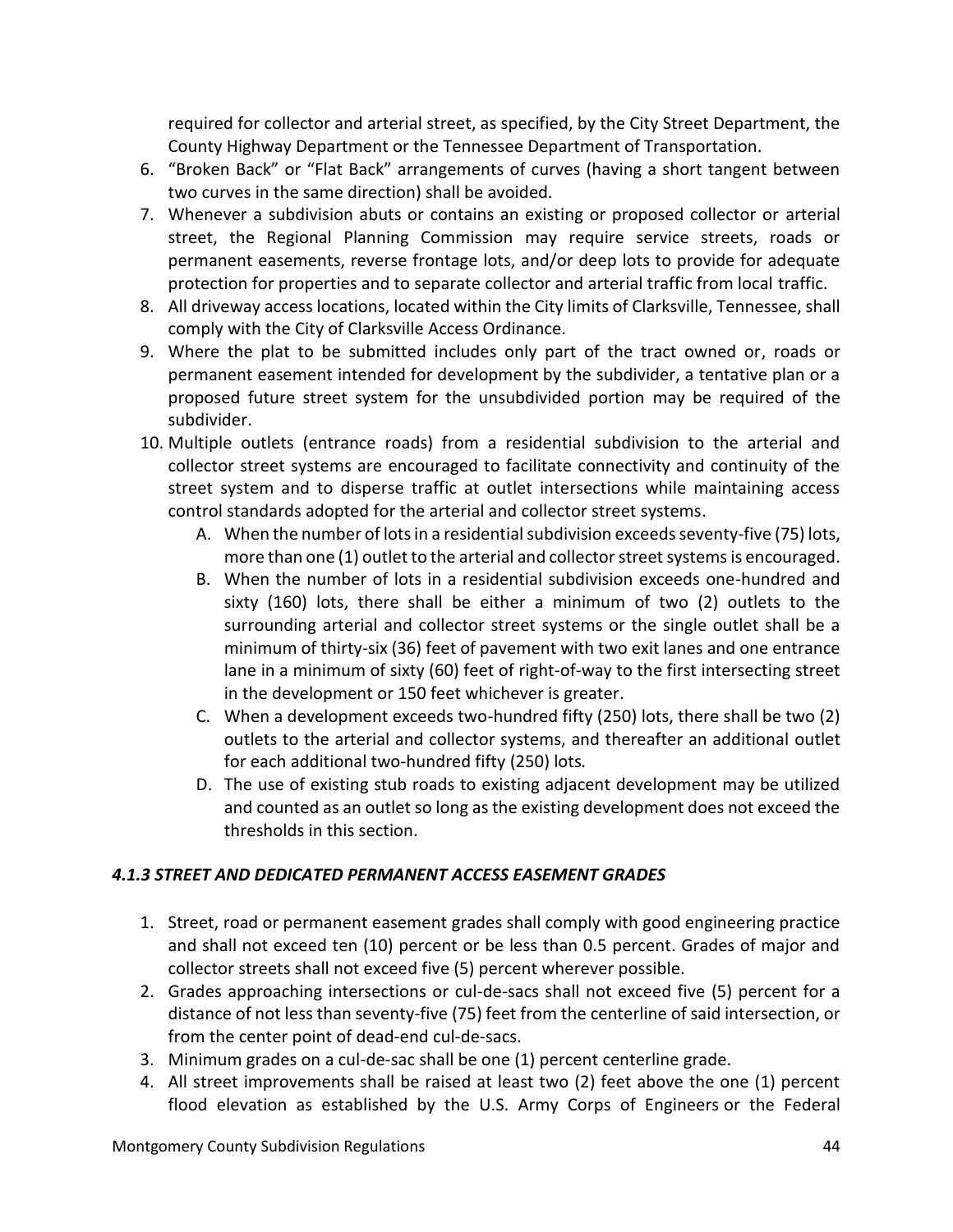Emergency Management Agency or the City or County Stormwater Management agency, unless otherwise allowed within the City of Clarksville Stormwater Management Manual or the Montgomery County Stormwater Management Resolution.

### *4.1.4 HORIZONTAL CURVES FOR STREETS AND DEDICATED PERMANENT ACCESS EASEMENTS*

On sub-collector streets, the horizontal curves should meet a thirty-five (35) mph design speed as defined in the current edition of the AASHTO book, "A Policy on Geometric Design of Highways and Streets" [i.e., four-hundred and seventy (470) feet radius on the centerline]. On other local streets (i.e., lanes and courts), roads or permanent easements a design speed of twenty (20) mph for all horizontal curves should be maintained, not less than one-hundred (100) feet radius on the centerline. For collector and arterial streets, horizontal curves for design speeds greater than the thirty-five (35) mph design speed, may be required by the City Street Department, the County Highway Department or the Tennessee Department of Transportation.

## *4.1.5 SUPER ELEVATIONS FOR STREETS AND DEDICATED PERMANENT EASEMENTS*

The use of Super Elevation is discouraged on local streets *(i.e., sub-collectors, locals and cul-desacs)*, roads or permanent easements within residential developments. When Super Elevation is allowed it shall be to the inside of the curve with the rate of Super Elevation being based on an appropriate design speed. The maximum rate of Super Elevation shall be 0.06 feet per foot.

#### *4.1.6 VERTICAL CURVES FOR STREETS AND DEDICATED PERMANENT EASEMENTS*

On sub-collector streets, the vertical curves should meet the thirty-five (35) mph design speed as defined in the current edition of the AASHTO book, "A Policy of Geometric Design of Highways and Streets" (i.e., lanes and courts). On other streets, roads or permanent easements a design speed of thirty (30) mph should be maintained for all vertical curves. For collector and arterial streets, vertical curves for design speeds greater than thirty-five (35) mph design speed, may be required by the City Street Department, the County Highway Department or Tennessee Department of Transportation. Short cul-de-sacs (<10 lots) may be designed to 20 mph design speed.

#### *4.1.7 INTERSECTIONS FOR STREETS AND DEDICATED PERMANENT EASEMENTS*

- 1. Streets, roads or permanent easements shall intersect as nearly at right angles as possible, and in no case at an angle of less than sixty (60) degrees. Intersections involving a sub-collector, collector or arterial street shall not be at an angle of less than eighty (80) degrees.
- 2. Street, road or permanent easement intersections which do not align shall meet the following distance requirements between centerline intersections:
	- A. Arterial A minimum of five-hundred (500) feet or more based on access control guidelines.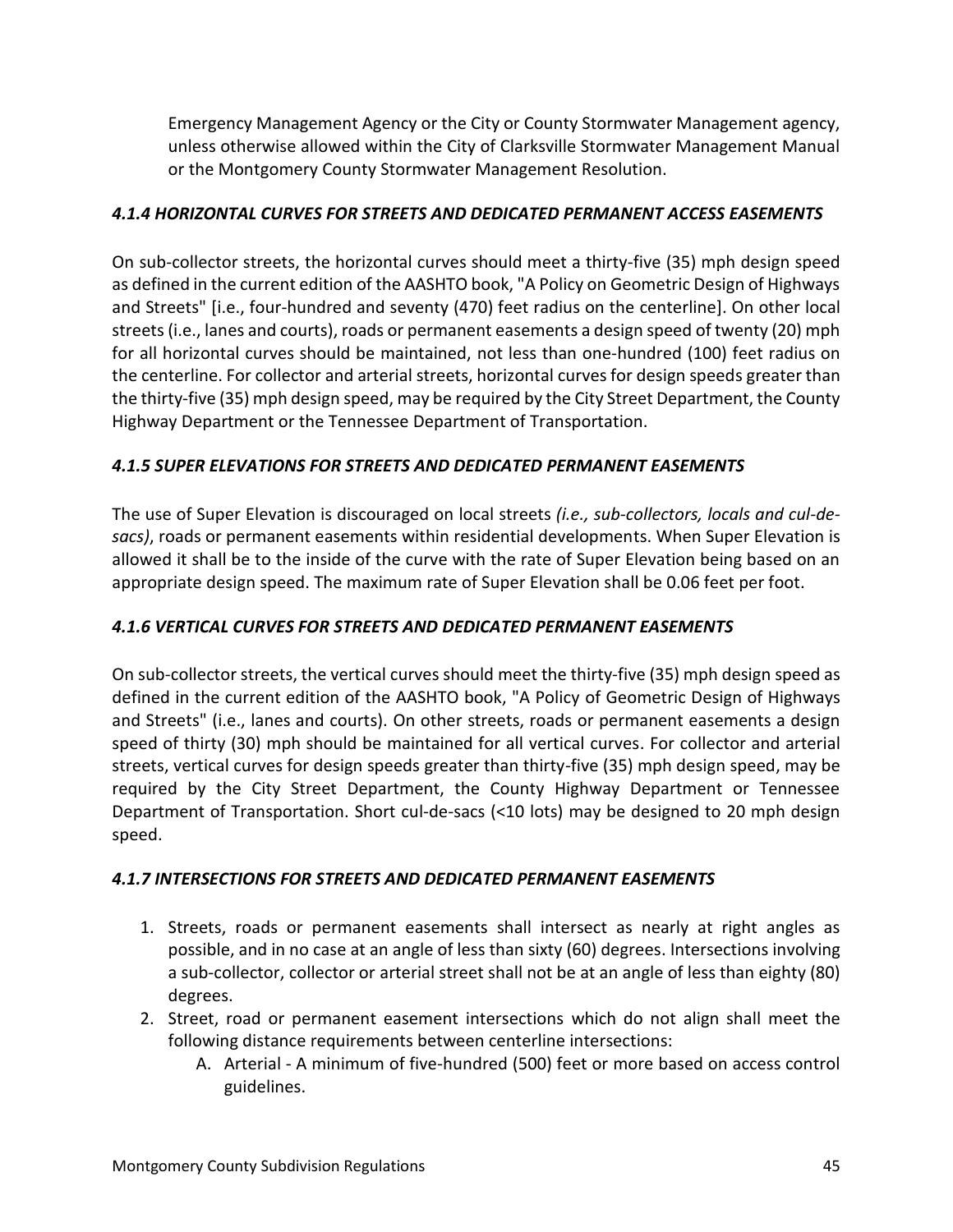- B. Collector A minimum of two hundred and fifty (250) feet or more based on access control guidelines.
- C. Sub-collector A minimum of two hundred and fifty (250) feet.
- D. Major Local, Minor Local, Cul-de-sac, and Alleys A minimum of one-hundred and fifty (150) feet.
- 3. At all street, road or permanent easement intersections, property line corners shall be rounded by an arc, with a minimum radius of twenty-five (25) feet. Pavement edge at intersections shall have a minimum radius of thirty-five (35) feet. Greater curb radii may be required for non-residential, collector and arterial streets due to the presence of medium and heavy trucks.

## *4.1.8 STREETS AND DEDICATED PERMANENT EASEMENTS IN RELATION TO RAILROADS*

The centerline of any street, road or permanent easement intersection shall not be closer than two hundred (200) feet from the centerline of a railroad crossing.

## *4.1.9 CUL-DE-SAC, DEAD END STREET, AND TEMPORARY TURNAROUNDS*

- 1. The length of a cul-de-sac, measured from the centerline of the intersecting street, road or permanent easement to the center of the turnaround, shall not be shorter than 150 feet or longer than indicated in Table 4.1. For cul-de-sacs 1,000 feet or longer a permanent intermediate turnaround located between at or near the midway point with a right-of-way radius of not less than fifty (50) feet and a pavement radius of not less than forty-five (45) feet. Thumbnail or Elbow Cul-de-sacs shall be avoided wherever possible.
- 2. If a variance is granted for a cul-de-sac to exceed one-thousand (1,000) feet, an intermediate turnaround is required and shall meet the requirements of 4.1.9.1 above.
- 3. All permanent dead-end streets over 150 feet shall have a permanent turnaround installed.
- 4. Temporary turnarounds shall be provided at the end of dead-end street, road or permanent easement which are in excess of three hundred (300) feet in length, the distance shall be measured from the center of the nearest intersection to the end of the right-of-way. The temporary turnaround easement shall be paved and shall have a radius of not less than fifty (50) feet and a pavement radius of not less than forty-five (45) feet. The temporary turnaround shall be installed on land in future phases of development or in community open space whenever possible. Turnarounds shall avoid being placed in the front yards of lots for sale.
- 5. A Short cul-de-sac (See Table 4.1) of 10 lots or less may utilize a hammerhead or similar style turnaround upon written authorization of all affected Departments. In the City Limits this will include the Street and Fire Rescue Departments and in the Unincorporated Area the Highway Department and Emergency Management. Dimensions shall be no less than 20 feet by 120 feet with radius of 28 feet or greater. The grade of the road will determine the final dimensions.
	- A. Additional short cul-de-sac requirements are: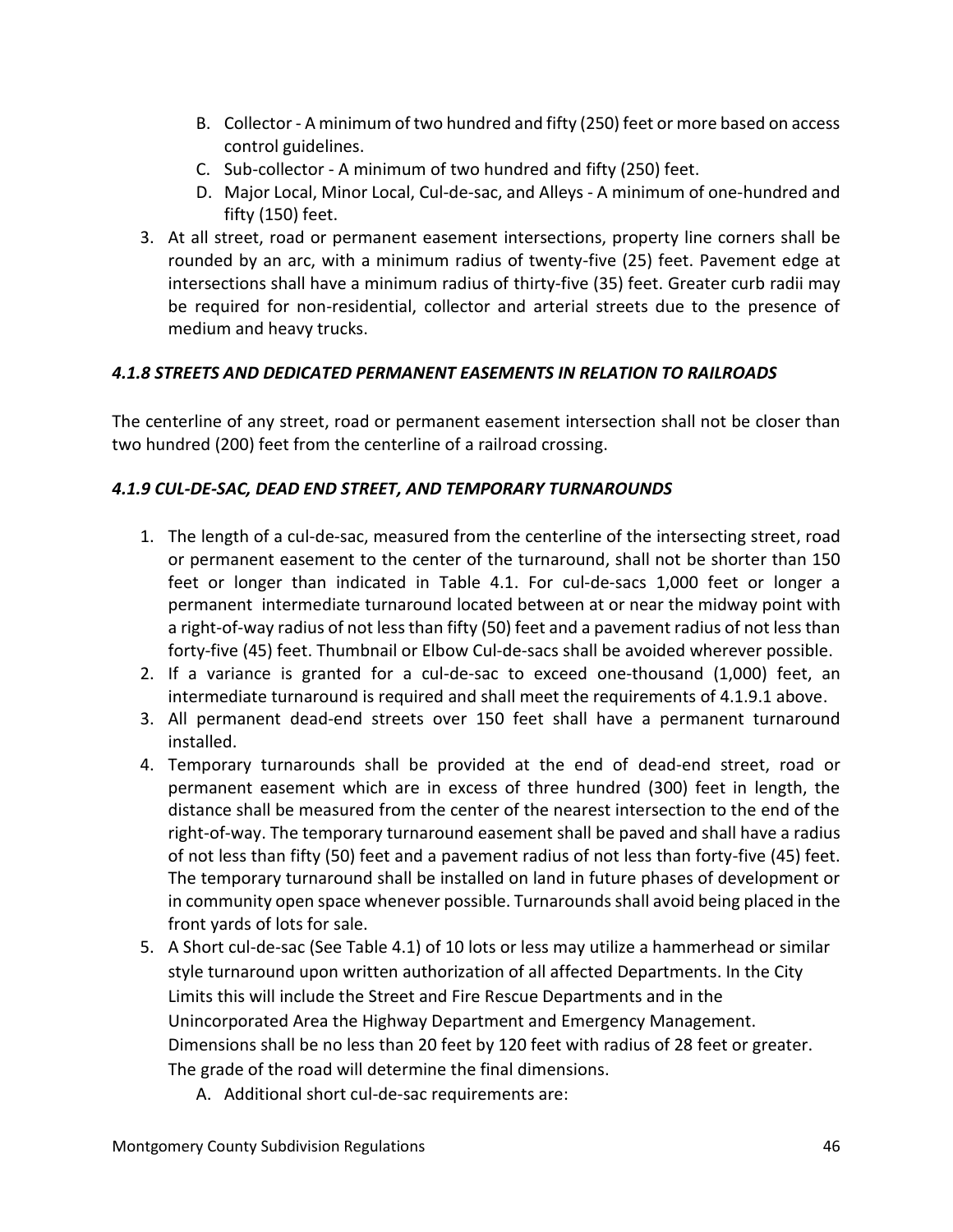- I. A maximum of 10 lots may access a short cul-de-sac
- II. A maximum of 500 feet long in the city limits / 750 feet long in the unincorporated county
- III. All lots must be zoned and developed as single family detached dwellings
- IV. Cannot be an extension of an existing cul-de-sac or street (it may be used as a side street)
- V. If used as a permanent cul-de-sac, may not be used as a street stub
- VI. Must have improvements (sidewalk, curb, gutter) that match, or are greater than the road which it connects too (i.e. in a subdivision match the existing level of infrastructure, off a city or county road match the same level of infrastructure). Sidewalk may be required in areas where a future improvement is being planned to connect to the subject property.

#### *4.1.10 CONCRETE AND LANDSCAPE ISLANDS AND ROUNDABOUTS*

- 1. When a subdivision is allowed to have a concrete or landscape island located within the right-of-way, there shall be a minimum sixteen (16) foot pavement width (edge of pavement to edge of pavement) on either side of the concrete or landscape island and the minimum right-of-way width shall be a minimum of sixty (60) feet.
- 2. Round-about, traffic circles or rotaries shall meet the requirements of Clarksville Street Department or County Highway Department, as applicable.

## *4.1.11 ALLEYS*

- 1. Alleys shall be strongly encouraged, where practicable, to reduce the need for curb cuts on collector and arterial roads, increase amount of on-street parking, and reduce conflicts between cars and pedestrians. Alleys may be required where appropriate in all commercial and industrial districts. Alleys are appropriate in residential districts to improve lot access, reduce the number and frequency of driveways entering public or private streets, or reduce the need for topographic disturbance.
- 2. Alleys are to be used to create lot access when the lots accessed have minimum frontage from another public or private right-of-way, however the driveway access is provided from the alley.
- 3. Alleys may be constructed as public right of way or private easements in accordance with the specifications in section 3.2.10.
- 4. Alleys within residential districts shall not be less than twenty (20) feet width for pavement (without curb and gutter) and right-of-way; may be required to have curb and gutter for functioning stormwater runoff with the pavement width reduced to eighteen (18) feet; and shall not be required to have sidewalks if sidewalks are provided elsewhere along lot lines or on the lots.
- 5. Alleys within office or commercial districts shall not be less than thirty (30) feet width in pavement (without curb and gutter) and right-of-way; may be required to have curb and gutter for functioning stormwater runoff with the pavement width reduced to twenty-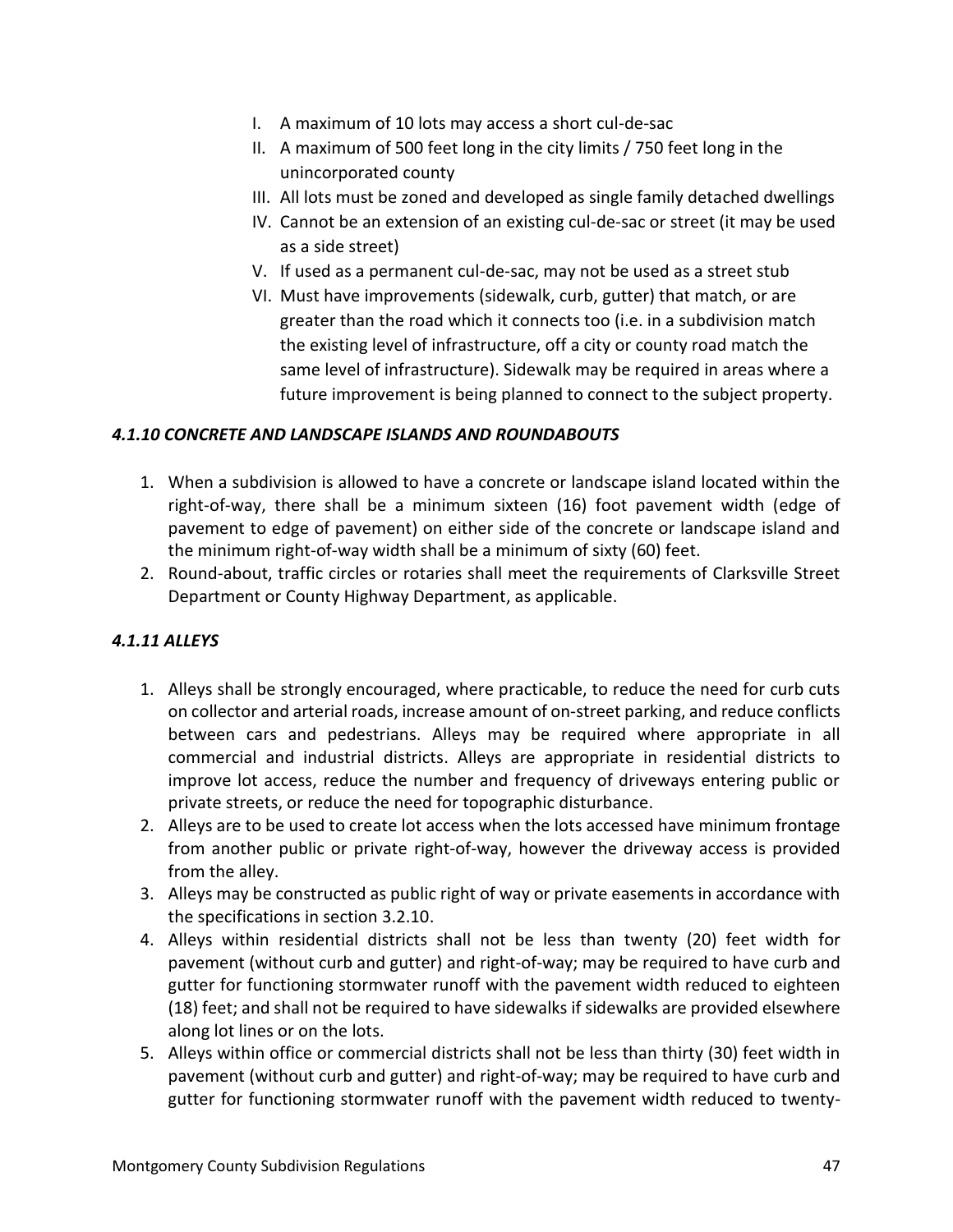eight (28) feet; and shall not be required to have sidewalks if sidewalks are provided elsewhere along lot lines or on the lots.

- 6. Alley intersections shall intersect as nearly at right angles as possible and sharp changes in alignment should be avoided, but where necessary, corners shall be cut to permit safe vehicular movement.
- 7. Alley Maximum Length: 300 feet with one (1) access point up to 600 feet if there are two (2) access points, one (1) at each end, or up to 300 feet to each side when the access is in the middle.
- 8. Turnaround: If the alley exceeds Maximum Length as outlined in 3.2.10 an appropriate turnaround (cul-de-sac or hammerhead) is required per city or county specifications for short cul-de-sac roads (Chapter4).
- 9. Approval of all drainage and drainage structures within an alley shall be approved by the designee(s) of the City Street Department and/or the Montgomery County Highway Department and Montgomery County Building and Codes Department.
- 10. Alleys shall be constructed prior to final plat approval, bonded with the RPC, or provide proof of a separate arrangement with the appropriate building and code department to condition the certificate of occupancy for the units shall be provided.
- 11. All alleys shall serve as the primary utility corridor where practicable. A drainage and/or utility easement may also be required along the alley.

## *4.1.12 ROADWAY SURFACING*

Pavements shall be installed in accordance with the rules and regulations enforced by the City Street Department and County Highway Department.

## *4.1.13 CURBS AND GUTTER*

All subdivisions shall install curb and gutter, as specified in City and/or County Street and Road Specifications.

## *4.1.14 SIDEWALKS*

- 1. Within the City limits of Clarksville, sidewalks shall be installed in accordance with the City of Clarksville's Sidewalk Ordinance.
- 2. If the developer provides sidewalks for the safety of pedestrians and for children at play and the sidewalks are installed outside the city limits of Clarksville, sidewalks shall meet the following specifications:
	- A. At the discretion of the County Highway Department, sidewalks shall be located not less than one (1) foot from the property line to prevent interference or encroachment by the fencing, walls, hedges or other plantings or structures placed on the property line at a subsequent date.
	- B. In single-family residential districts located outside the corporate city limits of Clarksville, sidewalks shall be installed in accordance with the City of Clarksville Sidewalk Ordinance.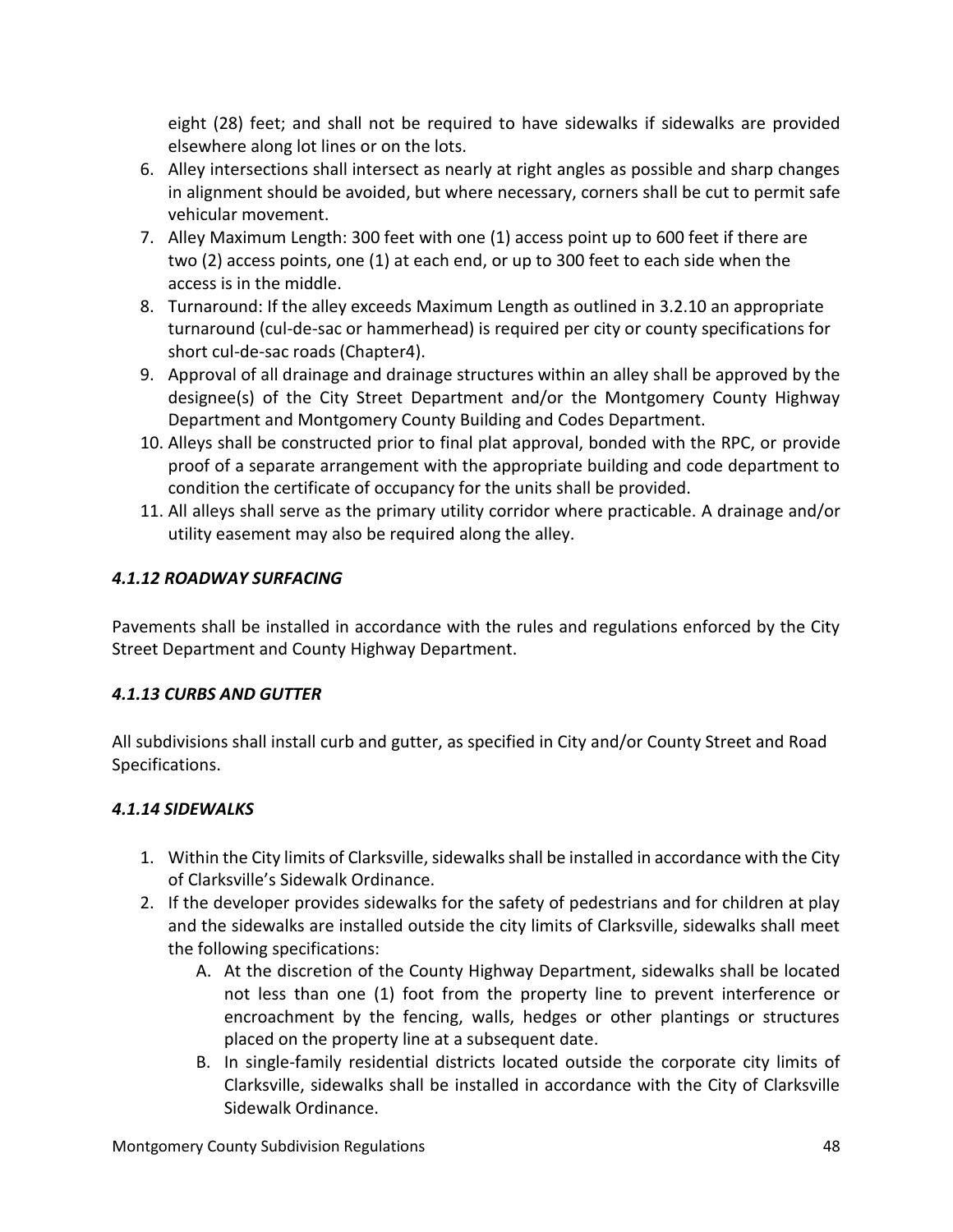- C. In office, commercial and industrial subdivisions (excluding M-2 and M-3 zoning districts), sidewalks shall not be less than five (5) feet wide and four (4) inches thick, in some circumstances they shall be ten (10) feet.
- D. All sidewalks shall conform to ADA (American Disabilities Act) Requirements.
- E. An owners association shall be created to maintain sidewalks outside the city limits of Clarksville.
- 3. Subdivisions that are adjacent to schools, playgrounds, parks, bikeways, trails or other public facilities shall provide a paved pedestrian access, from the development to the public facilities, and the easement shall not be less than ten (10) feet wide. The easement or right-of-way shall be shown and labeled on the final recorded plat and shall be constructed to the City of Clarksville Specifications and meet ADA Regulations.

#### *4.1.15 PEDESTRIAN WAYS*

10 foot wide Portland Cement concrete walk or asphalt path shall be installed in easements dedicated to connect subdivisions to other subdivisions, schools, or walking paths. Sidewalks shall meet the requirements of section 4.1.14

## *4.1.16 UNPAVED AREAS WITH RIGHT-OF-WAY*

All unpaved areas within the dedicated street right-of-way shall be stabilized in the manner approved by the City Street Department, the County Highway Department, and/or the County Building and Codes Department.

#### *4.1.17 STREET NAME SIGNS AND TRAFFIC CONTROL DEVICES*

- 1. As specified in the City and/or County Street and Road Specifications, street name signs shall meet the following requirements:
	- A. Street name signs shall be installed at each street intersection.
	- B. Street signs shall be installed as per standards established by the City Street Department and the County Highway Department.
- 2. Traffic control signs (such as "stop" and "yield" signs and speed limit signs) and other traffic control devices, shall be installed in accordance with the Manual of Uniform Traffic Control Devices and as directed by the City Street Department or Montgomery County Highway Department.
- 3. Stub Road Signage: When a final subdivision utilizes a stub road or temporary turn around, a standard sign required or provided by the County Highway Supervisor or Clarksville City Street Department shall be installed by the developer at the terminus of the stub street.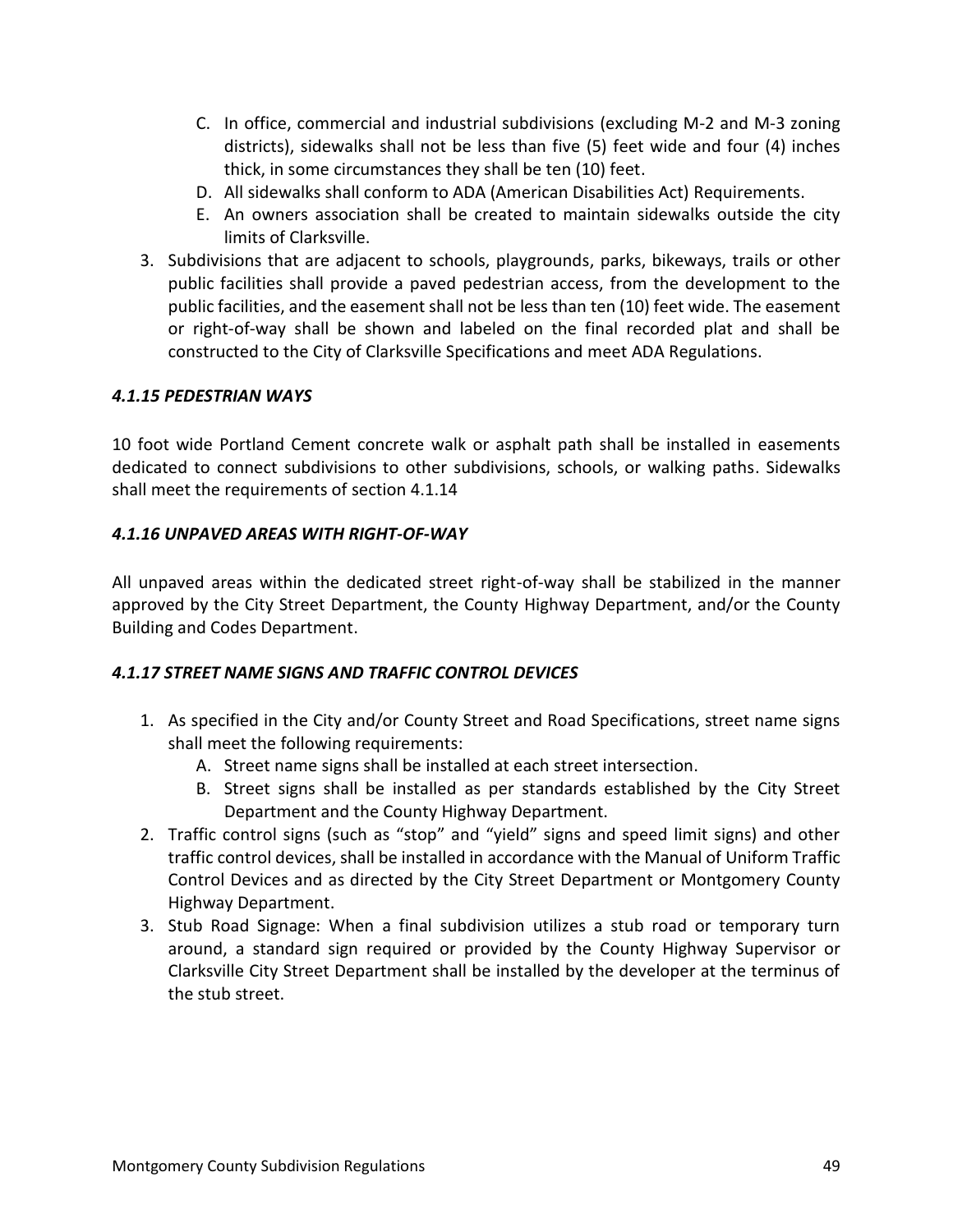### *4.1.18 BIKEWAY STANDARDS (For private developments)*

- 1. Lane marking for a new arterial and/or collector street with four (4) or more driving lanes shall be done so as to provide additional space in the outside lanes to accommodate both bicycle and motorized vehicle traffic.
- 2. When the posted speed limit is 25 mph or less, additional lane width is not necessary for "shared lanes" for a street with two (2) driving lanes and two-way (2) travel. In the case of streets with four (4) driving lanes and two-way (2) travel, the outside lane should be at least fourteen (14) for the "shared lane".
- 3. When the posted speed limit exceeds 25 mph (as is the case for sub-collectors, collectors and arterials), a designated bike lane of five (5) feet is preferred with a curb and gutter section, but should not be less than four (4) feet (outside the curb and gutter).
- 4. When the posted speed exceeds 35 mph (collector and arterial), a designated bike lane should be six (6) feet with a curb and gutter section, (a minimum of five (5) feet outside the curb and gutter) while a six (6) foot paved shoulder may suffice.
- 5. When the posted speed limit exceeds 45 mph (collector and arterial), consideration should be given to separate bicycle facilities such as a bicycle/pedestrian path of ten (10) feet on one (1) side of the roadway.

## *4.1.19 STREET LIGHTS*

- 1. Streetlights are required to be installed by the subdivision developer, as per criteria established by the Clarksville Street Department, or other City Ordinances
- 2. An approved Street Light Plan may be required for construction plan approval by the Clarksville Street Department or other City Ordinances and County Zoning Resolution.

# **4.2 PUBLIC UTILITY, DRAINAGE, AND SWALE EASEMENTS**

1. An adequate easement shall be dedicated along each side of any important surface drainage course for purposes of constructing, widening, deepening, relocating, improving, or maintaining such drainage course. Easements of at least ten (10) feet in width may be required along the inside of all rear lot lines and five (5) feet in width along the inside of all side lot lines for drainage, utility poles, wires, conduits, storm and sanitary sewers, gas, water, or other utilities. Easements of greater width may be required along any lot line or across lots where necessary for the extension of major utility lines, or where more than one (1) utility is located in the same easement or for general drainage. Permanent easements for sanitary sewers, gas, and water main lines shall be a minimum width of ten (10) feet unless greater width is required by the Chief Utility Engineer. A minimum twenty (20) foot public utility and drainage easement (PUDE) parallel to rightsof-way (ROW) is required. Any PUDE may be reduced upon written authorization of all affected departments. A PUDE may be incorporated into a ROW if approved by all affected departments.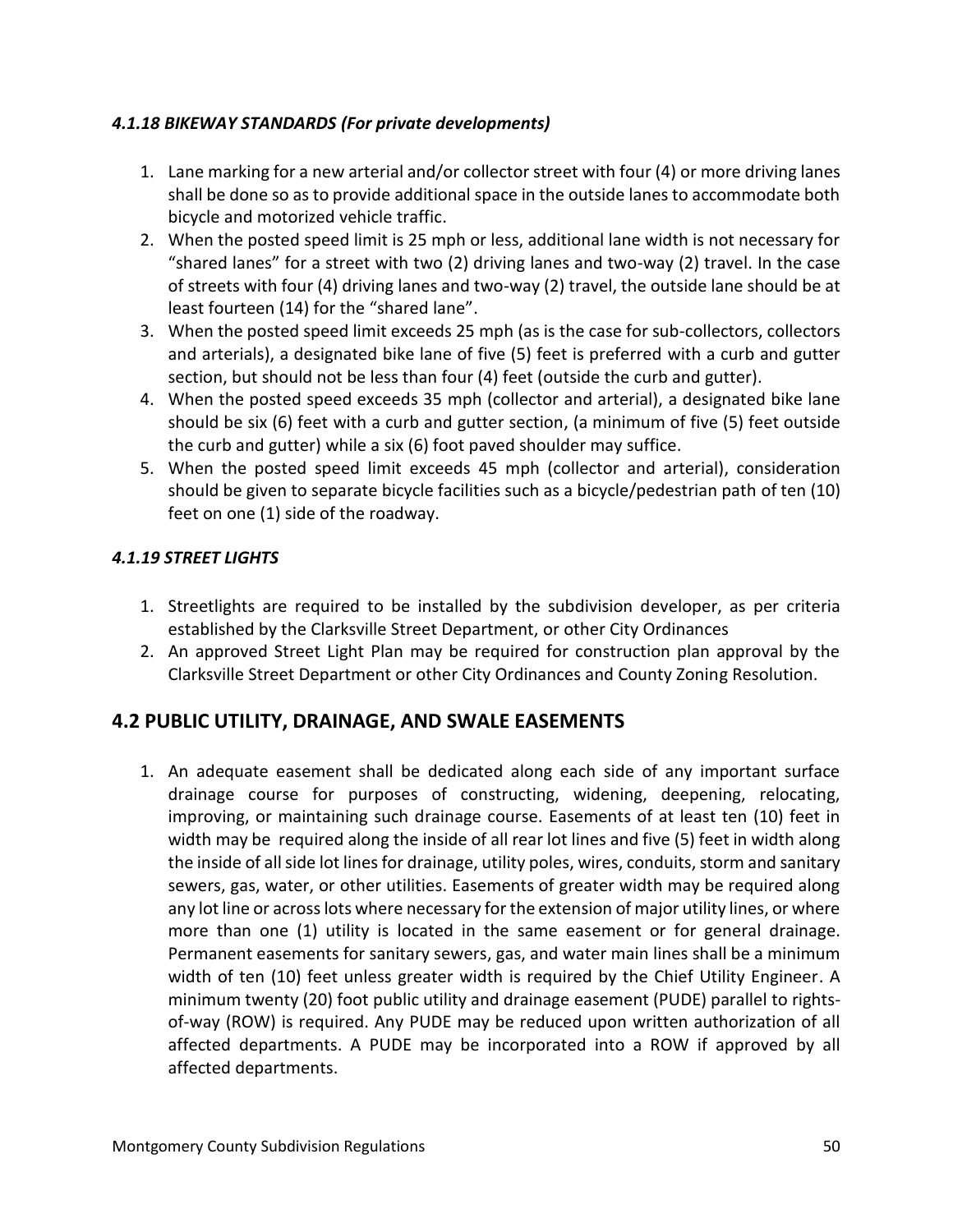- 2. With the exception of public utilities and drainage structures, all other structures are prohibited on easements shown on the final recorded plat.
- 3. Swale easements of ten (10) feet in width along the inside of the rear property lines and five (5) feet along the inside of the side property lines may be acceptable when the swale easement is needed to drain surface water from an adjoining property owner. The Montgomery County Building Commissioner will determine when a drainage easement or swale easement will be required. When a swale easement exists in a subdivision the following note shall be added to the final plat.

"An easement exists for the placement of a swale on the side and rear property lines. This swale shall be no deeper than twelve (12) inches and shall be ten (10) feet wide. The deepest point of the swale shall be on the property line. The actual construction of this swale is optional. It shall be left to the discretion of the property owner if the swale is needed. If built, any deviation in construction from the established standard may lead to revocation of the lot approval, by the Tennessee Department of Environment and Conservation. At such time that sanitary sewer is extended to these lots, all swale easements shall automatically convert to drainage easements."

4. The following requirement shall be noted on all final plats:

"It will be the responsibility of the subdivider or the owner to include the abovereferenced easements as an integral part of the subdivision in such a manner that said areas will be owned and maintained by the present owner or by a prospective property owner."

5. The following note must be included on the Final Plat to designate lots with stormwater control structures or structural best management practices that require execution of a Storm Water Maintenance Agreement prior to the sale or transfer of that lot.

> Lot(s) \_\_\_\_\_\_\_\_\_\_\_\_\_\_\_\_\_\_\_\_\_\_ have stormwater control structures or structural BMPs that require a Storm Water Maintenance Agreement to be filed with the Montgomery County Register of Deeds and the Montgomery County Building and Codes Department and/or the City Street Department before all or any portion of the property is transferred or conveyed.

6. All drainage systems must comply with all current Montgomery County and/or City of Clarksville Storm Water Management Program and Montgomery County Building and Codes and/or City of Clarksville Street Department regulations and requirements.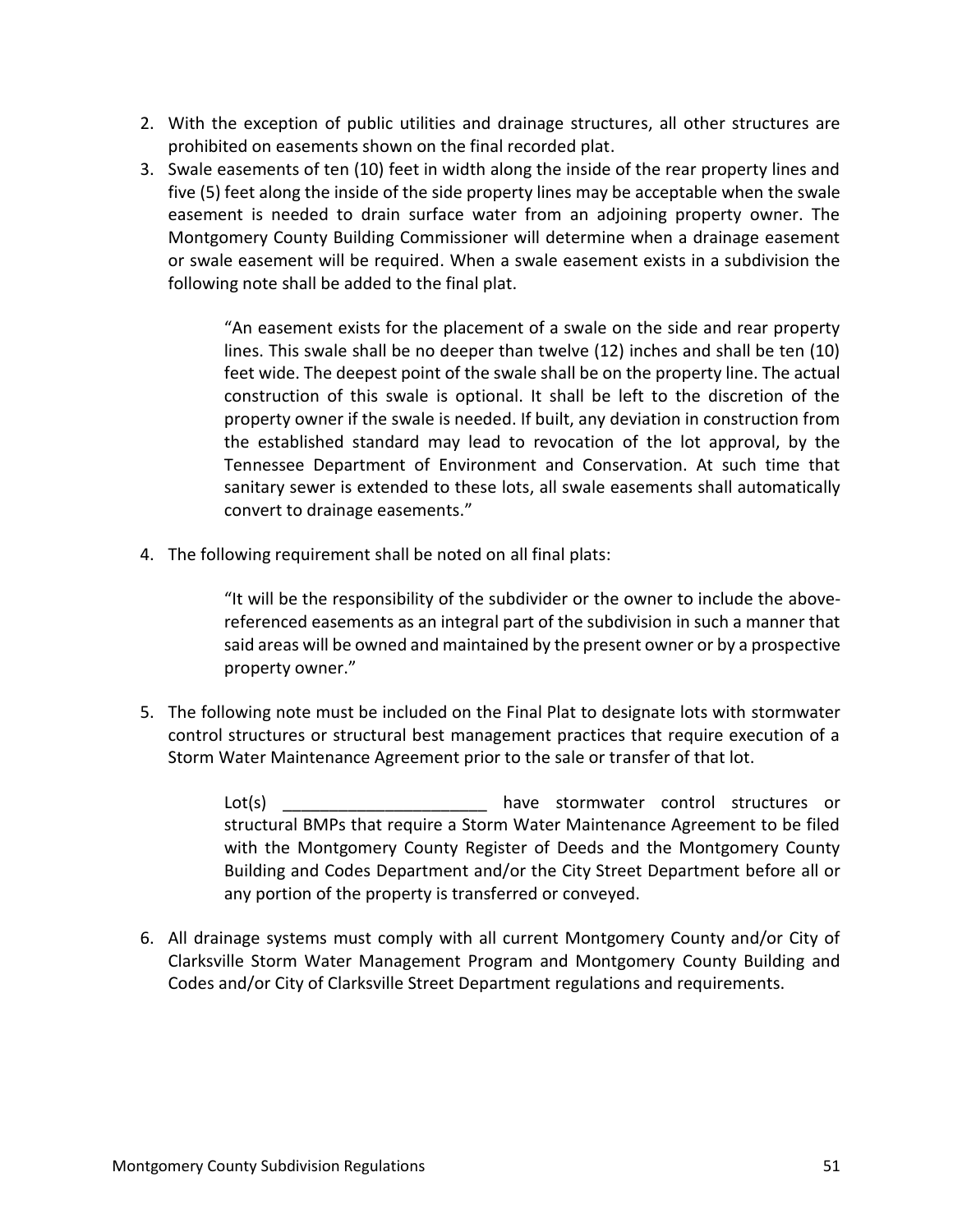# **4.3 BLOCKS AND BLOCK LENGTH**

- 1. Blocks shall be wide enough to allow two tiers of lots, except where fronting on major streets or prevented by topographical conditions or size of the property, in which case the Regional Planning Commission may approve a single tier of lots.
- 2. No block or block face shall be greater than 1,500 feet in length as measured from the intersecting centerlines of one (1) intersection to the other. Careful consideration shall be given to circulation, control, and safety of street traffic, school buses and emergency vehicles. (*See Definitions 2.2 "Block" for additional information*)
	- A. An intersection is considered where two or more public streets meet and they are both over 150 feet in length (measured to center point of turn around), excluding stubouts.
	- B. The block length for a road which loops back to the same origin point or same origin street shall be measured to the half distance of the loop.

# **4.4 LOTS**

- 1. The lot arrangement and design shall be such that all lots will provide satisfactory and desirable building sites, properly related to topography and the character of surrounding development. Careful consideration shall be given to avoid the creation of flag lots within single-family subdivision developments.
	- A. Flag Lots:
		- I. The flagpole portion of a lot (the thin land area that leads back to the main buildable area) may not be used to calculate the area, width, or setbacks of the lot for the zoning district in which the lot is located.
		- II. No more than 2 flag lots shall be permitted per subdivision.
		- III. Flag lots may not be stacked more than 2 deep (1 frontage lot and 1 flag behind that frontage lot see diagram).
		- IV. Subdivisions requesting more than 2 flag lots may only be approved by the Regional Planning Commission with written supporting documentation by the applicant or agent that, due to the topographic features or other unique physical characteristics of the land, the property cannot be reasonably utilized for a building site(s) without resorting to a flag lot configuration.
- 2. Where easements for public utilities and drainage are contemplated, the lot lines shall be located in such manner as to facilitate the construction and maintenance of such improvements.
- 3. Lot areas and lot widths shall not be less than the minimum provided for in the Clarksville Zoning Ordinance or by the Montgomery County Zoning Resolution.
- 4. Residential lots not served by a public sewerage system shall not be less area than approved by the Tennessee Department of Environment and Conservation or less than required by the City of Clarksville Zoning Ordinance or the Montgomery County Zoning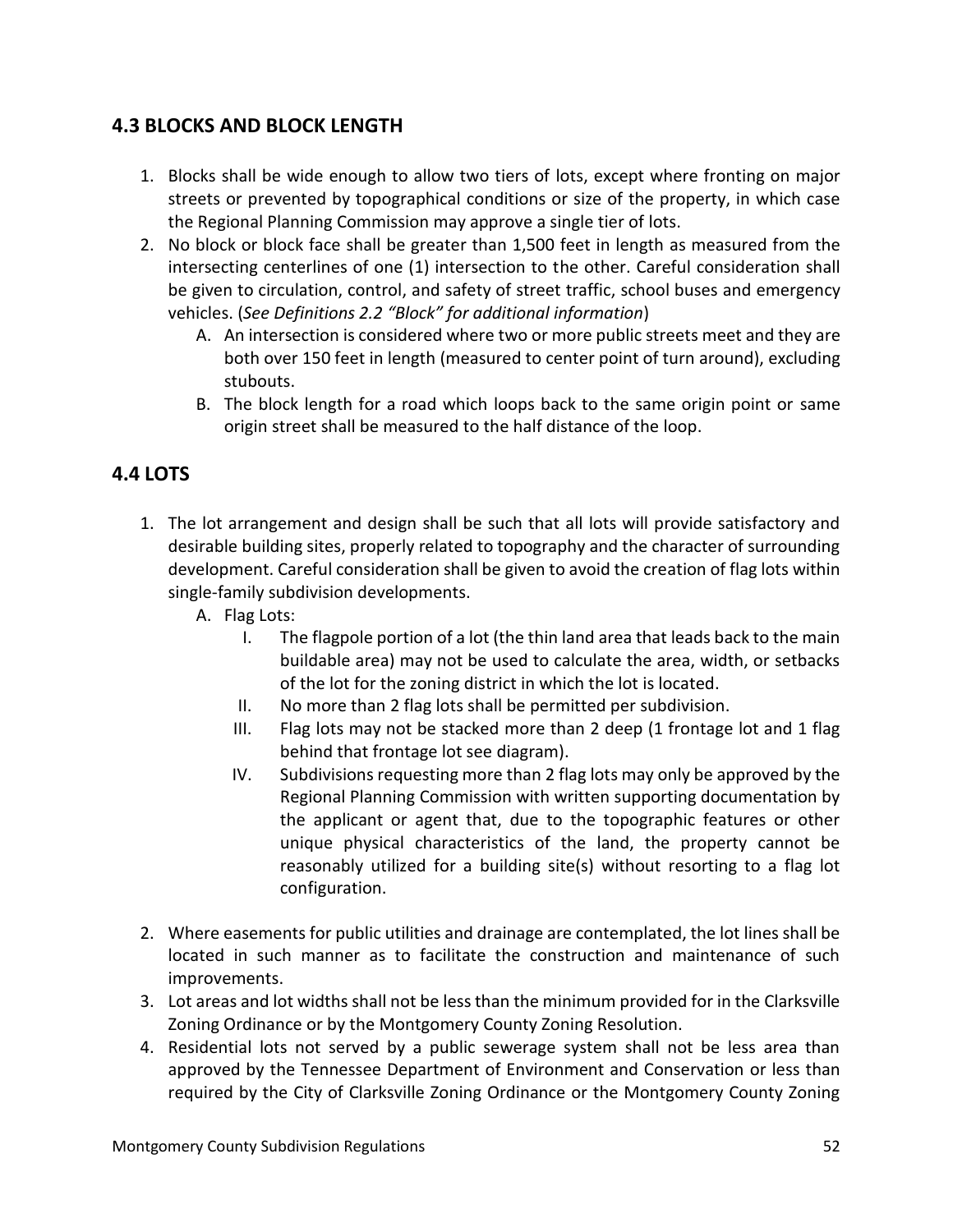Resolution. Greater area may be required for private sewage disposal if, in the opinion Tennessee Department of Environment and Conservation, there are factors of drainage, soil condition, or other conditions to cause potential health problems. Lots found unsuitable for private sewage disposal systems shall be combined with adjacent suitable lots, and building setback lines added to designate unusable areas. Notes shall be added to the plat to explain why these areas are not suitable for septic tank systems. The Regional Planning Commission shall require that approval from the Tennessee Department of Environment and Conservation be submitted as a basis for approving subdivisions dependent upon septic tanks as a means of sewage disposal.

- 5. All side lines of lots shall be perpendicular to street lines, except where a variation will provide a better street and lot layout.
- 6. Shared access for ingress/egress should be encouraged wherever possible and may be required on arterial and collector streets.
- 7. Corner lots for residential use shall have additional width sufficient to provide proper building setback from each adjoining street*,* and shall have access from the lower classification street with the possible exception of single-family attached dwellings and multiple-family dwellings where primary access through areas of single-family detached dwellings is inappropriate.
- 8. The depth of a residential lot shall not be less than 80 feet.
- 9. The minimum size of residential lots to be served by a private source of water supply shall be determined by the Tennessee Department of Environment and Conservation after investigation of soil conditions, proposed sewerage system, and depth of groundwater, but shall not be less than required by the Clarksville Zoning Ordinance or the Montgomery County Zoning Resolution.
- 10. Size of properties reserved or laid out for office, commercial or industrial properties shall be adequate to provide for the off-street service and parking facilities required by the type of use and development contemplated.
- 11. The following note must be included on the Final Plat to designate lots that have twelve (12) inches or more of fill located within a proposed occupied building footprint.

Lot(s) Lot(s) **Example 2** require soil compaction certification for each 12 (twelve) inch lift of fill, or the submission of a soil compaction certification wavier to the Montgomery County Building and Codes Department before building permits will be issued.

## **4.5 PUBLIC SITES AND OPEN SPACES**

Where the subdivision contains a park, school, or other public area, which is shown in the Comprehensive Plan, such area shall either be dedicated to the proper public agency, or it shall be reserved for acquisition by the proper public agency within a specified period, by purchase or other means; and an agreement shall be entered into between the subdivider and the proper agency to the effect that should such purchase or acquisition not be accomplished within one (1) year of the date of recording the plat, such reservation may become void. Prior to approval of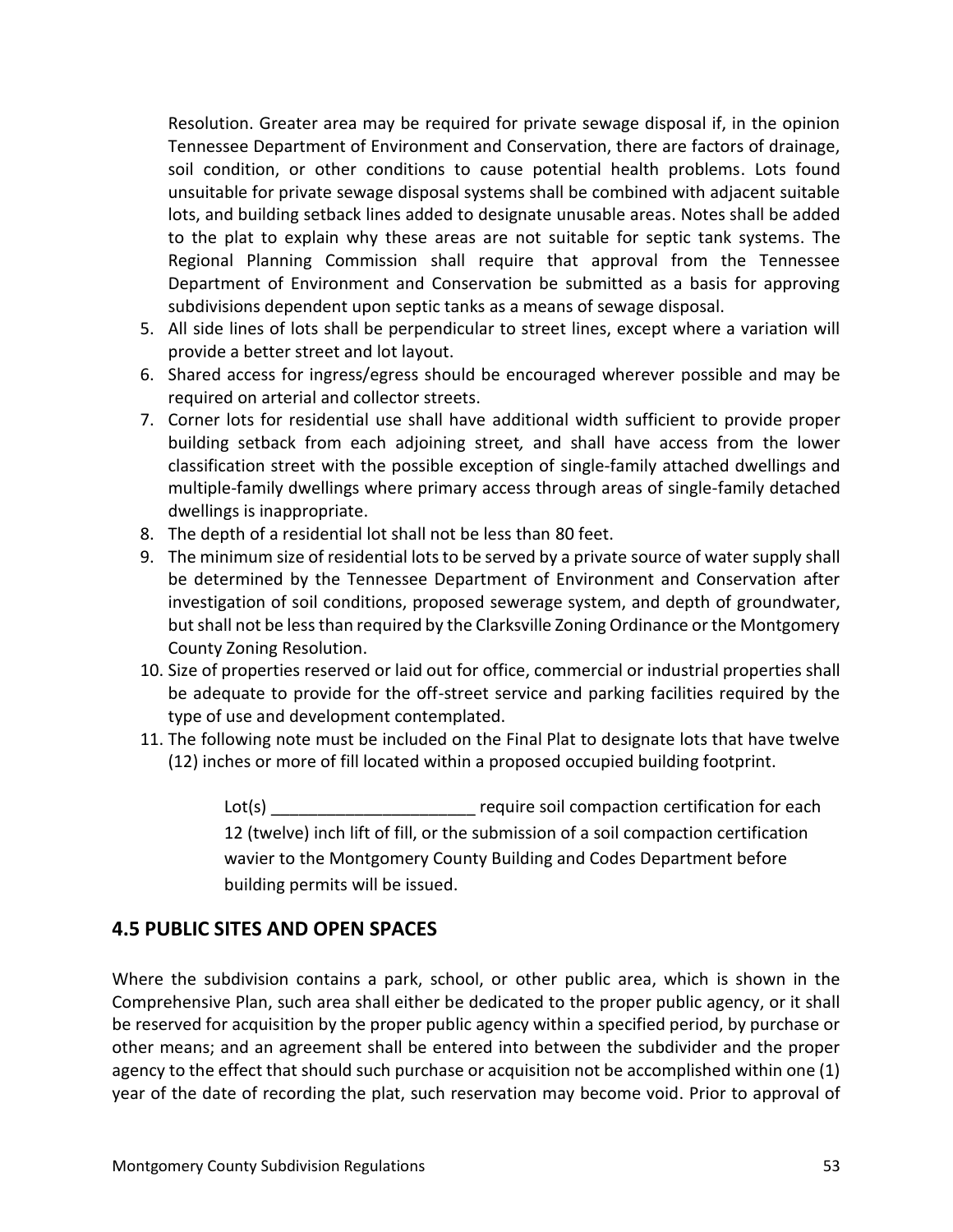the final plat, the developer shall provide evidence of an acceptance of such areas by the proper agency. This regulation shall not preclude the dedication of property for public use not included in the Comprehensive Plan provided such property is acceptable to the City or County for dedication and maintenance.

## **4.6 LAND SUBJECT TO FLOODING**

- 1. When land is subject to flooding the land will not be acceptable for subdivision unless the subdivider provides sufficient data and agrees to make the required improvements which in the opinion of the City Street Superintendent, and/or the County Highway Supervisor and/or the Montgomery County Building Commissioner render the land fit for occupancy.
- 2. Only lots containing a buildable site outside of the one (1) percent floodplain as defined by the U. S. Army Corps of Engineers, FEMA or any locally designated floodplains will be approved for plating purposes.
	- A. Where any subdivided property lies within the one (1) percent base flood, the location and elevation of the floodplain shall be shown on the final plat.
	- B. The minimum finished floor elevation shall be at least two (2) feet and building pad including basements, all heating and cooling units, and ductwork shall be at least one (1) foot above the one (1) percent base flood "with floodway" according to the floodway boundary and floodway maps according to the applicable FEMA FIRM Panel(s) or approved flood data for the City of Clarksville, Tennessee and Montgomery County, Tennessee, unless the minimum finish floor elevation is determined to be greater by the City of Clarksville Street Department or the Montgomery County Building Commissioner.
	- C. A note shall also be attached to the plat stating:

"Elevation certificate shall be required. Lot lies within the one (1) percent base flood. Minimum finished building pad shall be (feet above sea level) including basements all heating and cooling units, and ductwork and minimum finished floor elevation shall be (feet above sea level)."

- 3. Lakes, ponds, creeks, and similar areas will be accepted for maintenance only if sufficient land is dedicated as a public recreation area or park or if such area constitutes a necessary part of the drainage control system. Such areas must be approved and accepted by the City or County before approval of the final plat. Whenever such areas are not accepted by either the City or County, it will be the responsibility of the subdivider or owner to include lakes, ponds, creeks, and similar areas as an integral part of the subdivision in such a manner that said areas will be owned and maintained by the present owner or by a prospective property owner, or by an association.
- 4. The following note shall be placed on all plats which indicate any areas within the one (1) percent base flood :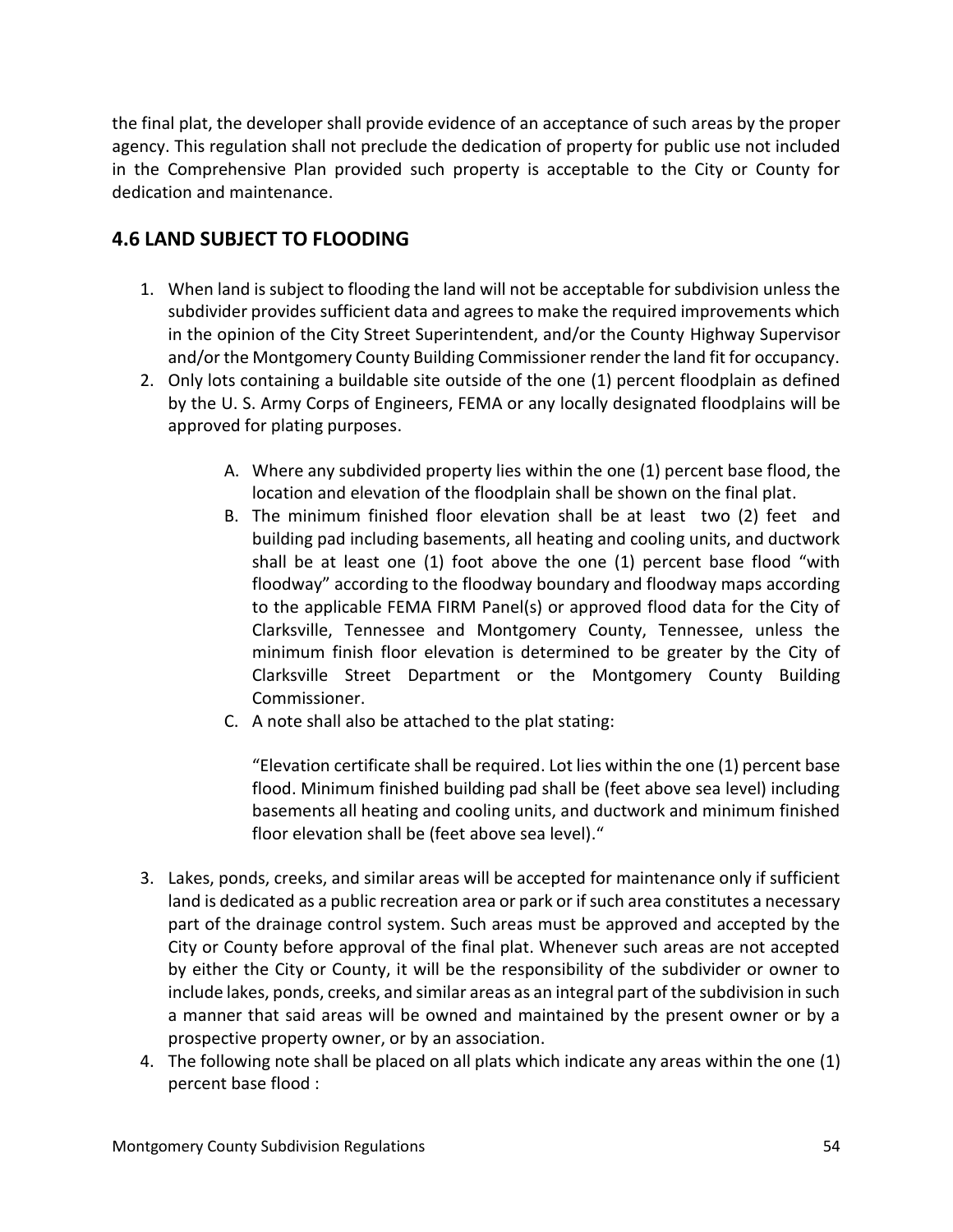"The degree of flood protection required hereon is considered reasonable for regulatory purposes and is based on engineering and scientific methods of study. Larger floods may occur on rare occasions or flood heights may be increased by man-made or natural causes, such as bridge openings restricted by debris, sinkhole failures, etc. This does not imply that areas outside the floodplain district will be free from flooding or flood damages. The approval of this plat shall not create liability on the part of the City/County or any officer or employee thereof for any flood damages that result from reliance on this plat or any administrative decision lawfully made."

5. The developer shall enter into a Storm Water Maintenance Agreement with the City Street Department and/or the Montgomery County Building and Codes Department as per that department's regulations.

# **4.7 AIRPORT APPROACH ZONE, AIRCRAFT LIGHT SENSITIVE AREA, & FORT CAMPBELL NOISE ZONE**

1. When a subdivision or a portion of the subdivision lies within the Airport Approach Zone, a note shall be shown on the final plat stating:

"Subdivision lies within the Airport Approach Zone" (designate lot numbers on plat if portion of the subdivision lies within this area).

When structures are limited in height by the Airport Approach Zone, a note shall also be added stating the maximum height of such structure.

2. When a subdivision or a portion of a subdivision lies within the Aircraft Light Sensitive Area, a note shall be shown on the final plat stating:

> "Subdivision lies within the Aircraft Light Sensitive Area" (designate lot numbers on plat if portion of the subdivision lies within this area). All outdoor lighting shall comply with the requirements of the Montgomery County Zoning Resolution (or City of Clarksville Zoning Ordinance) regarding Aircraft Light Sensitive Area."

3. When the subdivision or a portion thereof is within the one (1) mile radius of Ft. Campbell, the following note shall appear on the final plat:

> "This property is located in proximity of the Ft. Campbell Military Installation and may be subjected to increased noise levels resulting from the overflight of both fixed-wing and rotary-wing aircraft, the movement of vehicles, the firing of small and large caliber weapons, and other accepted and customary military training activities."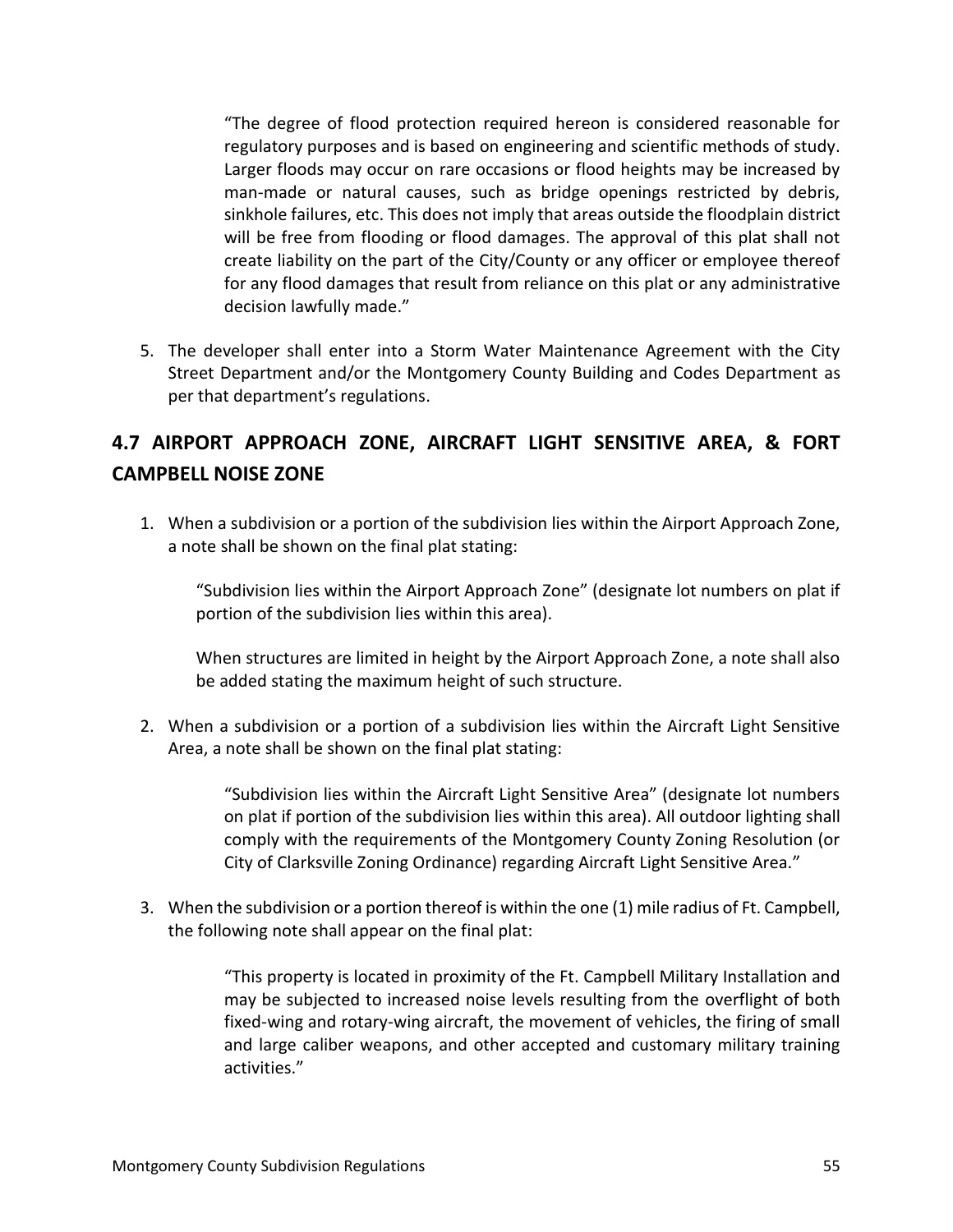# **4.8 WATER AND SEWER UTILITY DESIGN AND CONSTRUCTION**

#### *4.8.1 GENERAL*

All construction plans for subdivisions of land within the potential service area for which water and/or sewer services shall be required; plans must be submitted to the Chief Utility Engineer or appropriate Utility Official for review and approval in accordance with the City's current Standard Water and Sewer Specifications or the Requirements and Specifications or Standards adopted by the appropriate Utility District. The developer is responsible for providing a working sewer and water service for each lot or area to be served until all new facilities are in service. The developer shall warrant utilities for the period specified in accordance with City or appropriate Utility District requirements for gas, water, and sewer.

#### *4.8.2 REVIEW PROCESS*

Any person(s) or entities desiring water or sanitary sewer service for any development within the potential service areas of the utility, which development requires a review process in accordance with existing policies, shall submit to the Chief Utility Engineer or appropriate utility official such request in writing, said request containing the following information:

- 1. Cover letter for map indicating the nature of the proposed development and number of residential services anticipated, or potential water and sewage capacities required if a non-residential development, including anticipated instantaneous peak flow requirements of same. All information shall be based on the ultimate build-out or development for which service is requested.
- 2. For areas outside the City of the Clarksville Service Area which require a separate review, a preliminary Engineering report shall be submitted and must include hydraulic calculations, pipe sizing methodology and peak and/or fire flow demands for water and peak and average day demands for sewage. The report shall be sealed by a Tennessee licensed professional engineer and dated accordingly. Approval of the development will be subject to the results of the report, or whatever is required by the applicable Utility District.

#### *4.8.3 STANDARDS FOR CONSTRUCTION PLANS*

- 1. All Construction Plans must have a Title Sheet with certain required signatures, including a Tennessee Professional Engineer's seal.
- 2. The Title Sheet must contain a location map at a scale not smaller than one (1) inch equals one thousand (1,000) feet, the name of the project, and the name(s), addresses, and telephone numbers of the Developer(s). The Title sheet must also contain an index to all sheets. The title sheet shall also include the length and size of each water and sewer main proposed.
- 3. Street Plan containing the following: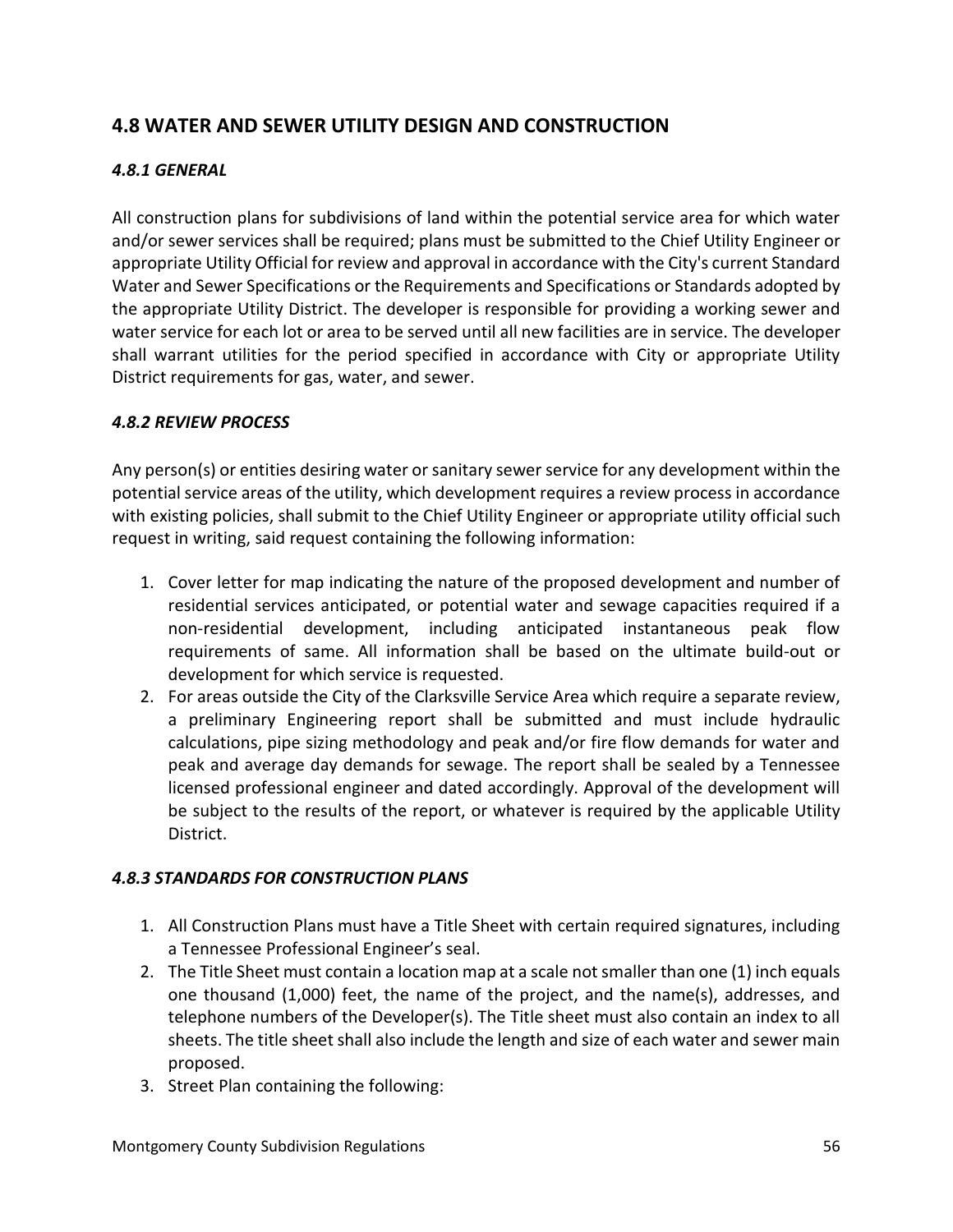- A. Location of all proposed and existing streets or rights-of-way in or adjacent to the subdivision.
- B. Width of existing and proposed pavement for proposed roads.
- C. A minimum twenty (20) foot public utility and drainage easement (PUDE) easement parallel to all road rights-of-ways isrequired. The PUDE may be reduced upon written authorization of all interested departments. Where required to avoid creating spite strip situations, a portion or all of a required PUDE may be incorporated into the public Rights-of-Way if approved by all affected departments in writing to the RPC (i.e. Utilities and Street / Highway Departments).
- D. Street names.
- E. Plan of all streets, showing natural and finished grades (including stormwater inlets and storm sewers).
- F. Location of all required sidewalks and crosswalks, with the width of walking/riding surfaces and the width of any independent right-of-way or easements.
- G. Other pertinent information as required by the Clarksville Street Department and County Highway Department to demonstrate compliance with TDOT, City and County street design standards.
- 4. Storm Drainage Plan containing the following information:
	- A. Location of proposed drainage ways, streams, and ponds in the subdivision, and proposed drainage easements.
	- B. Topography at contour intervals not exceeding two (2) feet, and the identification of the elevation of the one percent chance of rainfall for any special Flood Hazard Areas identified by FEMA.
	- C. Location of existing sinkholes and the elevation of the one percent chance of rain.
	- D. Location of existing and proposed natural drainage ways, existing and proposed stormwater retention/detention facilities, and any retention and filter systems for hazard water spills.
	- E. Other pertinent information to comply with the Stormwater Management Standards administered by the Clarksville Street Department and the Montgomery County Building and Codes Department.
- 5. Sanitary Sewer Construction Plans shall contain the following information:
	- A. Plan and profile of proposed sewer system, drawn at one (1) inch equals fifty (50) feet horizontal and one (1) inch equals ten (10) feet vertical scales, with grades (in percent) indicated and invert elevations shown at every manhole.
	- B. All pertinent planimetric features.
	- C. Planimetric location of proposed sanitary sewers as related to existing or proposed: streets, alleys, highways, buildings, structures, other utilities, easements, and rights-of-ways.
	- D. Location, size, and material of all existing and proposed sanitary sewers, with locations of connections to other sanitary sewers.
	- E. Horizontal location of all manholes and other system features, and deflection angles at manholes.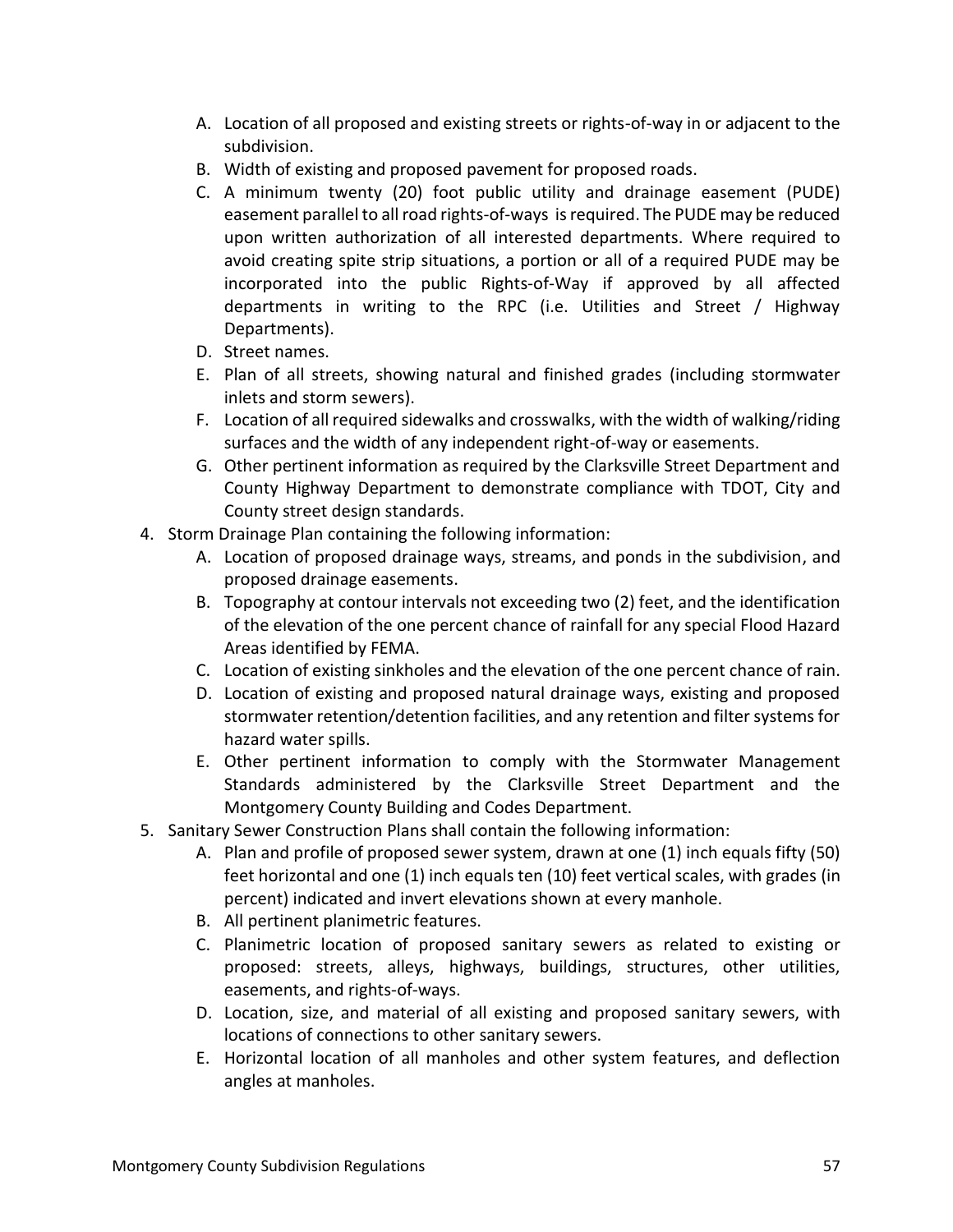- F. Construction details of typical manholes, connections, service laterals, pipe bedding, trenching, road crossings (including encasement if required), stream or ditch crossings, and slope protection. Profile sheets shall include exiting and proposed ground elevations as well as existing and proposed utility crossings.
- G. North arrow on each Plan sheet.
- H. Tennessee Professional Engineer's seal on each Plan sheet.
- I. Benchmark elevation based on USGS datum.
- J. All topographic features, both existing and proposed.
- K. All property lines including subdivision block and lot numbers, right-of-way, and required or utilized easements.
- L. Off-site related right-of-way and easements, as required.
- M. Indications of any modifications or revisions from previous drawings.
- N. References to applicable Standard Water and Sewer Construction Specifications of the City.
- O. All lots shall include individual sewer services. Laterals only need to be shown at the Chief Utility Engineer's discretion. Laterals will typically not need to be shown.
- P. Other pertinent information as required by the Clarksville Gas and Water Utility or other Utility Districts to demonstrate compliance with sanitary sewer construction standards.
- Q. New Pump Stations shall be avoided where practical. Where approved for use the Engineer shall submit pump curves, operational data, flow and hydraulic calculations for review. The Engineer shall coordinate and provide a permanent dedicated site/access station to be owned by the City of Clarksville. A quit claim deed needs to accompany the final plat before signature by the Chief Utility Engineer or his designee.
- 6. Water Distribution Construction Plans shall contain the following information:
	- A. Plan of proposed water system, drawn at one (1) inch equals fifty (50) feet, with all critical elevations.
	- B. All pertinent planimetric features.
	- C. Planimetric location of proposed sanitary sewers as related to existing or proposed: streets, alleys, highways, buildings, structures, other utilities, easements, and rights-of-ways.
	- D. Location, size, and material of all existing and proposed water mains in the subdivision, (or outside the subdivision if off-site connections are required), with locations of connections to other mains, service connections, valves, fire hydrants, and all other appurtenance indicated.
	- E. Construction details of typical pipe bedding, trenches, road crossings (including encasement if required), stream or ditch crossings, slope protection, service connections, fire hydrants, and valves and other related appurtenances.
	- F. North arrow on each Plan sheet.
	- G. Tennessee Professional Engineer's seal on each Plan sheet.
	- H. All topographic features, both existing and proposed.
	- I. All property lines including subdivision block and lot numbers, right-of-way, and required or utilized easements.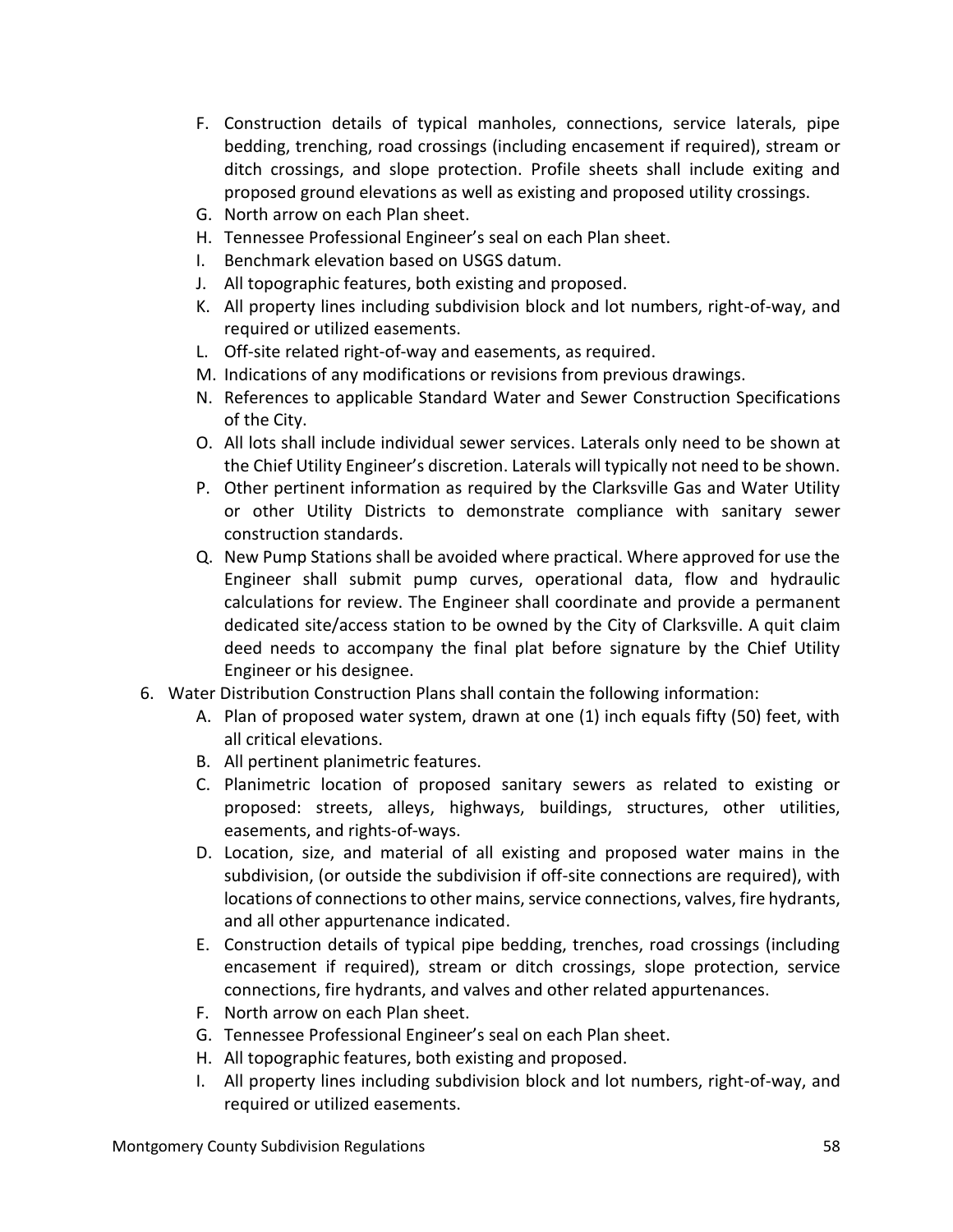- J. Off-site related right-of-way and easements, as required.
- K. Indications of any modifications or revisions from previous drawings.
- L. References to applicable Standard Water and Sewer Construction Specifications of the City.
- M. Other pertinent information as requested by the Clarksville Gas and Water Utility or other Utility Districts to demonstrate compliance with standard water specifications.
- N. All lots shall include individual water services. Laterals only need to be shown at the Chief Utility Engineer's discretion. Laterals will typically not need to be shown.
- O. Other pertinent information as required by the Clarksville Gas and Water Utility or other Utility Districts to demonstrate compliance with water system construction standards.

#### *4.8.4 DESIGN CRITERIA*

- 1. For areas served by the City of Clarksville, refer to the City of Clarksville's current Standard Water and Sewer Specifications.
- 2. For areas not served by the City of Clarksville, the design criteria for water and sewer construction shall meet the requirements adopted by the Utility Districts. If design criteria has not been adopted, then the following shall apply:
	- A. Sanitary Sewers:
		- I. All sanitary sewers shall be designed in accordance with these criteria, and the TDEC adopted Standard Water and Sewer Specifications for the City of Clarksville.
		- II. Sanitary sewers to be dedicated to the City of Clarksville shall be constructed within dedicated rights-of-way or utility and drainage easements.
	- III. Sewers shall be designed for a minimum velocity of two (2) feet per second at design flow, a maximum velocity of five (5) feet per second, and shall accommodate design flow at one-half (0.5) full. Sewers shall be a minimum eight (8) inch diameter and minimum slope for eight (8) inch sewers shall be 0.40% (0.40ft./100 ft.).
	- IV. Design flow shall be based on a contribution of one hundred (100) gallon/capita/day multiplied by a peak factor of three (3). If the sewer serves other than residential developments, the design flow shall be calculated independently for each user based on their specific demand. Design flows shall be based upon build out of the subdivision and other areas which may contribute flow to the same basin.
	- V. All manholes shall be designed in accordance with the following guidelines:
		- a. Maximum distance between manholes shall be four hundred (400) feet.
		- b. Maximum deflection angle at manholes shall be ninety (90) degrees.
		- c. For in/out invert elevations greater than two (2) feet, a drop manhole shall be used with an internal drop. Drop manholes shall be avoided where practical.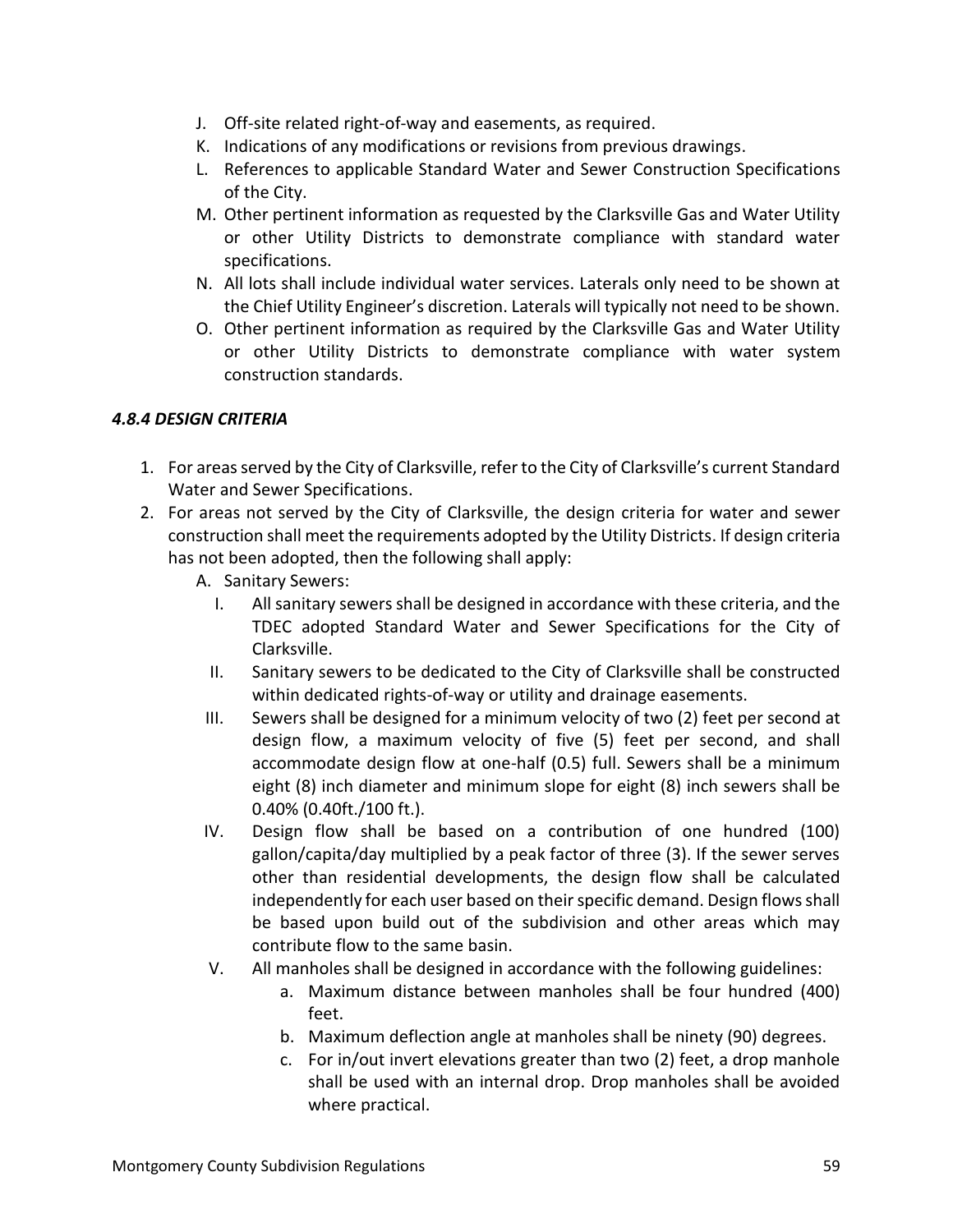- d. Watertight frames and covers shall be required where the proposed manholes are subject to inundation.
- e. A vent assembly shall be required on trunk sewers with watertight manholes at approximately fifteen hundred (1500) feet intervals.
- VI. All sanitary sewers shall be constructed of the following types of pipe:
	- a. Sanitary sewers twenty-one (21) inches in diameter and smaller shall be constructed of ductile iron sewer pipe or PVC sewer pipe unless specific needs demand otherwise, and only then pending the review and approval of the Utility District.
	- b. Sanitary sewers with slopes in excess of eighteen (18) percent shall be constructed with concrete restraining collars designed at intervals to ensure pipe stabilization.
	- c. Open cut sanitary sewers crossing storm drains or creeks, or USGS blue lined streams shall be epoxy coated ductile iron pipe and will be provided with concrete encasement.
	- d. Sanitary sewers with less than thirty-six (36) inches of cover shall be ductile iron pipe unless otherwise approved by the Utility District.
- VII. All sanitary sewers shall have a minimum of thirty-six (36) inches of cover in non-traffic areas and forty-eight (48) inches in paved areas subject to vehicular traffic.
- VIII. Separation between sanitary sewers and water mains shall be ten (10) foot horizontal, and eighteen (18) inches vertical between the bottom of the water main and the top of the sanitary sewer.
	- IX. Permanent easements for sanitary sewers shall be a minimum width of ten (10) feet. Easements of greater width may be required by the Utility District.
	- X. Sewers shall be designed to serve every lot or parcel adjacent to the sewer.
- XI. All sanitary sewers or force main systems which discharge into the Authority's system shall be designed according to these criteria.
- XII. New Pump Stations shall be avoided where practical. Where approved for use the Engineer shall submit pump curves, operational data, flow and hydraulic calculations for review. The Engineer shall coordinate and provide a permanent dedicated site/access station to be owned by the City of Clarksville. A quick claim deed needs to accompany the final plat before signature by the Chief Utility Engineer or his designee.
- B. Water Lines:
	- I. All water mains shall be designed in accordance with these criteria, Specifications contained in other Sections, and the Utility District's standards approved by TDEC.
	- II. Water mains shall be constructed within dedicated rights-of-way, or utility and drainage easements. The Utility District shall accept dedication one (1) year after final testing and inspection.
	- III. All potential customers shall be provided a minimum of twenty (20) psi residual pressure, at the design domestic flow: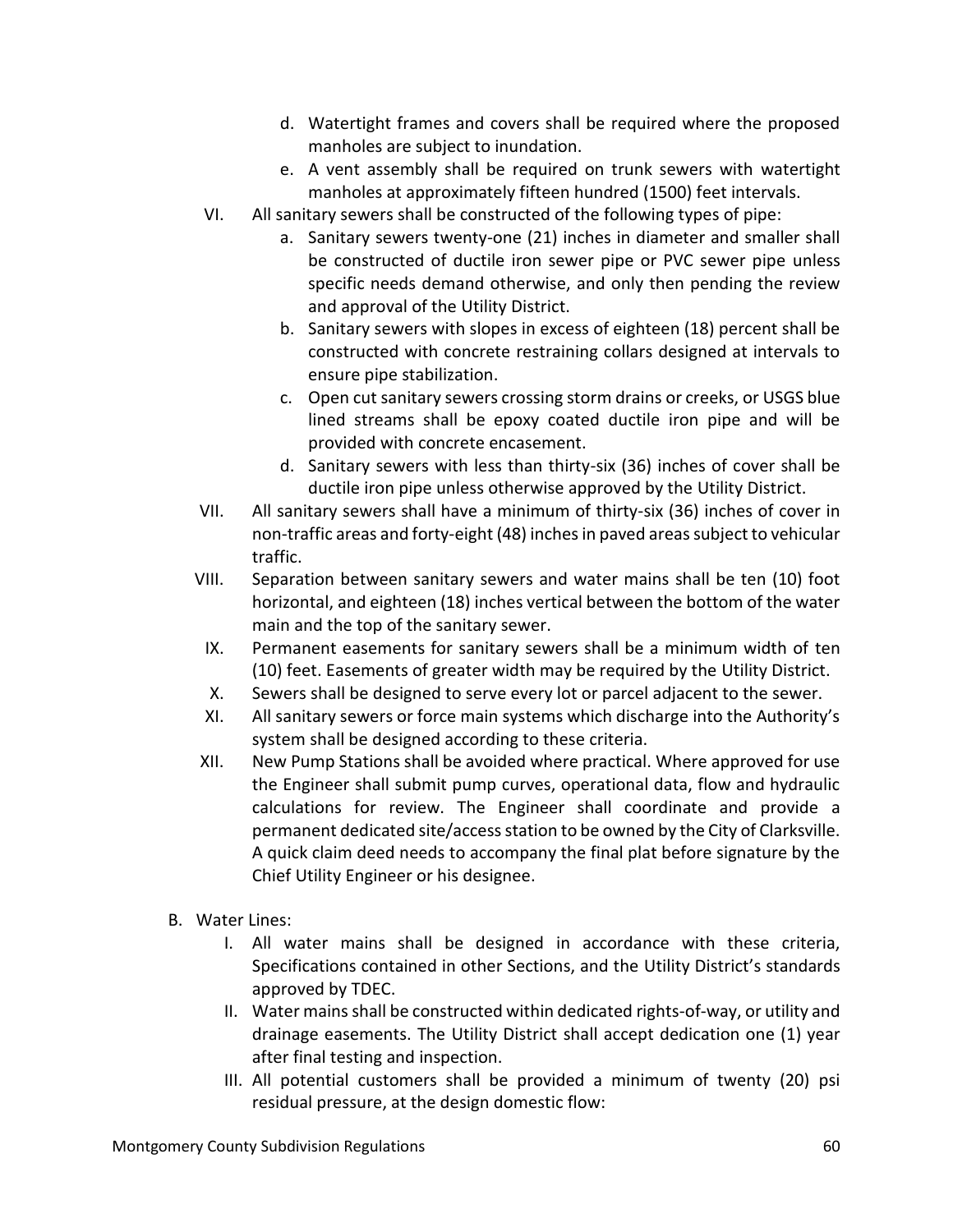- a.  $Q=20$  (c)  $\frac{1}{2}$
- b. where:  $Q =$  flow in gpm
- c. c = total customers served, based on 2.5 persons/customer.
- IV. Maximum designed velocity shall be five (5) feet per second.
- V. All water mains less than twelve (12) inches in diameter shall be PVC Class two hundred (200), unless otherwise necessary for compliance with guidelines for pressure ratings. All water mains twelve (12) inches and greater in diameter shall be ductile iron pipe, Pressure Class three hundred fifty (350), unless otherwise necessary for compliance with guidelines for pressure ratings. All water mains shall be a minimum of six (6) inch diameter.
- VI. Water mains shall be designed for installation behind curbs where practical. Dead-end mains shall extend to the last lot or parcel being served so that no service lines are installed in front of adjacent lots or parcels (i.e., service should not cross one lot to serve another). Service meters shall be located adjacent to property lines, in a grass/landscaped area in the center of the lot where practical.
- VII. All mains shall have a minimum of thirty-six (36) inches of cover.
- VIII. Water mains shall have ten (10) feet horizontal and eighteen (18) inches vertical clearance from sanitary sewers and shall have three (3) feet horizontal and twelve (12) inches vertical clearance from other underground structures.
- IX. Adequate thrust blocking shall be designed for the expected pressures, including the required test pressure, two hundred (200) psi minimum.
- X. A fire hydrant, or flushing hydrant, shall be required at the dead end of any water main to allow for flushing the main at two and one half (2.5) feet per second, minimum. Temporary blow-off hydrants are allowed only for temporary utilities intended to be extended.
- XI. All water mains and appurtenances which connect to the City of Clarksville's water system shall be designed according to these criteria and the City's Standard Water and Sewer Specifications.
- C. Any facilities not specifically covered herein shall be presented to the Utility District for approval. It is recommended the Utility District be contacted prior to detailed design to discuss specific requirements.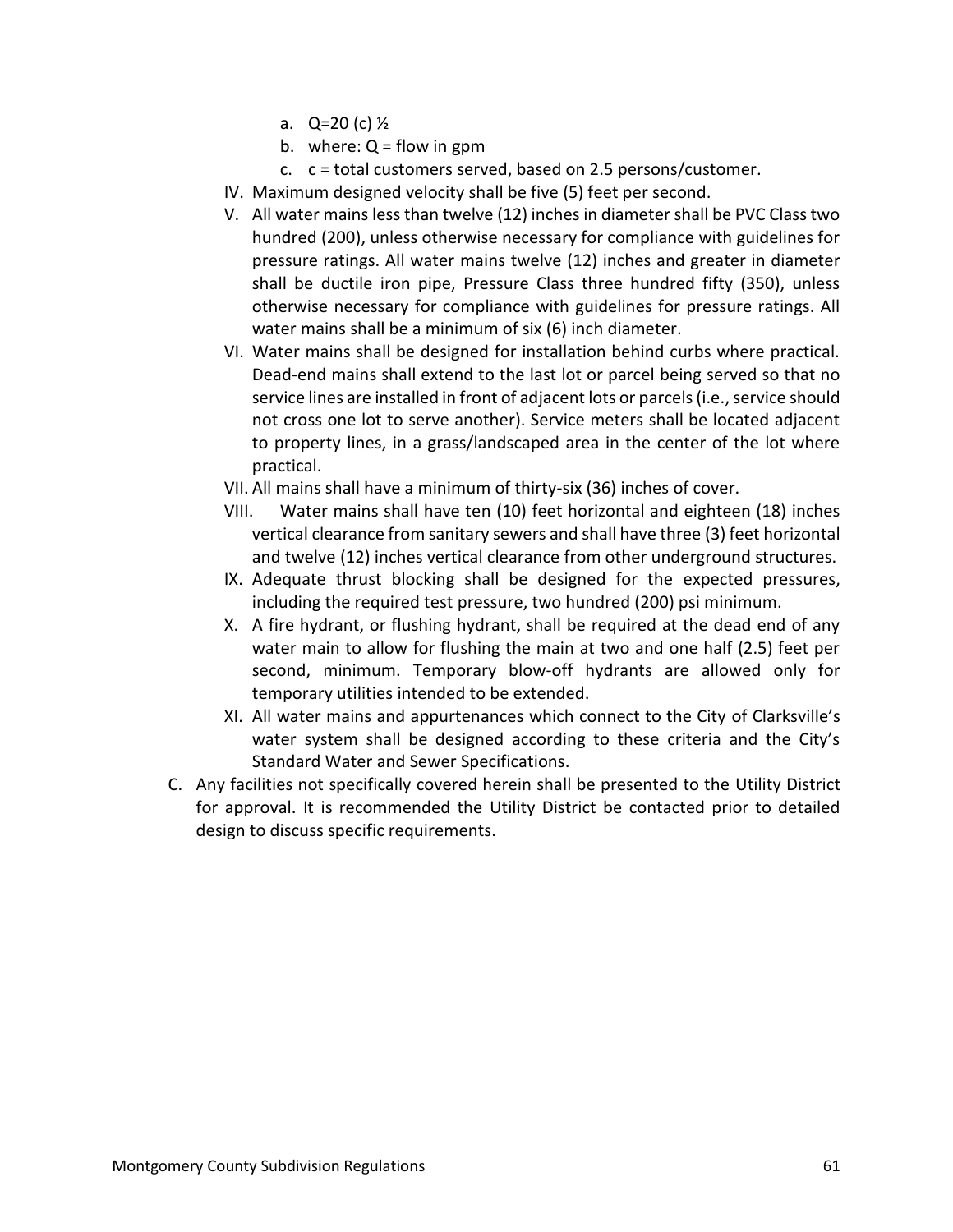# **CHAPTER 5: PRELIMINARY PLAT**

## **5.1 PROCEDURE**

#### *5.1.1. FILING OF APPLICATION AND PLANS*

An application for preliminary approval shall be submitted together with five  $(5)$ -fifteen  $(15)$ prints and a digital copy of the proposed plat to the Planning staff in accordance with the latest preliminary plat checklist, located in Section 5.2 of these regulations by subdivision deadline date established by the Regional Planning Commission Office for consideration by the Regional Planning Commission. Regular meeting dates and time, and the deadline for each regular meeting shall be established by the Regional Planning Commission. The Regional Planning Commission staff shall acknowledge receipt of the application by the signing and dating of said application by any person so authorized.

The Planning staff shall forward a digital copy or one  $(1)$  of said copies-print to the Chief Utility Engineer and/or appropriate Utility District, the City Street Department and/or the County Highway Supervisor and the Montgomery County Building and Codes Office, the City Building and Codes Department, the American Telephone & Telegraph, the Clarksville Department of Electricity and/or the Cumberland Electric Membership Corporation, the Clarksville Fire Rescue and/or the Emergency Management Agency, Clarksville/Montgomery County School System and where applicable, Tennessee Department of Transportation, Ft. Campbell Planning Office, and the Tennessee Department of Environment and Conservation.

The Planning staff, affected agencies, and applicant and/or developer shall meet the week before the regularly scheduled Regional Planning Commission monthly meeting to review and discuss development plans.

#### *5.1.2 INFORMATIONAL REVIEW*

The Planning staff shall determine whether all information pertinent to the review has been provided and within nine (9) business days of receipt of the application deadline and shall notify the applicant that either:

- 1. The application has been accepted for consideration or,
- 2. Additional information is required. If additional information is required, the applicant has until the time of the staff and agency review meeting to furnish the staff with a designated number of copies of the corrected plat. If such information is not furnished before said time, the subdivision may not be placed on the agenda for the Regional Planning Commission meeting the following week.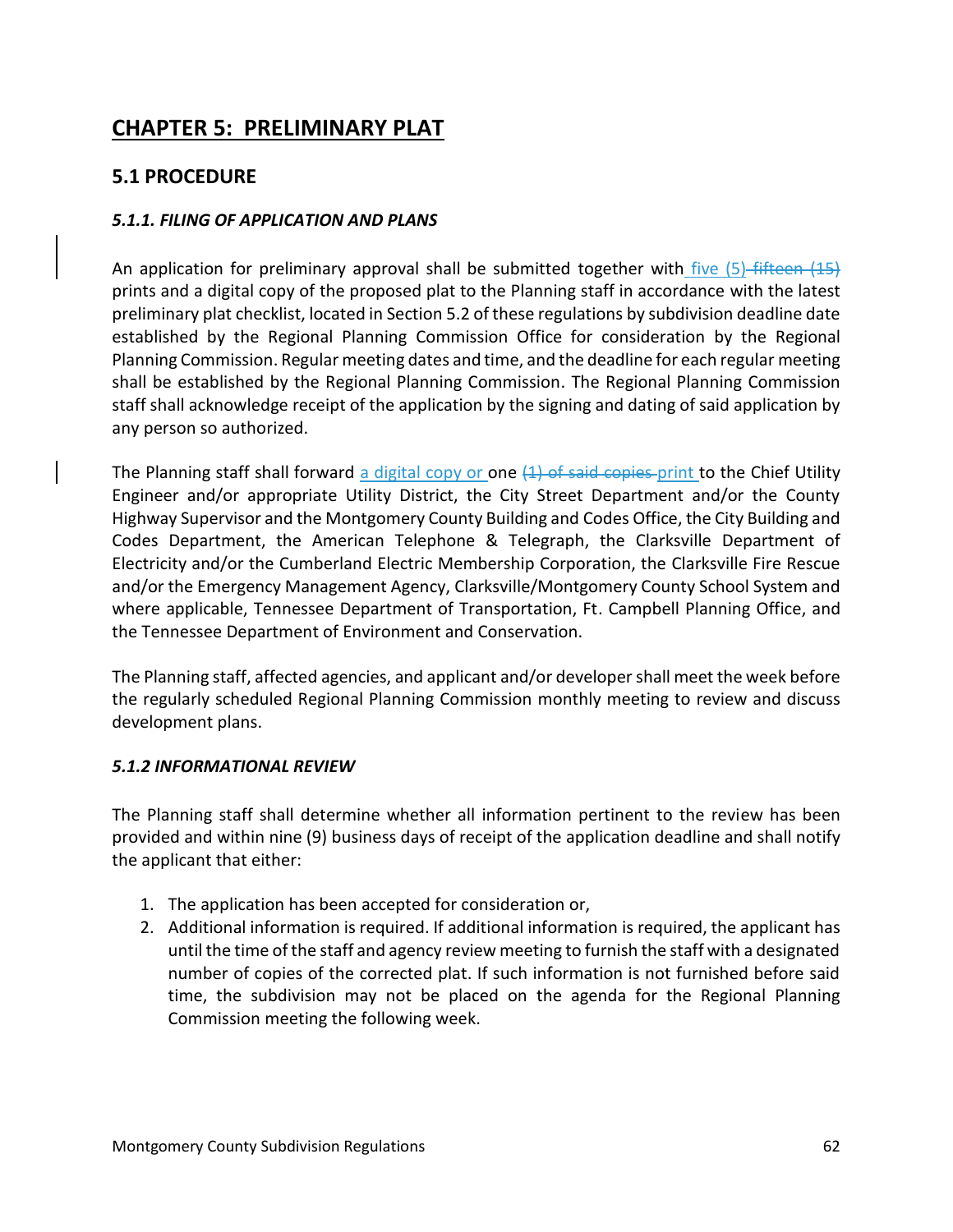## *5.1.3 NOTICE*

Notice of hearing shall be sent by mail not less than seven (7) calendar days before the date of the scheduled Regional Planning Commission meeting to the subdivider and to the owners of land immediately adjoining the proposed subdivision, in the case of one and two lot subdivision plats and Minor Plats, the above notice of hearing shall not be required.

#### *5.1.4 PLANNING COMMISSION ACTION*

- 1. The Regional Planning Commission shall approve or disapprove a plat in accordance with TCA §13-3-404.
- 2. If approved conditionally, the conditions shall be stated; and if necessary, the Commission may require the subdivider to submit a revised Preliminary Plat.
- 3. If disapproved, the reasons for such action shall be stated; and if possible, recommendations made as to the basis on which the plat would be approved.

#### *5.1.5 EFFECT OF PRELIMINARY PLAT APPROVAL*

For plat of more than two lots with public infrastructure improvements

- 1. Receipt of certified approval of the Preliminary Plat by the subdivider and approval of detailed construction plans by appropriate agencies, shall be authorization, subject to the issuance of any required permits, for the subdivider to proceed under the supervision of the City Street Department or the County Highway Supervisor and the Montgomery County Building and Codes Office, the Chief Utility Engineer or appropriate Utility District with the construction of any improvements and with the staking of streets and lots; provided however, that the granting of Preliminary Plat Approval will not constitute acceptance of the Final Plat.
- 2. The vesting period applicable to a Preliminary Plat shall follow T.C.A. § 13-3-413. If a plan has failed to secure permits or commence site preparation within three (3) years of preliminary plat review it shall expire. If site work and permits have been secured per T.C.A § 13-3-413 an additional two (2) year extension is automatically given upon request with supporting information for a total of five (5) years from preliminary approval. For multi-phase projects an additional ten (10) years is granted from the approval of the first phase to complete the remaining phases. Vesting period for a preliminary plat shall not exceed ten (10) years for a single phase project or fifteen (15) total years for a multi-phase project. Should a preliminary plat approval expire any submittal for reapproval may be at the discretion of the Regional Planning Commission and subject to the zoning and subdivision regulations at time of resubmittal.
- 3. Amendments to an approved active preliminary plat shall be resubmitted and approved by the Regional Planning Commission if the proposed amendments increase the number of lots by more than ten (10) percent of the total lots on the approved preliminary plat.
- 4. Amendments to proposed street rights-of-way for an approved active preliminary plat shall be approved by the Regional Planning Commission if the Director of the Regional Planning Commission deems necessary.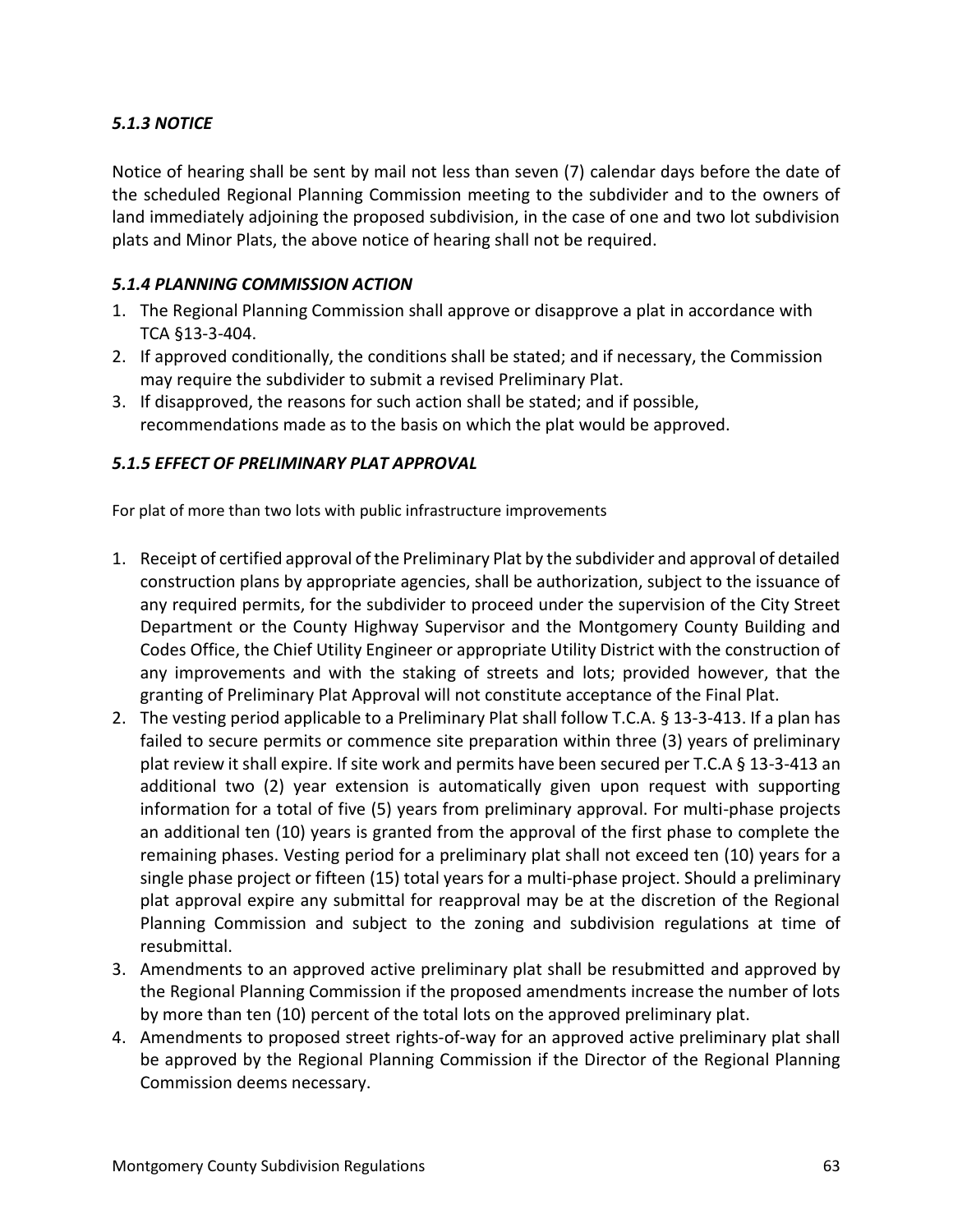- 5. No other preliminary plats shall be extended unless otherwise deemed appropriate by the Regional Planning Commission. Any preliminary plat application that has been submitted and accepted by the Regional Planning Commission Office prior to January 1, 2015, shall be able to utilize the Clarksville Montgomery County Subdivision Regulations in effect at the time of application until preliminary approval has expired or fifteen (15) years whichever occurs first.
- 6. The Commission shall require and consider detailed preliminary sketch plans, prepared by a person or persons qualified by law, indicating the proposed method of accomplishing drainage. Approval of such plans will not constitute approval of final road and drainage plan as required.

# **5.2 CONTENT FOR PRELIMINARY PLAT**

The following information shall be provided, additional information not listed may be required prior to preliminary plat approval:

- 1. Names and addresses of adjoining property owners
- 2. Fifteen Five paper copies and a digital copy file of a preliminary plat submitted by the subdivision deadline date established by the Regional Planning Commission office
- 3. Proposed Title of plat
	- a. Titles shall avoid duplication of other plat titles.
	- b. Titles should consider the following when choosing names for new subdivisions:
		- i. Named after historical significance of the area
		- ii. Named after associated settlements in the area
		- iii. Named after a prominent topographical feature associated with the property
		- iv. Named after a prominent person of owner associated with the property
		- v. Named after locally related flora or fauna
	- c. Titles shall not confuse geographic locations around the county.
	- d. The Regional Planning Commission has the right to change titles for clarity.
- 4. Date within title block on plat
- 5. North arrow
- 6. Graphic scale and written scale-drawn to a scale of not less than one (1) inch equals one hundred (100) feet, whenever practical
- 7. Acreage of land to be subdivided
- 8. Tract boundary lines
- 9. Property lines of lots with approximate dimensions
- 10. Lot and block numbers
- 11. Topography: contours at not more than two (2) feet intervals and extending out two hundred (200) feet past the subdivision boundaries on all sides
- 12. Location sketch map two thousand (2000) feet= one (1) inch
- 13. Location of adjoining property owners
- 14. Location of proposed development within 1,000 feet of a sport shooting range, shall have the following note: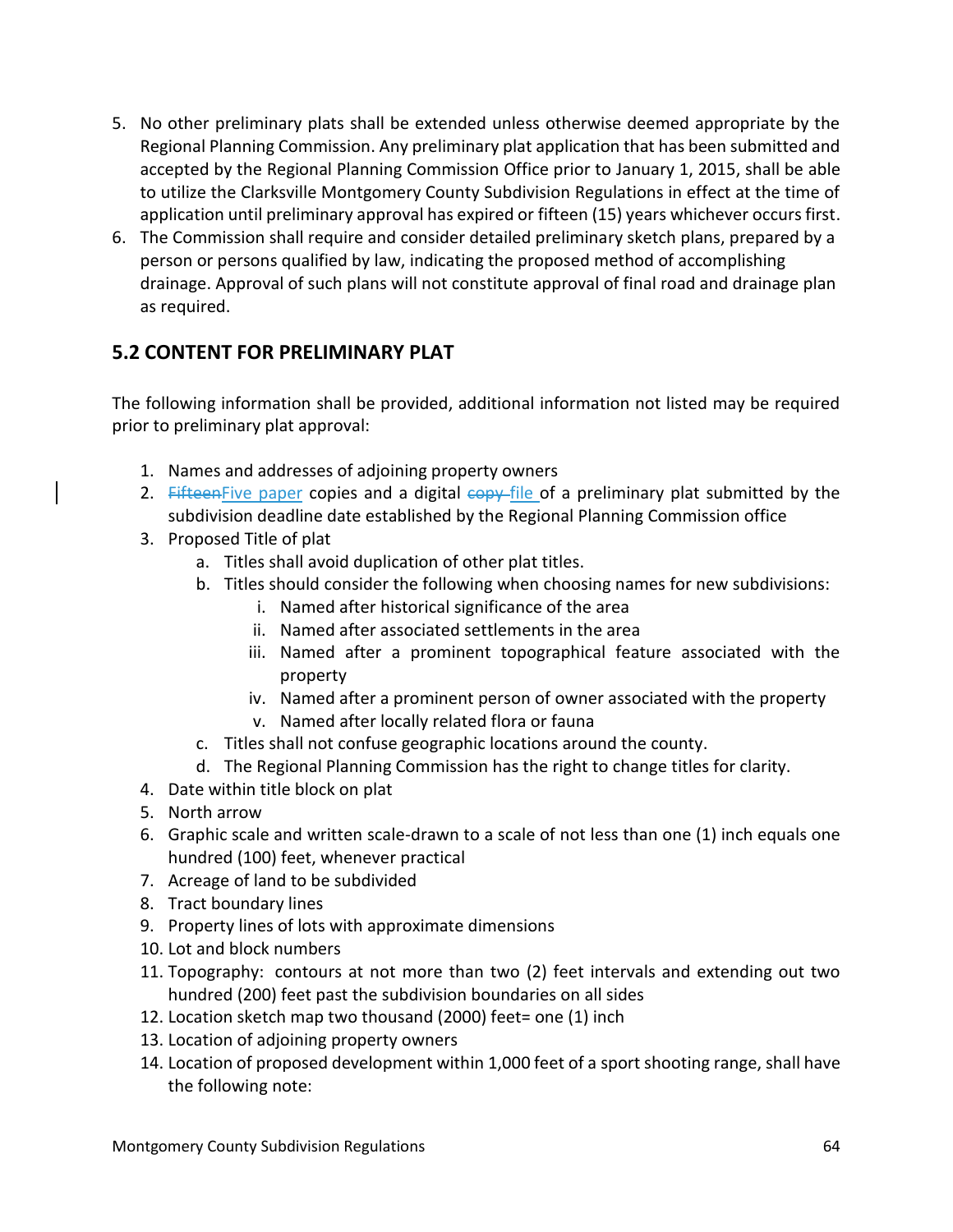"This property is located in the vicinity of an established sport shooting range. It can be anticipated that customary uses and activities at this shooting range will be conducted now and in the future. The use and enjoyment of this property is expressly conditioned on acceptance of any annoyance or inconvenience that may result from these uses and activities."

- 15. Location of existing access points surrounding the proposed development
- 16. Is property located within the Madison Street or other overlay district and is the property affected by setbacks
- 17. Minimum six (6) inch water line, shown and labeled on the plat
- 18. Plans of proposed utility layouts
- 19. All preliminary plans shall meet the City Access Ordinance or receive a variance prior to preliminary plat approval
- 20. Location of all fire hydrants within and immediately surrounding the subdivision (800' for single family and two family; 300' for commercial, industrial and multi-family, as measured along the right-of-way)
- 21. Proposed utilities and utility layouts
- 22. Right-of-way lines for all streets, roads, dedicated permanent easements and alleys
- 23. Cul-de-sacs or dead-end streets
	- a. Do not exceed seven hundred fifty (750) feet in length
	- b. Radius at end is fifty (50) feet or greater
- 24. Temporary turnarounds
	- a. To be required when dead-end street more than three hundred (300) feet from the centerline of the nearest intersection
	- b. If a cul-de-sac, the radius at end is fifty (50) feet or greater
	- c. Hammerhead turn arounds may be used with approval from the Streets Department or the Highway Department. Dimensions should be no less than 20 feet by 120 feet with radius of 28 feet or greater. The grade of the road will determine the final dimensions.
- 25. Right of Way radii twenty-five (25) feet or greater on lot lines at street corners
- 26. Proposed street names and identification of all alleys, streets, road, and dedicated permanent easements. Street Names must be in conformance with the most recent edition of the Clarksville-Montgomery County Addressing Manual and are subject to final subdivision plat approval by the Regional Planning Commission. Acceptable street names will be set to reserved status at Preliminary Plat approval. Street names may be held till final platting for up to five (5) years maximum.
- 27. Street curves
	- a. Radii
	- b. Arcs
	- c. Central angles
	- d. Tangents (less than one hundred (100) feet requires a variance)
- 28. Block length does not exceed fifteen hundred (1500) feet
- 29. Stubouts to adjacent tracts of land placed properly (Per Section 4.1.2)
- 30. Alignment with existing streets abutting subdivision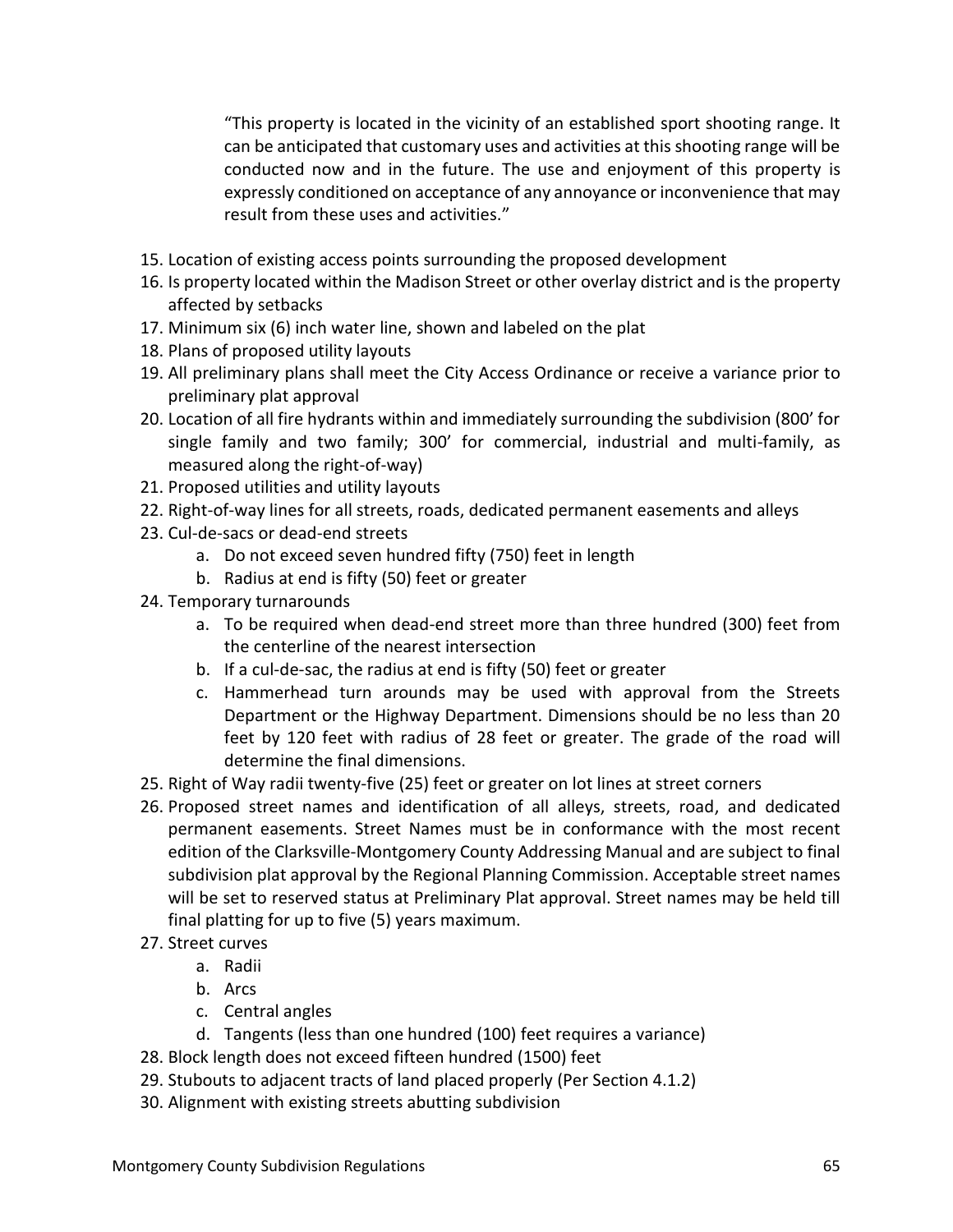- 31. Angle of street intersection
- 32. One hundred and fifty (150) feet between local street intersections
- 33. Curb and gutter or culverts
- 34. Street grades
- 35. Preliminary profiles of all streets (if required)
- 36. Is subdivision affected by future road construction?
- 37. Check the FIRM maps and floodway maps for the one (1) percent base flood elevation
- 38. Location of all sinkholes (or other karst features) within the subdivision itself and for a distance of 200 feet outside the subdivision boundaries. If any portion of the property development drains toward outside area, show or note the route of travel.
- 39. Location of existing and proposed bodies of water
- 40. Location of natural drains
- 41. Method of discharging stormwater
- 42. Proposed major drainage system features
- 43. Portions of land subject to flooding and fill grades proposed
- 44. Easements as may be required
	- a. Type(s)
	- a. Location(s) Twenty feet parallel to all streets, roads, or dedicated permanent easement right of way.
	- b. Width(s)
- 45. Proposed minimum zoning requirements.
- 46. Each lot meets the minimum zoning regulations (city and county may differ)
	- a. Lot sizes
	- b. Lot widths
	- c. Lot depths (minimum of eighty (80) feet in depth)
	- d. Minimum road frontage
	- e. Setbacks (city and county may differ)
	- f. Location of lots along a state or federal highway (extra setback required)
- 47. Proposed park sites, school sites, or other public spaces
- 48. Does property lie within any airport overlay zones
- 49. Does property lie within Ft. Campbell land use area
- 50. Variance requests listed and justification of variance
- 51. Conforms to general requirements and minimum standards of design
- 52. Eligible for minor plat process (less than ten (10) lots and no improvements or dedication of land to the public
	- a. If the plat is eligible for minor plat the following note shall be placed on the final recorded plat: "this plat does not require the dedication of any land to the public".
- 53. Filing fee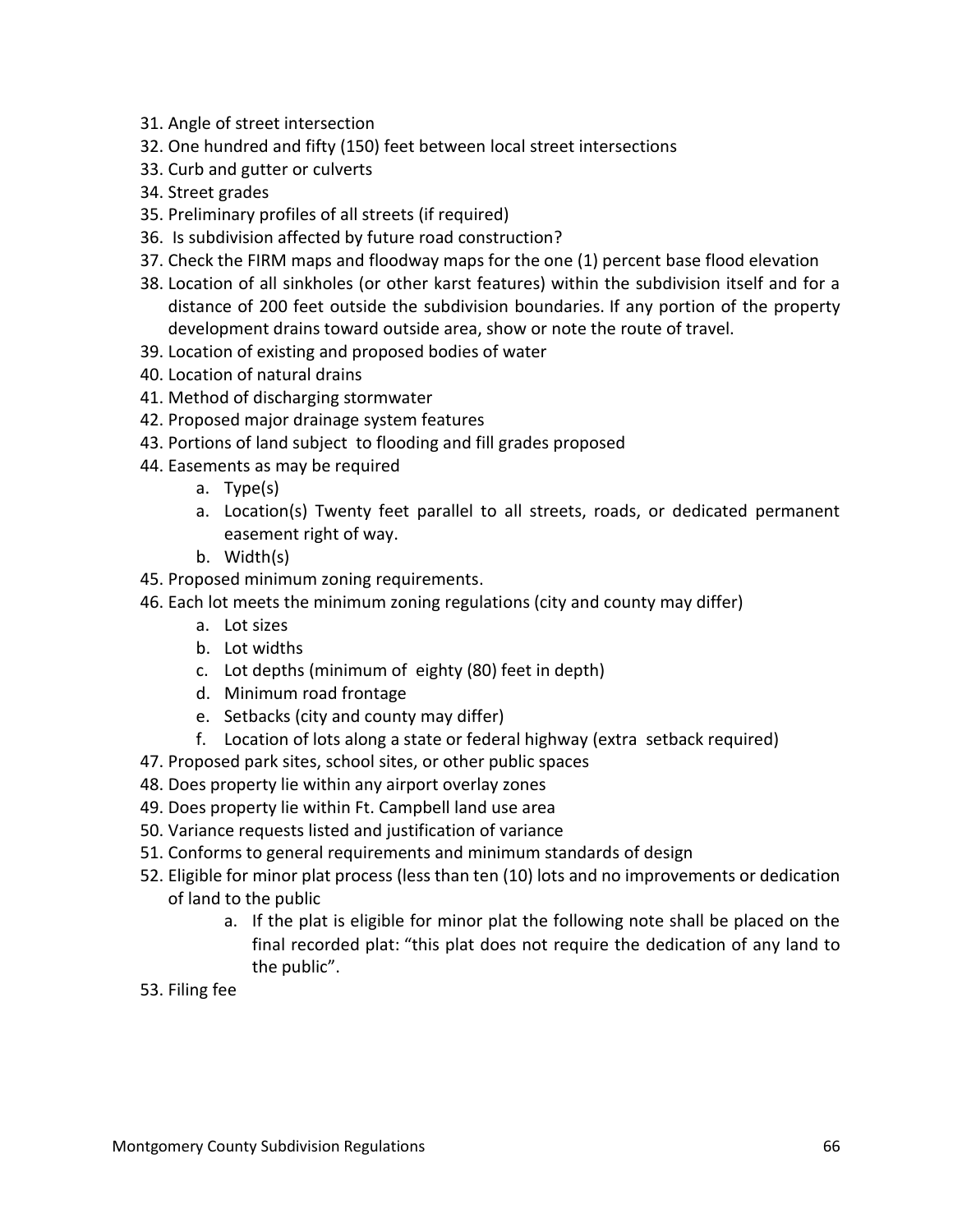## **5.3 PRELIMINARY PLAT VARIANCES**

- 1. Any condition shown on the Preliminary Plat (or on engineering plans or data called for in Chapter 4) which would require a variance shall constitute a ground for disapproval of the Preliminary Plat unless such special application for a variance is made.
- 2. Variance requests shall be accompanied by written justification as outlined in Section 1.6.
- 3. Variances are not permitted for a Staff Level Plat (Subdivision); if such is needed for a proposed Staff Level Plat (Subdivision), it must follow the Minor Plat (Subdivision) procedures.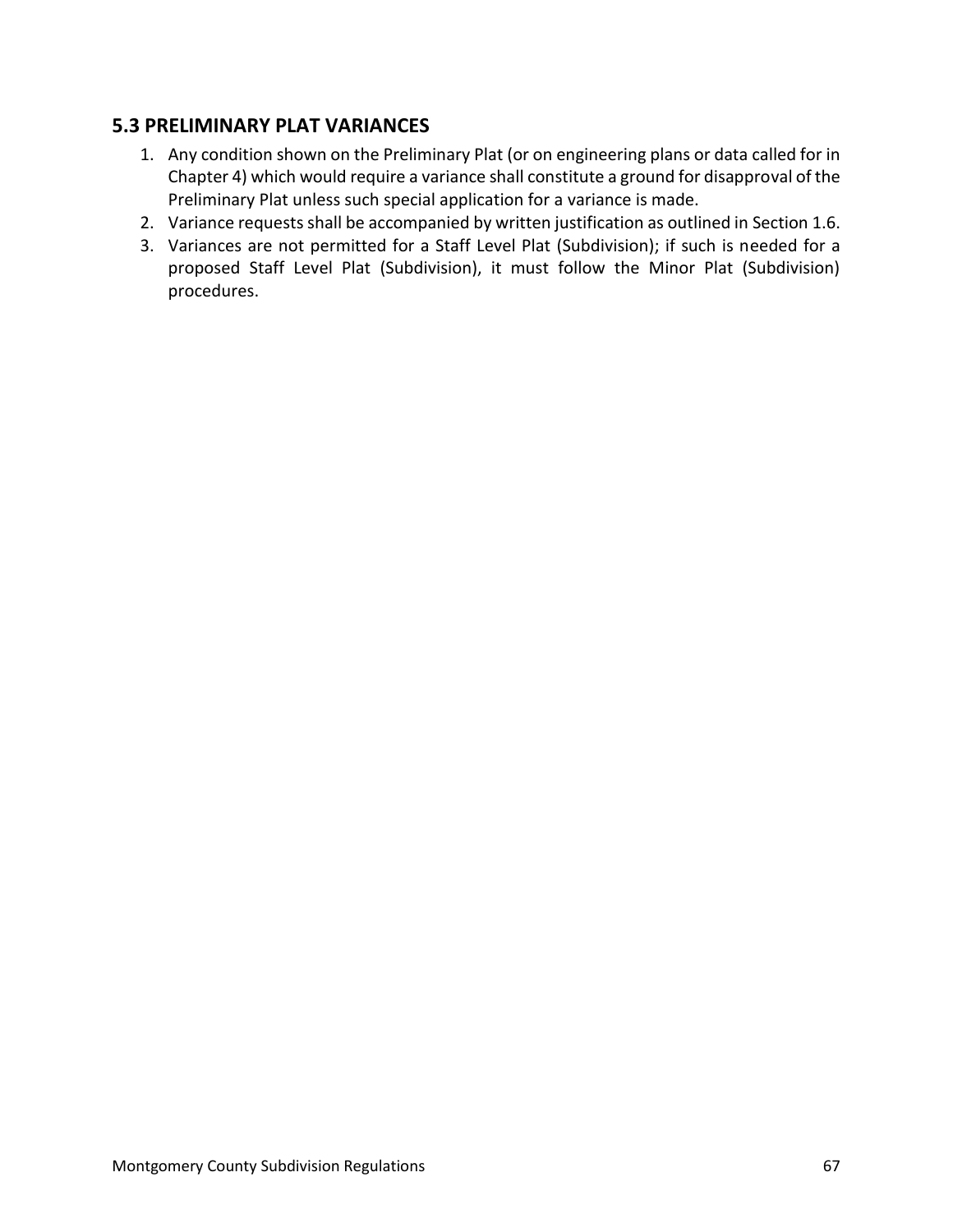# **CHAPTER 6: FINAL PLAT**

## **6.1PROCEDURE for MAJOR and MINOR PLATS**

#### *6.1.1 APPLICATION*

With the exception of one (1) and two (2) lot subdivisions, as outlined in Chapter 3.2.1, and Chapter 6.5, the subdivider shall file the Final Plat together with  $\frac{f_1f_2}{f_1f_2}$  (five (5) 45) prints and a digital copy of the proposed plat to the Planning Staff in accordance with the latest final plat checklist, located in Section 6.4 of these regulations by subdivision deadline date established by the Regional Planning Commission. The deadline for each monthly submission shall be established by the Regional Planning Commission. The Regional Planning Commission shall acknowledge receipt of the application by the signing and dating of said application by any person so authorized.

The Planning staff shall forward a digital copy or one of the printene  $(1)$  of said copies to the Chief Utility Engineer and/or appropriate Utility District, the City Street Department and/or the County Highway Supervisor and the Montgomery County Building and Codes Office, the City Building and Codes Department, American Telephone and Telegraph, the Department of Electricity and/or the Cumberland Electric Membership Corporation, the Clarksville Fire Rescue and/or the Emergency Management Agency, Clarksville/Montgomery County School System and where applicable, Tennessee Department of Transportation, Ft. Campbell Planning Office and the Tennessee Department of Environment and Conservation.

The Planning staff, affected agencies, and applicant and/or developer shall meet the week before the scheduled Regional Planning Commission meeting to review and discuss final plats.

#### *6.1.2 AGENCY APPROVAL*

The developer shall show that all conditions as stipulated in the Preliminary Plat Approval and by all City, County, State, Federal Agencies and/or Utility Districts have been met and shall supply the staff with signed letters of acceptance from all City, County, State, Federal Agencies and/or Utility Districts.

#### *6.1.3 STREET NAMES*

- 1. Street naming conventions in the most recent edition of the Clarksville Montgomery County Addressing Manual shall be adhered to. All street names will be reviewed by Regional Planning Commission staff.
- 2. The Regional Planning Commission staff will review street names and provide recommendations. The Regional Planning Commission staff shall have authority to approve, disapprove, or change the names of all streets appearing on a final plat. Any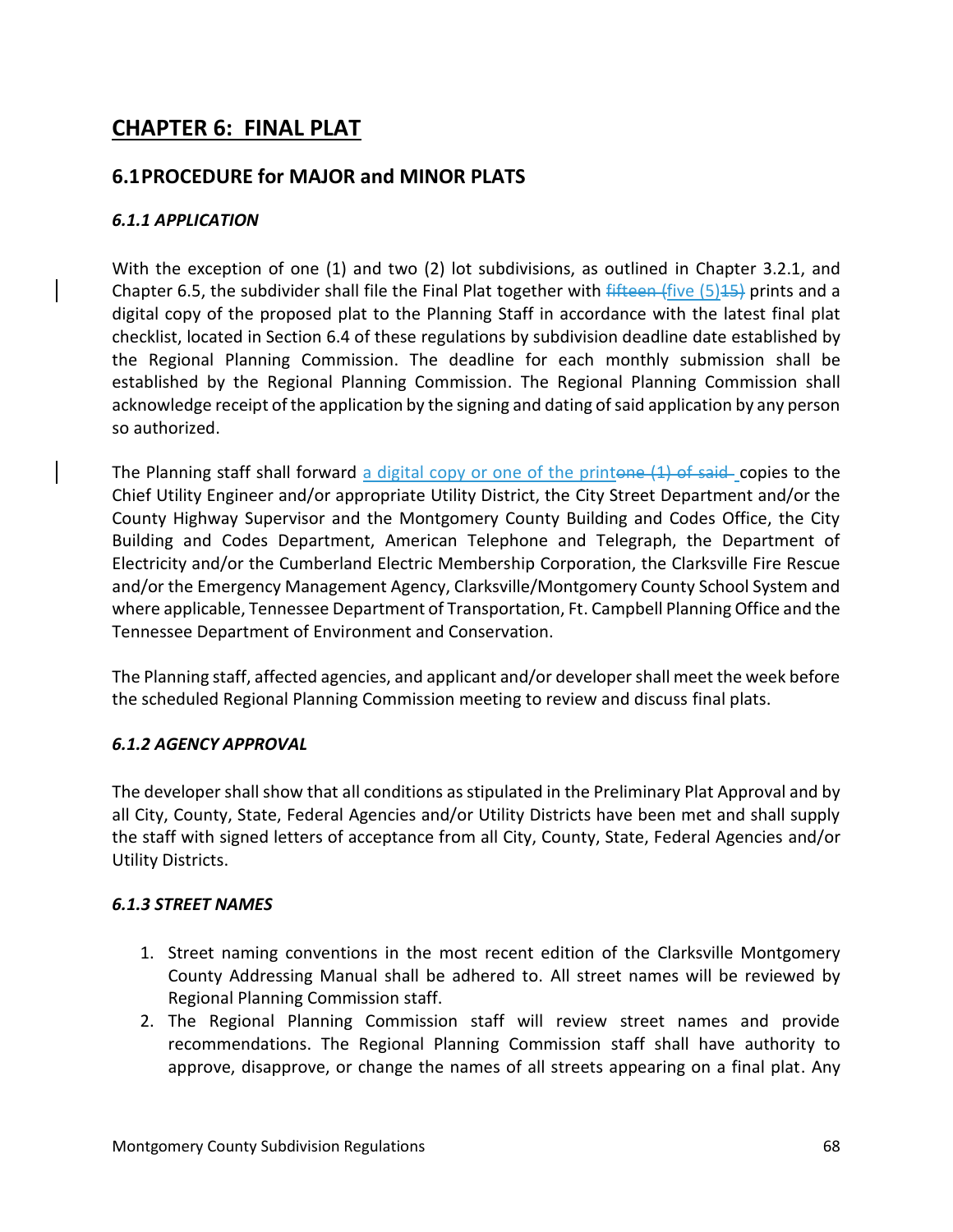appeal of Regional Planning Commission Staff decisions on road names shall be heard by the Regional Planning Commission at the next available scheduled meeting.

3. Final plat approval by the Regional Planning Commission shall constitute approval of the street names depicted on the final plat(s).

#### *6.1.4 REGIONAL PLANNING COMMISSION ACTION*

- 1. Final Plat Approval by the board of the Regional Planning Commission may be requested by the applicant, Regional Planning Commission Staff, or other review department or agency.
- 2. Any appeal of Regional Planning Commission Staff decisions on final plats shall be heard by the Regional Planning Commission at the next available scheduled meeting.
- 3. Any request for appeal shall meet normal monthly submission deadlines.

## *6.1.5 EFFECT OF FINAL PLAT APPROVAL*

Approval of the Final Plat by the Regional Planning Commission staff shall be authorization for the Subdivider to secure the signatures required on the final plat from all agencies or departments named in Subsection 6.1.2, within whose jurisdiction the subdivision lies provided that the requirements of each department has been fully met.

#### *6.1.6 MINOR REVISIONS TO FINAL PLATS*

If it becomes necessary for minor revisions to be made to an approved final plat, then the revisions may be made with the approval of the appropriate City, County or State designees. If a proposed revision will, in the opinion of the appropriate City, County or State designee, substantially affect the terms of the original approval, then a resubmittal shall be required.

The creation of additional building lots, the alteration of the location and width of right-of-way, permanent access easements, travel easements, and alteration of any provisions of the subdivision regulations that would require variance(s) shall require resubmittal.

## *6.1.7 RECORDING OF FINAL PLAT*

Upon receipt of all required signatures from all concerned agencies/departments, and upon the determination by the Regional Planning Commission staff that the subdivision meets the regulations in every respect, the Regional Planning Commission Director or the Chairman of the Regional Planning Commission may sign the plat on behalf of the Regional Planning Commission and release same for recordation. A copy of the plat shall then be recorded at the Montgomery County Register of Deeds Office and the Regional Planning Commission.

Final plats shall be accompanied by a digital file of the plat in .DWG format, georeferenced to North American Datum 1983 State Plane coordinate system Tennessee, in feet. The file may be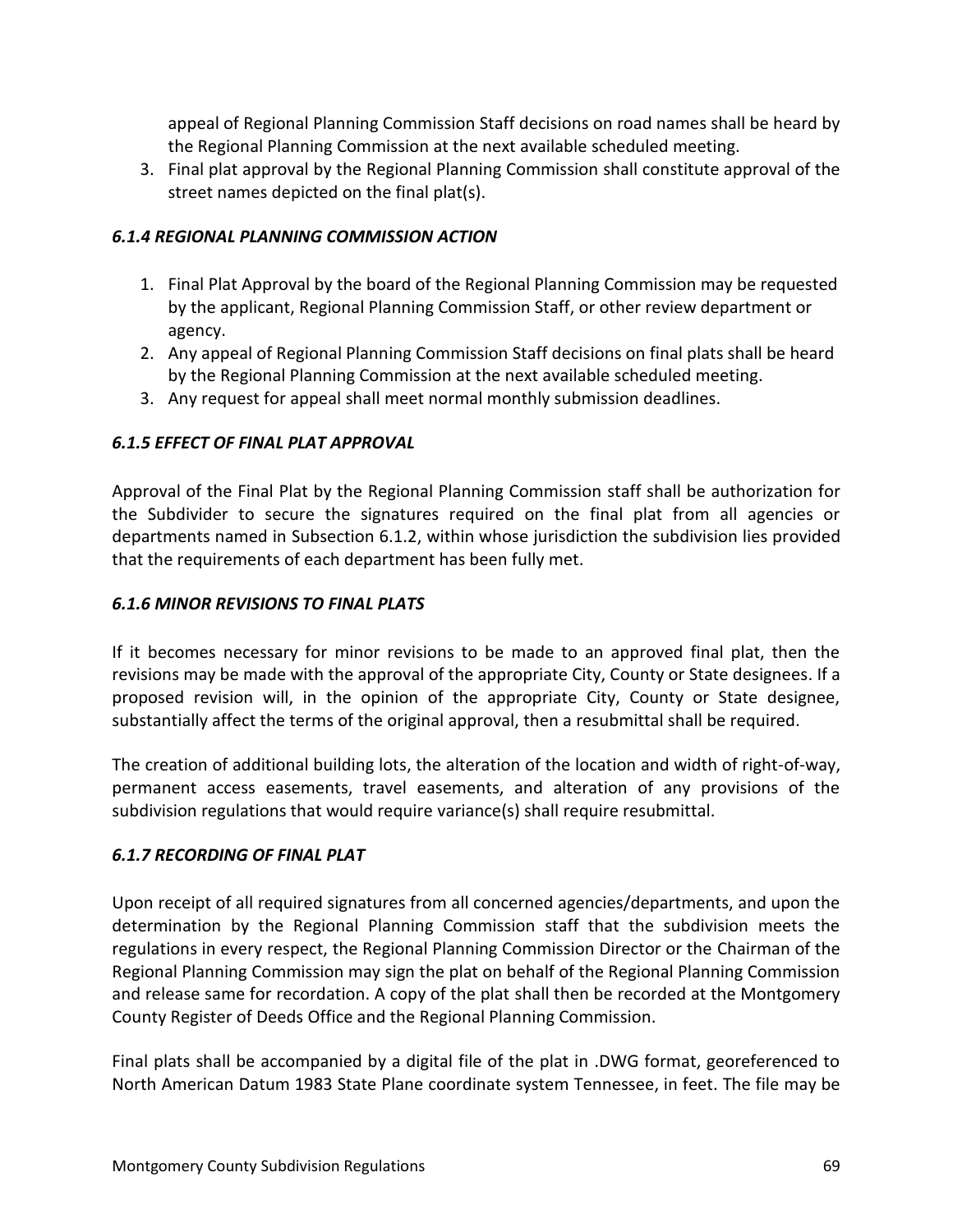provided on a disk, removable drive, email, or other electronic method, to the Director of the Regional Planning Commission, or designee, prior to receiving signature on a final plat.

All final plats shall be filed in the Register's Office, Montgomery County, Tennessee, within one (1) year after approval by the Regional Planning Commission. Failure to record the final plat within one (1) year of the date of Regional Planning Commission Approval shall void the approval of the plat. Applicant shall reapply for final plat approval to begin the process again.

# **6.2 REQUIRED IMPROVEMENTS**

A final plan for subdividing shall be approved by the Regional Planning Commission only after receipt of a statement signed by the following designees certifying that the plans and specifications for improvements described herein have been prepared and that construction conforms with the requirements set forth in these regulations and meets the minimum requirements of all applicable ordinances and/or resolutions of the city or county:

- 1. The designee for the Chief Utility Engineer or the appropriate Utility District in the case of water and sanitary sewer infrastructure;
- 2. The City Street Department, the County Highway Department and/or the County Building and Codes Department in the case of roads and stormwater facilities;
- 3. When appropriate, the Tennessee Department of Environmental Conservation (TDEC) in the case of liquid waste disposed by other than a public utility district.

## *6.2.1 STREETS AND RIGHT-OF-WAYS*

If allowed by the respective Department, the subdivider may post a surety bond or irrevocable letter of credit for completion in an amount to be determined by the City Street Superintendent and/or the County Highway Supervisor, or their appropriate designee providing the department having jurisdiction accepts such financial guarantees.

## *6.2.2 MONUMENTS, PINS, STAKING OF LOTS AND BENCHMARKS*

- 1. Concrete monuments, if required, four (4) inches in diameter or square, three (3) feet long, with a flat top, and shall be set at points on the property line where there is a change in bearings.
- 2. The top of the monument shall have an indented cross to identify the location and shall be set flush with the finished grade.
- 3. All other lot corners shall be marked with iron pins.
- 4. A surveyor shall stake all lot corners prior to obtaining signatures for the approved final plat to ensure drainage structures have been installed correctly as per approved construction plans. Lot numbers shall be contrast in color and shall be visible from the road. Lot markers shall be a minimum of 1" X 3" X 24".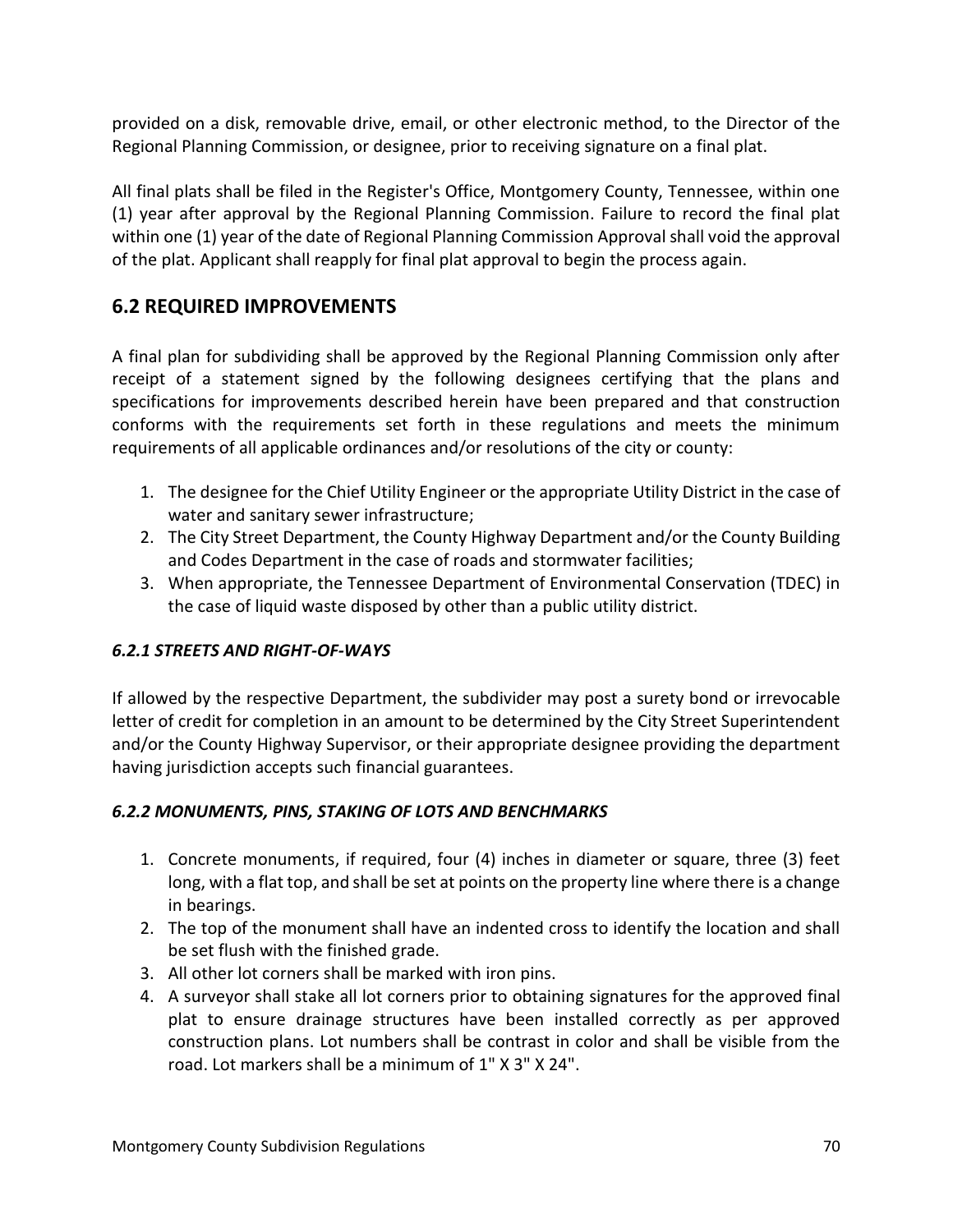5. One (1) permanent benchmark shall be required for every section of a development. If a section of a development exceeds 25 acres, two (2) permanent benchmarks shall be required. As-built plans must show the location of all benchmarks, describe the benchmark and list the elevation

#### *6.2.3 SANITARY SEWERS*

- 1. Each property or lot shall be connected to a public sanitary sewer system if such system adjoins the proposed subdivision or is run by a public authority (or district utility system) to the proposed subdivision. The developer shall supply to the Regional Planning Commission a written statement from the applicable public authority stating sewerage is available adjacent to the property or that it will or will not run a sewer main to the property.
- 2. If a sanitary sewer system is not required as above, then individual disposal systems approved by the Tennessee Department of Environment and Conservation shall be provided on each lot or as an alternative, a disposal plant or plants may be provided as approved by the State Water Pollution Control Board and the Tennessee Department of Environment and Conservation. The individual disposal system, including the septic tank, septic disposal fields, and secondary areas, shall be located on the same platted lot as the dwelling unit it will serve. Within any subdivision which has received preliminary plat approval prior to November 22, 2005, sewage disposal systems shall be allowed as per current policy of the Tennessee Department of Environment and Conservation Division of Groundwater Protection.
- 3. Sanitary sewers shall not be used to carry storm or surface water.
- 4. All principal sanitary sewer lines shall be located within the street right-of-way or public easements.
- 5. Before utilities will be accepted for dedication, the developer must submit a copy of "as built" plans for all utilities or other areas requiring "as built" information to Chief Utility Engineer's Office or appropriate Utility District or their representatives.
- 6. All utilities constructed shall be designed in accordance with the plans approved by the Chief Utility Engineer or appropriate Utility District or their representatives.
- 7. The installation of the aforementioned improvements shall be under the supervision and inspection of the Chief Utility Engineer, appropriate Utility District or their representatives.

#### *6.2.4 WATER*

- 1. The subdivider shall construct a system of water mains including a water stub terminal outside curb and/or right-of-way lines for each lot requiring dedication of public right-ofway, private easement, or travel easement. All water lines shall be a minimum of six (6) inches inside diameter, except for short, dead-end sections which may be otherwise approved by the Chief Utility Engineer and/or appropriate utility official.
- 2. Water facilities serving all subdivisions shall be publicly dedicated and each separate parcel and/or lot shall be directly served by a public water line.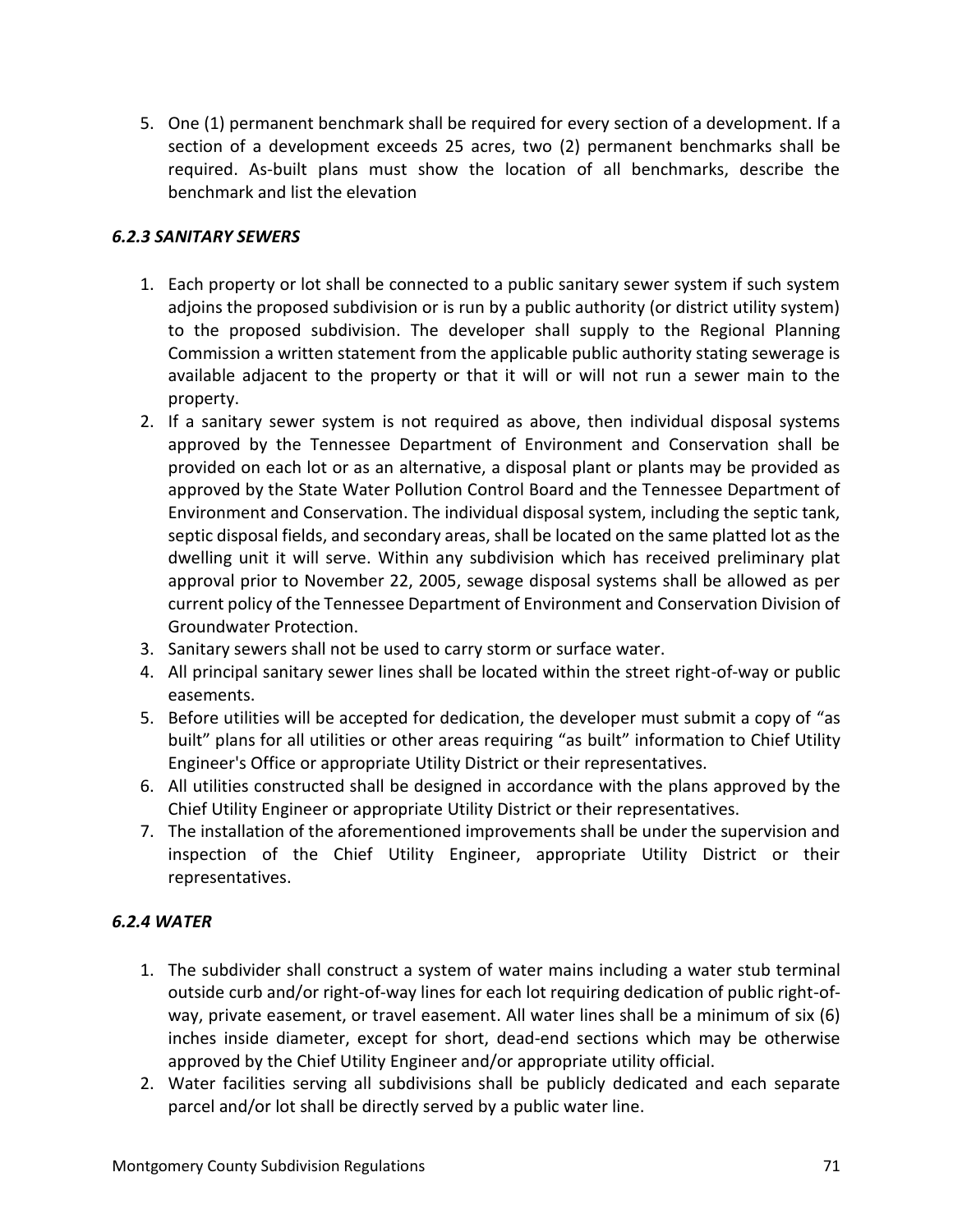- 3. Necessary action shall be taken by the developer to extend a water supply system capable of providing domestic water use and adequate fire protection.
- 4. Legal lots of record as of July 28, 2010, or the subdivision of lots into five (5) acres or larger tracts which are not within a reasonable distance of a public water line, shall be allowed to utilize a private water system which meets all local and state requirements.
- 5. Fire hydrants shall be located on a minimum six (6) inch water line. Fire hydrants located within a single-family or two-family residential district shall be spaced no more than eight hundred (800) feet apart, as measured along the street right-of-way. Fire hydrants located within a multi-family, office, commercial or industrial district shall be spaced no more than three hundred (300) feet apart as measured along the street right-of-way. There shall be no fire hydrants installed that are located more than three hundred (300) feet from a dead-end of a cul-de-sac. All fire hydrant locations can be modified before final approval by the Clarksville Fire Rescue or the Montgomery County Emergency Management Agency.
- 6. Within the rural utility districts of Montgomery County, fire hydrants shall be installed in accordance with separate working agreements between the rural water utility districts and Montgomery County Government.
- 7. The installation of the aforementioned improvements shall be under the supervision and inspection of the Chief Utility Engineer, appropriate Utility District or their representatives.
- 8. Before utilities will be accepted for dedication, the developer must submit a copy of "as built" plans for all utilities or other areas requiring "as built" information to the Chief Utility Engineer's Office, appropriate Utility District or their representatives.
- 9. All utilities constructed shall be designed in accordance with the plans approved by the Chief Utility Engineer or appropriate Utility District or their representatives.

## *6.2.5 DRAINAGE AND STORM SEWER*

- 1. General Requirements: The Regional Planning Commission shall not approve any plat of subdivision which does not make adequate provision for storm or flood water runoff channels or basins. The stormwater system shall be separate and independent of any sanitary sewer system and shall comply with the adopted drainage criteria of the governing jurisdiction.
	- a. The review and approval of drainage plans for proposed subdivision shall be the responsibility of the City Street Superintendent; or the County Highway Supervisor and the Montgomery County Building Commissioner and such approvals shall be based on applicable statutes, rules, regulations, and adopted master plans for stormwater management.
	- b. Where all or part of a proposed subdivision is affected by periodic flooding, Regional Planning Commission review and approval of the subdivision shall be subject to the restrictions contained in the City Ordinances and County Resolutions and other applicable statutes regulating stormwater management.
	- c. The review and approval of drainage plans should generally include the following: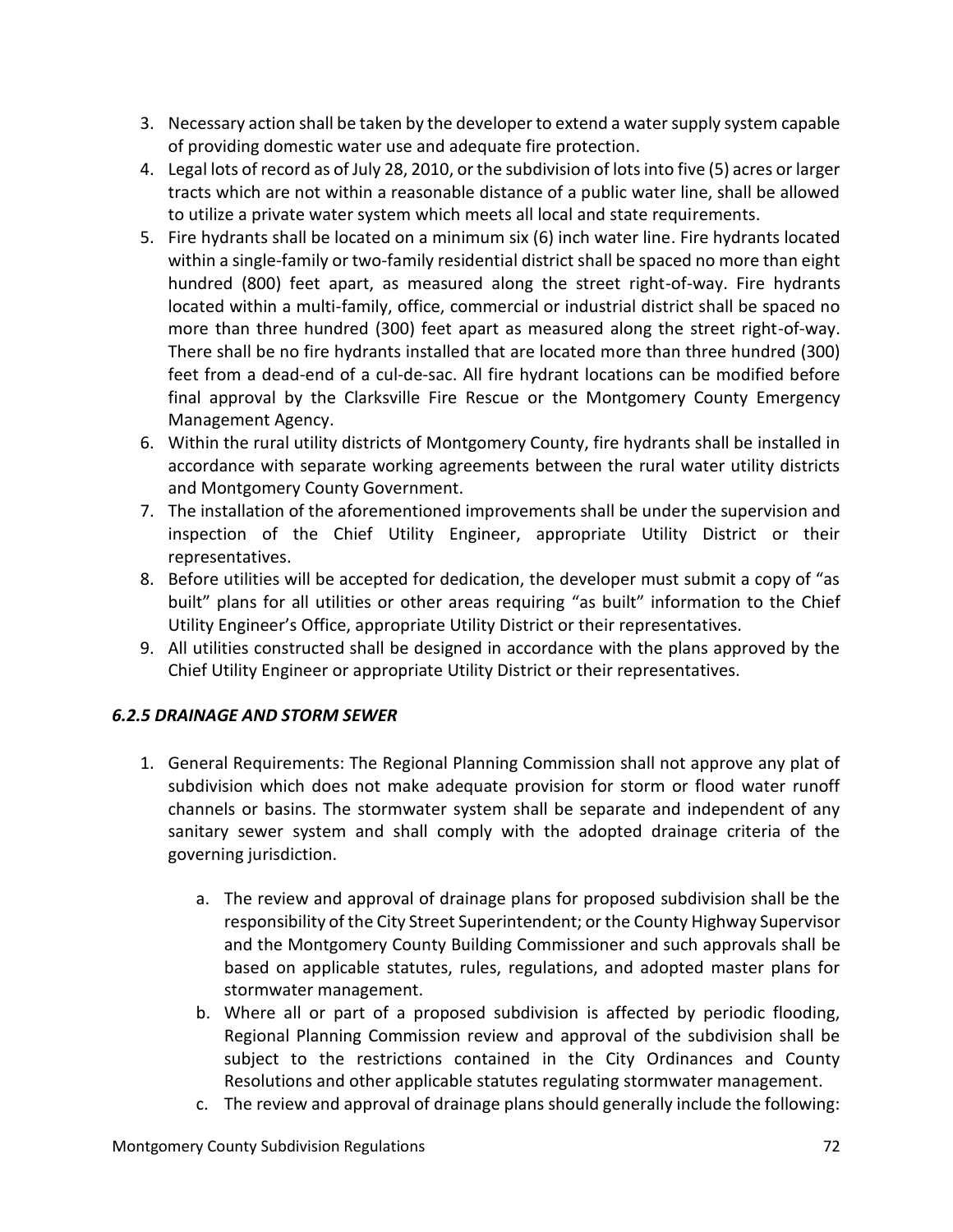- i. The type of drainage facilities needed (i.e., open drainage vs. storm sewers).
- ii. The off-site impacts both upstream and downstream from the subdivision, including the need for off-site or on-site improvements to offset adverse on-site impacts.
- iii. On-site improvements necessary to accommodate upstream drainage.
- iv. Possible problems due to localized poor drainage of feature such as sinkholes and proposed remedial actions.

## *6.2.6 DEDICATION OF DRAINAGE EASEMENTS*

- 1. General Requirements: Where a subdivision is traversed by a watercourse, drainage way, channel, or stream, there shall be provided a storm water easement or drainage right-ofway conforming substantially to the lines of such watercourse, and of such width and construction as will be adequate for the purposes of conveying stormwater and maintenance access. Whenever possible, it is desirable that the drainage way be maintained by an open channel with adequate width for maximum potential flow (being not less than the one (1) percent rainfall).
- 2. Drainage Easement
	- a. Where topography or other conditions make the inclusion of drainage facilities within the road right-of-way impractical, perpetual unobstructed easements of appropriate width for such drainage facilities shall be provided across property outside the road rights-of-way and with satisfactory access to the road. Easements shall be carried from the road to a natural watercourse or to the drainage facilities.
	- b. The developer shall dedicate, by drainage easement, land on both sides of existing watercourses, to a distance to be determined by the City of Clarksville Storm Water Management Manual or the Montgomery County Storm Water Management Resolution.
	- c. Along waterways, low-lying land subject to flooding or periodic overflow during storm periods, whether or not included in areas for dedication, shall be preserved and retained in their natural state as areas for drainage.
	- d. Before drainage easements will be accepted for dedication, the developer must submit a copy of "as built" plans for detention and/or retention basins, sinkholes, or other areas requiring "as built" information to the City Street Department; or the County Highway Department and the Montgomery County Building and Codes Office.

# **6.3 FINAL MINOR PLAT**

Minor plats requiring short extensions of public utilities will be evaluated on a case by case basis by the Regional Planning Commission staff and the utility department or district. The utility department or district may accept a bond or letter of credit for the required improvements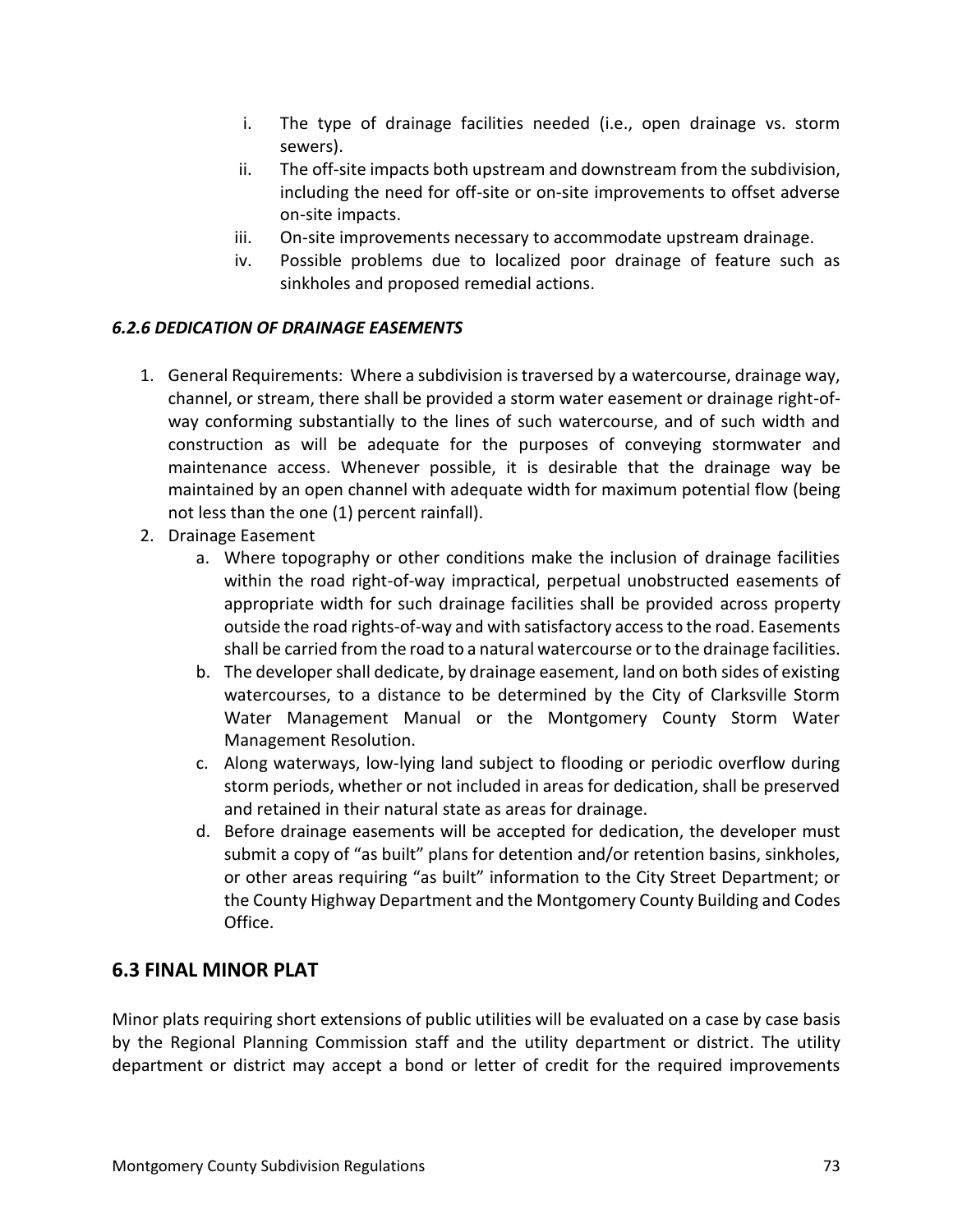allowing the plat to obtain final approval prior to infrastructure installation. Bond or letter of credit must be received by the appropriate utility before final plat(s) will be approved.

At the time of the subdivision review meeting, the staff shall stipulate such conditions as it deems necessary for Final Plat Approval. Such conditions shall be met before the Regional Planning Commission staff may give Final Plat Approval.

# **6.4 CONTENT FOR FINAL PLATS**

The following information shall be provided, additional information not listed may be required prior to final plat approval:

- 1. Fifteen (15Five (5) copies and a digital copy file of a final plat submitted by the subdivision deadline date established by the Regional Planning Commission office.
- 2. Final Plat has been submitted from an active preliminary plat.
- 3. Final plat shall meet all the conditions of the active preliminary plat approval
- 4. Title and section number-check spelling with previous sections and no abbreviations in estates, subdivision, etc. No punctuation.
- 5. Date within title block on plat
- 6. Civil district
- 7. North arrow
- 8. Name of subdivision owner(s)
- 9. Name of engineer or surveyor
- 10. Location sketch map
- 11. Graphic scale and written scale-drawn to a scale of not less than one (1) inch equals one hundred (100) feet, on sheets no larger than 18" x 24"
- 12. Acreage of land to be subdivided
- 13. Tract boundary lines
- 14. Is property located within an overlay district and is the property affected by setbacks
- 15. Plat should be stamped and signed by a licensed surveyor
- 16. If this is a replat, is the reason for replat on the plat
- 17. Lot and block numbers in numerical order
- 18. Add the following note if the plat is ten (10) lots or less and receiving minor plat approval by final plat provisions:
	- a. This plat does not require the dedication of any land to the public or installation of any public improvements.
- 19. Do not duplicate lot numbers from other sections of the subdivision
- 20. Bearings of property lines and sufficient engineering data to locate all lines including radii, angles, and tangent distance
- 21. Dimensions to the nearest 100th of a foot and angles to the nearest minute
- 22. Dimensions building setback line (city and county may differ)
- 23. Location and description of all monuments and iron pins (monuments shall be designated by squares and iron pins designated by small circles)
- 24. Curve data

Montgomery County Subdivision Regulations 74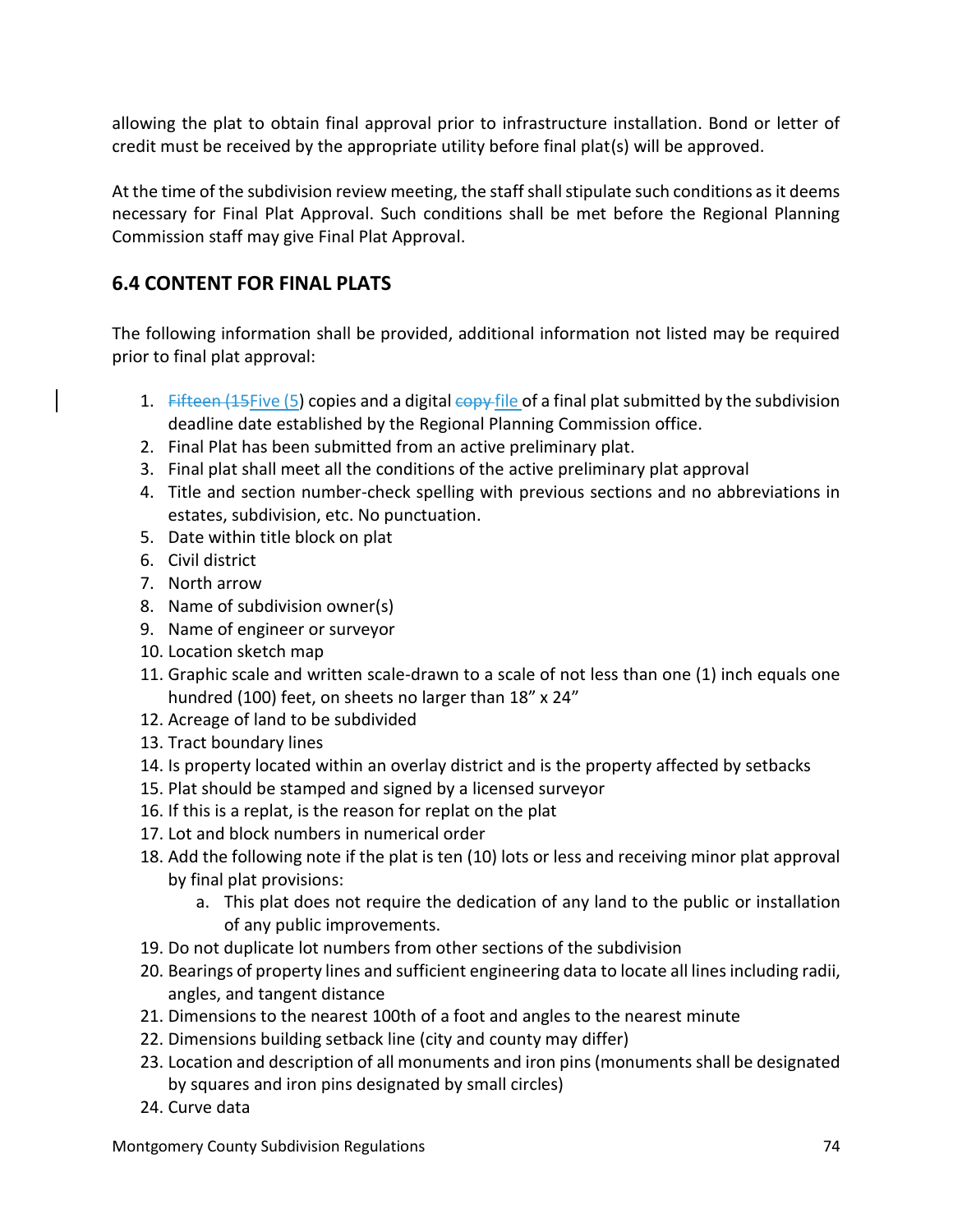- 25. Pipe schedule, if curb and gutter are not required
- 26. Is subdivision affected by Major Road Plan
- 27. Location of proposed development within 1,000 feet of a sport shooting range, shall have the following note:
	- a. "This property is located in the vicinity of an established sport shooting range. It can be anticipated that customary uses and activities at this shooting range will be conducted now and in the future. The use and enjoyment of this property is expressly conditioned on acceptance of any annoyance or inconvenience that may result from these uses and activities."
- 28. If the development has access along a state or federal highway, a copy of the highway connection permit may be required to be submitted prior to final plat approval.
- 29. If lot(s) front along a state or federal highway, the following note shall be on the final recorded plat:
	- a. The owner must obtain a driveway connection permit from TDOT before construction begins on site.
	- b. Driveways that have a shared access with an adjacent lot shall be shown, labeled and dimensioned, a minimum of twenty (20) feet, on the final plat.
	- c. If access to a state maintained road is prohibited by TDOT, a note to the effect shall be added to the plat.
- 30. If a subdivision is located within the airport approach zone or any other zone affected by the airport the following note shall be located on the final recorded plat, height limitations may apply:
	- a. portion of this subdivision lies within the airport approach zone
- 31. Is this subdivision affected by height limitations from Outlaw Field?
- 32. If any portion of the subdivision plat lies within the one-mile radius of Ft. Campbell the following note shall be located on the final recorded plat:
	- a. Any subdivision plat submitted for property within this zone shall contain the following note in bold print and in a conspicuous location on the plat or plan: "This property is located in close proximity to Ft. Campbell military installation and may be subjected to increased noise levels resulting from the overflight of both fixedwing and rotary-wing aircraft, the movement of vehicles, the firing of small and large caliber weapons, and other accepted and customary military training activities".
- 33. Does the subdivision fall within noise zone I, II, or III of the Sabre Heliport
- 34. Note for lots located within noise zone II and III: "Lots of this subdivision lie within Noise Zone II or III of the Sabre Heliport Overlay District. Sound attenuation shall be required to meet the requirements of the Sabre Heliport Overlay District per the Montgomery County Zoning Resolution".
- 35. Check FIRM maps and floodway maps for the one (1) percent flood elevations, if subdivision is affected the following notes shall be located on the final recorded plat:
	- a. "Elevation certificate shall be required. Lot lies within the one (1) percent base flood. Minimum finished building pad shall be (feet above sea level) including basements all heating and cooling units, and ductwork and minimum finished floor elevation shall be (feet above sea level). The degree of flood protection required hereon is considered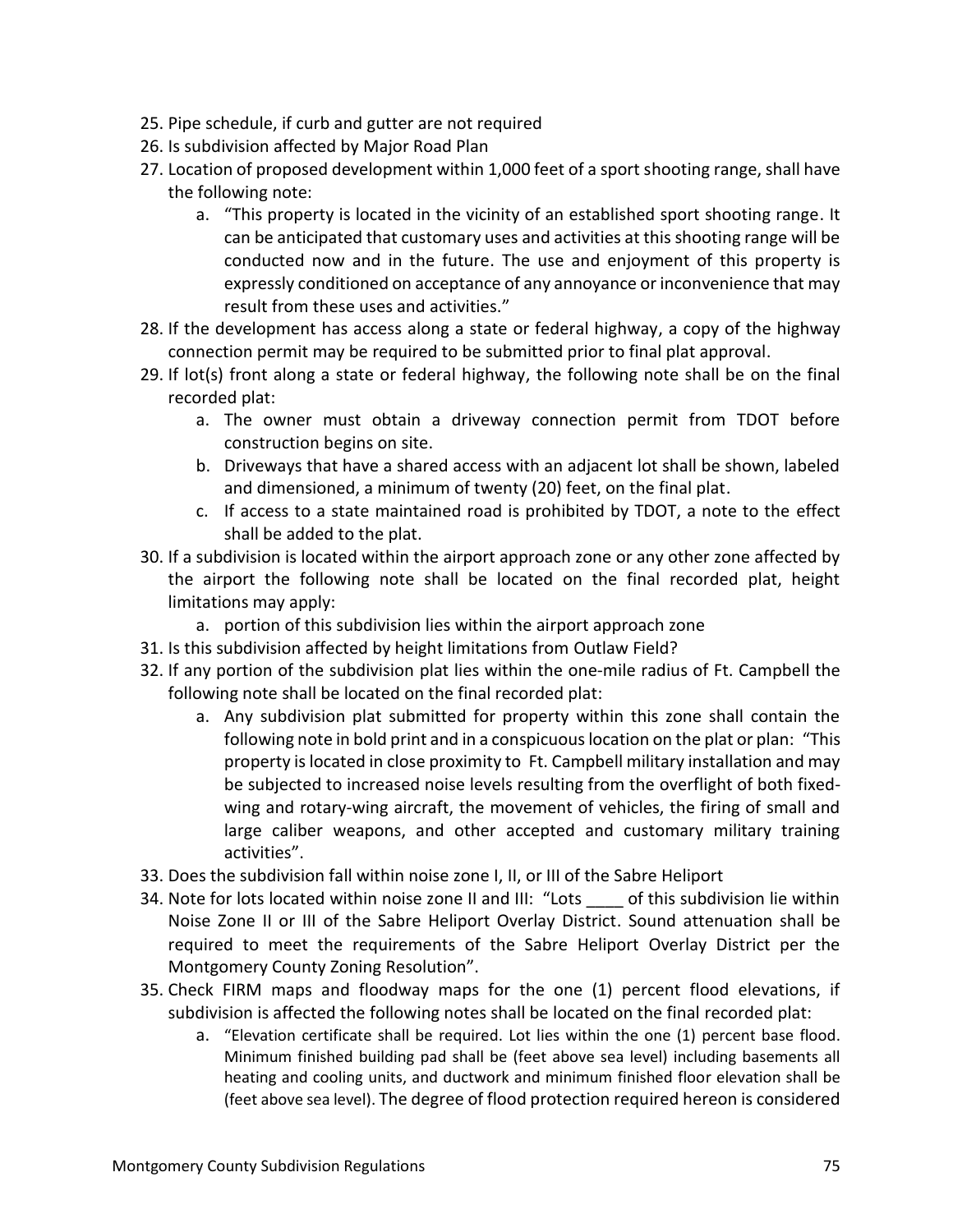reasonable for regulatory purposes and is based on engineering and scientific methods of study. Larger floods may occur on rare occasions or flood heights may be increased by man-made or natural causes, such as bridge openings restricted by debris. This does not imply that areas outside the floodplain district will be free from flooding or flood damages. The approval of this plat shall not create liability on the part of the city/county or any officer or employee thereof for any flood damages that result from reliance on this plat or any administrative decision lawfully made."

- 36. "Drainage easements" may be labeled as "one (1) percent flood elevation easements" so septic areas and field lines can be placed closer to those easements.
- 37. Add a note to the plat within drainage easements and one (1) percent flood elevation easements.
	- a. No fill or structures to be built within this area
- 38. Add the following note to all plats:
	- a. "It will be the responsibility of the subdivider or the owner to include the abovereferenced easements as an integral part of the subdivision in such a manner that said areas will be owned and maintained by the present owner or by a prospective property owner."
- 39. The following notes or information shall be located on all city or county final recorded plats:
	- a. Show all sinkholes; mark the highest closed contour and the bottom of the depression
	- b. Show all Class V injection wells; mark the highest closed contour and include the location of all standpipes and areas of rock backfill
	- c. Show cave entrances; mark the highest closed contour and the entrances
	- d. Show the water quality buffers and easements
	- e. Water quality buffers: no clearing, structures or fill allowed
	- f. The following note must be included on the final plats to designate lots that have twelve(12) inches or more of fill located within a proposed occupied building footprint

Lot(s) Lot(s) Lot(s) Lot(s) Lot(s) Lot(s) Lot(s) Lot(s) Lot(s) Lot(s) Lot(s) Lot(s) Lot(s) Lot(s) Lot(s) Lot(s) certification for each 12 (twelve) inch lift of fill, or the submission of a soil compaction certification wavier to the Montgomery County Building and Codes Department before building permits will be issued.

g. The following note must be included on the final plats to designate lots with stormwater control structures or structural best management practices that require execution of a stormwater maintenance agreement prior to the sale or transfer of that lot.

> Lots(s) The lots of the stormwater control structures or structural BMP's that require a stormwater maintenance agreement to be filed with the Montgomery County Register of Deeds and the Montgomery County Building and Codes Department and/or city street department before all or any portion of the property is transferred or conveyed.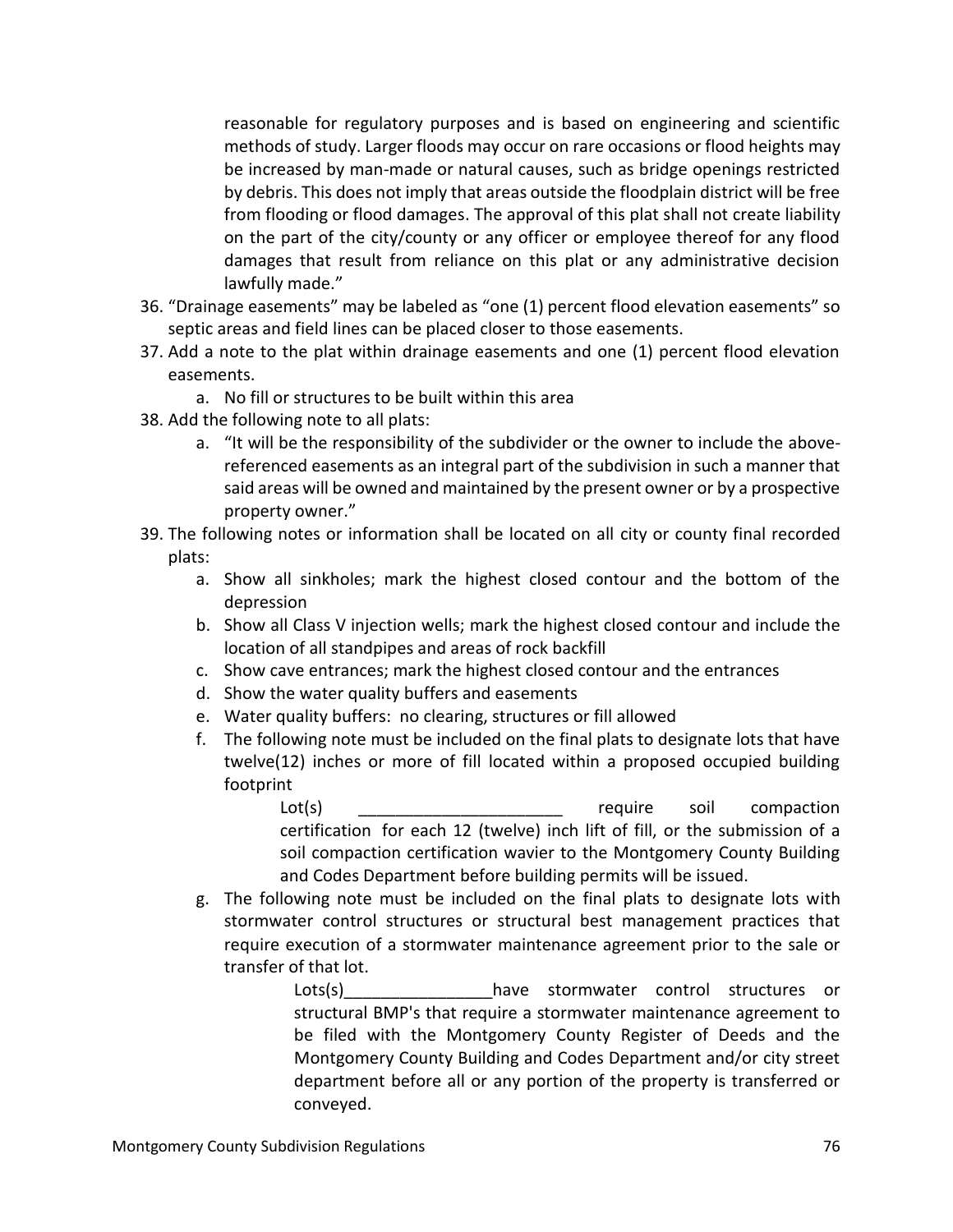- 40. Location of all fire hydrants within and immediately adjoining subdivision
- 41. Is subdivision located near a school, park, or other area that would need a crosswalk provided
- 42. If the streets are private, the streets will need to be labeled as easements on the plat
- 43. Travel easements and sign easements shall be shown on the plat
- 44. Right-of-way lines and widths of all streets, road, permanent dedicated easements and alleys
- 45. Add permanent easement notes and travel easement notes
- 46. Radius at intersections
- 47. Approved street names and identification of all alleys and streets, roads and permanent dedicated easements
- 48. Cul-de-sacs or dead-end streets
	- a. Do not exceed seven hundred fifty (750) feet in length (500 feet for a "short culde-sac" within the City)
	- b. Radius at end is fifty (50) feet or greater
- 49. Temporary turnarounds
	- a. To be required more than three hundred (300) feet from the centerline of the nearest intersection
	- b. Radius at end is fifty (50) feet or greater
	- c. Hammerhead turn arounds may be used with approval from the Streets Department or the Highway Department. Dimensions should be no less than 20 feet by 120 feet with radius of 28 feet or greater. The grade of the road will determine the final dimensions.
- 50. Sidewalks and underground utilities apply to all developments within the City Limits of Clarksville, Tennessee.
	- a. The following shall be located on all final plats: This development will have underground utilities and sidewalks. (within the City Limits and all cluster developments)
- 51. If sidewalks are within a subdivision located outside the City Limits of Clarksville, Tennessee.
	- a. The following shall be located on all final plats: The sidewalks will be maintained by the homeowners association.
- 52. If City of Clarksville Ordinance 69-2004-05 (Enhanced Zoning provisions) or the Residential Cluster Development provisions of the City of Clarksville Zoning Ordinance or Montgomery County Zoning Resolution apply to the development, it shall be noted in the title of the final recorded plat.
- 53. Cluster developments shall note on the plat that the association will maintain storm drainage structures located within open spaces.
- 54. Maximum block length of 1500 feet
- 55. Each lot meets the minimum zoning regulations (city and county may differ)
	- a. Lot sizes
	- b. Lot widths
	- c. Lot depths (minimum of eighty (80) feet in depth)
	- d. Minimum road frontage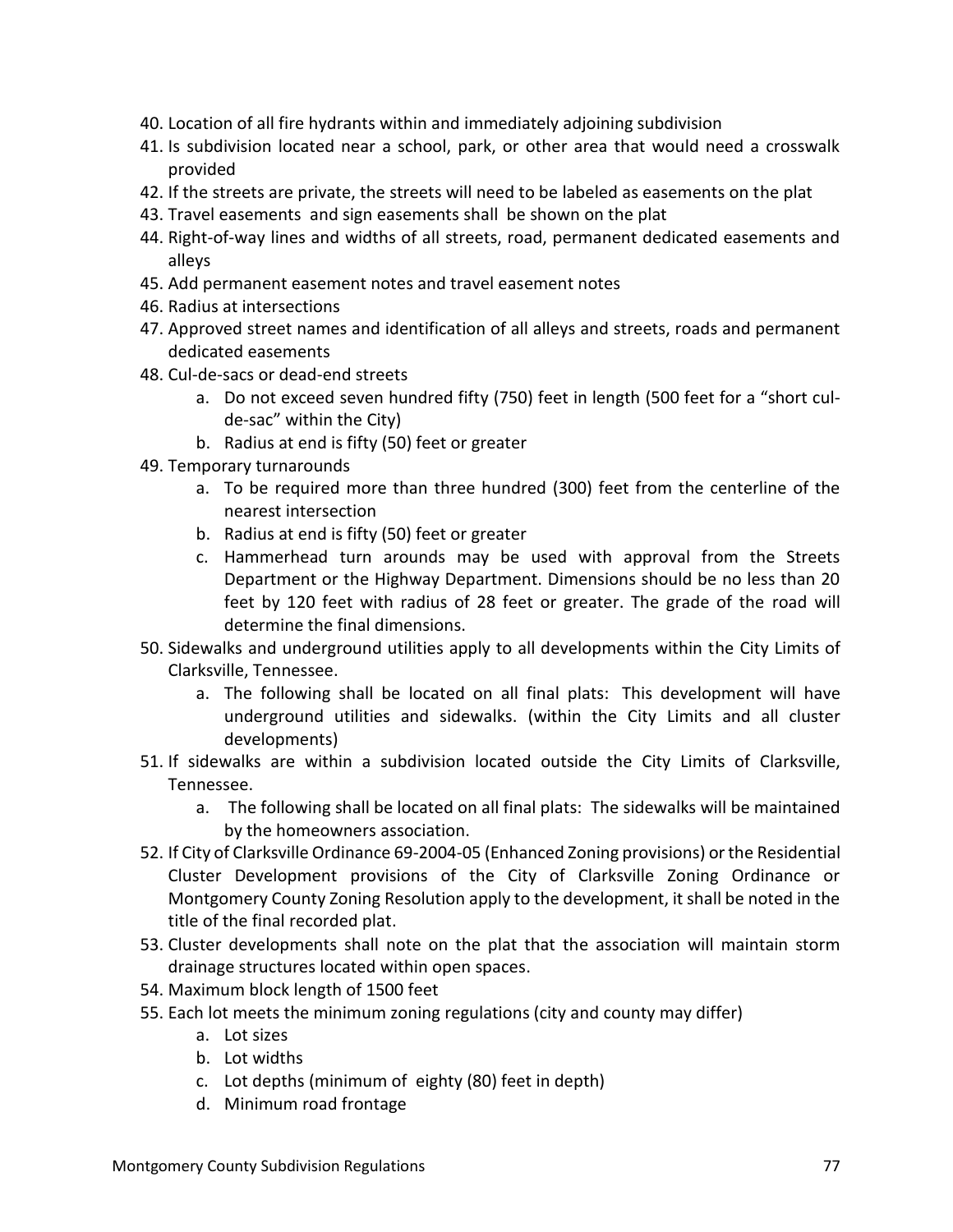- e. Setbacks (city and county may differ)
- f. Location of lots along a state or federal highway (extra setback required)
- 56. Easements as required
	- a. Type(s)
	- b. Location(s) Twenty feet parallel to all streets, roads, or dedicated permanent easement right of way.
	- c. Width(s)
	- d. All easements shall be labeled and denoted who is responsible for maintenance of that easement
- 57. Note one (1) on the final recorded plat shall read as one (1) of the following:
	- a. Sanitary sewer: All PUDE or Access easements shown may be used for power, telephone, telecommunication, gas, sanitary sewer, storm sewer, water, and surface drainage, as well as designed use.
		- i. If the lot is served by sanitary sewer or septic not using swale easements: A minimum of five feet along the inside of all side lot lines and ten feet along the inside of all rear lot lines is reserved as a utility and/or drainage easement. OR
	- b<sub>ra</sub>. If the lot is served by septic and is using swale easements:
		- A minimum of five (5) feet along the inside of all side lot lines and ten (10) feet along the inside of all rear lot lines is reserved as a utility and/or swale easement.
		- An easement exists for the placement of a swale on the side and rear property lines. This swale shall be no deeper than (12) inches and shall be (10) ten feet wide. The deepest point of the swale shall be on the property line. The actual construction of this swale is optional. It shall be left to the discretion of the property owner if the swale is needed. If built, any deviation in construction from the established standard may lead to revocation of the lot approval, by the Tennessee Division of Ground Water Protection. At such time that sanitary sewer is extended to these lots, all swale easements shall automatically convert to drainage easements.
- 58. Reserved
- 59. The final plat shall be accompanied by:
	- a. A quitclaim deed providing a permanent dedicated site and access for any new sewer pump station to be owned by the City of Clarksville
	- b. Dedicated utility easements signed, notarized, and recorded with the Montgomery County Register of Deeds from all involved property owners for any and all off-site utilities
	- c. As-built plans that must show the locations of all benchmarks, describe the benchmark and list the elevation
- 60. Certificates
	- a. Certificate of ownership and dedication
	- b. Certificate of notary public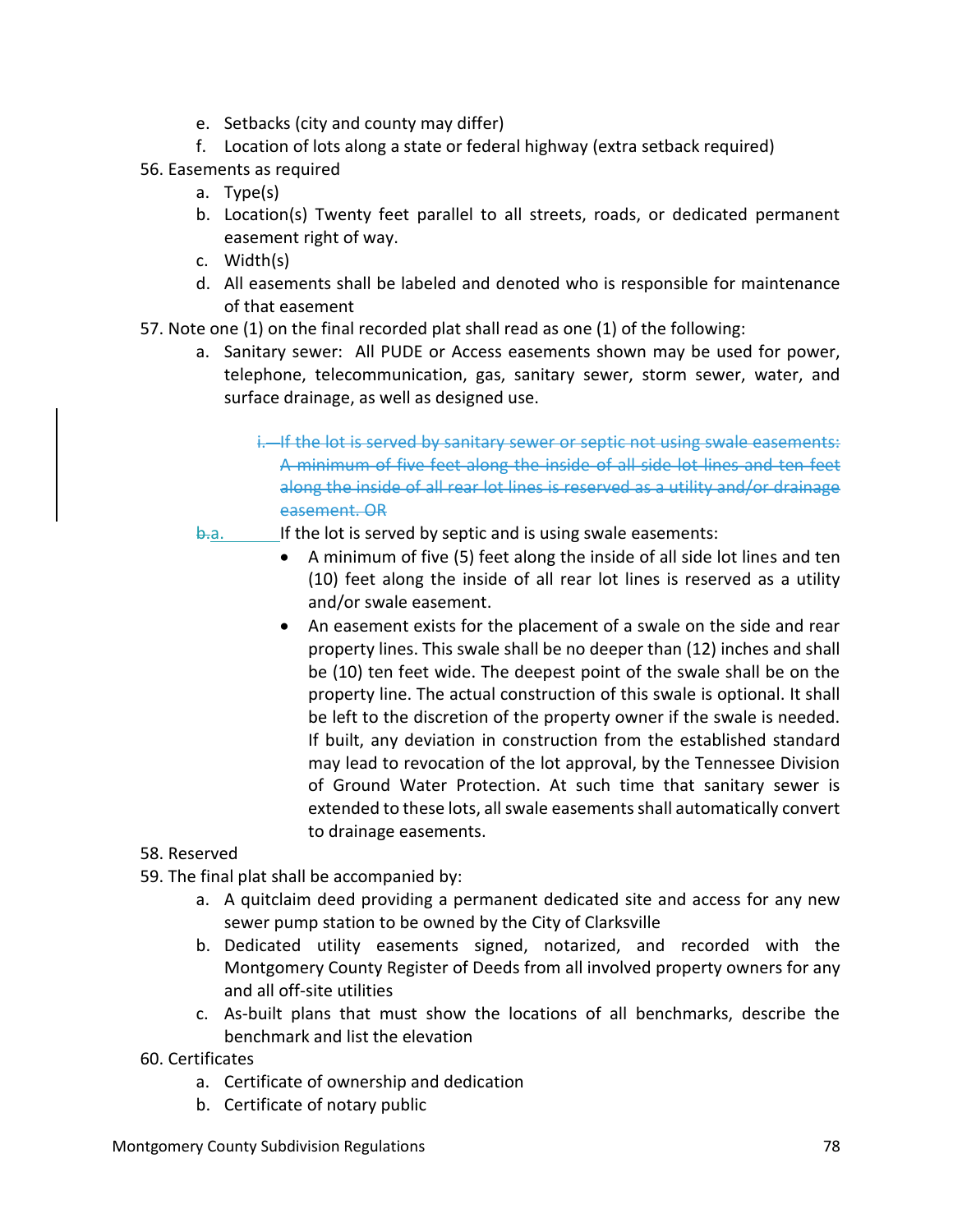- c. Certification by surveyor
- d. Certification for on-site sewage disposal system
- e. Certification of the approval of streets/roads and permanent easements
	- i. Change the certificate of ownership block and street/highway department block if roads are to be permanent easements
- f. Certificate of approval of drainage outside of road rights-of-way
- g. Certification of the approval of utilities
- h. Certification of approval for recording
- i. Certification of approval for TDOT if along a state route
- 61. Letters of acceptance from all agencies
- 62. Conforms to the requirements and minimum standards set forth in the subdivision regulations
- 63. Required improvements installed or bonds posted before the Regional Planning Commission meeting
- 64. Filing fee

## **6.5 PROCEDURE FOR RECORDING NOT MORE THAN TWO (2) LOTS**

#### *6.5.1. QUALIFICATIONS FOR STAFF LEVEL PLAT (SUBDIVISION)*

Pursuant to TCA, §13-3-402, where a proposed subdivision or subdivision replat contains no more than two (2) lots of less than five (5) acres, and does not require dedication of any land to the public (except as noted in the next sentence) or installation of any public improvements, the Secretary or Chairman of the Regional Planning Commission may approve the plat and sign the plat for recording without the approval of the Regional Planning Commission, upon certification by the Regional Planning Commission staff that the subdivision complies with the regulations as described below, and provided further, that no request for variance or dedication of any land to the public from these regulations has been requested. At the discretion of the Director of the Clarksville-Montgomery County Regional Planning Commission, a subdivision may be approved as a Staff Level Subdivision even though it involves the dedication of public right-of-way provided such dedication does not involve the opening of a new public way or infrastructure improvements in the public right-of-way.

Any tract of land being subdivided, and is zoned for multi-family, office/medical, institutional/civic, commercial, or industrial, must be approved through the regular subdivision process, regardless of the number of lots being applied for approval, the Planning Director may waive this subdivision or replat requirement for approval by the Regional Planning Commission. If the applicant applies for site plan review and receives approval by the Regional Planning Commission before applying for subdivision of property, then the applicant may apply for subdivision approval through the abbreviated process only if there are no requirements for the dedication of any land to the public (other than the dedication of right-of-way) and/or installation of any public improvements (including the opening of a public way).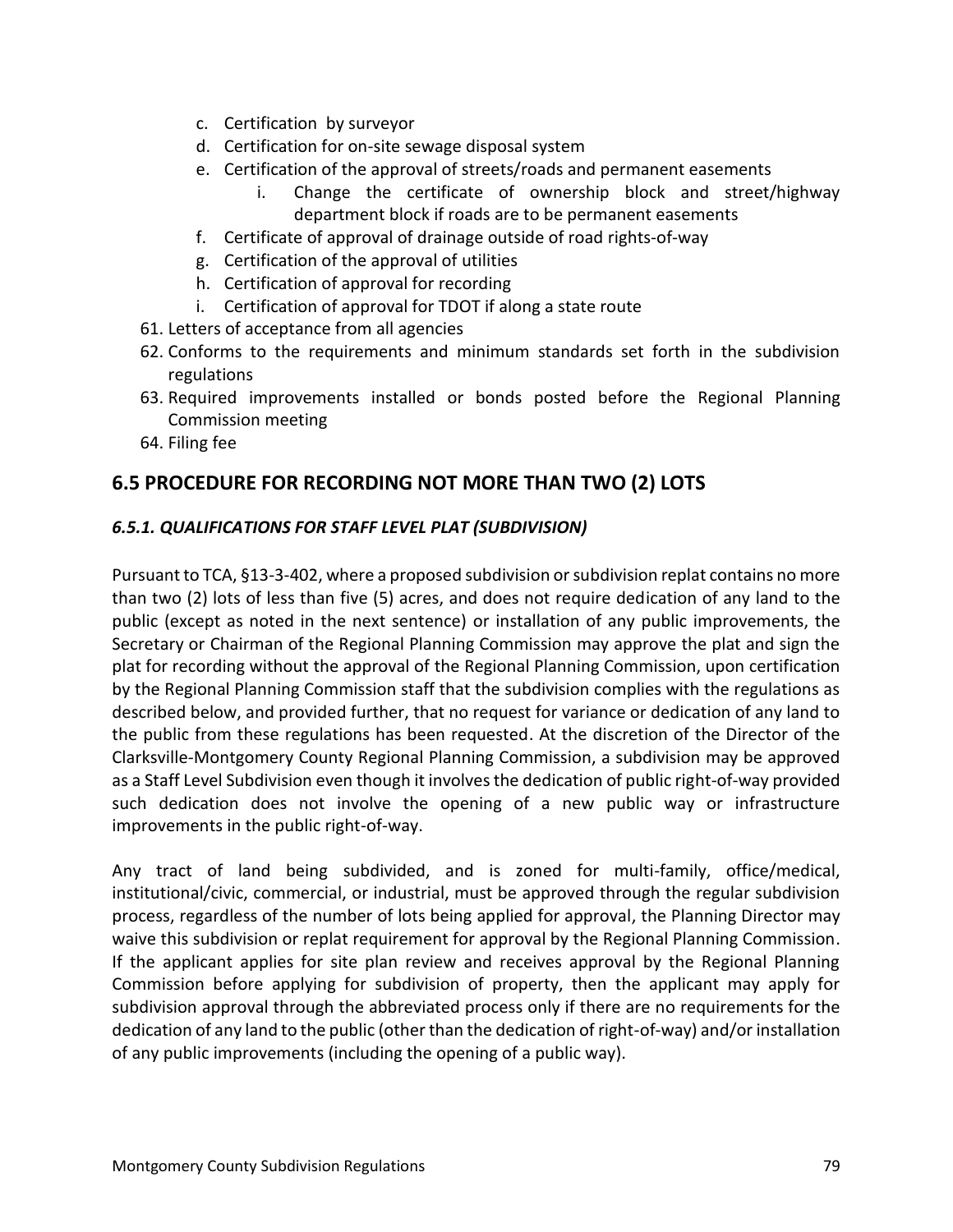Lots that are considered staff level plats or replats and have existing structures (primary or accessory) which are located within the minimum building setback lines (MBSL) and/or public utility drainage easement (PUDE) may be approved, so long as the division of land is not creating or worsening the encroachment by the platting of said lot(s).

The following note must be added to the final plat when a structure is existing in the MBSL or PUDE: "An existing structure is located within the minimum building setback line or public utility drainage easement for Lot (#). The existing structure cannot be enlarged or altered in such a way that would increase encroachment into the setback or easement area. If the structure is removed or destroyed, any new structure must comply with all current setback and easement requirements."

#### *6.5.2 MINIMUM REQUIREMENTS AND PROCESS*

- 1. Owner: For the purpose of this process, means the legal or beneficial owner or owners of all the land proposed to be included in the proposed subdivision or the holder of a written option or contract to purchase the land, or the attorney or authorized representative of any of the aforementioned.
- 2. The property must have direct access to public utilities, and no utility improvements required (utility service connections being permitted);
- 3. The property must have road frontage along a public right-of-way, permanent easements, or travel easements that are usable;
- 4. The property must meet all the regulations in City ordinances and/or County resolutions and subdivision regulations;
- 5. If the property meets the above requirements, the applicant and/or surveyor may proceed with the following process:
	- a. The applicant or surveyor shall submit two (2) copies of the proposed subdivision plat to a Planning Commission staff member for preliminary review;
	- b. The applicant or surveyor shall submit an application and a filing fee, prior to the review of the plat;
- 6. Once the preliminary review has been completed by a staff member of the Regional Planning Commission and the plat has been released for signatures the following steps shall then be followed:
	- a. Signature of the surveyor;
	- b. Signature of the Chief Utility Engineer or appropriate designee and/or utility district designee;
	- c. Signature from a designee of the city street department and/or county highway department designee;
	- d. Signature from the appointed designee of TDEC;
	- e. Signature of the property owner and their signature notarized;
	- f. If the plat is in the unincorporated area of the County, a signature from the Montgomery County Building and Codes official;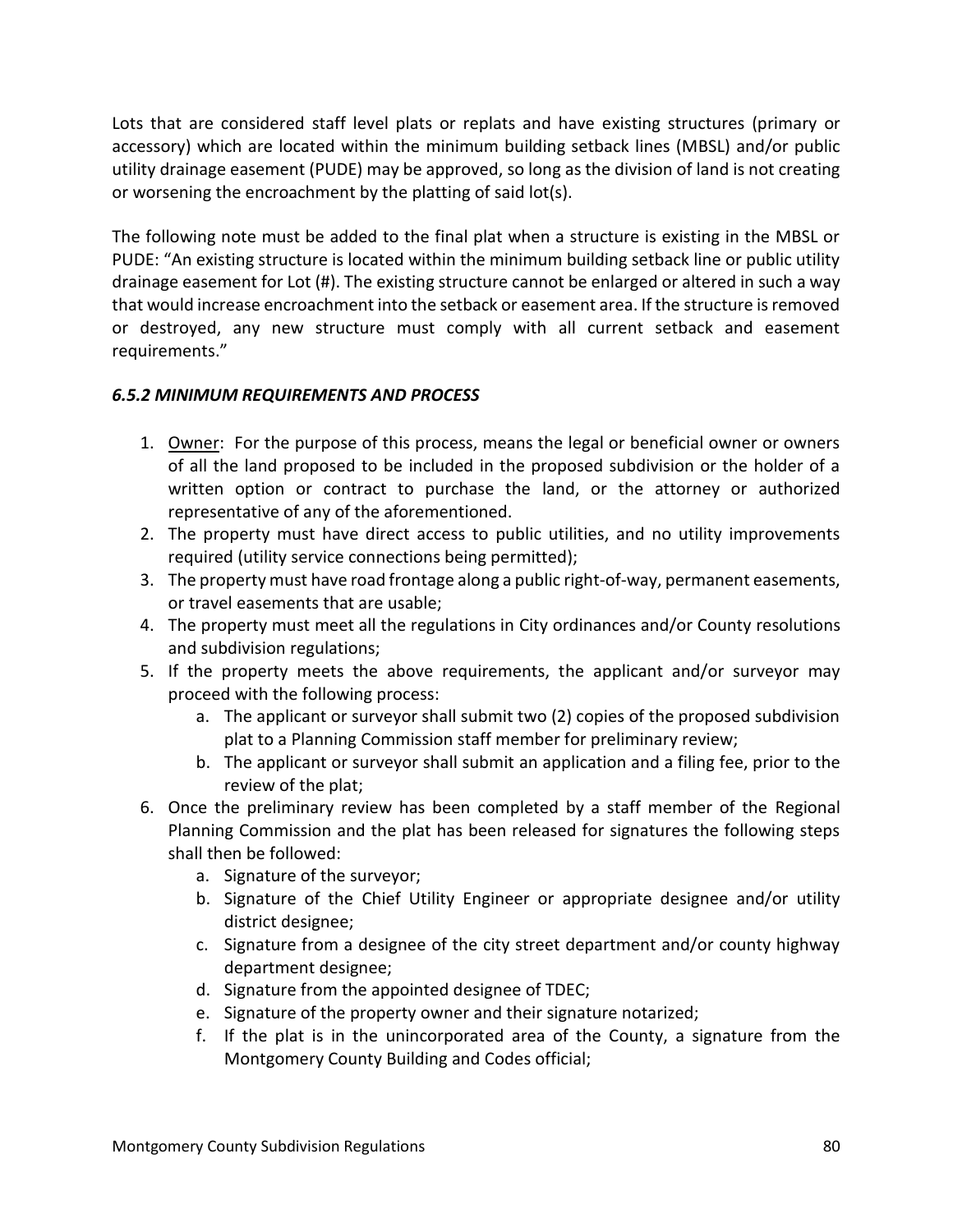- 7. If additional information has not been provided by the surveyor on the plat, the owner will be asked to return the plats to the surveyor so that the additional information can be provided;
- 8. Once all the above has been submitted and/or completed the Director of the Regional Planning Commission may sign the plat for recording.

## *6.5.3 STAFF LEVEL PLAT CONTENT*

## **(One or two lot minor plat checklist)**

The following information shall be submitted on an 11" x 17" paper, or; if the property is a replat of an existing subdivision, the plat shall be submitted on an 18" x 24" paper:

- 2. Label the point of beginning to the nearest street center-line intersection.
- 3. The title of the plat shown in the title block (e.g., John Doe property, road name, and lot number) title of the plat must match current owner
- 4. The north arrow on the plat
- 5. Add all title block information to the plat (date, civil district, total acres, owner's name, owner's address and telephone number, and total lots).
- 6. Add the graphic and written scale to the plat.
- 7. Right-of-way lines, widths, and names of streets (including easements if they exist).
- 8. Is property located within a zoning overlay district (such as the Madison Street Corridor or the H-1 Historic District) and is the property affected by setbacks other than the typical?
- 9. Location of proposed development within 1,000 feet of a sport shooting range, shall have the following note:
	- a. This property is located in the vicinity of an established sport shooting range. It can be anticipated that customary uses and activities at this shooting range will be conducted now and in the future. The use and enjoyment of this property is expressly conditioned on acceptance of any annoyance or inconvenience that may result from these uses and activities.
- 10. Water line size and location will be provided by the Chief Utility Engineer/utility district within their signature block;
- 11. Location of the nearest fire hydrant, provided by the Chief Utility Engineer/utility district if fire hydrant exists;
- 12. Does property lie within airport overlay zones? If so, add the following note: "(Portion) of this subdivision lies within the airport approach zone.
- 13. Does property lie within Fort Campbell land use area? If so, add the following note: Any subdivision plat and site review plan submitted for property within this zone shall contain the following note in bold print and in a conspicuous location on the plat or plan: "This property is located in close proximity to Fort Campbell military installation and may be subjected to increased noise levels resulting from the overflight of both fixed-wing and rotary-wing aircraft, the movement of vehicles, the firing of small and large caliber weapons, and other accepted and customary military training activities. Note for lots located within noise zone II and III: "Lots \_\_\_\_ of this subdivision lie within Noise Zone II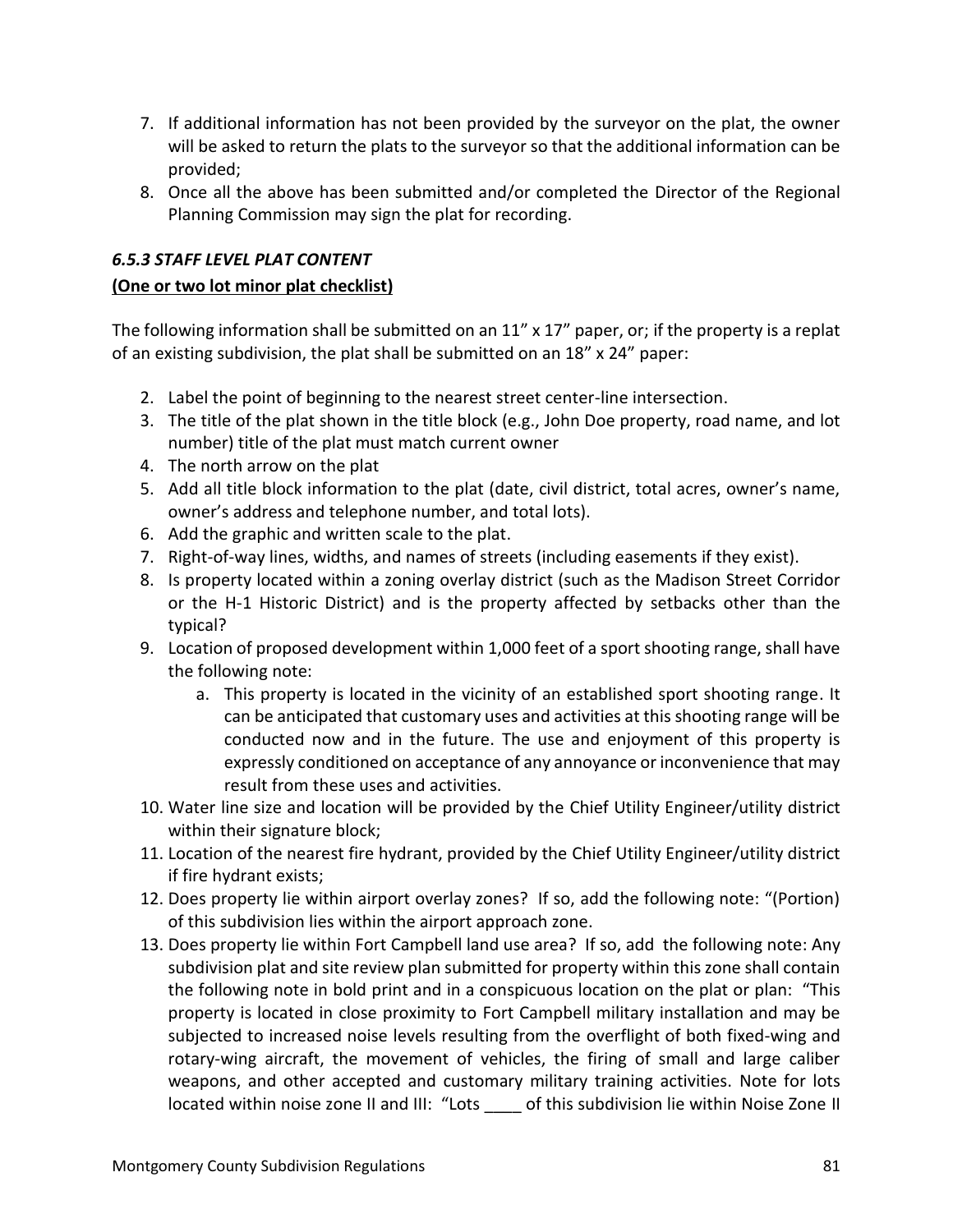or III of the Sabre Heliport Overlay District. Sound attenuation shall be required to meet the requirements of the Sabre Heliport Overlay District per the Montgomery County Zoning Resolution".

- 14. Drawn to a scale of one inch equals one hundred feet (whenever practical)
- 15. All easements shall be located, dimensioned, and labeled as to purpose on the plat.
	- a. Twenty (20) feet from and parallel to nearest right-of-way line.
	- b. If required by the affected City/County Departments, State and Federal Agencies, Utility Districts, etc… for drainage and utilities, five (5) feet along the inside of all side lot lines.
	- c. If required by the affected City/County Departments, State and Federal Agencies, Utility Districts, etc… for drainage and utilities, ten (10) feet along the inside of all rear lot lines.
	- d. Additional easements as required.
- 16. All general notes shall appear on the plat;
	- a. Note 1:
		- i. If the lot is served by sanitary sewer or septic not using swale easements: All PUDE and Access easements shown may be used for power, telephone, telecommunication, gas, sanitary sewer, storm sewer, water, SSDS supply line, and surface drainage, as well as designed use. OR
		- ii. If the lot is served by septic and is using swale easements: All PUDE and Access easements shown may be used for power, telephone, telecommunication, gas, sanitary sewer, water, and SSDS supply line, as well as designed use. Easements to be used as drainage easements shall be shown and labeled on the plat.
	- b. Note 2:
		- i. If the lot is served by sanitary sewer or septic not using swale easeme A minimum of five feet along the inside of all side lot lines and ten feet along the inside of all rear lot lines is reserved as a utility and/or drainage easement. OR

If the lot is served by septic and is using swale easements:

- A minimum of five (5) feet along the inside of all side lot lines and ten (10) feet along the inside of all rear lot lines is reserved as a utility and/or swale easement.
- An easement exists for the placement of a swale on the side and rear property lines. This swale shall be no deeper than (12) inches and shall be (10) ten feet wide. The deepest point of the swale shall be on the property line. The actual construction of this swale is optional. It shall be left to the discretion of the property owner if the swale is needed. If built, any deviation in construction from the established standard may lead to revocation of the lot approval, by the Tennessee Division of Ground Water Protection. At such time that sanitary sewer is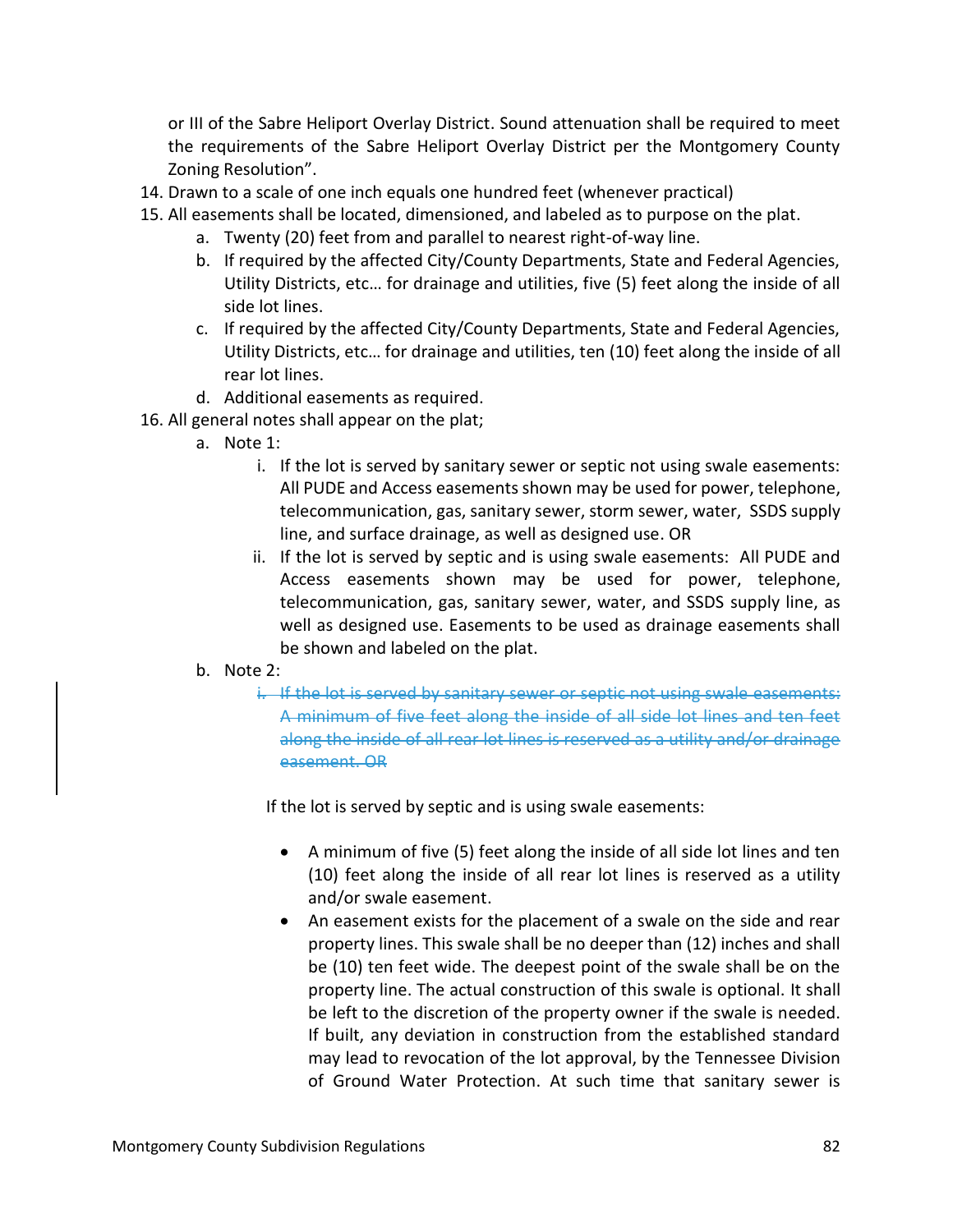extended to these lots, all swale easements shall automatically convert to drainage easements.

- 17. If on state or federal highway the following note shall be added to all plats: The owner must obtain a driveway connection permit from TDOT before construction begins on site"
- 18. If lot(s) front along a state or federal highway (additional setbacks shall be required).
- 19. Add the following note to all plats: It will be the responsibility of the subdivider or the owner to include the above-referenced easements as an integral part of the subdivision in such a manner that said areas will be owned and maintained by the present owner or by a prospective property owner.
- 20. Add the following note to all plats: This plat does not require the dedication of any land to the public or installation of any public improvements.
- 21. The following note must be added to the final plat when a structure is existing in the MBSL or PUDE: "An existing structure is located within the minimum building setback line or public utility drainage easement for Lot (#). The existing structure cannot be enlarged or altered in such a way that would increase encroachment into the setback or easement area. If the structure is removed or destroyed, any new structure must comply with all current setback and easement requirements."
- 22. The minimum building setback line required as per the Montgomery County Zoning Resolution or the City of Clarksville Zoning Ordinance.
- 23. All lots must meet the minimum zoning regulations (e.g., minimum lot size, width, and frontage).
- 24. Dimensions shall be to the nearest 100th of a foot and angle to the nearest second.
- 25. A permanent benchmark may be required.
- 26. Location and description of all concrete monuments and iron pins. Monuments shall be designated by small squares and iron pins by small circles.
- 27. The name and address of the engineer shall appear on the plat.
- 28. Add the vicinity map to plat;
- 29. Complete pipe schedule showing minimum size of all driveway culverts, provided by the Montgomery County Highway Department;
- 30. Before approving the minor plat (not more than two lots and less than five acres), the signature blocks must be signed by the appropriate agencies/departments.
- 31. Most recent recorded deed book and volume number; plat book and page number for all subdivision replats.
- 32. A copy of the most recent recorded deed must be filed with the Minor Plat application.
- 33. Check FIRM maps and floodway maps for the one (1) percent flood elevations, if subdivision is affected the following notes shall be located on the final recorded plat:
	- a. "Elevation certificate shall be required. Lot lies within the one (1) percent base flood. Minimum finished building pad shall be (feet above sea level) including basements all heating and cooling units, and ductwork and minimum finished floor elevation shall be (feet above sea level). The degree of flood protection required hereon is considered reasonable for regulatory purposes and is based on engineering and scientific methods of study. Larger floods may occur on rare occasions or flood heights may be increased by man-made or natural causes, such as bridge openings restricted by debris. This does not imply that areas outside the floodplain district will be free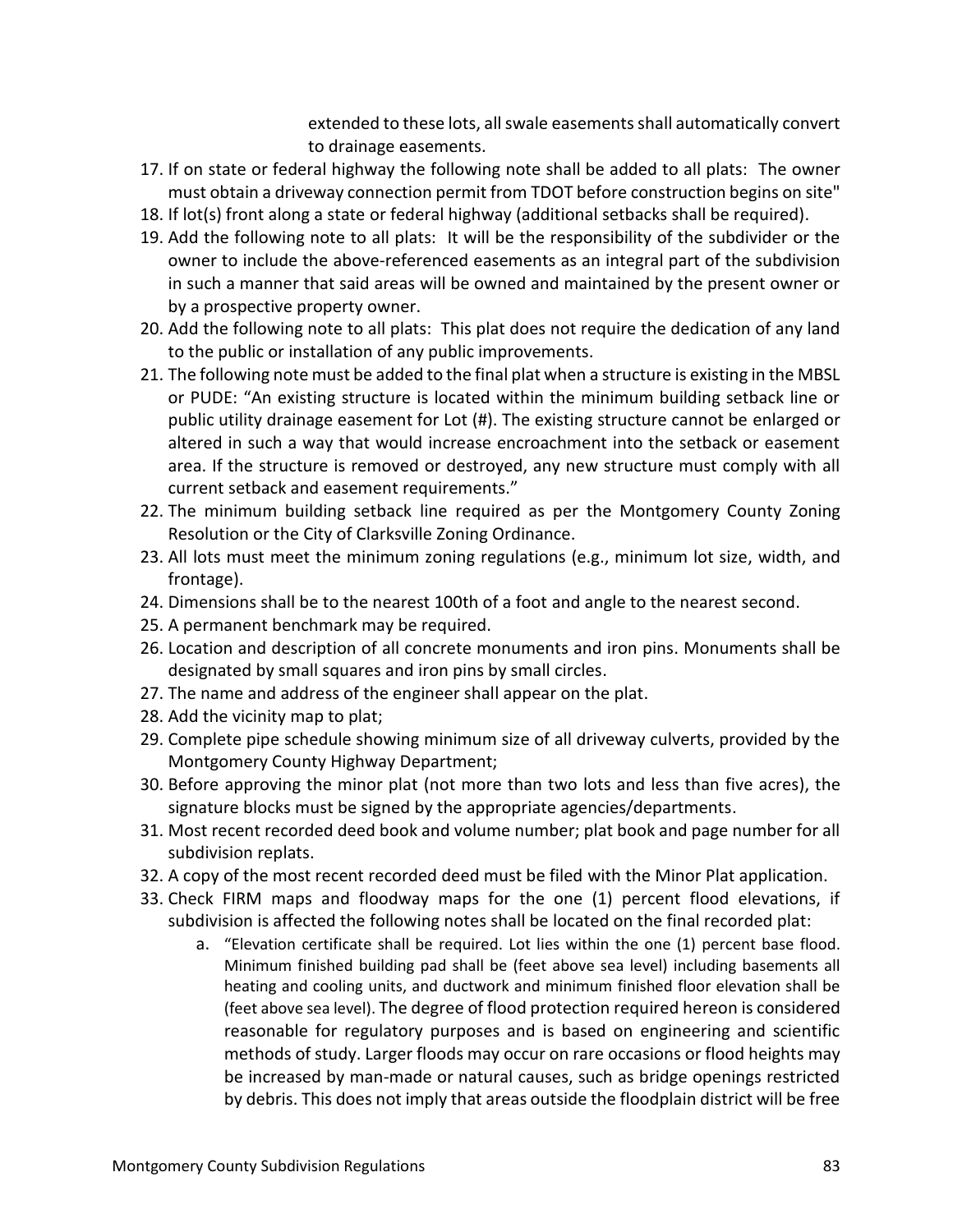from flooding or flood damages. The approval of this plat shall not create liability on the part of the city/county or any officer or employee thereof for any flood damages that result from reliance on this plat or any administrative decision lawfully made."

- 34. Coordinate all multi-family and commercial plats with the site review process or agencies involved in the subdivision review process.
- 35. A member of the Regional Planning Commission staff will provide a property address.
- 36. If topography is required it shall be shown in ten-foot intervals.
- 37. Road name(s) is listed correctly? The ves or the mo
- 38. Check for name duplication in subdivision index.
- 39. Make copy for addresses.
- 40. If replat, check subdivision index to see how many times it has been replatted.

# **6.6 FINAL PLAT VARIANCES**

- 1. Any condition shown on the Final Plat (or on engineering plans or data called for in Chapter 4) which would require a variance shall constitute a ground for disapproval of the Final Plat unless such special application for a variance is approved.
- 2. Variance requests shall be accompanied by written justification for said variance as outlined in Section 1.6.
- 3. Variances are not permitted for a Staff Level Plat (Subdivision); if such is needed for a proposed Staff Level Plat (Subdivision), it must follow the Minor Plat (Subdivision) procedures.

# **6.7 NOTES REQUIRED ON ALL PLATS**

## *6.7.1 PERMANENT ACCESS EASEMENTS IN CITY.*

The following shall be noted on the final plat for permanent access easements in the City:

- 1. The City of Clarksville shall not be responsible for the inspection and/or maintenance of the road surface pavement, the storm sewer structures, the permanent easement, and/or pedestrian ways and their improvements. Storm Water maintenance shall be in accordance with the City of Clarksville Storm Water Management Manual.
- 2. An Association shall be created and recorded with the final plat at the Montgomery County Register of Deeds office and the following note shall be added to the final recorded plat:

"The Association will be responsible for the maintenance of the storm sewer structures, the permanent easement and/or pedestrian ways and their improvements."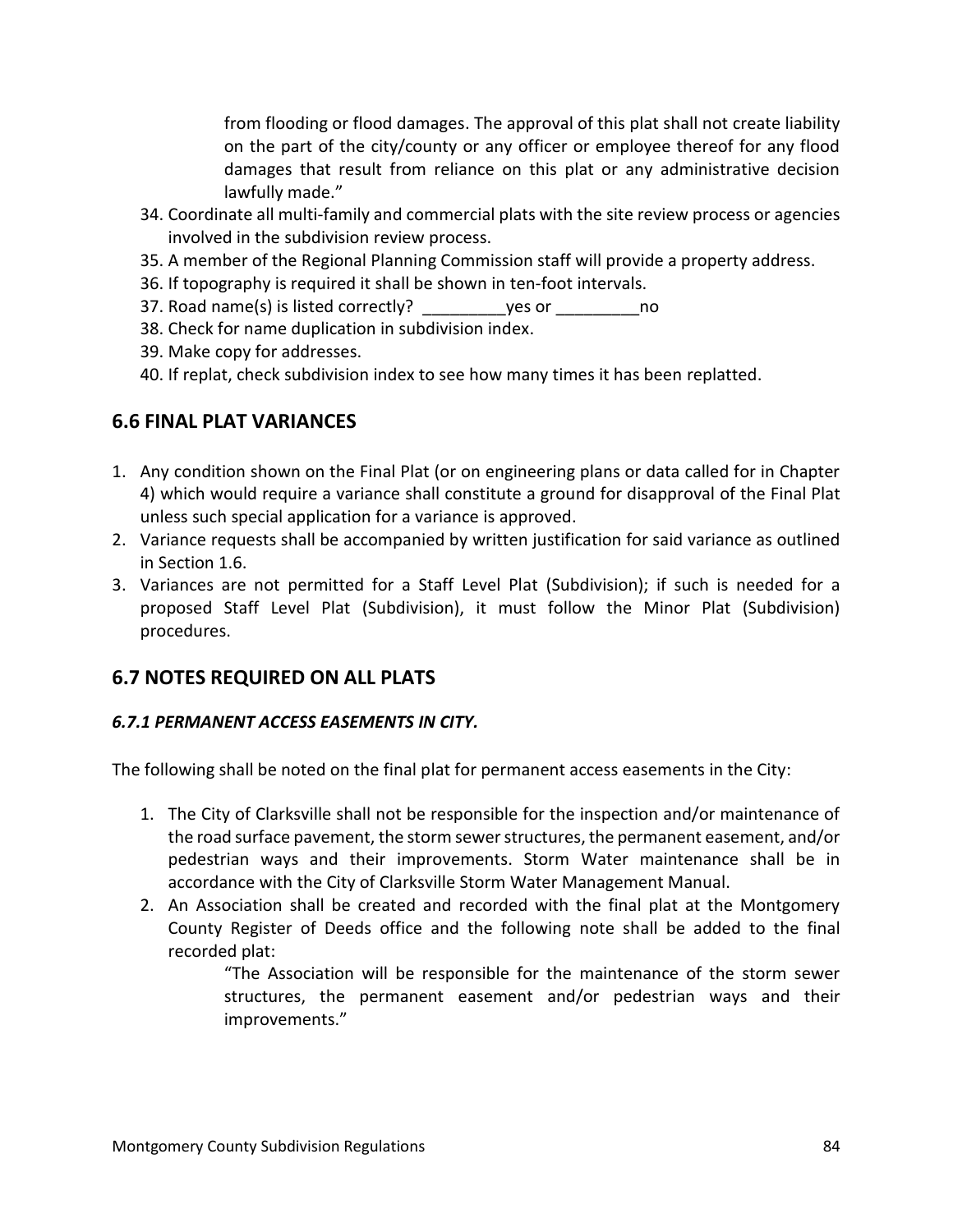#### *6.7.2 TRAVEL EASEMENTS IN CITY*

The following shall be noted on the final plats utilizing for travel easements in the City:

"The [City of Clarksville or Montgomery County] shall not be responsible for the inspection and/or maintenance of the storm sewer structures, the travel easement, and/or pedestrian ways and their improvements. Storm Water maintenance shall be in accordance with the City of ClarksvilleJurisdiction's Storm Water Management Manual."

"The Travel Easement shall be maintained by the association as recorded in ORV Page ROMCT"

#### *6.7.3 PERMANENT ACCESS EASEMENTS IN UNINCORPORATED AREA*

The following notes shall appear on the final plat:

"The County Highway Department shall not be responsible for the inspection and/or maintenance of the permanent easement, the storm sewer structures within the permanent easement and/or pedestrian ways and their improvements."

"The Montgomery County Building and Codes Department shall not be responsible for the inspection and/or maintenance of the storm sewer structures outside of the permanent easement and their improvements. Storm Water maintenance shall be in accordance with the Montgomery County Storm Water Management Manual."

#### *6.7.4 PUBLIC UTILITY AND DRAINAGE EASEMENTS (PUDEs)*

1. When a swale easement exists in a subdivision the following note shall be added to the final plat.

> "An easement exists for the placement of a swale on the side and rear property lines. This swale shall be no deeper than twelve (12) inches and shall be ten (10) feet wide. The deepest point of the swale shall be on the property line. The actual construction of this swale is optional. It shall be left to the discretion of the property owner if the swale is needed. If built, any deviation in construction from the established standard may lead to revocation of the lot approval, by the Tennessee Department of Environment and Conservation. At such time that sanitary sewer is extended to these lots, all swale easements shall automatically convert to drainage easements."

2. The following requirement shall be noted on all final plats:

"It will be the responsibility of the subdivider or the owner to include the abovereferenced easements as an integral part of the subdivision in such a manner that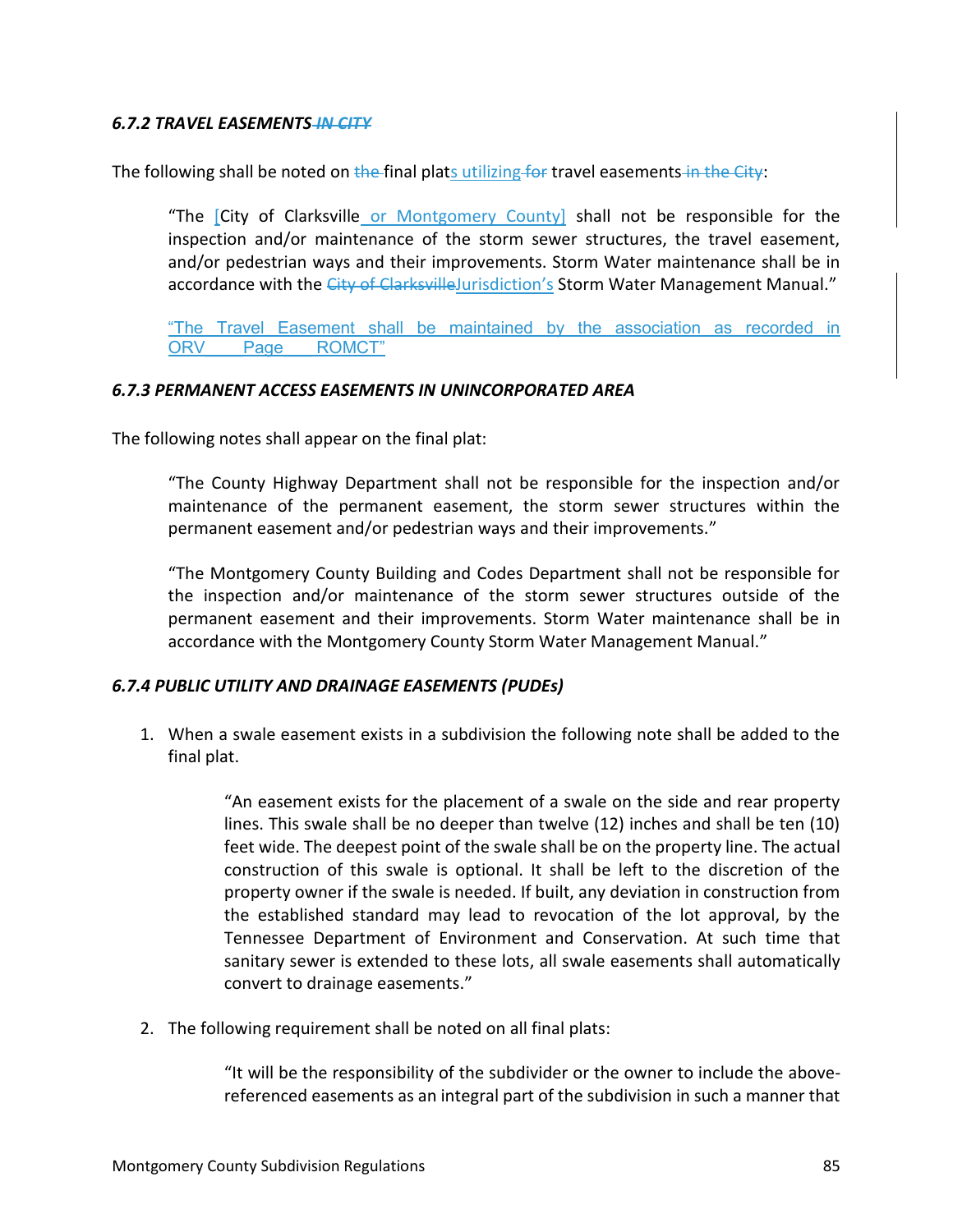said areas will be owned and maintained by the present owner or by a prospective property owner."

3. The following note must be included on the Final Plat to designate lots with stormwater control structures or structural best management practices that require execution of a Storm Water Maintenance Agreement prior to the sale or transfer of that lot.

> "Lot(s) \_\_\_\_\_\_\_\_\_\_\_\_\_\_\_\_\_\_\_\_\_\_ have stormwater control structures or structural BMPs that require a Storm Water Maintenance Agreement to be filed with the Montgomery County Register of Deeds and the Montgomery County Building and Codes Department and/or the City Street Department before all or any portion of the property is transferred or conveyed."

#### *6.7.5 LOTS WITH FILL*

The following note must be included on the Final Plat to designate lots that have twelve (12) inches or more of fill located within a proposed occupied building footprint.

"Lot(s) \_\_\_\_\_\_\_\_\_\_\_\_\_\_\_\_\_\_\_\_\_\_ require soil compaction certification for each 12 (twelve) inch lift of fill, or the submission of a soil compaction certification wavier to the Montgomery County Building and Codes Department before building permits will be issued. "

#### *6.7.6 LOTS AFFECTED BY BASE FLOOD (OR ONE PERCENT STORM EVENT)*

"Elevation certificate shall be required. Lot lies within the one (1) percent base flood. Minimum finished building pad shall be (feet above sea level) including basements all heating and cooling units, and ductwork and minimum finished floor elevation shall be (feet above sea level)."

The following note shall also be placed on all plats which indicate any areas within the one (1) percent flood:

"The degree of flood protection required hereon is considered reasonable for regulatory purposes and is based on engineering and scientific methods of study. Larger floods may occur on rare occasions or flood heights may be increased by man-made or natural causes, such as bridge openings restricted by debris, sinkhole failures, etc. This does not imply that areas outside the floodplain district will be free from flooding or flood damages. The approval of this plat shall not create liability on the part of the City/County or any officer or employee thereof for any flood damages that result from reliance on this plat or any administrative decision lawfully made."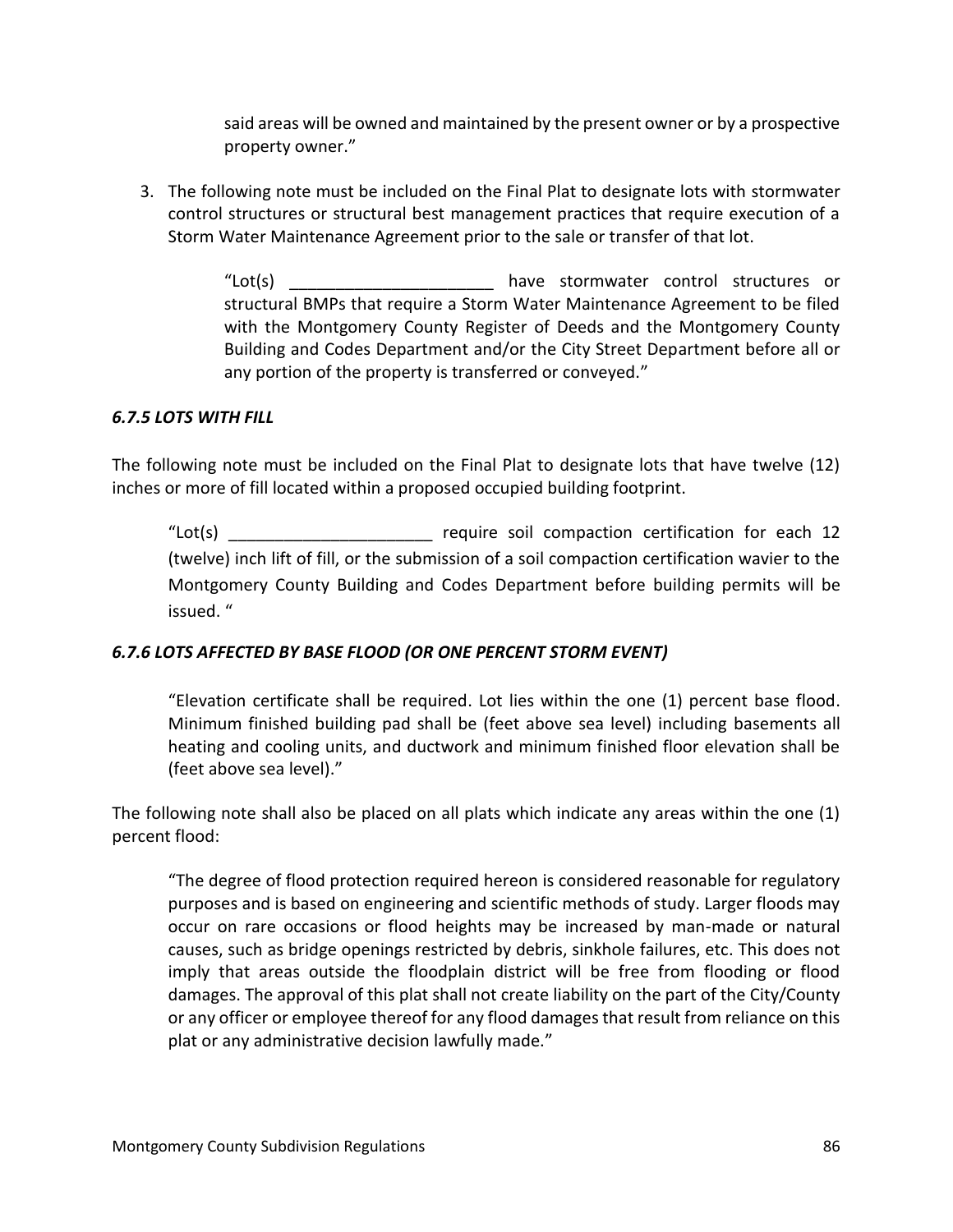# *6.7.7 AIRPORT APPROACH ZONE, AIRCRAFT LIGHT SENSITIVE AREA & SABRE HELIPORT OVERLAY DISTRICT*

1. When a subdivision or a portion of the subdivision lies within the Airport Approach Zone, a note shall be shown on the final plat stating:

"Subdivision lies within the Airport Approach Zone (designate lot numbers on plat if portion of the subdivision lies within this area)."

- 2. When structures are limited in height by the Airport Approach Zone, a note shall also be added stating the maximum height of such structure.
- 3. When a subdivision or a portion of a subdivision lies within the Aircraft Light Sensitive Area, a note shall be shown on the final plat stating:

"Subdivision lies within the Aircraft Light Sensitive Area" (designate lot numbers on plat if portion of the subdivision lies within this area). All outdoor lighting shall comply with the requirements of the Montgomery County Zoning Resolution (or City of Clarksville Zoning Ordinance) regarding Aircraft Light Sensitive Area."

4. When the subdivision or a portion thereof is within the one (1) mile radius of Ft. Campbell, the following note shall appear on the final plat:

> "This property is located in proximity of the Ft. Campbell Military Installation and may be subjected to increased noise levels resulting from the overflight of both fixed-wing and rotary-wing aircraft, the movement of vehicles, the firing of small and large caliber weapons, and other accepted and customary military training activities."

#### *6.7.8 OTHER NOTES AS NECESSARY*

1. If the plat is ten (10) lots or less and receiving minor plat approval by final plat provisions or staff level approval:

> "This plat does not require the dedication of any land to the public or installation of public improvements. "

- 2. Is subdivision affected by future road construction
- 3. Location of proposed development within 1,000 feet of a sport shooting range, shall have the following note:

"This property is located in the vicinity of an established sport shooting range. It can be anticipated that customary uses and activities at this shooting range will be conducted now and in the future. The use and enjoyment of this property is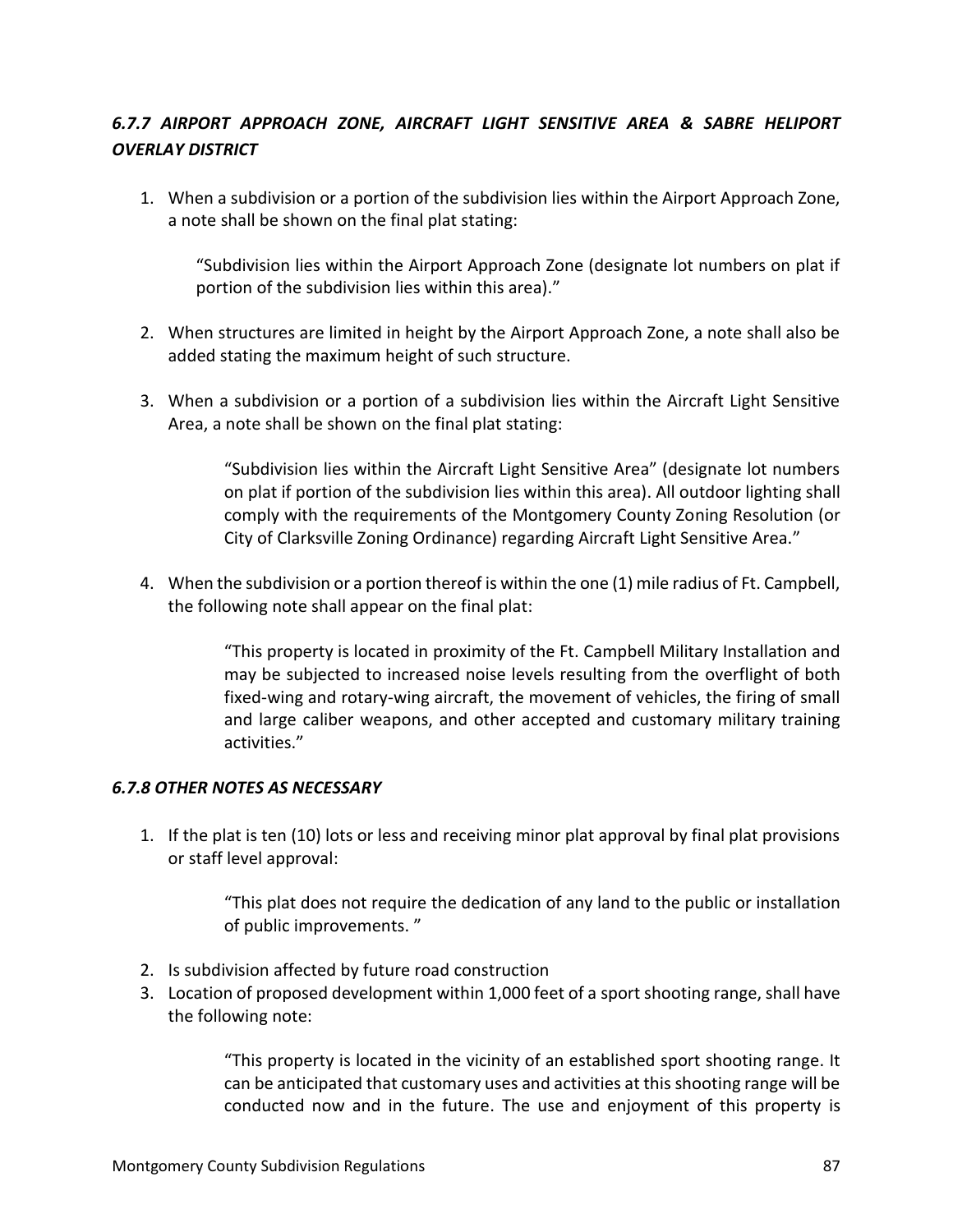expressly conditioned on acceptance of any annoyance or inconvenience that may result from these uses and activities."

- 4. If the development has access along a state or federal highway a copy of the highway connection permit shall be submitted prior to final plat approval.
- 5. If lot(s) front along a state or federal highway the following note shall be on the final recorded plat:
	- The owner must obtain a driveway connection permit from TDOT before construction begins on site
	- Driveways that have a shared access with an adjacent lot shall be shown, labeled and dimensioned, a minimum of twenty (20) feet, on the final plat
	- If access to a state maintained road is prohibited by TDOT, a note to the effect shall be added to the plat.
- 6. If a subdivision is located within the airport approach zone or any other zone affected by the airport the following note shall be located on the final recorded plat, height limitations may apply:

"A portion of this subdivision lies within the airport approach zone."

7. If the subdivision lies within the one-mile radius of Ft. Campbell the following note shall be located on the final recorded plat:

> Any subdivision plat and site review plan submitted for property within this zone shall contain the following note in bold print and in a conspicuous location on the plat or plan: "this property is located in close proximity to Ft. Campbell Military Installation and may be subjected to increased noise levels resulting from the overflight of both fixed-wing and rotary-wing aircraft, the movement of vehicles, the firing of small and large caliber weapons, and other accepted and customary military training activities."

- 8. Does the subdivision fall within noise zone i, ii, or iii of the sabre heliport
- 9. Does property lie within Ft. Campbell land use area
- 10. Drainage easements may be labeled as "one (1) percent flood elevation easements" so septic areas and field lines can be placed closer to those easements.
- 11. Add a note to the plat within drainage easements and one (1) percent flood elevation easements:

"No fill or structures to be built within this area"

12. Add the following note to all plats: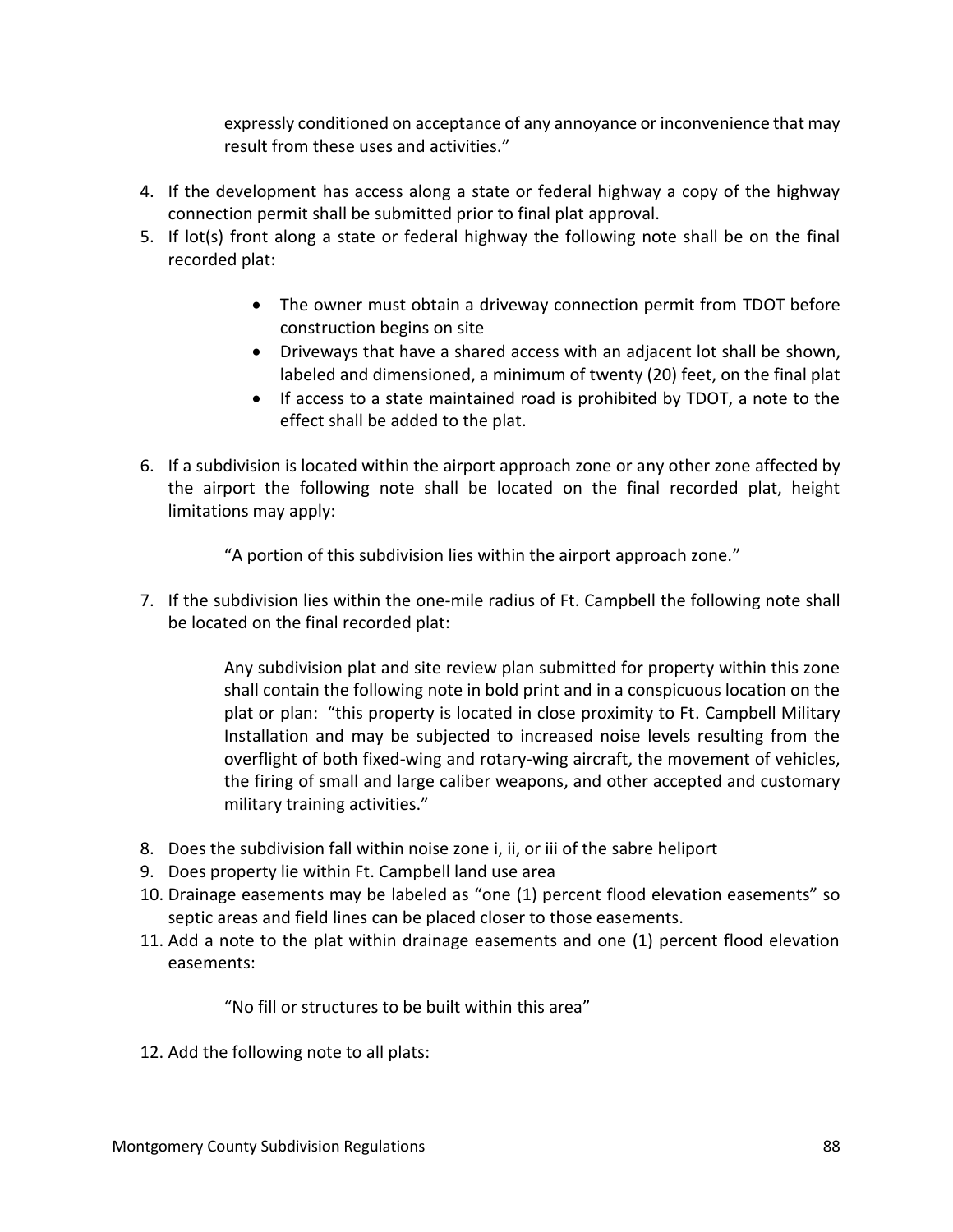"It will be the responsibility of the subdivider or the owner to include the abovereferenced easements as an integral part of the subdivision in such a manner that said areas will be owned and maintained by the present owner or by a prospective property owner."

- 13. The following notes or information shall be located on all final recorded plats:
	- a. Show all sinkholes; mark the highest closed contour and the bottom of the depression
	- b. Show all Class V injection wells; mark the highest closed contour and include the location of all standpipes and areas of rock backfill
	- c. Show cave entrances; mark the highest closed contour and the entrances
	- d. Show the water quality buffers and easements
	- e. Water quality buffers: no clearing, structures or fill allowed
	- f. The following note must be included on the final plats to designate lots that have twelve(12) inches or more of fill located within a proposed occupied building footprint:

"Lot(s) \_\_\_\_\_\_\_\_\_\_\_\_\_\_\_\_\_\_\_\_\_\_ require soil compaction certification for each 12 (twelve) inch lift of fill, or the submission of a soil compaction certification wavier to the Montgomery County Building and Codes Department before building permits will be issued."

g. The following note must be included on the final plats to designate lots with stormwater control structures or structural best management practices that require execution of a stormwater maintenance agreement prior to the sale or transfer of that lot.

> "Lots(s)\_\_\_\_\_\_\_\_\_\_\_\_\_\_\_\_have stormwater control structures or structural BMP's that require a stormwater maintenance agreement to be filed with the Montgomery County Register of Deeds and the Montgomery County Building and Codes Department and/or Clarksville Street Department before all or any portion of the property is transferred or conveyed."

- 14. Drainage easements" may be labeled as "one (1) percent flood elevation easements" so septic areas and field lines can be placed closer to those easements.
- 15. Add a note to the plat within drainage easements and one (1) percent flood elevation easements:

"No fill or structures to be built within this area."

16. If the plat is eligible for minor plat the following note shall be placed on the final recorded plat: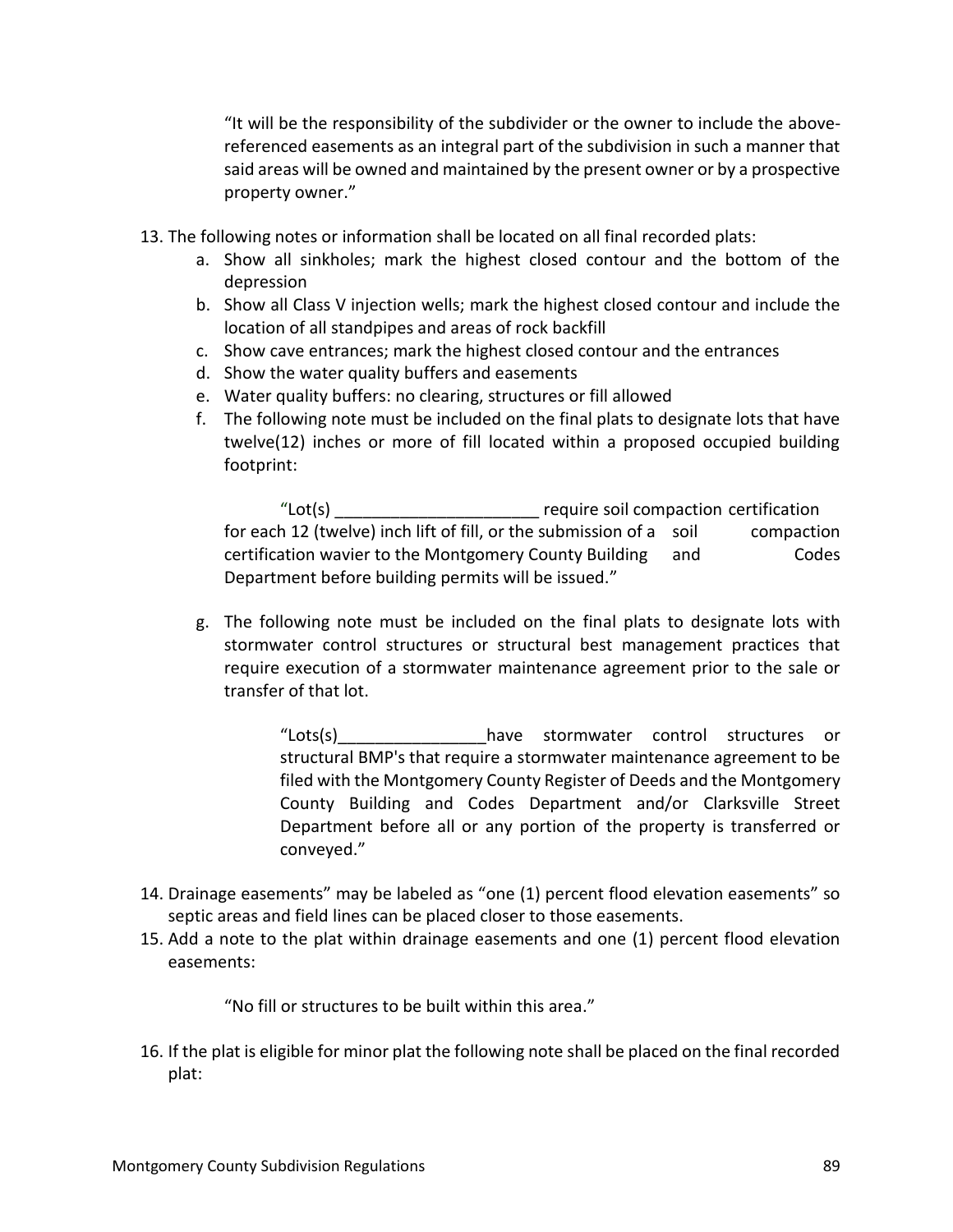"This plat does not require the dedication of any land to the public"

- 17. The following notes or information shall be located on all final recorded plats:
	- a. Show all sinkholes; mark the highest closed contour and the bottom of the depression.
	- b. Show all Class V injection wells; mark the highest closed contour and include the location of all standpipes and areas of rock backfill.
	- c. Show cave entrances; mark the highest closed contour and the entrances.
	- d. Show the water quality buffers and easements.
	- e. Water quality buffers: no clearing, structures or fill allowed.
	- f. The following note must be included on the final plats to designate lots that have twelve(12) inches or more of fill located within a proposed occupied building footprint:

"Lot(s) \_\_\_\_\_\_\_\_\_\_\_\_\_\_\_\_\_\_\_\_\_\_ require soil compaction certification for each 12 (twelve) inch lift of fill, or the submission of a soil compaction certification wavier to the Montgomery County Building and Codes Department before building permits will be issued."

g. The following note must be included on the final plats to designate lots with stormwater control structures or structural best management practices that require execution of a stormwater maintenance agreement prior to the sale or transfer of that lot:

> "Lots(s)\_\_\_\_\_\_\_\_\_\_\_\_\_\_\_\_have stormwater control structures or structural BMP's that require a stormwater maintenance agreement to be filed with the Montgomery County register of deeds and the Montgomery county building and codes department and/or city street department before all or any portion of the property is transferred or conveyed."

- 19. All general notes shall appear on the plat;
	- a. Note 1:
		- i. If the lot is served by sanitary sewer or septic not using swale easements: "all PUDE and Access easements shown may be used for power, telephone, telecommunication, gas, sanitary sewer, storm sewer, water, SSDS supply line, and surface drainage, as well as designed use", or;
		- ii. If the lot is served by septic and is using swale easements: "all PUDE and Access easements shown may be used for power, telephone, telecommunication, gas, sanitary sewer, water, and SSDS supply line, as well as designed use. Easements to be used as drainage easements shall be shown and labeled on the plat".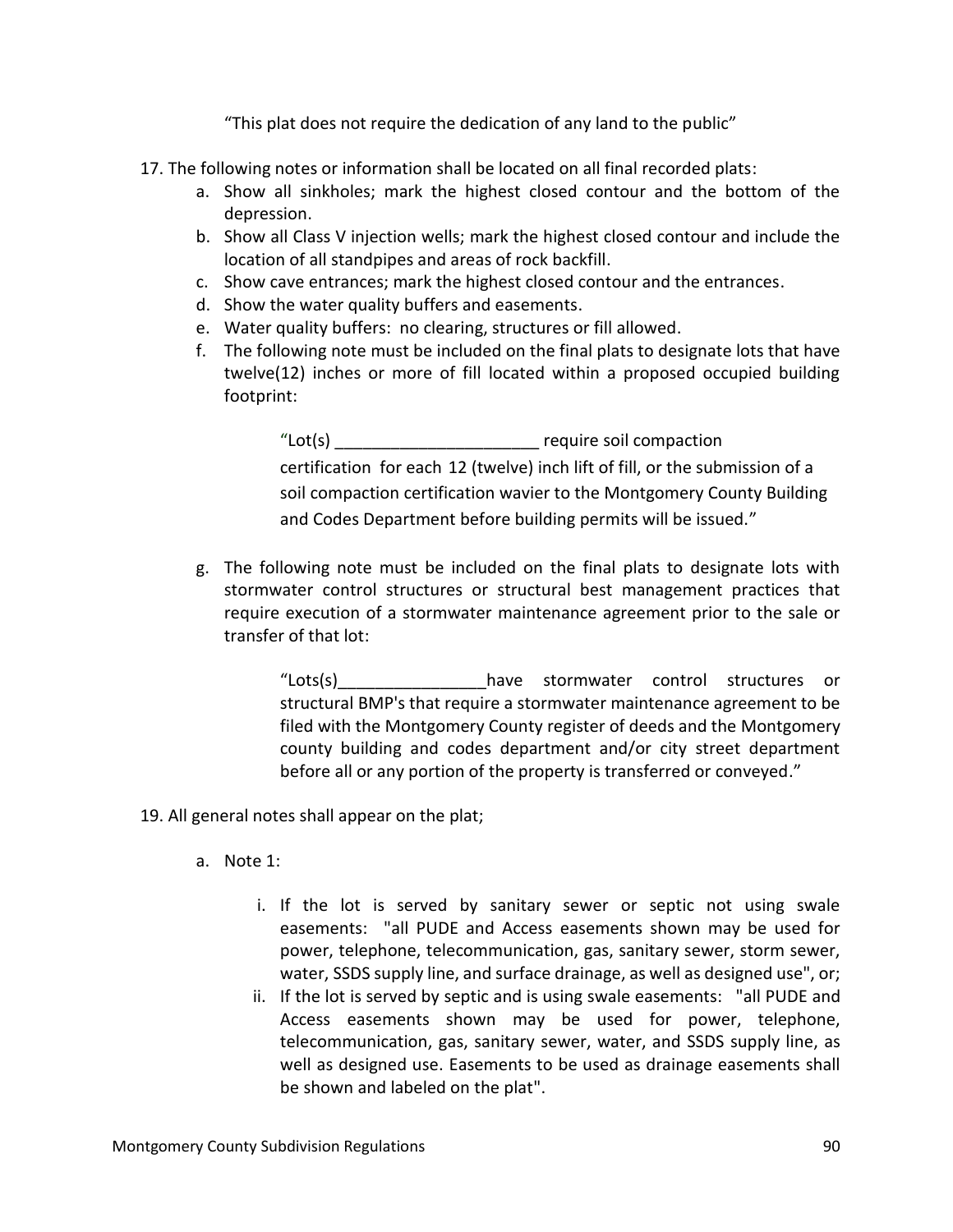- b. Note 2:
	- iii. If the lot is served by sanitary sewer or septic not using swale easements: "A minimum of five feet along the inside of all side lot lines and ten feet along the inside of all rear lot lines is reserved as a utility and/or drainage easement." or;
	- iv. If the lot is served by septic and is using swale easements: "An easement exists for the placement of a swale on the side and rear property lines. This swale shall be no deeper than (12) inches and shall be (10) ten feet wide. The deepest point of the swale shall be on the property line. The actual construction of this swale is optional. It shall be left to the discretion of the property owner if the swale is needed. If built, any deviation in construction from the established standard may lead to revocation of the lot approval, by the Tennessee Division of Ground Water Protection. At such time that sanitary sewer is extended to these lots, all swale easements shall automatically convert to drainage easements."

20. If lot(s) front along a state or federal highway (additional setbacks shall be required). 21. Add the following note to all plats:

> "It will be the responsibility of the subdivider or the owner to include the abovereferenced easements as an integral part of the subdivision in such a manner that said areas will be owned and maintained by the present owner or by a prospective property owner."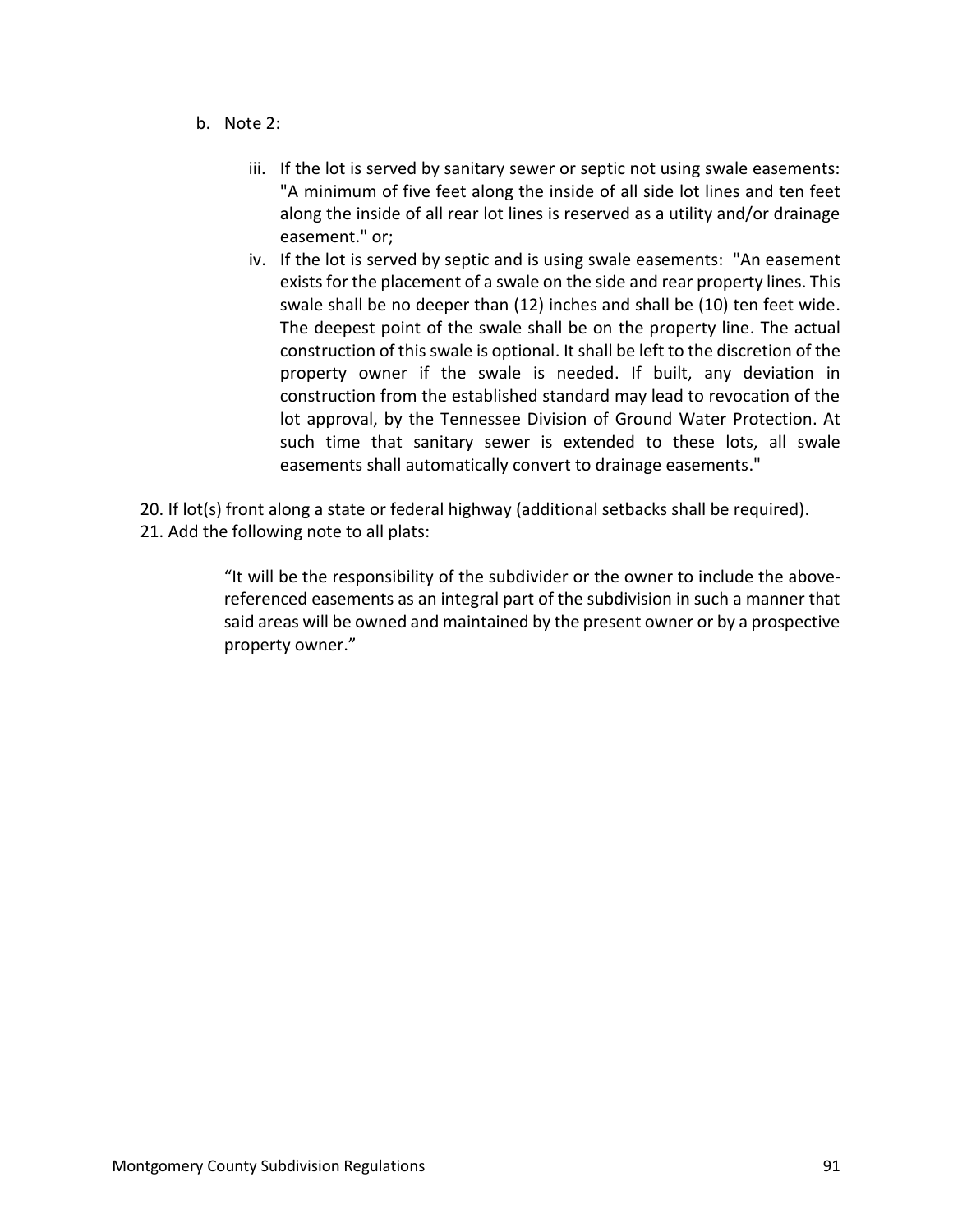# **CHAPTER 7: BOND AND SURETY**

# **7.1CONSTRUCTION**

#### *7.1.1 PUBLIC RIGHT OF WAY AND PUBLIC IMPROVEMENTS*

If the appropriate department or utility accepts bonds/surety the following shall apply:

The affected Department or Utility District that inspects the public improvements required under Section 6.2, may, at its discretion, allow the subdivider to submit an acceptable bond, surety, or irrevocable letter of credit to defer the construction of these improvements. The amount and specifications of which shall be approved by the Chief Utility Engineer or appropriate Utility District, the City Street Superintendent or the County Highway Supervisor and the Montgomery County Building Commissioner securing to the City, County, the Montgomery County Building Commissioner, and/or Utility District, actual construction and installation of such public improvements for a minimum period of twelve (12) months from the date of final plat approval and in accordance with standard specifications of these Regulations. Such bond or irrevocable letter of credit shall be in cash or be made by a surety company, and shall be made payable to and enforceable by the City of Clarksville, Montgomery County, (Tennessee), the Montgomery County Building and Codes Office, and/or appropriate Utility District. Such bond amount shall be determined by the agency having jurisdiction over the public improvements. The surety or irrevocable letter of credit shall not be released from said bond except by written release from the Chief Utility Engineer or appropriate Utility District, the City Street Superintendent or the County Highway Supervisor and the Montgomery County Building Commissioner.

The above-mentioned surety bonds, cashier's check, or irrevocable letter of credit may be accepted for public utilities, streets, and drainage structures within the proposed street right-ofway. Surety bonds, cashier's check, or irrevocable letter of credit will not be accepted for drainage structures outside the proposed street rights-of-way. Drainage structures, outside the proposed street rights-of-way, will have to be complete and in working order before final plat approval.

The subdivider by agreement with the Chief Utility Engineer or appropriate Utility District, the City Street Superintendent or the County Highway Supervisor and the Montgomery County Building Commissioner shall warrant public improvements for a minimum period of twelve (12) months after all public improvements are in place and accepted by the Chief Utility Engineer or appropriate Utility District, the City Street Superintendent or County Road Supervisor and the Montgomery County Building Commissioner in case of any and all failure due to improper workmanship and/or materials used for the installation of utilities, fills, drainage systems, etc.

In the event the subdivider wishes to defer the placement of a second pavement course, the subdivider shall post a surety bond in an amount to be determined by the Director of Streets, the County Highway Supervisor, or their appropriate designee. The bond shall be issued by a surety company and shall normally be for a period of two (2) years, this may be extended at the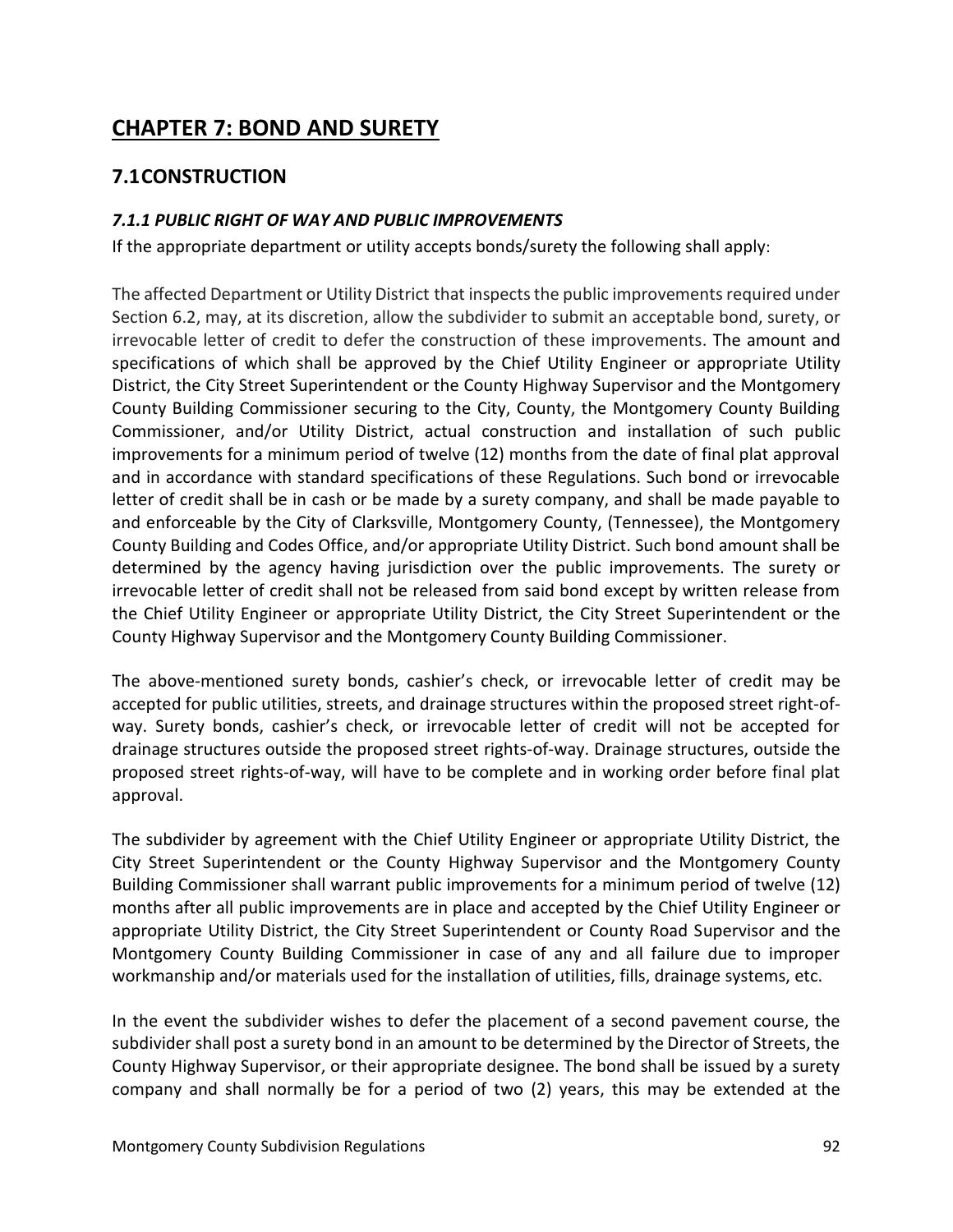discretion of the department having jurisdiction. All bonds shall be delivered to the proper department by noon the last business day before the Regional Planning Commission meeting, or the case will be deferred until the next regular meeting, failure of the applicant or his designee to request deferral will result in a recommendation of disapproval.

#### *7.1.2 PRIVATE RESIDENTIAL COMMON ACCESS EASEMENTS, ALLEYS, AND FRONTAGE ROADS*

No final subdivision plat utilizing a residential common access easement or alleyway shall be approved by the regional planning commission or accepted for recordation by the county register of deeds until the required improvements listed or agreed upon are constructed in a satisfactory manner and approved by the regional planning commission. In lieu of completed improvements, the regional planning commission may accept an appropriately prepared and worded irrevocable letter of credit from a federally insured lending institution submitted to the regional planning commission staff in the full amount of the itemized estimated cost of required improvements, including labor, and with a minimum of 25 percent contingency amount added to the total cost.

Such bonding ensures that the residential common access easement improvements may be made in the event of default by the subdivider or developer since building permits will be issued prior to improvements being installed.

#### *7.1.3 BONDING PROCEDURES*

The method of bonding shall be in the form of letter of credit made payable to the "Clarksville Montgomery County Regional Planning Commission".

The bond amount must be submitted to the regional planning commission staff for approval prior to final plat approval. The regional planning commission staff may be assisted by the City Street Department staff, County Highway Supervisor, or a third part engineer hired by the Regional Planning Commission.

Within five working days, notice of approval or deficiencies will be forwarded to the applicant.

The period of performance for each bond shall be a minimum 12 months from the date the plat is to be signed by the Director or Chairman of the Regional Planning Commission. A bond may only expire between May  $15<sup>th</sup>$  and November  $15<sup>th</sup>$  of any calendar year, in some instances a bond may need to be submitted for more than the 12 month period depending on the month the plat is signed.

The conditions of each bond shall provide for default thereof if the improvements covered by such bond have not been installed within a period not to exceed one year from signature of the final plat. The applicant may request to extend the completion bond for a period not to exceed one year at a regular meeting of the Regional Planning Commission. If the Regional Planning Commission finds that the public interest will not be adversely affected by such extension, a oneyear extension may be granted and the financial institution that issued the bond will be notified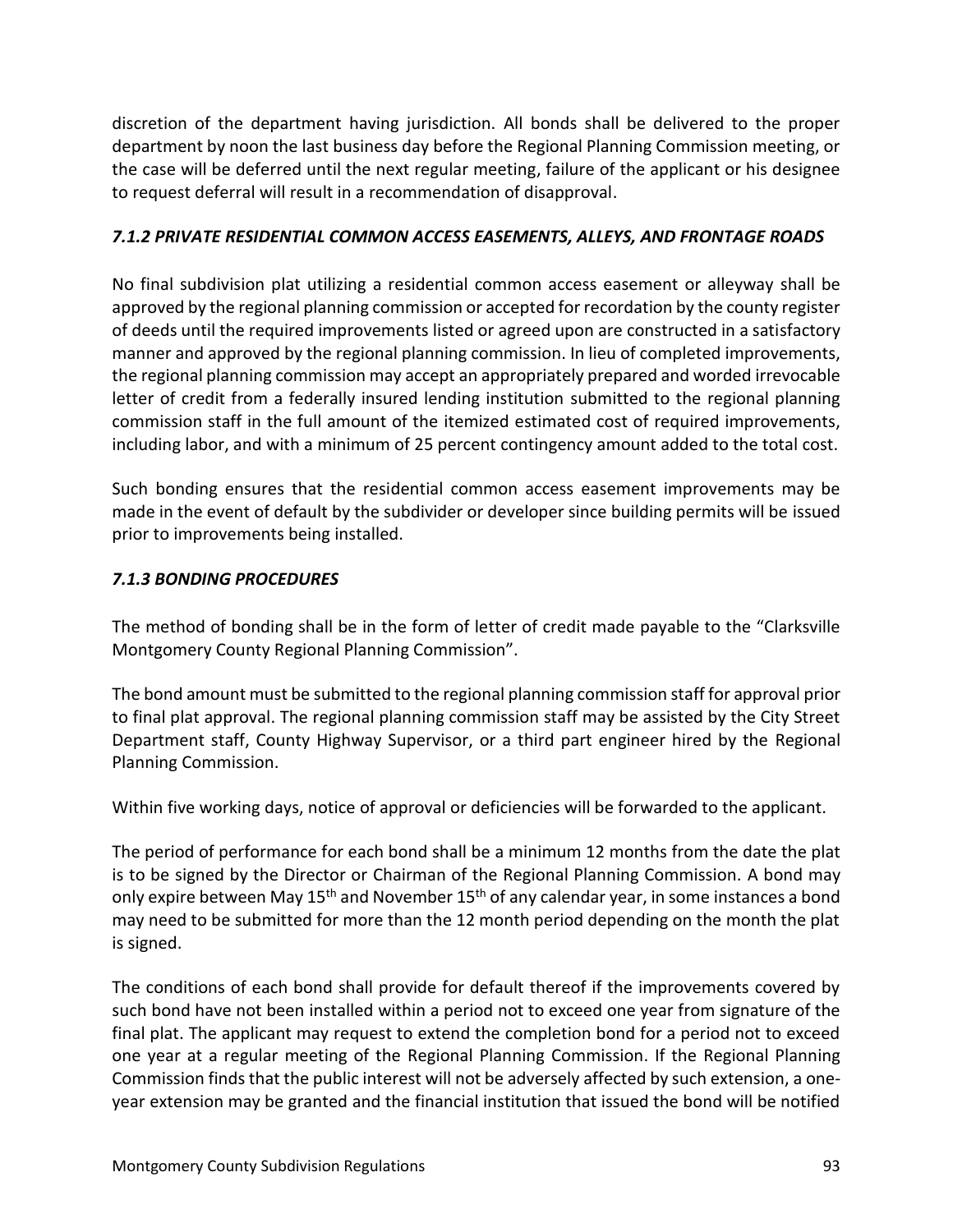of the extension by staff. If all improvements have not been completed by the end of the second one-year period, the staff shall cash the letter of credit and complete the required improvements.

## *7.1.4 RELEASE OF BOND*

Once the required improvements have been completed the developer will request the letter of credit to be released by the Regional Planning Commission. This request must be received by the Regional Planning Commission staff no later than two weeks prior to the Regional Planning Commission regular meeting date where the release will be acted upon. The request must be accompanied by a signed and sealed letter from an engineer that certifies that the improvements were constructed to the specifications on the final plat. The Regional Planning Commission will vote on the release of the letter of credit at the next available regularly scheduled meeting. Regional Planning Commission staff will first review and measure the improvements and report back to the developer regarding the satisfactory installation of improvements or if there are any deficiencies. A list of deficiencies will be provided in written form and the developer will be given an opportunity to correct them within the performance period of the bond, which can be extended if necessary by the Regional Planning Commission. Once the improvements are satisfactory a report to the Regional Planning Commission will be provided by staff for the release of the letter of credit effective the day after the Regional Planning Commission meeting.

# **7.2 MAINTENANCE**

After completion and acceptance of any improvements required herein, the Chief Utility Engineer or appropriate Utility District Official, the City Street Superintendent or the County Highway Supervisor and the Montgomery County Building Commissioner may require a maintenance bond for a period of up to five (5) years for construction maintenance. The subdivider shall post a surety bond, cashier's check or an irrevocable letter of credit to be made by a surety company in an amount to be determined by the Director of Streets, the County Highway Supervisor, the Montgomery County Building Commissioner or their appropriate designee.

All bonds, cashier's check or an irrevocable letter of credit shall be delivered to the proper department by noon the last business day before the Regional Planning Commission meeting, or the case will be deferred until the next regular meeting.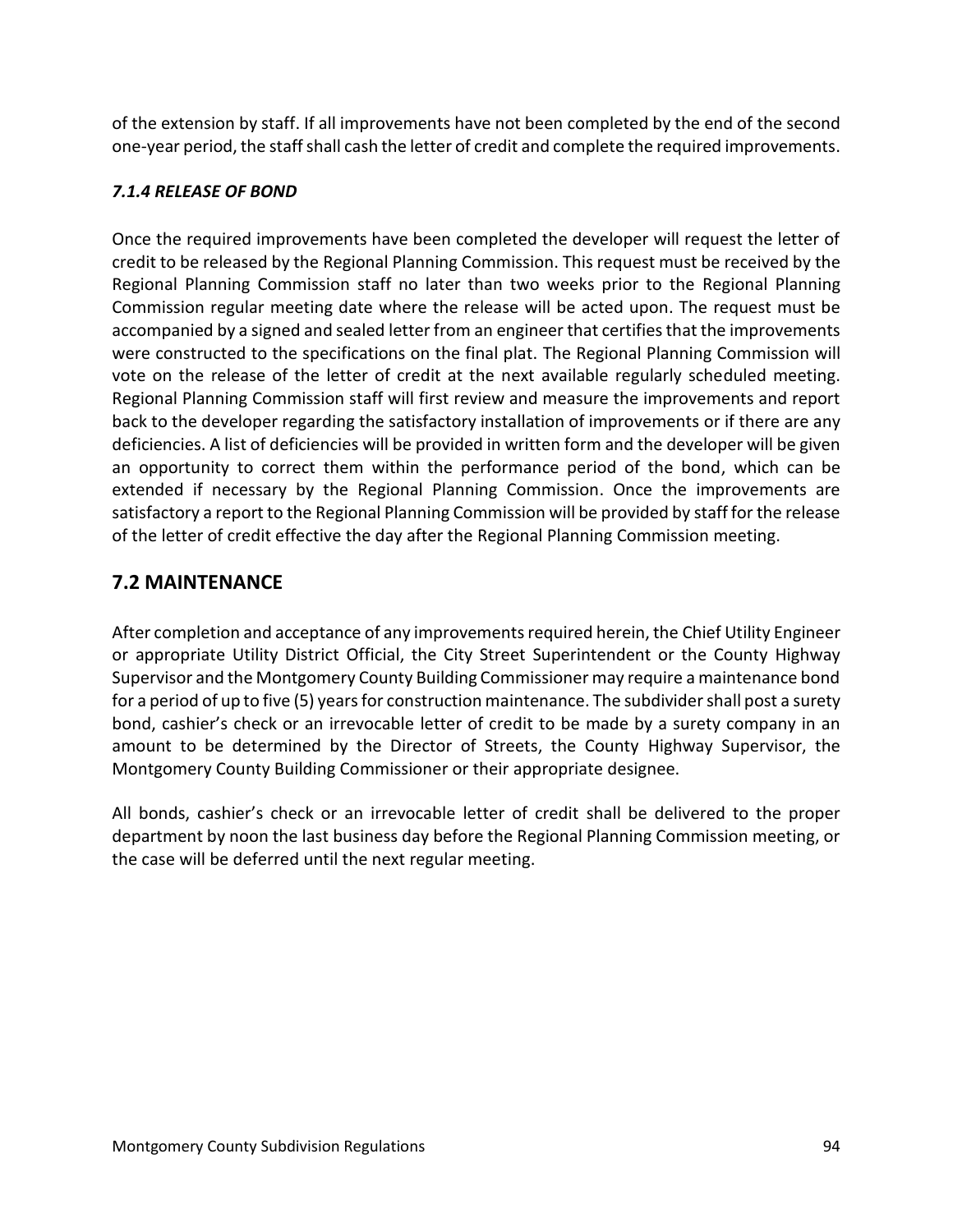# **CHAPTER 8: CERTIFICATIONS AND EXHIBITS (permanent easements and travel easements)**

## **8.1 EXHIBIT "A-1" (roads and sidewalks)**

\_\_\_\_\_\_\_\_\_\_\_\_\_\_\_\_\_\_\_\_\_\_\_\_\_\_\_\_\_\_\_\_\_\_\_\_

\_\_\_\_\_\_\_\_\_\_\_\_\_\_\_\_\_\_\_\_\_\_\_\_\_\_\_\_\_\_\_\_\_\_\_\_

This is to certify that I am a duly qualified engineer licensed to practice in the State of Tennessee, License #  $\qquad \qquad$ 

1. It is to further certify that the roads and sidewalks in the proposed development have been installed in accordance with City of Clarksville Street Specifications, City of Clarksville Sidewalk Ordinance and Montgomery County Highway Department Road Specifications and approved plans.

Signature

Date

Seal

## **8.2 EXHIBIT "A-2" (drainage)**

This is to certify that I am a duly qualified engineer licensed to practice in the State of Tennessee, License #  $\qquad \qquad \ldots$ 

- 1. I hereby certify that the drainage structures in the proposed development have been installed in accordance with City of Clarksville Storm Water Regulations and that all required bond(s) have been posted, OR
- 2. I hereby certify that all drainage structures outside the road right-of-way have been installed and are in an acceptable manner and according to the County Stormwater Management Regulations and that all required bond(s) have been posted.

Signature

Date

Seal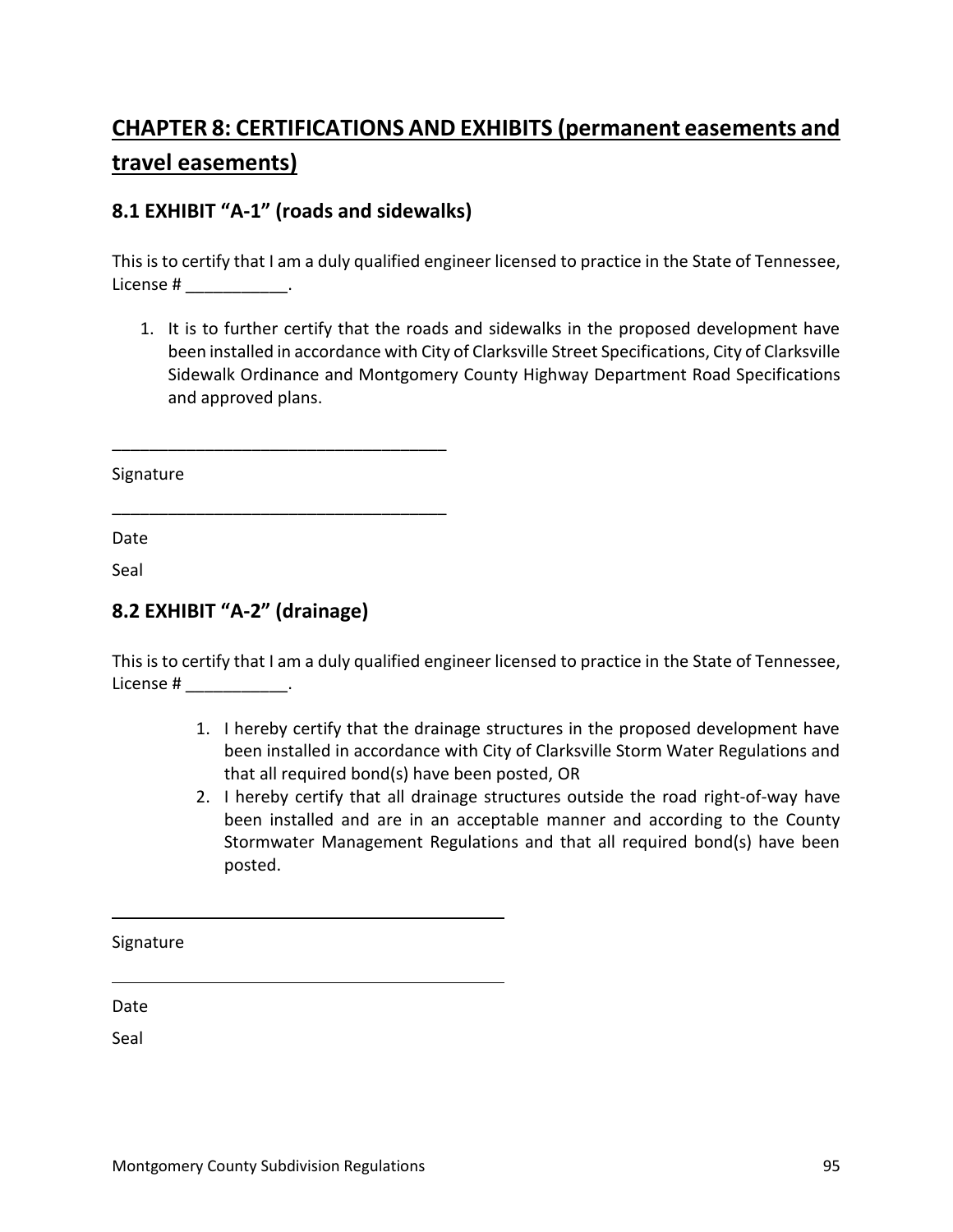## **8.3 CERTIFICATIONS**

#### *8.3.1 CERTIFICATE OF OWNERSHIP*

I/WE HEREBY CERTIFY THAT I AM/WE ARE OWNER(S) OF THE PROPERTY SHOWN AND DESCRIBED HEREON AND THAT I/WE HEREBY ADOPT THIS PLAN OF SUBDIVISION WITH MY (OUR) FREE CONSENT ESTABLISH THE MINIMUM BUILDING RESTRICTION LINES AND DEDICATE ALL STREETS, ROADS, ALLEYS, WALKS, PARKS, AND OTHER OPEN SPACES TO PUBLIC OR PRIVATE USE AS SHOWN.

OWNER/DATE

#### *8.3.2 CERTIFICATE OF NOTARIZATION*

STATE OF TENNESSEE, MONTGOMERY COUNTY PERSONALLY APPEARED BEFORE ME, THE UNDERSIGNED A NOTARY PUBLIC IN AND FOR SAID STATE AND COUNTY

THE WITHIN NAMES BARGAINOR(S) WITH WHOM I AM PERSONALLY ACQUAINTED AND WHO ACKNOWLEDGED THAT THEY EXECUTED THE WITHIN DESCRIBED INSTRUMENT.

\_\_\_\_\_\_\_\_\_\_\_\_\_\_\_\_\_\_\_\_\_\_\_\_\_\_\_\_\_\_ \_\_\_\_\_\_\_\_\_\_\_\_\_\_\_\_\_\_\_\_ \_\_\_\_\_\_\_\_\_\_\_\_\_\_\_\_\_\_

\_\_\_\_\_\_\_\_\_\_\_\_\_\_\_\_\_\_\_\_\_\_\_\_\_\_\_\_\_\_\_\_\_\_\_\_\_\_\_\_\_\_\_\_\_\_\_\_\_\_\_\_\_\_\_\_\_\_\_\_\_\_\_\_\_\_\_\_\_\_\_\_\_\_\_\_\_\_

NOTARY PUBLIC **DATE DATE** MY COMMISSION EXPIRES

#### *8.3.3 CERTIFICATE OF SURVEY/ACCURACY*

I HEREBY CERTIFY THAT THE PLAN SHOWN AND DESCRIBED HEREON IS A TRUE AND CORRECT SURVEY TO THE ACCURACY REQUIRED BY THE CLARKSVILLE MONTGOMERY COUNTY REGIONAL PLANNING COMMISSION AND THAT THE MONUMENTS HAVE BEEN PLACED AS SHOWN HEREON.

REGISTERED SURVEYOR/DATE

#### *8.3.4 CERTIFICATE OF APPROVAL OF STREETS/ROADS*

I HEREBY CERTIFY THAT ALL STREETS/ROADS AND DRAINAGE STRUCTURES HAVE BEEN INSTALLED IN AN ACCEPTABLE MANNER AND ACCORDING TO CITY OR COUNTY SPECIFICATIONS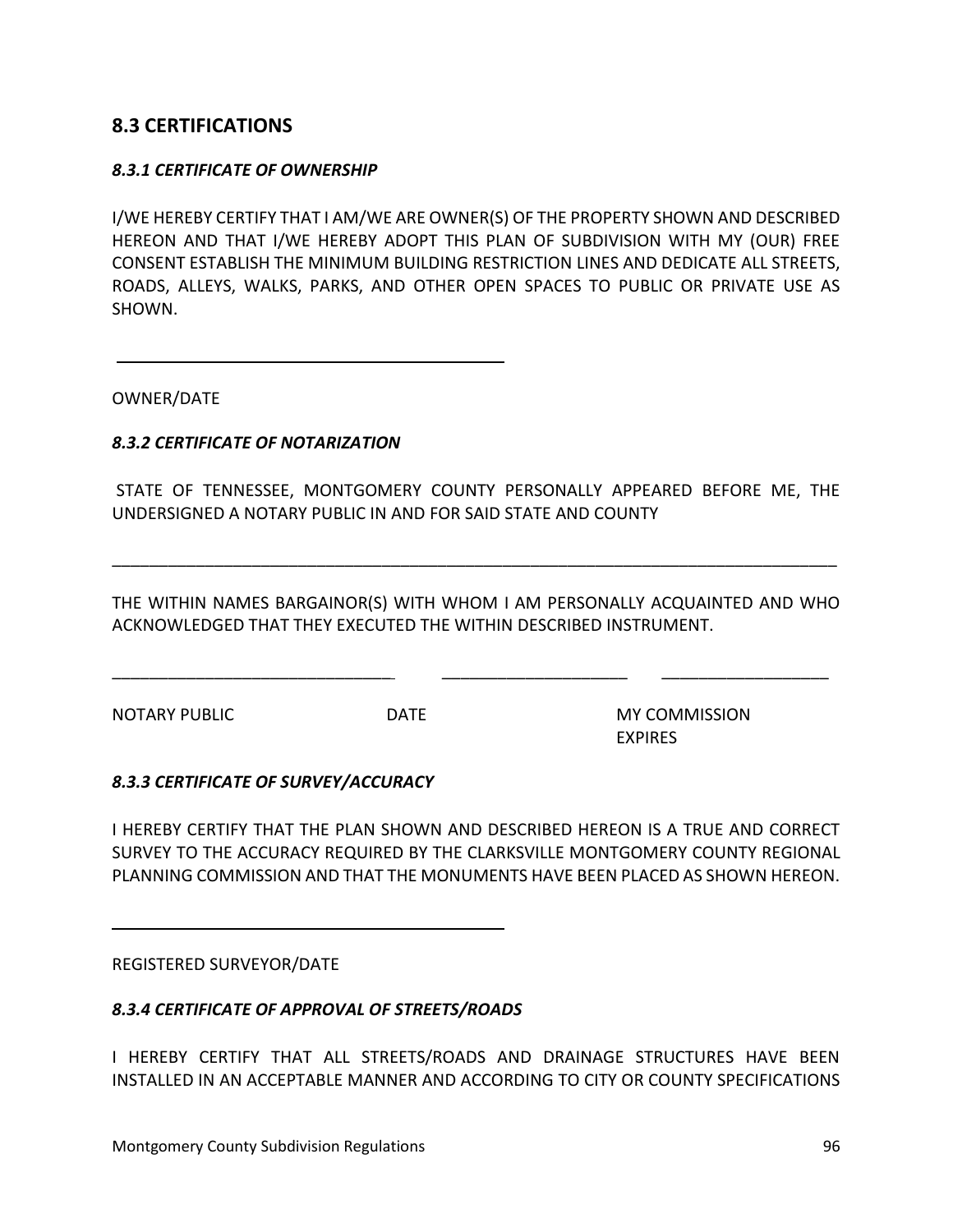OR THAT A SURETY BOND IN THE AMOUNT OF **HAS BEEN POSTED WITH THIS OFFICE** TO ASSURE COMPLETION OF ALL REQUIRED IMPROVEMENTS IN CASE OF DEFAULT.

SUPER. CITY STREETS OR COUNTY HIGHWAY SUPERINTENDENT/DATE

*8.3.5 CERTIFICATE OF APPROVAL OF PERMANENT OR TRAVEL EASEMENTS (CITY)*

THE CITY STREET DEPARTMENT SHALL NOT BE RESPONSIBLE FOR THE MAINTENANCE OF THE STORM STRUCTURES AND INGRESS/EGRESS EASEMENTS AND ASSOCIATED IMPROVEMENTS.

CITY STREET DEPARTMENT/DATE

#### *8.3.6 CERTIFICATE OF APPROVAL OF PERMANENT EASEMENTS (COUNTY)*

(EASEMENT NAME) AND/OR THE ROADWAYS DEPICTED ON THIS PLAT ARE NOT COUNTY ROADS. THE MONTGOMERY COUNTY HIGHWAY DEPARTMENT DID NOT INSPECT (EASEMENT NAME) AND/OR ROADS DEPICTED ON THIS PLAT AND CANNOT CERTIFY THE QUALITY OF WORKMANSHIP USED IN THE ROADS DEPICTED ON THIS PLAT. MONTGOMERY COUNTY DID NOT APPROVE THE DRAINAGE OF THE ROADWAYS OR LOTS IN THIS DEVELOPMENT AND SHALL NOT BE RESPONSIBLE FOR THE MAINTENANCE OF THE ROADWAYS DEPICTED ON THIS PLAT OR ANYTHING WITHIN THE FIFTY (50) FOOT EASEMENT INCLUDING, BUT NOT LIMITED TO, STORM DRAINAGE STRUCTURES.

COUNTY HIGHWAY DEPARTMENT/DATE

## *8.3.7 CERTIFICATE OF APPROVAL OF UTILITIES*

I HEREBY CERTIFY THAT ALL WATER AND SEWER LINES HAVE BEEN INSTALLED IN AN ACCEPTABLE MANNER AND ACCORDING TO CITY/UTILITY DISTRICT SPECIFICATIONS OR THAT CASH, IRREVOCABLE LETTER OF CREDIT OR SURETY BOND IN THE AMOUNT OF **THE HAS BEEN** POSTED WITH THIS OFFICE TO ASSURE COMPLETION OF ALL REQUIRED IMPROVEMENTS IN CASE OF DEFAULT.

CHIEF UTILITY ENGINEER OR UTILITY DIST. OFFICIAL/DATE